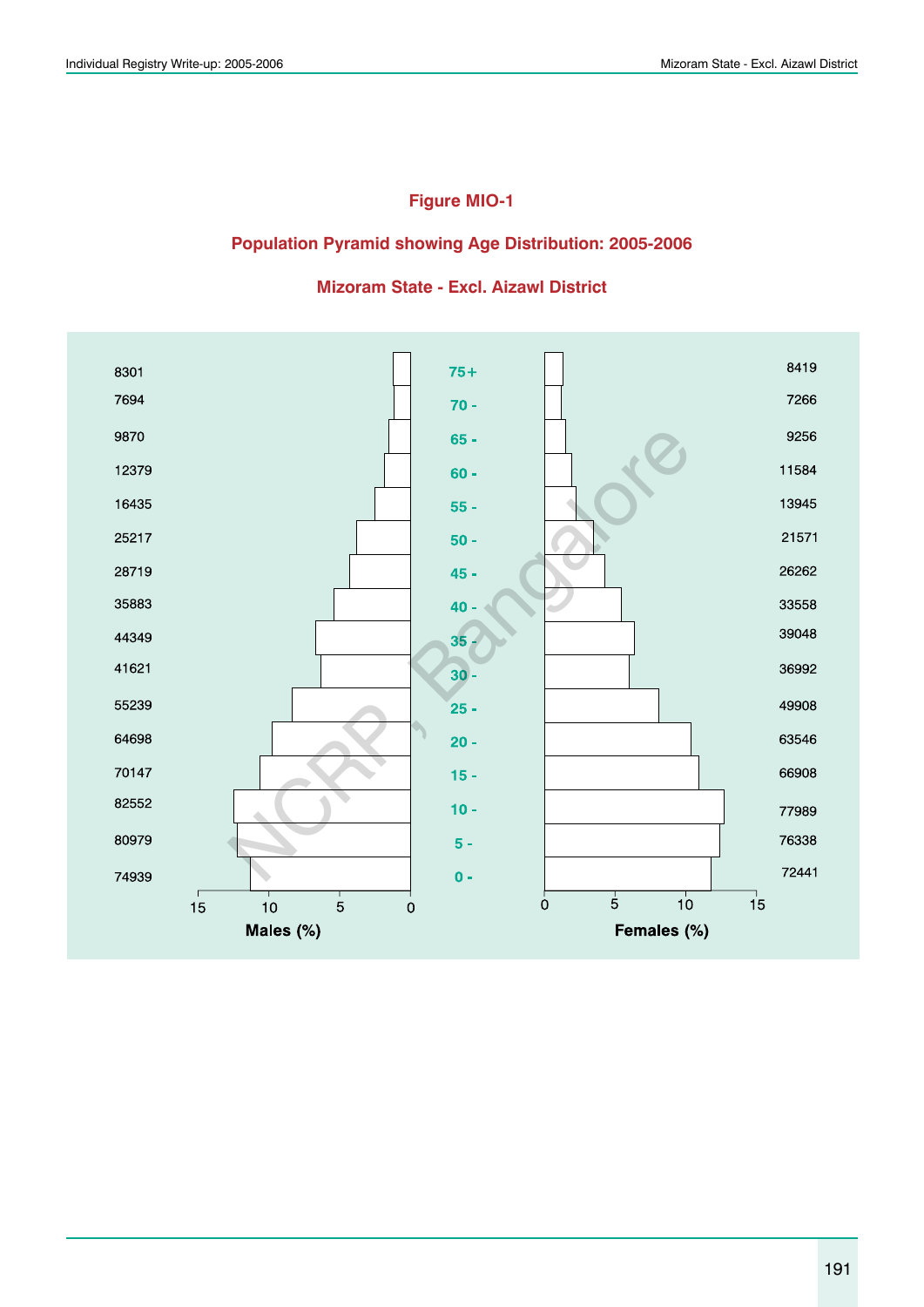## **TABLE: MIO - 1**

### **Population by Five Year Age Group and Gender : 2005-2006**

*Number and Relative Proportion (%)*

|                  |               | <b>MALES</b> | <b>FEMALES</b> |        | <b>TOTAL</b>  |        |
|------------------|---------------|--------------|----------------|--------|---------------|--------|
| <b>Age Group</b> | <b>Number</b> | %            | <b>Number</b>  | %      | <b>Number</b> | %      |
| $0 - 4$          | 74939         | 11.37        | 72441          | 11.78  | 147380        | 11.57  |
| $5 - 9$          | 80979         | 12.29        | 76338          | 12.41  | 157317        | 12.35  |
| $10 - 14$        | 82552         | 12.53        | 77989          | 12.68  | 160541        | 12.60  |
| $15-19$          | 70147         | 10.64        | 66908          | 10.88  | 137055        | 10.76  |
| 20-24            | 64698         | 9.82         | 63546          | 10.33  | 128244        | 10.07  |
| 25-29            | 55239         | 8.38         | 49908          | 8.11   | 105148        | 8.25   |
| 30-34            | 41621         | 6.32         | 36992          | 6.01   | 78613         | 6.17   |
| 35-39            | 44349         | 6.73         | 39048          | 6.35   | 83397         | 6.55   |
| 40-44            | 35883         | 5.44         | 33558          | 5.46   | 69441         | 5.45   |
| 45-49            | 28719         | 4.36         | 26262          | 4.27   | 54981         | 4.32   |
| 50-54            | 25217         | 3.83         | 21571          | 3.51   | 46788         | 3.67   |
| 55-59            | 16435         | 2.49         | 13945          | 2.27   | 30379         | 2.38   |
| 60-64            | 12379         | 1.88         | 11584          | 1.88   | 23964         | 1.88   |
| 65-69            | 9870          | 1.50         | 9256           | 1.50   | 19126         | 1.50   |
| 70-74            | 7694          | 1.17         | 7266           | 1.18   | 14960         | 1.17   |
| $75+$            | 8301          | 1.26         | 8419           | 1.37   | 16720         | 1.31   |
| <b>Total</b>     | 659023        | 100.00       | 615030         | 100.00 | 1274054       | 100.00 |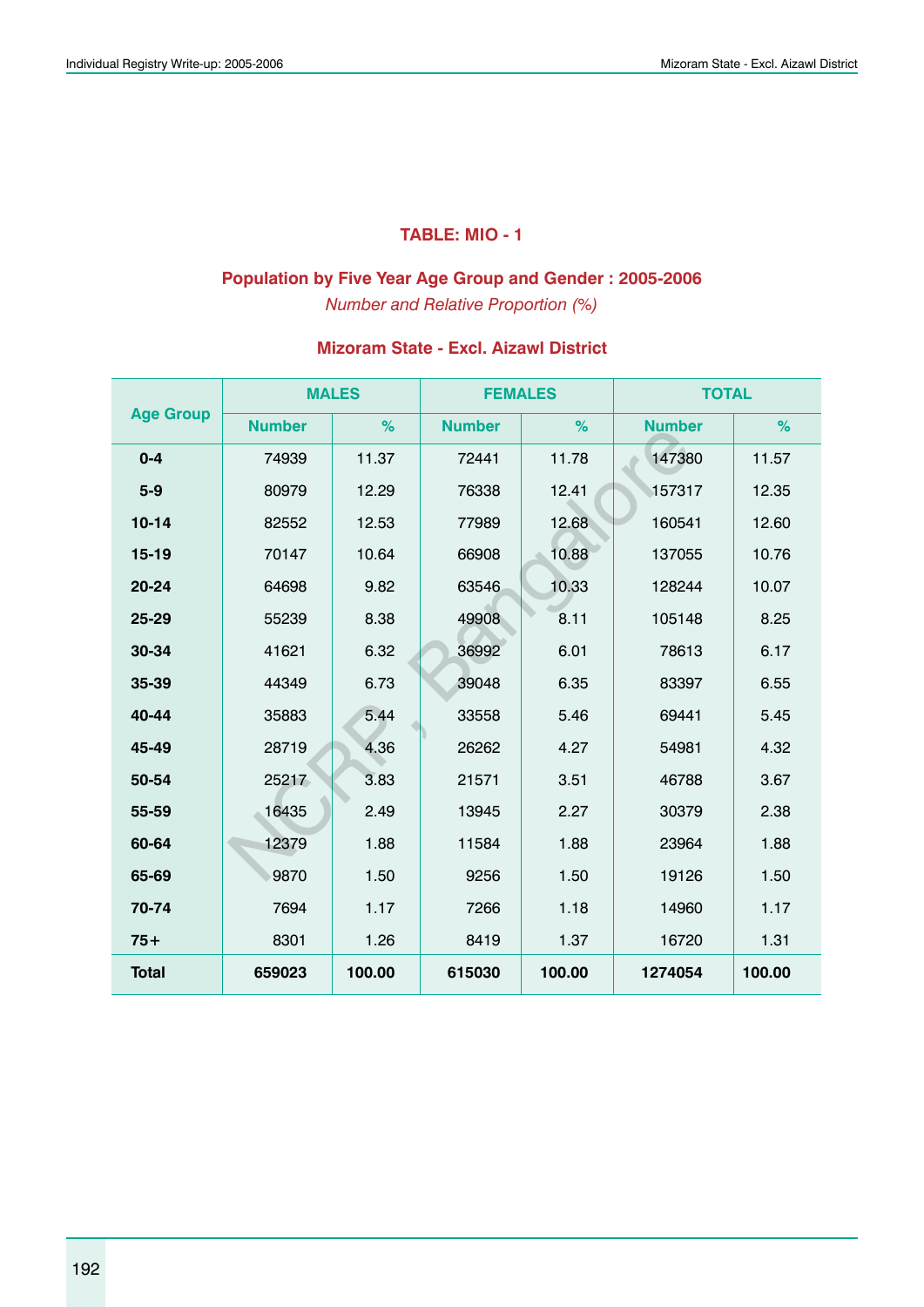## **TABLE MIO-2(a): Number of Incident Cancers by Five Year Age Group and Site (ICD-10): 2005-2006 – Males**

*%= Relative Proportion of Cancers of All Sites.*

| <b>ICD-10</b>   | <b>Site</b>               | $0-4$                    |                |              |                         | 5-9 10-14 15-19 20-24 25-29 30-34 35-39 40-44 |                          |                          |                          |                          | 45-49          | $50 - 54$      | 55-59                    | 60-64                    | 65-69                    | 70-74                    | $75+$          | <b>Unkn</b>    | <b>Total</b>             | %              |
|-----------------|---------------------------|--------------------------|----------------|--------------|-------------------------|-----------------------------------------------|--------------------------|--------------------------|--------------------------|--------------------------|----------------|----------------|--------------------------|--------------------------|--------------------------|--------------------------|----------------|----------------|--------------------------|----------------|
| C <sub>00</sub> | Lip                       |                          |                |              |                         |                                               |                          |                          | 1                        |                          |                |                |                          |                          |                          | $\blacksquare$           |                |                | $\mathbf{1}$             | 0.16           |
| C01-02          | Tongue                    |                          |                |              |                         |                                               |                          | $\overline{\phantom{a}}$ | ÷,                       | 3                        | $\overline{c}$ | 1              | $\mathbf{1}$             |                          |                          | $\overline{a}$           |                |                | $\overline{7}$           | 1.09           |
| C03-06          | Mouth                     |                          |                |              |                         |                                               |                          | $\overline{a}$           | $\overline{a}$           | $\blacksquare$           | 5              |                | $\overline{\phantom{a}}$ |                          | 1                        | $\overline{a}$           | 1              | Ĭ.             | $\overline{7}$           | 1.09           |
| C07-8           | Salivary Gland            |                          |                |              |                         |                                               |                          | $\overline{a}$           |                          | $\overline{a}$           |                |                | $\overline{\phantom{a}}$ |                          |                          | ÷,                       |                |                |                          |                |
| CO <sub>9</sub> | Tonsil                    |                          |                |              |                         | ÷                                             |                          | $\overline{a}$           | $\mathbf{1}$             | $\blacksquare$           |                | 5              | $\overline{c}$           |                          |                          | ÷,                       |                | ÷,             | 8                        | 1.25           |
| C10             | Oth. Oropharynx           |                          |                |              |                         |                                               |                          | $\overline{a}$           | $\mathbf{1}$             | $\overline{\phantom{a}}$ |                | 3              | $\overline{c}$           |                          |                          | ÷,                       |                |                | 6                        | 0.93           |
| C11             | Nasopharynx               |                          |                |              |                         | ÷                                             | $\overline{c}$           | ÷,                       | $\overline{c}$           | 3                        | 1              | 3              | $\mathsf 3$              | 5                        | 5                        | $\overline{a}$           | 1              | ÷,             | 25                       | 3.89           |
| $C12-13$        | Hypopharynx               |                          |                |              |                         |                                               |                          | $\overline{a}$           | ÷,                       | 12                       | 5              | $\overline{c}$ | 8                        | 3                        | 1                        | $\overline{a}$           | $\overline{c}$ | ÷,             | 33                       | 5.14           |
| C14             | Pharynx Unspecified       |                          |                |              |                         |                                               |                          |                          | ÷,                       | $\overline{c}$           | $\overline{c}$ | $\overline{c}$ | $\mathbf{1}$             |                          |                          | $\mathbf{1}$             | $\overline{c}$ |                | 10                       | 1.56           |
| C15             | Oesophagus                |                          |                |              |                         |                                               |                          | 1                        | 4                        | 8                        | 9              | 12             | 14                       | 9                        | 4                        | $\overline{a}$           | $\overline{c}$ |                | 63                       | 9.81           |
| C16             | Stomach                   |                          |                |              |                         |                                               |                          | 3                        | 3                        | 16                       | 16             | 21             | 18                       | 33                       | 18                       | 19                       | 21             | ÷,             | 168                      | 26.17          |
| C17             | <b>Small Intestine</b>    |                          |                |              |                         |                                               |                          |                          |                          | $\mathbf{1}$             |                |                | $\blacksquare$           |                          | $\overline{2}$           | $\overline{\phantom{a}}$ |                |                | 3                        | 0.47           |
| C18             | Colon                     |                          |                |              |                         |                                               |                          | 1                        | $\mathbf{1}$             | $\overline{\phantom{a}}$ | 1              |                | $\blacksquare$           | ٥                        | $\blacksquare$           | $\overline{c}$           |                |                | 5                        | 0.78           |
| C19-20          | Rectum                    |                          |                |              |                         |                                               |                          | 1                        | ÷,                       | $\blacksquare$           | $\overline{c}$ |                | $\overline{2}$           |                          | $\overline{2}$           | $\mathbf{1}$             | $\mathbf{1}$   | ÷,             | 9                        | 1.40           |
| C <sub>21</sub> | Anus & Anal Canal         |                          |                |              |                         |                                               |                          |                          |                          | $\blacksquare$           |                |                | L,                       |                          |                          | $\mathbf{1}$             |                |                | $\mathbf{1}$             | 0.16           |
| C22             | Liver                     |                          |                |              |                         | ÷,                                            | $\mathbf{1}$             | 1                        | 3                        | 3                        | 5              | 1              | A.                       |                          | 4                        | $\overline{4}$           | $\overline{2}$ | ÷,             | 24                       | 3.74           |
|                 |                           |                          |                |              |                         |                                               |                          | ÷,                       |                          | $\overline{\phantom{a}}$ |                |                |                          |                          |                          |                          |                |                |                          |                |
| C23-24          | Gallbladder etc.          |                          |                |              |                         |                                               |                          |                          |                          |                          |                | c              | $\overline{2}$           | $\mathbf{1}$             |                          | $\mathbf{1}$             |                |                | $\overline{4}$           | 0.62           |
| C <sub>25</sub> | Pancreas                  |                          |                |              |                         |                                               | $\mathbf{1}$             | ÷,                       | ÷,                       | $\overline{\phantom{a}}$ | 1              | $\mathbf{1}$   | $\mathbf{3}$             | $\mathbf{1}$             | 1                        | $\overline{a}$           |                |                | 8                        | 1.25           |
| C30-31          | Nose, Sinuses etc.        |                          |                |              |                         |                                               |                          | $\overline{a}$           | ÷,                       | $\mathbf{1}$             | ٠              | $\mathbf{1}$   | $\mathbf{1}$             |                          |                          | ÷,                       |                |                | 3                        | 0.47           |
| C32             | Larynx                    |                          |                |              |                         |                                               |                          | $\overline{a}$           | $\overline{a}$           | $\overline{c}$           | 1              |                | $\mathbf{1}$             | $\overline{c}$           | $\overline{a}$           | $\mathbf{1}$             |                | ÷,             | $\overline{7}$           | 1.09           |
| C33-34          | Lung etc.                 |                          |                |              |                         | L.                                            |                          | 2                        | $\overline{c}$           | $\overline{2}$           | 5 <sup>5</sup> | 9              | $10$                     | 15                       | $\overline{7}$           | 11                       | 10             | ÷,             | 73                       | 11.37          |
| C37-38          | Other Thoracic Organs     |                          |                |              |                         | ÷,                                            |                          | $\overline{a}$           |                          | ä,                       | $\mathbf{1}$   |                | $\blacksquare$           |                          |                          | ÷.                       |                |                | $\mathbf{1}$             | 0.16           |
| C40-41          | <b>Bone</b>               |                          |                |              | $\mathbf{1}$            | $\overline{\phantom{a}}$                      |                          |                          |                          | L                        |                |                | $\blacksquare$           |                          |                          | ÷,                       |                |                | $\mathbf{1}$             | 0.16           |
| C43             | Melanoma of Skin          |                          |                |              |                         |                                               |                          |                          |                          | $\blacksquare$           |                |                | $\blacksquare$           |                          |                          | ÷,                       |                |                |                          |                |
| C44             | <b>Other Skin</b>         |                          |                |              |                         |                                               |                          | L.                       |                          | $\blacksquare$           |                |                | $\mathbf{1}$             |                          | 1                        | $\mathbf{1}$             | $\overline{2}$ |                | 5                        | 0.78           |
| C45             | Mesothelioma              |                          |                |              |                         |                                               |                          |                          |                          | $\blacksquare$           |                |                | $\blacksquare$           |                          |                          | ÷,                       |                |                |                          |                |
| C46             | Kaposi Sarcoma            |                          |                |              |                         | ٠.                                            |                          | $\sim$                   | ÷,                       | $\blacksquare$           |                |                | $\blacksquare$           |                          |                          | ÷,                       |                |                |                          |                |
| $C47 + C49$     | Conn. & Soft Tissue       |                          |                |              | $\ddagger$              |                                               |                          |                          | L                        | $\blacksquare$           |                | $\overline{2}$ | $\overline{2}$           |                          | ÷,                       | $\overline{c}$           | $\mathbf{1}$   | ÷,             | 8                        | 1.25           |
| C50             | <b>Breast</b>             |                          |                |              |                         |                                               |                          | $\overline{a}$           |                          | $\blacksquare$           |                |                | $\blacksquare$           |                          | L.                       | $\mathbf{1}$             |                | ÷,             | $\mathbf{1}$             | 0.16           |
| C60             | Penis                     | $\blacksquare$           |                |              |                         | ÷,                                            |                          | ÷.                       | 1                        | $\blacksquare$           |                | 1              | $\mathbf{1}$             | 1                        | ÷.                       | $\mathbf{1}$             |                | ÷,             | 5                        | 0.78           |
| C61             | Prostate                  | $\overline{a}$           |                |              |                         |                                               |                          | $\overline{a}$           | $\overline{a}$           | $\blacksquare$           |                |                | $\blacksquare$           |                          |                          | $\overline{c}$           | 6              | Ĭ.             | 8                        | 1.25           |
| C62             | <b>Testis</b>             | $\mathbf{1}$             |                |              | $\mathbf{1}$            | ÷.                                            | $\mathbf{1}$             | ÷.                       |                          | $\blacksquare$           |                |                | $\blacksquare$           |                          |                          | $\overline{a}$           |                | ÷,             | 3                        | 0.47           |
| C63             | <b>Other Male Genital</b> | $\overline{a}$           |                |              |                         | ÷                                             |                          | ÷.                       |                          | $\blacksquare$           |                |                | $\blacksquare$           |                          |                          | $\overline{a}$           |                |                | $\frac{1}{2}$            |                |
| C64             | Kidney etc.               | $\mathbf{3}$             |                |              |                         | L.                                            |                          | $\overline{a}$           | ÷,                       | $\blacksquare$           |                | 1              | $\blacksquare$           |                          | 1                        | $\overline{a}$           |                |                | 5                        | 0.78           |
| C65             | <b>Renal Pelvis</b>       |                          |                |              |                         |                                               |                          | ÷.                       | ÷,                       | ÷,                       |                |                | $\blacksquare$           |                          |                          | ÷,                       |                |                |                          |                |
| C66             | Ureter                    |                          |                |              |                         |                                               |                          |                          |                          |                          |                |                |                          |                          |                          |                          |                |                |                          |                |
| C67             | <b>Bladder</b>            | $\overline{\phantom{a}}$ |                |              |                         | 1                                             | L                        | ٠                        |                          | $\overline{\phantom{a}}$ | 1              | -              |                          | 1                        | ٠                        |                          | 1              |                | 5                        | 0.78           |
| C68             | Uns.Urinary Organs        |                          |                |              |                         | $\blacksquare$                                | $\overline{\phantom{a}}$ | $\blacksquare$           | ÷,                       | $\blacksquare$           | $\blacksquare$ | $\overline{a}$ | $\blacksquare$           |                          | $\blacksquare$           | $\overline{a}$           |                | ä,             |                          |                |
| C69             | Eye                       | 3                        |                |              |                         | $\blacksquare$                                | $\overline{\phantom{a}}$ | $\blacksquare$           | $\overline{a}$           | $\blacksquare$           |                |                | $\overline{\phantom{a}}$ |                          | L.                       | $\overline{a}$           |                | ä,             | 3                        | 0.47           |
| C70-72          | Brain, Nervous System     | L.                       |                |              | $\mathbf{1}$            | $\blacksquare$                                | $\overline{\phantom{a}}$ | $\blacksquare$           | 1                        | $\mathbf{1}$             | 1              | $\mathbf{1}$   | $\Box$                   | $\mathbf{1}$             | L.                       | ÷,                       |                | $\overline{a}$ | 6                        | 0.93           |
| C73             | <b>Thyroid</b>            |                          |                |              |                         | $\blacksquare$                                | $\overline{\phantom{a}}$ | $\blacksquare$           | ÷,                       | $\blacksquare$           |                | $\frac{1}{2}$  | $\overline{\phantom{a}}$ |                          | 1                        | ÷,                       | $\mathbf{1}$   | ä,             | $\overline{\mathbf{c}}$  | 0.31           |
| C74             | <b>Adrenal Gland</b>      | $\overline{a}$           |                |              |                         | $\blacksquare$                                | $\overline{\phantom{a}}$ | $\blacksquare$           | $\overline{a}$           | $\blacksquare$           | $\blacksquare$ | $\overline{a}$ | $\Box$                   |                          | $\blacksquare$           | ÷,                       |                | ä,             | $\overline{\phantom{a}}$ |                |
| C77             | Sec Lymph Nodes           | $\overline{a}$           |                |              |                         | $\blacksquare$                                | $\overline{\phantom{a}}$ | $\blacksquare$           | $\overline{a}$           | $\mathbf{1}$             | $\blacksquare$ | $\overline{a}$ | $\mathbf{1}$             | $\overline{\phantom{a}}$ | L.                       | ÷,                       | $\mathbf{1}$   | $\blacksquare$ | 3                        | 0.47           |
| C78             | Sec Resp & Digestive      | $\blacksquare$           |                |              | $\overline{a}$          | $\blacksquare$                                | $\overline{\phantom{a}}$ | $\blacksquare$           | ÷,                       | $\overline{\phantom{a}}$ | $\blacksquare$ | $\overline{a}$ | $\blacksquare$           | ä,                       | L.                       | ÷,                       |                | ä,             | $\overline{\phantom{a}}$ |                |
|                 | Sec Others                | $\blacksquare$           |                |              |                         |                                               |                          | ÷,                       | ÷,                       |                          |                |                |                          |                          | L.                       |                          |                | ä,             |                          |                |
| C79             |                           |                          |                |              | $\overline{a}$          | $\blacksquare$                                | $\overline{\phantom{a}}$ |                          |                          | $\blacksquare$           | ä,             | $\overline{a}$ | $\blacksquare$           | ä,                       |                          | ÷,                       |                |                | $\overline{\phantom{a}}$ | $\blacksquare$ |
| C81             | <b>Hodgkins Disease</b>   | $\overline{\phantom{a}}$ |                |              | $\overline{a}$          | $\blacksquare$                                | $\overline{\phantom{a}}$ | 1                        | $\blacksquare$           | $\mathbf{1}$             | $\blacksquare$ | $\overline{a}$ | $\blacksquare$           |                          | L.                       | ÷,                       |                | ä,             | $\overline{2}$           | 0.31           |
| C82-85, C96 NHL |                           | $\mathbf{1}$             |                |              |                         | $\blacksquare$                                | $\overline{\phantom{a}}$ | $\blacksquare$           | $\overline{a}$           | $\overline{c}$           | $\blacksquare$ |                | $\blacksquare$           | $\overline{c}$           | $\overline{\mathbf{c}}$  | ÷,                       | $\overline{2}$ | ä,             | 9                        | 1.40           |
| C90             | Multiple Myeloma          | $\overline{\phantom{a}}$ |                |              |                         | $\blacksquare$                                | $\overline{\phantom{a}}$ | $\blacksquare$           | $\frac{1}{2}$            | $\overline{\phantom{a}}$ |                | $\mathbf{1}$   | $\blacksquare$           |                          | $\blacksquare$           | ÷,                       | $\mathbf{1}$   | ä,             | $\overline{c}$           | 0.31           |
| C91             | Lymphoid Leuk.            | $\mathbf{1}$             |                | $\sqrt{2}$   | $\overline{a}$          | $\blacksquare$                                | $\overline{\phantom{a}}$ | $\blacksquare$           | $\frac{1}{2}$            | $\blacksquare$           | 1              | $\mathbf{1}$   | $\blacksquare$           | 1                        | $\overline{\phantom{a}}$ | ÷,                       |                | ä,             | 6                        | 0.93           |
| C92-94          | Myeloid Leukaemia         | $\overline{\phantom{a}}$ | $\mathbf{1}$   |              | $\overline{a}$          | $\overline{\phantom{a}}$                      | $\overline{\phantom{a}}$ | $\blacksquare$           | $\blacksquare$           | $\mathbf{1}$             | $\blacksquare$ | $\mathbf{1}$   | $\overline{2}$           |                          | $\overline{\phantom{a}}$ | $\overline{\phantom{a}}$ |                | ä,             | 5                        | 0.78           |
| C95             | Leukaemia Uns             | $\mathbf{1}$             | $\mathbf{1}$   |              | $\blacksquare$          | $\overline{c}$                                | $\overline{\phantom{a}}$ | $\overline{\phantom{a}}$ | $\overline{\phantom{a}}$ | $\blacksquare$           |                |                | ÷,                       | 1                        | ä,                       | $\overline{\phantom{a}}$ | $\mathbf{1}$   | ÷,             | 6                        | 0.93           |
| 0&U             | Other and Uns             | $\overline{4}$           |                | $\mathbf{1}$ |                         |                                               | $\overline{c}$           | 1                        | 5                        | 8                        | 6              | 11             | 11                       | 8                        | 16                       | 5                        | 13             | $\blacksquare$ | 91                       | 14.17          |
|                 | <b>All Sites</b>          | 14                       | $\overline{2}$ | $\mathbf 3$  | $\overline{\mathbf{4}}$ | 3                                             | 8                        | 11                       | 25                       | 67                       | 65             | 80             | 86                       | 84                       | 66                       | 53                       | 71             |                | 642                      | 100.00         |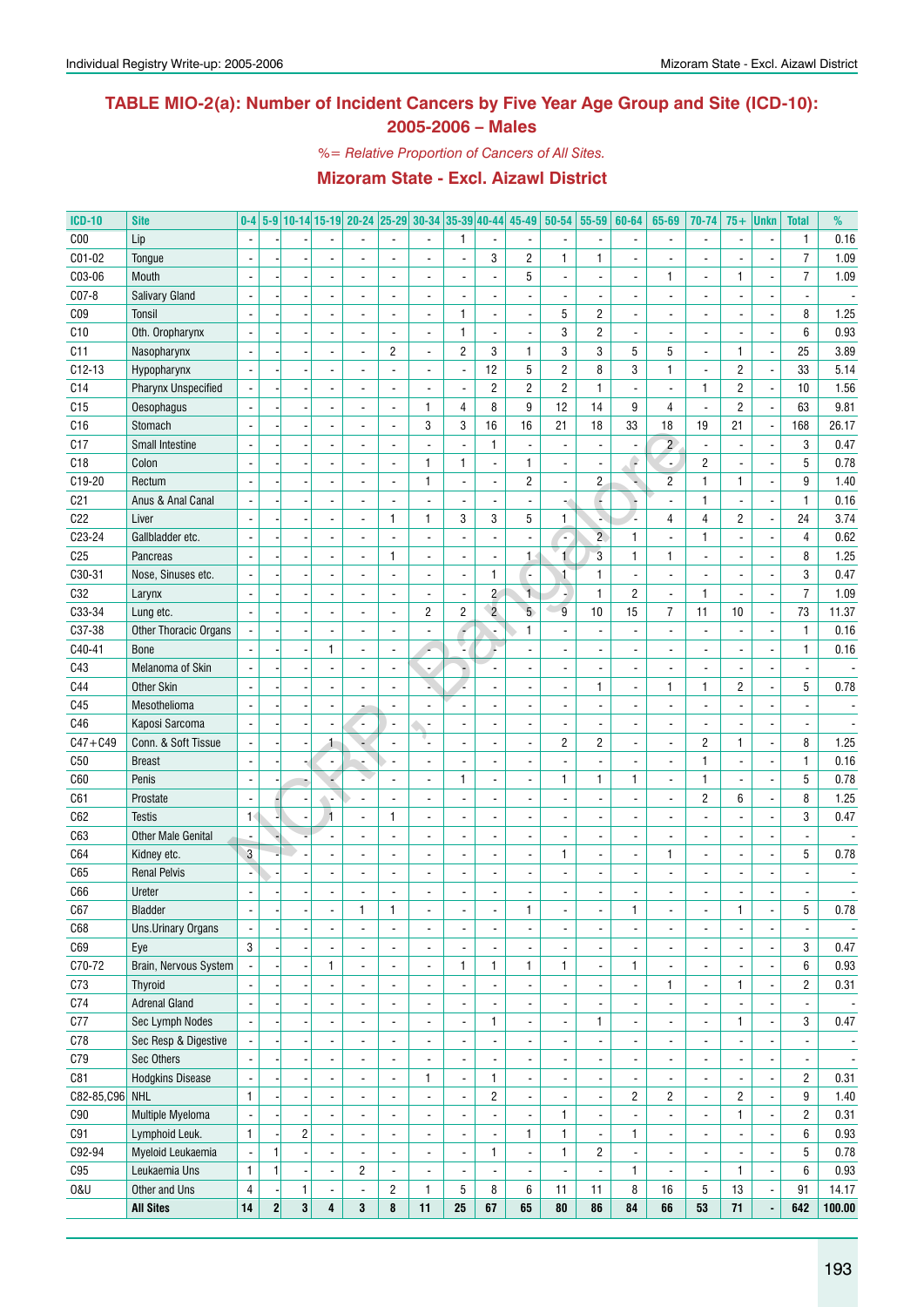## **TABLE MIO-2(b): Number of Incident Cancers by Five Year Age Group and Site (ICD-10): 2005-2006 – Females**

*%= Relative Proportion of Cancers of All Sites.*

| <b>ICD-10</b>   | <b>Site</b>                 | $0-4$                    |              |                         |                              | 5-9 10-14 15-19 20-24 25-29 30-34 35-39 40-44 45-49 |                          |                                            |                          |                          |                                            | $50 - 54$                | 55-59                    | 60-64                         | 65-69                    | 70-74                         | $75+$                                      | <b>Unkn</b>              | <b>Total</b>                  | %                                |
|-----------------|-----------------------------|--------------------------|--------------|-------------------------|------------------------------|-----------------------------------------------------|--------------------------|--------------------------------------------|--------------------------|--------------------------|--------------------------------------------|--------------------------|--------------------------|-------------------------------|--------------------------|-------------------------------|--------------------------------------------|--------------------------|-------------------------------|----------------------------------|
| C <sub>00</sub> | Lip                         |                          |              |                         |                              |                                                     |                          |                                            |                          |                          |                                            |                          | $\blacksquare$           |                               | $\blacksquare$           | $\overline{\phantom{a}}$      |                                            |                          |                               |                                  |
| $C01-02$        | <b>Tongue</b>               |                          |              |                         |                              |                                                     |                          | $\overline{a}$                             |                          | $\overline{\phantom{a}}$ |                                            |                          |                          |                               |                          | 1                             |                                            | Ĭ.                       | $\mathbf{1}$                  | 0.20                             |
| C03-06          | Mouth                       | $\overline{a}$           |              |                         |                              |                                                     |                          | ÷,                                         | Ĭ.                       | $\overline{c}$           |                                            | $\mathbf{1}$             | $\mathbf{1}$             | 1                             | L.                       | $\mathbf{1}$                  |                                            | ÷,                       | 6                             | 1.20                             |
| $CO7-8$         | <b>Salivary Gland</b>       | $\overline{\phantom{a}}$ |              |                         | $\overline{\phantom{a}}$     | $\overline{\phantom{a}}$                            | $\blacksquare$           | $\blacksquare$                             | $\overline{a}$           | $\overline{\phantom{a}}$ | $\blacksquare$                             | $\overline{a}$           | $\blacksquare$           | $\blacksquare$                | ä,                       | $\overline{c}$                | $\overline{\phantom{a}}$                   | ä,                       | $\overline{c}$                | 0.40                             |
| C <sub>09</sub> | Tonsil                      | $\blacksquare$           |              |                         |                              |                                                     |                          | $\overline{a}$                             | $\overline{a}$           | $\overline{\phantom{a}}$ | $\overline{\phantom{a}}$                   | $\mathbf{1}$             | $\overline{\phantom{a}}$ | $\overline{\phantom{a}}$      |                          | $\overline{a}$                |                                            | $\overline{\phantom{a}}$ | $\mathbf{1}$                  | 0.20                             |
| C10             | Oth. Oropharynx             |                          |              |                         |                              |                                                     |                          |                                            |                          | $\overline{\phantom{a}}$ |                                            |                          |                          |                               |                          | $\overline{\phantom{a}}$      |                                            |                          |                               |                                  |
| C11             | Nasopharynx                 |                          |              |                         |                              | $\overline{a}$                                      | $\blacksquare$           | 1                                          | $\overline{\phantom{a}}$ | $\blacksquare$           | $\mathbf{1}$                               | 2                        | $\mathbf{1}$             | 1                             | ÷,                       | $\overline{2}$                |                                            | ä,                       | 8                             | 1.60                             |
| $C12-13$        | Hypopharynx                 |                          |              |                         |                              | $\overline{a}$                                      | $\overline{\phantom{a}}$ | $\blacksquare$                             | $\mathbf{1}$             | $\mathbf{1}$             | $\overline{\phantom{a}}$                   | $\mathbf{1}$             | $\overline{c}$           | $\blacksquare$                |                          | $\overline{a}$                |                                            | ä,                       | 5                             | 1.00                             |
| C14             | <b>Pharynx Unspecified</b>  |                          |              |                         |                              |                                                     |                          |                                            |                          | $\overline{\phantom{a}}$ |                                            | $\mathbf{1}$             | $\blacksquare$           |                               | 1                        | $\mathbf{1}$                  |                                            | $\overline{\phantom{a}}$ | $\overline{3}$                | 0.60                             |
| C15             | <b>Oesophagus</b>           | $\blacksquare$           |              |                         |                              |                                                     |                          | 1                                          | $\overline{a}$           | $\overline{c}$           | $\overline{c}$                             | $\overline{2}$           | $\blacksquare$           | $\mathbf{1}$                  | 1                        | $\overline{2}$                | $\mathbf{1}$                               | ÷,                       | 12                            | 2.40                             |
| C16             | Stomach                     | $\overline{a}$           |              |                         | $\blacksquare$               | $\blacksquare$                                      | $\mathbf{1}$             | 2                                          | $\overline{a}$           | 3                        | 5                                          | 10                       | 11                       | 15                            | 13                       | 16                            | 10                                         | ÷,                       | 86                            | 17.20                            |
| C17             | Small Intestine             | $\blacksquare$           |              |                         | $\blacksquare$               | $\blacksquare$                                      | ä,                       | $\overline{a}$                             | $\overline{a}$           | $\mathbf{1}$             | $\blacksquare$                             | $\overline{a}$           | $\blacksquare$           | $\overline{\phantom{a}}$      | ä,                       | $\blacksquare$                | ä,                                         | ÷,                       | $\mathbf{1}$                  | 0.20                             |
| C18             | Colon                       |                          |              |                         |                              |                                                     | $\mathbf{1}$             | $\overline{a}$                             | 1                        | 1                        | 1                                          | 1                        | $\overline{\phantom{a}}$ | 1                             |                          | $\overline{a}$                | 1                                          | Ĭ.                       | 7                             | 1.40                             |
| $C19-20$        | Rectum                      |                          |              |                         |                              | $\blacksquare$                                      | $\mathbf{1}$             | $\blacksquare$                             | $\overline{2}$           | $\blacksquare$           | $\mathbf{1}$                               | $\overline{2}$           | $\overline{c}$           | e                             | 3                        | $\overline{2}$                | 3                                          | ÷,                       | 16                            | 3.20                             |
| C <sub>21</sub> | Anus & Anal Canal           |                          |              |                         |                              | $\overline{\phantom{a}}$                            | ä,                       | 1                                          | ä,                       | $\overline{\phantom{a}}$ |                                            |                          | $\blacksquare$           | ٠                             |                          | $\overline{\phantom{a}}$      |                                            | ÷,                       | $\mathbf{1}$                  | 0.20                             |
| C <sub>22</sub> | Liver                       |                          |              |                         |                              |                                                     |                          | $\blacksquare$                             | $\overline{2}$           | $\blacksquare$           | 3                                          | $\mathbf{1}$             | $\overline{4}$           | $\overline{2}$                |                          | $\overline{2}$                | 1                                          | ä,                       | 15                            | 3.00                             |
| $C23-24$        | Gallbladder etc.            | $\blacksquare$           |              |                         |                              |                                                     |                          | $\blacksquare$                             | 1                        | $\blacksquare$           |                                            | $\overline{2}$           | $\overline{1}$           |                               | 1                        | ÷,                            |                                            | ÷,                       | 5                             | 1.00                             |
| C <sub>25</sub> | Pancreas                    | $\overline{\phantom{a}}$ |              |                         | $\overline{a}$               | $\blacksquare$                                      | $\blacksquare$           | $\blacksquare$                             | $\blacksquare$           | $\blacksquare$           | $\overline{\phantom{a}}$                   | 1                        | h                        | $\overline{\phantom{a}}$      | ÷,                       | $\overline{\phantom{a}}$      | $\mathbf{1}$                               | ä,                       | $\overline{c}$                | 0.40                             |
| C30-31          | Nose, Sinuses etc.          | ÷,                       | 1            |                         | $\overline{a}$               | $\mathbf{1}$                                        | $\mathbf{1}$             | $\blacksquare$                             | $\overline{a}$           | $\overline{\phantom{a}}$ | $\overline{\phantom{a}}$                   | U<br>÷.                  | ÷.                       | $\overline{\phantom{a}}$      | ä,                       | ÷,                            | $\blacksquare$                             | ä,                       | 3                             | 0.60                             |
| C32             | Larynx                      |                          |              |                         |                              |                                                     |                          | $\overline{a}$                             | -                        | 1                        |                                            | $\overline{3}$           | $\blacksquare$           |                               |                          | $\overline{\phantom{a}}$      | $\overline{c}$                             | ÷                        | 6                             | 1.20                             |
| C33-34          | Lung etc.                   |                          |              | $\mathbf{1}$            |                              | $\overline{a}$                                      | $\blacksquare$           | 1                                          | $\overline{a}$           | 5                        |                                            | 8                        | 12                       | 17                            | 18                       | 8                             | $\overline{7}$                             | $\blacksquare$           | $\overline{77}$               | 15.40                            |
| C37-38          | Other Thoracic Organs       |                          |              |                         |                              | $\overline{a}$                                      | $\overline{\phantom{a}}$ | $\blacksquare$                             | $\overline{a}$           | F                        |                                            | 4                        | $\blacksquare$           |                               |                          | ÷,                            |                                            | ÷,                       |                               |                                  |
| $C40-41$        | <b>Bone</b>                 |                          |              |                         | $\overline{c}$               | $\blacksquare$                                      |                          | $\blacksquare$                             |                          | ×,                       |                                            |                          | $\overline{\phantom{a}}$ |                               |                          | $\overline{a}$                |                                            | $\overline{\phantom{a}}$ | $\overline{2}$                | 0.40                             |
| C43             | Melanoma of Skin            | $\blacksquare$           |              |                         |                              | $\overline{a}$                                      |                          | ÷,                                         | $\overline{a}$           | è                        |                                            |                          | $\blacksquare$           | ÷,                            |                          | $\overline{a}$                |                                            | Ĭ.                       |                               |                                  |
| C44             | <b>Other Skin</b>           | $\overline{\phantom{a}}$ |              |                         | $\overline{\phantom{a}}$     | $\overline{a}$                                      | $\overline{a}$           | c                                          | ä,                       | L.                       | $\blacksquare$                             |                          | $\blacksquare$           | $\overline{c}$                | 1                        | $\overline{\phantom{a}}$      | $\overline{a}$                             | ÷,                       | 3                             | 0.60                             |
| C45             | Mesothelioma                | $\blacksquare$           |              |                         |                              | $\blacksquare$                                      | $\blacksquare$           | ٠                                          | H,                       | $\overline{\phantom{a}}$ | $\overline{\phantom{a}}$                   |                          | $\overline{\phantom{a}}$ | ä,                            | ä,                       | $\frac{1}{2}$                 | $\blacksquare$                             | $\overline{\phantom{a}}$ | $\blacksquare$                |                                  |
| C46             | Kaposi Sarcoma              |                          |              |                         |                              |                                                     |                          | à,                                         |                          |                          |                                            |                          | $\blacksquare$           |                               |                          | $\overline{\phantom{a}}$      |                                            | ٠                        | $\overline{\phantom{a}}$      |                                  |
| $C47 + C49$     | Conn. & Soft Tissue         |                          |              |                         |                              |                                                     |                          | 1                                          | $\overline{a}$           | $\blacksquare$           |                                            |                          | $\mathbf{1}$             | $\overline{\phantom{a}}$      | 1                        | $\overline{a}$                | $\mathbf{1}$                               | Ĭ.                       | 5                             | 1.00                             |
| C50             | <b>Breast</b>               |                          |              |                         |                              | Ξ.                                                  | $\overline{1}$           | 4                                          | $\overline{c}$           | $\overline{7}$           | 4                                          | $\overline{4}$           | 5                        | 5                             | 5                        | 5                             | $\overline{2}$                             | $\blacksquare$           | 44                            | 8.80                             |
| C51             | Vulva                       |                          |              |                         |                              | ٠                                                   |                          | 1                                          | $\overline{a}$           | $\overline{\phantom{a}}$ | $\mathbf{1}$                               |                          | $\blacksquare$           |                               |                          | $\overline{a}$                |                                            | ä,                       | $\overline{2}$                | 0.40                             |
| C52             | Vagina                      |                          |              |                         |                              | $\overline{\phantom{a}}$                            |                          | $\blacksquare$                             | ä,                       | $\blacksquare$           |                                            |                          | $\blacksquare$           |                               |                          | $\overline{a}$                |                                            |                          |                               |                                  |
| C53             | Cervix Uteri                | $\overline{\phantom{a}}$ |              |                         |                              | s.                                                  | $\overline{1}$           | 5                                          | 12                       | 15                       | $6\overline{6}$                            | $6\phantom{1}$           | 8                        | ÷,                            | 3                        | 3                             | $\mathbf{1}$                               | ä,                       | 60                            | 12.00                            |
| C54             | Corpus Uteri                | $\blacksquare$           |              |                         |                              | $\overline{\phantom{0}}$                            | $\overline{\phantom{a}}$ | $\blacksquare$                             | $\blacksquare$           | $\overline{\phantom{a}}$ | 1                                          |                          | 1                        | $\overline{\phantom{a}}$      | ä,                       | $\frac{1}{2}$                 | $\overline{\phantom{a}}$                   | $\overline{\phantom{a}}$ | $\overline{2}$                | 0.40                             |
| C55             | <b>Uterus Unspecified</b>   |                          |              |                         |                              | $\overline{\phantom{a}}$                            |                          | $\overline{\phantom{a}}$                   | 1                        | $\overline{\phantom{a}}$ | $\mathbf{1}$                               |                          | $\overline{\phantom{a}}$ |                               |                          | $\overline{\phantom{a}}$      |                                            |                          | $\overline{c}$                | 0.40                             |
| C56             | Ovary etc.                  | $\blacksquare$           |              |                         |                              | $\overline{a}$                                      |                          | $\overline{c}$                             | $\mathbf{1}$             | $\mathbf{1}$             | $\overline{2}$                             |                          | $\blacksquare$           | ÷,                            | $\overline{c}$           | $\overline{a}$                |                                            | ÷<br>Ĭ.                  | 8                             | 1.60                             |
| C57             | <b>Other Female Genital</b> | $\blacksquare$           |              |                         |                              | $\blacksquare$                                      | ä,                       | ÷,                                         | $\frac{1}{2}$            | $\mathbf{1}$             | $\blacksquare$                             | ÷,                       | $\blacksquare$           |                               | ÷,                       | $\overline{a}$                | $\blacksquare$                             | ÷,                       | $\mathbf{1}$                  | 0.20                             |
| C58             | Placenta                    | ۵                        |              |                         | $\mathbf{1}$                 | $\overline{\phantom{a}}$                            | 4                        | 1                                          | $\overline{a}$           | $\mathbf{1}$             | $\blacksquare$                             | $\mathbf{1}$             | $\overline{\phantom{a}}$ |                               |                          | $\frac{1}{2}$                 |                                            | $\blacksquare$           | 8                             | 1.60                             |
| C64             | Kidney etc.                 | $\mathbf{1}$             |              |                         |                              |                                                     |                          | $\overline{a}$                             |                          | 1                        |                                            |                          | $\overline{\phantom{a}}$ |                               |                          | $\frac{1}{2}$                 |                                            | Ĭ.                       | 2                             | 0.40                             |
| C65             | <b>Renal Pelvis</b>         | $\overline{\phantom{a}}$ |              |                         |                              | ÷.                                                  |                          | $\overline{a}$                             |                          | $\overline{a}$           |                                            |                          | $\blacksquare$           |                               |                          |                               |                                            |                          |                               |                                  |
|                 | Ureter                      |                          |              |                         |                              |                                                     |                          |                                            |                          |                          |                                            |                          |                          |                               |                          |                               |                                            |                          |                               |                                  |
| C66<br>C67      | Bladder                     | $\overline{\phantom{a}}$ |              |                         |                              |                                                     | $\overline{\phantom{a}}$ | $\overline{\phantom{a}}$<br>$\blacksquare$ | -                        | ٠<br>$\mathbf{1}$        | $\overline{\phantom{a}}$                   | -                        | ٠                        | $\overline{\phantom{a}}$<br>1 | ٠                        | $\overline{\phantom{a}}$<br>1 | $\overline{\phantom{a}}$<br>$\blacksquare$ | $\overline{\phantom{a}}$ | $\overline{\phantom{a}}$<br>3 | $\overline{\phantom{a}}$<br>0.60 |
| C68             | <b>Uns.Urinary Organs</b>   |                          |              |                         | $\overline{\phantom{a}}$     | $\overline{\phantom{a}}$<br>$\blacksquare$          | $\overline{\phantom{a}}$ | $\overline{a}$                             | ۰                        | $\overline{\phantom{a}}$ | $\overline{\phantom{a}}$<br>$\blacksquare$ | -                        | $\overline{\phantom{a}}$ |                               | $\overline{\phantom{a}}$ | ÷,                            |                                            | $\overline{\phantom{a}}$ | ÷,                            |                                  |
|                 |                             | $\mathbf{1}$             |              |                         |                              |                                                     | $\overline{\phantom{a}}$ |                                            | $\frac{1}{2}$            |                          |                                            | $\overline{a}$           | $\overline{\phantom{a}}$ | $\overline{a}$                | ÷,                       |                               |                                            | $\overline{\phantom{a}}$ |                               | $\overline{\phantom{a}}$<br>0.40 |
| C69<br>$C70-72$ | Eye                         |                          |              |                         | $\blacksquare$               | $\blacksquare$                                      | $\overline{\phantom{a}}$ | $\blacksquare$                             | $\overline{\phantom{a}}$ | $\blacksquare$           | $\overline{\phantom{a}}$                   | $\overline{\phantom{a}}$ | $\overline{\phantom{a}}$ | $\overline{\phantom{a}}$      | $\overline{\phantom{a}}$ | 1<br>÷,                       | $\blacksquare$                             | $\blacksquare$           | $\overline{c}$                | 0.20                             |
|                 | Brain, Nervous System       |                          |              |                         | $\blacksquare$               | $\blacksquare$                                      | $\overline{\phantom{a}}$ | $\blacksquare$                             | $\blacksquare$           | $\overline{\phantom{a}}$ | $\blacksquare$                             | $\frac{1}{2}$            | $\overline{\phantom{a}}$ | $\overline{\phantom{a}}$      | 1                        |                               |                                            | $\blacksquare$           | $\mathbf{1}$                  |                                  |
| C <sub>73</sub> | <b>Thyroid</b>              |                          |              |                         | $\mathbf{1}$                 | $\mathbf{1}$                                        |                          | $\overline{\phantom{a}}$                   | $\overline{c}$           | $\overline{\phantom{a}}$ |                                            |                          | $\overline{c}$           |                               | 1                        | $\frac{1}{2}$                 | $\mathbf{1}$                               | $\blacksquare$           | 8                             | 1.60                             |
| C <sub>74</sub> | <b>Adrenal Gland</b>        | $\omega$                 |              |                         | $\blacksquare$               | $\overline{\phantom{a}}$                            | $\blacksquare$           | $\overline{\phantom{a}}$                   | $\blacksquare$           | $\blacksquare$           | $\blacksquare$                             | $\frac{1}{2}$            | $\overline{\phantom{a}}$ | $\blacksquare$                | $\overline{\phantom{a}}$ | $\overline{\phantom{a}}$      | $\blacksquare$                             | $\blacksquare$           | $\overline{\phantom{a}}$      | $\sim$                           |
| C <sub>77</sub> | Sec Lymph Nodes             | $\blacksquare$           |              |                         | ÷,                           | $\blacksquare$                                      | $\mathbf{1}$             | $\blacksquare$                             | $\blacksquare$           | $\blacksquare$           | $\overline{\phantom{a}}$                   | $\frac{1}{2}$            | $\overline{\phantom{a}}$ | 1                             | $\blacksquare$           | $\overline{\phantom{a}}$      | $\blacksquare$                             | $\blacksquare$           | $\mathbf{2}$                  | 0.40                             |
| C78             | Sec Resp & Digestive        |                          |              |                         | $\qquad \qquad \blacksquare$ |                                                     | $\overline{\phantom{a}}$ | $\overline{\phantom{a}}$                   | -                        | ٠                        | $\overline{\phantom{a}}$                   | -                        | $\overline{\phantom{a}}$ | $\overline{\phantom{a}}$      | ۰                        | $\overline{\phantom{a}}$      | $\overline{\phantom{a}}$                   | $\overline{\phantom{a}}$ | $\overline{\phantom{a}}$      | $\overline{\phantom{a}}$         |
| C79             | Sec Others                  |                          |              |                         |                              |                                                     |                          | $\overline{a}$                             | $\frac{1}{2}$            | $\overline{\phantom{a}}$ |                                            |                          | $\overline{\phantom{a}}$ |                               | $\blacksquare$           | $\frac{1}{2}$                 |                                            | ÷,                       | $\overline{\phantom{a}}$      | $\overline{\phantom{a}}$         |
| C81             | <b>Hodgkins Disease</b>     |                          |              |                         | $\blacksquare$               | $\blacksquare$                                      | $\overline{\phantom{a}}$ | $\blacksquare$                             | $\overline{\phantom{a}}$ | $\blacksquare$           | $\overline{\phantom{a}}$                   | $\overline{\phantom{a}}$ | $\overline{\phantom{a}}$ | $\blacksquare$                | $\blacksquare$           | $\blacksquare$                | $\blacksquare$                             | $\blacksquare$           | $\overline{\phantom{a}}$      | $\overline{\phantom{a}}$         |
| C82-85, C96 NHL |                             |                          |              |                         |                              | $\mathbf{1}$                                        | $\overline{\phantom{a}}$ | $\blacksquare$                             |                          | $\overline{\phantom{a}}$ |                                            |                          | $\mathbf{1}$             |                               | $\blacksquare$           | ٠                             |                                            | $\blacksquare$           | $\overline{2}$                | 0.40                             |
| C90             | <b>Multiple Myeloma</b>     | $\blacksquare$           |              |                         | $\blacksquare$               |                                                     |                          | $\blacksquare$                             | $\blacksquare$           | $\overline{\phantom{a}}$ |                                            |                          | $\blacksquare$           |                               | $\overline{\phantom{a}}$ | ٠                             |                                            | $\blacksquare$           |                               | $\blacksquare$                   |
| C91             | Lymphoid Leuk.              | $\mathbf{1}$             |              |                         | ÷,                           | $\blacksquare$                                      | $\blacksquare$           | $\blacksquare$                             | $\overline{\phantom{a}}$ | $\blacksquare$           | $\blacksquare$                             | $\overline{\phantom{a}}$ | $\overline{\phantom{a}}$ | $\blacksquare$                | $\overline{\phantom{a}}$ | $\overline{\phantom{a}}$      | $\blacksquare$                             | $\blacksquare$           | $\mathbf{1}$                  | 0.20                             |
| C92-94          | Myeloid Leukaemia           | $\mathbf{1}$             | $\mathbf{1}$ | $\mathbf{1}$            | ÷,                           | $\overline{2}$                                      | $\overline{\phantom{a}}$ | $\overline{\phantom{a}}$                   | $\overline{\phantom{a}}$ | $\blacksquare$           | $\overline{\phantom{a}}$                   | $\mathbf{1}$             | $\blacksquare$           | $\overline{\phantom{a}}$      | 1                        | $\mathbf{1}$                  | $\overline{\phantom{a}}$                   | $\overline{\phantom{a}}$ | 8                             | 1.60                             |
| C95             | Leukaemia Uns               | $\overline{2}$           |              |                         | $\overline{\phantom{a}}$     | 1.                                                  | $\overline{\phantom{a}}$ | $\overline{c}$                             | $\overline{\phantom{a}}$ | $\overline{\phantom{a}}$ | $\overline{\phantom{a}}$                   |                          | 1                        | $\overline{\phantom{a}}$      | $\overline{\phantom{a}}$ | $\overline{\phantom{a}}$      | $\overline{\phantom{a}}$                   | $\overline{\phantom{a}}$ | 6                             | 1.20                             |
| <b>0&amp;U</b>  | Other and Uns               | $\overline{\phantom{a}}$ |              | 2                       |                              | $\overline{\phantom{a}}$                            | 1                        | 1                                          | $\overline{c}$           | 9                        | 6                                          | 8                        | 5                        | 8                             | 9                        | 8                             | 12                                         | $\overline{\phantom{a}}$ | 71                            | 14.20                            |
|                 | <b>All Sites</b>            | 6                        | $\mathbf{3}$ | $\overline{\mathbf{4}}$ | $\overline{4}$               | 6                                                   | 12                       | 23                                         | 27                       | 52                       | 34                                         | 56                       | 58                       | 55                            | 61                       | 56                            | 43                                         | ÷,                       | 500                           | 100.00                           |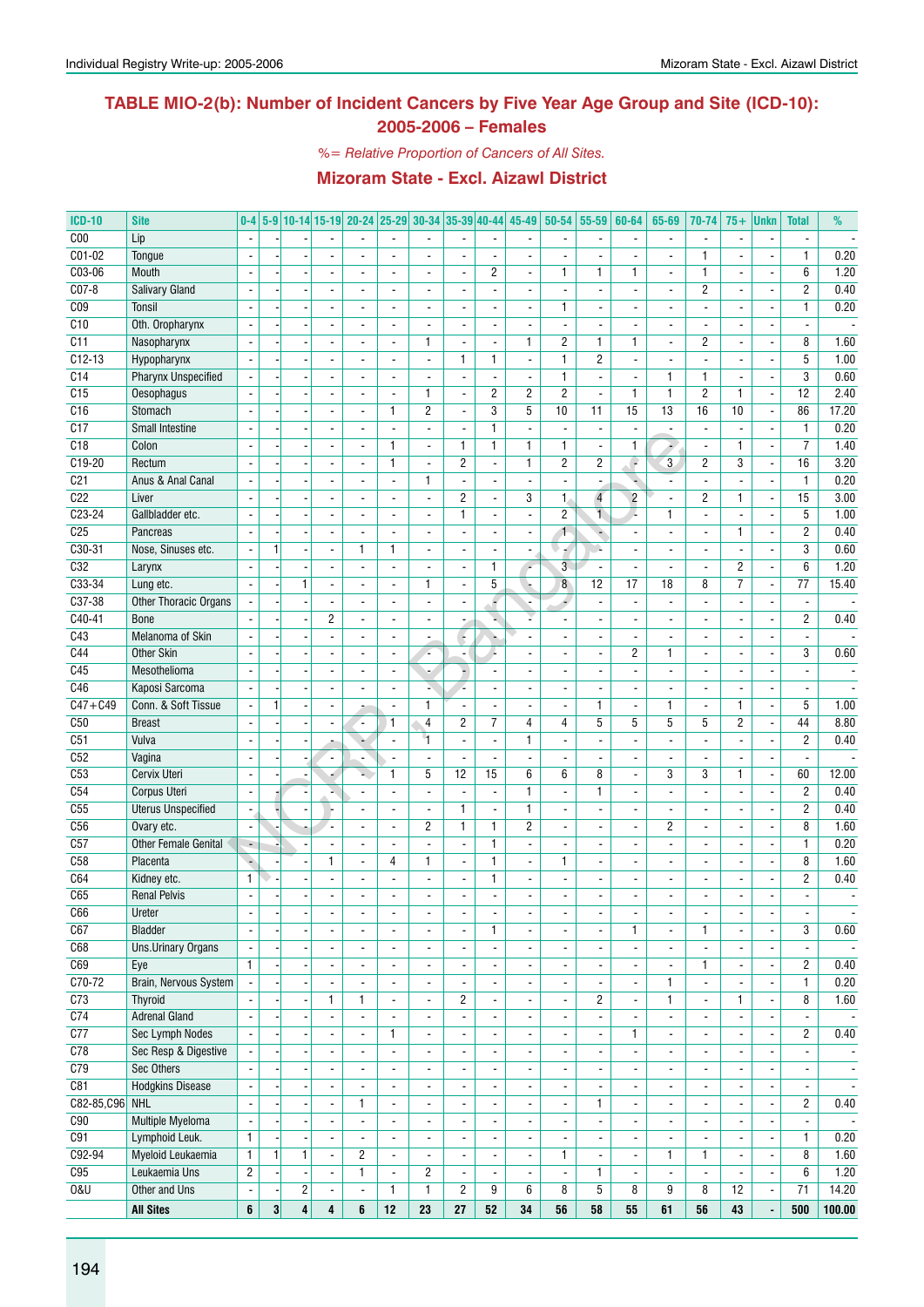## **Table: MIO–3(a):**

# **Average Annual Age Specific,Crude (CR), Age Adjusted (AAR) (with Standard Error(SE)) and Truncated (35-64 yrs) (TR) Incidence Rate per 100,000 population: 2005-2006 - Males Mizoram State - Excl. Aizawl District**

| <b>ICD-10</b>   | $0-4$                    | $5-9$                    |                          | $10-14$ 15-19            | $20 - 24$                | 25-29                    | 30-34                    | 35-39                    | $40 - 44$                | $45 - 49$ | $50 - 54$   | $55 - 59$                | 60-64                    | 65-69 | 70-74 | >75   | CR   | AAR                      | <b>SE</b>                | TR                       |
|-----------------|--------------------------|--------------------------|--------------------------|--------------------------|--------------------------|--------------------------|--------------------------|--------------------------|--------------------------|-----------|-------------|--------------------------|--------------------------|-------|-------|-------|------|--------------------------|--------------------------|--------------------------|
| C <sub>00</sub> |                          |                          |                          |                          |                          |                          |                          | 2.3                      |                          |           |             |                          |                          |       |       |       | 0.2  | 0.1                      | 0.14                     | 0.4                      |
| C01-02          |                          |                          | ä,                       |                          |                          |                          |                          | $\overline{\phantom{a}}$ | 8.4                      | 7.0       | 4.0         | 6.1                      |                          |       |       |       | 1.1  | 1.4                      | 0.52                     | 4.4                      |
| C03-06          |                          |                          | $\blacksquare$           | $\overline{\phantom{a}}$ |                          |                          |                          | $\overline{\phantom{a}}$ |                          | 17.4      |             |                          |                          | 10.1  |       | 12.1  | 1.1  | 1.6                      | 0.61                     | 3.4                      |
| C07-8           |                          |                          | $\overline{\phantom{a}}$ | $\blacksquare$           |                          |                          |                          | $\overline{a}$           |                          |           |             |                          |                          |       |       |       |      |                          |                          |                          |
| C <sub>09</sub> |                          |                          | $\blacksquare$           | ÷,                       |                          |                          |                          | 2.3                      |                          |           | 19.8        | 12.2                     |                          |       |       |       | 1.2  | 1.6                      | 0.58                     | 5.2                      |
| C10             |                          |                          | ä,                       | ÷,                       |                          |                          |                          | 2.3                      | $\overline{\phantom{a}}$ |           | 11.9        | 12.2                     |                          |       |       |       | 0.9  | 1.2                      | 0.50                     | 3.9                      |
| C11             |                          |                          | $\blacksquare$           | $\overline{\phantom{a}}$ | $\overline{a}$           | 3.6                      |                          | 4.5                      | 8.4                      | 3.5       | 11.9        | 18.3                     | 40.4                     | 50.7  |       | 12.1  | 3.8  | 6.0                      | 1.24                     | 12.7                     |
| C12-13          |                          |                          | $\overline{\phantom{a}}$ | $\overline{\phantom{a}}$ |                          |                          |                          | $\overline{\phantom{a}}$ | 33.5                     | 17.4      | 7.9         | 48.7                     | 24.3                     | 10.1  |       | 24.1  | 5.0  | 7.2                      | 1.28                     | 20.5                     |
| C <sub>14</sub> |                          |                          | $\overline{\phantom{a}}$ | $\overline{\phantom{a}}$ |                          |                          |                          | $\blacksquare$           | 5.6                      | 7.0       | 7.9         | 6.1                      |                          |       | 13.0  | 24.1  | 1.5  | 2.1                      | 0.68                     | 4.5                      |
| C <sub>15</sub> |                          |                          | $\blacksquare$           | $\overline{\phantom{a}}$ | $\frac{1}{2}$            | $\overline{\phantom{a}}$ | 2.4                      | 9.0                      | 22.3                     | 31.3      | 47.6        | 85.2                     | 72.8                     | 40.6  |       | 24.1  | 9.6  | 14.3                     | 1.85                     | 40.2                     |
| C16             |                          |                          | $\blacksquare$           | $\overline{\phantom{a}}$ | $\overline{\phantom{a}}$ | $\overline{\phantom{a}}$ | 7.2                      | 6.8                      | 44.6                     | 55.7      | 83.3        | 109.6                    | 266.8                    | 182.5 | 247.2 | 253.2 | 25.5 | 41.6                     | 3.28                     | 82.7                     |
| C17             |                          |                          | $\blacksquare$           | $\blacksquare$           | $\frac{1}{2}$            | $\overline{\phantom{a}}$ | $\overline{\phantom{a}}$ | $\blacksquare$           | 2.8                      |           |             |                          |                          | 20.3  | , .   |       | 0.5  | 0.8                      | 0.46                     | 0.5                      |
| C18             |                          |                          | $\blacksquare$           | $\blacksquare$           | $\frac{1}{2}$            | $\overline{a}$           | 2.4                      | 2.3                      | $\overline{\phantom{a}}$ | 3.5       |             |                          |                          | ۵     | 26.0  |       | 0.8  | 1.0                      | 0.47                     | 1.1                      |
| C19-20          |                          |                          | $\overline{\phantom{a}}$ | $\overline{\phantom{a}}$ | $\overline{\phantom{a}}$ | $\overline{\phantom{a}}$ | 2.4                      | $\overline{\phantom{a}}$ | $\overline{\phantom{a}}$ | 7.0       |             | 12.2                     |                          | 20.3  | 13.0  | 12.1  | 1.4  | 2.2                      | 0.73                     | 2.9                      |
| C <sub>21</sub> |                          |                          | $\blacksquare$           | $\overline{\phantom{a}}$ | $\overline{\phantom{a}}$ | $\overline{a}$           | $\overline{\phantom{a}}$ | $\overline{\phantom{a}}$ | $\overline{\phantom{a}}$ |           |             |                          |                          |       | 13.0  |       | 0.2  | 0.3                      | 0.26                     |                          |
| C <sub>22</sub> |                          |                          | $\blacksquare$           | $\overline{\phantom{a}}$ | $\overline{\phantom{a}}$ | 1.8                      | 2.4                      | 6.8                      | 8.4                      | 17.4      | 4.0         |                          |                          | 40.6  | 52.0  | 24.1  | 3.6  | 5.2                      | 1.09                     | 6.9                      |
| C23-24          |                          |                          | $\overline{\phantom{a}}$ | $\overline{\phantom{a}}$ | $\overline{\phantom{a}}$ |                          | $\overline{\phantom{a}}$ | $\blacksquare$           |                          |           |             | 12.2                     | 8.1                      |       | 13.0  |       | 0.6  | 1.1                      | 0.54                     | 2.6                      |
|                 |                          |                          |                          |                          |                          | 1.8                      | $\overline{a}$           | $\overline{a}$           |                          | 3.5       | 4.0         | 18.3                     | 8.1                      |       |       |       | 1.2  | 1.9                      | 0.69                     | 4.7                      |
| C <sub>25</sub> |                          | $\blacksquare$           | $\blacksquare$           | $\overline{\phantom{a}}$ | $\overline{\phantom{a}}$ |                          |                          |                          | $\blacksquare$<br>2.8    |           | 4.0         | 6.1                      |                          | 10.1  |       |       | 0.5  | 0.6                      | 0.36                     |                          |
| C30-31          |                          |                          | $\overline{\phantom{a}}$ | $\blacksquare$           | $\blacksquare$           |                          | $\overline{a}$           | $\overline{a}$           |                          |           |             |                          |                          |       |       |       |      |                          |                          | 2.0                      |
| C32             |                          |                          | $\overline{\phantom{a}}$ | $\blacksquare$           | $\blacksquare$           |                          |                          | $\overline{a}$           | 5.6                      | 3.5       |             | 6.1                      | 16.2                     |       | 13.0  |       | 1.1  | 1.7                      | 0.66                     | 4.6                      |
| C33-34          |                          |                          | $\blacksquare$           | $\blacksquare$           | $\blacksquare$           |                          | 4.8                      | 4.5                      | 5.6                      | 17.4      | 35.7        | 60.9                     | 121.3                    | 71.0  | 143.1 | 120.6 | 11.1 | 18.4                     | 2.20                     | 34.6                     |
| C37-38          |                          |                          | $\blacksquare$           | $\blacksquare$           |                          |                          |                          |                          |                          | 3.5       |             |                          |                          |       |       |       | 0.2  | 0.2                      | 0.21                     | 0.7                      |
| C40-41          |                          |                          | $\overline{a}$           | 1.4                      | $\blacksquare$           |                          |                          | $\overline{a}$           |                          |           |             |                          |                          |       |       |       | 0.2  | 0.1                      | 0.13                     |                          |
| C43             |                          |                          | $\blacksquare$           | $\blacksquare$           |                          |                          |                          | c                        |                          |           |             |                          |                          |       |       |       |      |                          |                          |                          |
| C44             |                          |                          | $\overline{a}$           | $\overline{\phantom{a}}$ | $\blacksquare$           |                          |                          | ä,                       |                          |           |             | 6.1                      |                          | 10.1  | 13.0  | 24.1  | 0.8  | 1.3                      | 0.58                     | 0.8                      |
| C45             |                          |                          | $\blacksquare$           | $\overline{\phantom{a}}$ | $\blacksquare$           | ٠                        |                          | $\overline{\phantom{0}}$ |                          |           |             |                          |                          |       |       |       |      | $\overline{a}$           |                          |                          |
| C46             |                          |                          | $\blacksquare$           | $\blacksquare$           | $\overline{a}$           | ٠                        |                          |                          |                          |           |             |                          |                          |       |       |       |      | $\overline{a}$           |                          |                          |
| $C47 + C49$     |                          |                          | ä,                       | 1.4                      |                          |                          |                          |                          |                          |           | 7.9         | 12.2                     |                          |       | 26.0  | 12.1  | 1.2  | 1.8                      | 0.64                     | 2.9                      |
| C50             |                          |                          |                          | ÷,                       | $\overline{a}$           |                          |                          | ÷,                       |                          |           |             |                          |                          |       | 13.0  |       | 0.2  | 0.3                      | 0.26                     |                          |
| C60             |                          |                          |                          | ÷,                       |                          |                          |                          | 2.3                      |                          |           | 4.0         | 6.1                      | 8.1                      |       | 13.0  |       | 0.8  | 1.2                      | 0.54                     | 2.9                      |
| C61             |                          |                          | ä,                       | $\blacksquare$           | $\overline{\phantom{a}}$ |                          |                          | $\overline{a}$           |                          |           |             |                          |                          |       | 26.0  | 72.3  | 1.2  | 2.0                      | 0.70                     |                          |
| C62             | 1.3                      |                          | $\overline{\phantom{a}}$ | 1.4                      | ä,                       | 1.8                      |                          | $\overline{a}$           |                          |           |             |                          |                          |       |       |       | 0.5  | 0.4                      | 0.25                     |                          |
| C63             |                          |                          |                          |                          |                          |                          |                          | $\overline{a}$           |                          |           |             |                          |                          |       |       |       |      |                          |                          |                          |
| C64             | 4.0                      |                          | ä,                       |                          |                          |                          |                          |                          |                          |           | 4.0         |                          |                          | 10.1  |       |       | 0.8  | 1.0                      | 0.46                     | 0.6                      |
| C65             |                          |                          |                          |                          |                          |                          |                          |                          |                          |           |             |                          |                          |       |       |       |      |                          |                          |                          |
| C66             |                          |                          |                          |                          |                          |                          |                          |                          |                          |           |             |                          |                          |       |       |       |      |                          |                          |                          |
| C67             |                          |                          | $\overline{\phantom{a}}$ | $\overline{\phantom{a}}$ | 1.5                      | 1.8                      |                          | ۰                        |                          | 3.5       |             |                          | 8.1                      |       |       | 12.1  | 0.8  | 1.0                      | 0.49                     | 1.7                      |
| C68             | $\overline{\phantom{a}}$ | $\blacksquare$           | $\overline{\phantom{a}}$ | $\overline{\phantom{a}}$ | $\overline{\phantom{a}}$ | $\overline{\phantom{a}}$ | $\blacksquare$           | $\overline{\phantom{a}}$ |                          |           |             |                          |                          |       |       |       |      | $\overline{\phantom{a}}$ |                          | $\overline{\phantom{a}}$ |
| C69             | 4.0                      | $\blacksquare$           | $\blacksquare$           | $\overline{\phantom{a}}$ | $\overline{\phantom{a}}$ | $\overline{a}$           | $\blacksquare$           | $\blacksquare$           |                          |           |             |                          |                          |       |       |       | 0.5  | 0.5                      | 0.28                     | $\overline{\phantom{a}}$ |
| C70-72          | $\blacksquare$           | $\overline{\phantom{a}}$ | $\blacksquare$           | 1.4                      | $\overline{\phantom{a}}$ | $\overline{a}$           | $\overline{\phantom{a}}$ | 2.3                      | 2.8                      | 3.5       | 4.0         | $\overline{a}$           | 8.1                      |       |       |       | 0.9  | 1.2                      | 0.50                     | 3.3                      |
| C73             | $\overline{\phantom{a}}$ | $\blacksquare$           | $\blacksquare$           | $\overline{\phantom{a}}$ | $\overline{\phantom{a}}$ | $\overline{a}$           | $\overline{\phantom{a}}$ | $\blacksquare$           | $\overline{\phantom{a}}$ |           |             |                          | $\overline{\phantom{a}}$ | 10.1  |       | 12.1  | 0.3  | 0.5                      | 0.39                     | $\overline{\phantom{a}}$ |
| C74             | $\overline{\phantom{a}}$ | $\blacksquare$           | $\blacksquare$           | ÷,                       | $\overline{\phantom{a}}$ | $\blacksquare$           | $\blacksquare$           | $\blacksquare$           |                          |           |             |                          |                          |       |       |       |      | $\blacksquare$           | $\overline{\phantom{a}}$ | $\overline{\phantom{a}}$ |
| C77             | $\overline{\phantom{a}}$ | $\blacksquare$           | $\blacksquare$           | $\overline{\phantom{a}}$ | $\overline{\phantom{a}}$ | $\blacksquare$           | $\blacksquare$           | $\blacksquare$           | 2.8                      |           |             | 6.1                      | $\blacksquare$           |       |       | 12.1  | 0.5  | 0.7                      | 0.38                     | 1.3                      |
| C78             | $\overline{\phantom{a}}$ | $\blacksquare$           | $\blacksquare$           | $\overline{\phantom{a}}$ | $\overline{\phantom{a}}$ | $\blacksquare$           | $\blacksquare$           | $\blacksquare$           | $\blacksquare$           |           |             |                          |                          |       |       |       |      | $\blacksquare$           | $\overline{\phantom{a}}$ | $\overline{\phantom{a}}$ |
| C79             | $\overline{\phantom{a}}$ | $\blacksquare$           | $\blacksquare$           | $\overline{\phantom{a}}$ | $\overline{\phantom{a}}$ | $\blacksquare$           | $\blacksquare$           | $\blacksquare$           |                          |           |             |                          |                          |       |       |       |      | $\blacksquare$           | $\blacksquare$           | $\overline{\phantom{a}}$ |
| C81             |                          | $\blacksquare$           | $\blacksquare$           | $\overline{\phantom{a}}$ | $\overline{\phantom{a}}$ | $\blacksquare$           | 2.4                      | $\frac{1}{2}$            | 2.8                      |           |             |                          |                          |       |       |       | 0.3  | 0.3                      | 0.22                     | 0.5                      |
| C82-85,C96      | 1.3                      | $\blacksquare$           | $\overline{\phantom{a}}$ | $\overline{\phantom{a}}$ | $\frac{1}{2}$            | ä,                       | $\blacksquare$           | $\blacksquare$           | 5.6                      |           |             | $\blacksquare$           | 16.2                     | 20.3  |       | 24.1  | 1.4  | 2.2                      | 0.77                     | 3.2                      |
| C90             | $\overline{\phantom{a}}$ | $\blacksquare$           | ä,                       | $\overline{\phantom{a}}$ | $\frac{1}{2}$            | $\overline{\phantom{a}}$ | $\blacksquare$           | $\overline{\phantom{a}}$ | $\overline{\phantom{a}}$ |           | 4.0         | $\overline{a}$           |                          |       |       | 12.1  | 0.3  | 0.4                      | 0.31                     | 0.6                      |
| C91             | 1.3                      | $\blacksquare$           | 2.4                      | $\blacksquare$           | $\frac{1}{2}$            | $\overline{\phantom{a}}$ | $\blacksquare$           | $\overline{\phantom{a}}$ | $\overline{\phantom{a}}$ | 3.5       | 4.0         | $\overline{a}$           | 8.1                      |       |       |       | 0.9  | 1.1                      | 0.49                     | $2.4\,$                  |
| C92-94          | $\overline{\phantom{a}}$ | 1.2                      | $\overline{\phantom{a}}$ | $\blacksquare$           | $\overline{\phantom{a}}$ | $\overline{\phantom{a}}$ | $\blacksquare$           | $\blacksquare$           | 2.8                      |           | 4.0         | 12.2                     |                          |       |       |       | 0.8  | 1.0                      | 0.45                     | 2.8                      |
| C95             | 1.3                      | 1.2                      | $\overline{\phantom{a}}$ | $\overline{\phantom{a}}$ | 3.1                      | $\overline{\phantom{a}}$ | $\blacksquare$           | $\overline{a}$           | $\overline{\phantom{a}}$ |           |             | $\overline{\phantom{a}}$ | 8.1                      |       |       | 12.1  | 0.9  | 1.1                      | 0.48                     | 1.0                      |
| <b>0&amp;U</b>  | 5.3                      | $\overline{\phantom{a}}$ | 1.2                      | $\overline{\phantom{a}}$ | $\overline{\phantom{a}}$ | 3.6                      | 2.4                      | 11.3                     | 22.3                     | 20.9      | 43.6        | 67.0                     | 64.7                     | 162.2 | 65.0  | 156.7 | 13.8 | 21.2                     | 2.29                     | 34.6                     |
| All             | 18.7                     | 2.5                      | 3.6                      | 5.7                      | 4.6                      | 14.5                     | 26.4                     | 56.4                     | 186.8                    |           | 226.4 317.3 |                          | 523.5   679.0            | 669.1 | 689.5 | 856.0 | 97.4 | 149.6                    |                          | $6.06$ 297.2             |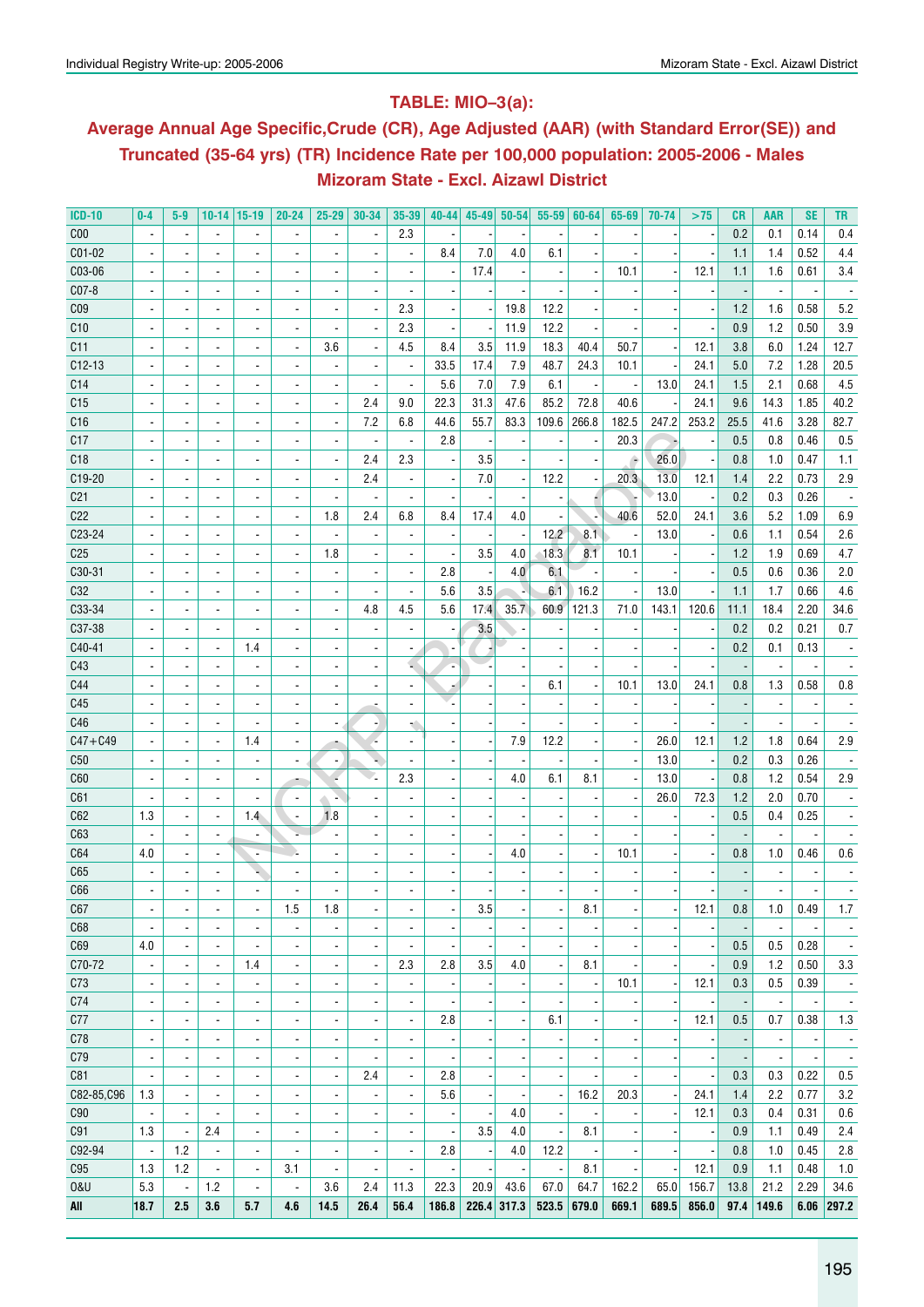## **Table: MIO–3(b):**

# **Average Annual Age Specific,Crude (CR), Age Adjusted (AAR) (with Standard Error(SE)) and Truncated (35-64 yrs) (TR) Incidence Rate per 100,000 population: 2005-2006 - Females Mizoram State - Excl. Aizawl District**

| C <sub>00</sub><br>$\blacksquare$<br>$\overline{\phantom{a}}$<br>$\blacksquare$<br>$\overline{\phantom{a}}$<br>$\blacksquare$<br>$\overline{\phantom{a}}$<br>$\overline{\phantom{a}}$<br>$\overline{\phantom{a}}$<br>C01-02<br>13.8<br>0.2<br>0.3<br>0.28<br>$\overline{\phantom{a}}$<br>$\blacksquare$<br>$\blacksquare$<br>$\overline{\phantom{a}}$<br>÷,<br>C03-06<br>7.2<br>3.9<br>6.0<br>4.6<br>8.6<br>13.8<br>1.0<br>1.5<br>0.63<br>$\blacksquare$<br>$\overline{\phantom{a}}$<br>$\blacksquare$<br>$\blacksquare$<br>$\blacksquare$<br>$\overline{\phantom{0}}$<br>$\blacksquare$<br>$\overline{\phantom{a}}$<br>$\overline{\phantom{a}}$<br>$\overline{\phantom{a}}$<br>$\overline{\phantom{a}}$<br>$CO7-8$<br>27.5<br>0.3<br>0.6<br>0.39<br>$\overline{\phantom{a}}$<br>ä,<br>÷,<br>$\blacksquare$<br>$\blacksquare$<br>$\blacksquare$<br>$\overline{\phantom{a}}$<br>C <sub>09</sub><br>4.6<br>0.2<br>0.23<br>0.7<br>0.2<br>٠<br>C10<br>$\sim$<br>$\blacksquare$<br>$\blacksquare$<br>$\overline{\phantom{a}}$<br>$\blacksquare$<br>$\blacksquare$<br>$\overline{\phantom{a}}$<br>$\blacksquare$<br>C11<br>2.7<br>3.8<br>9.3<br>7.2<br>27.5<br>1.3<br>2.0<br>0.73<br>4.3<br>8.6<br>$\overline{\phantom{a}}$<br>$\blacksquare$<br>$\overline{a}$<br>$\overline{a}$<br>$\overline{\phantom{a}}$<br>$\blacksquare$<br>$\overline{a}$<br>$\overline{\phantom{a}}$<br>$C12-13$<br>3.7<br>2.6<br>3.0<br>4.6<br>14.4<br>0.8<br>0.52<br>1.1<br>$\overline{\phantom{a}}$<br>$\blacksquare$<br>$\overline{\phantom{a}}$<br>$\overline{\phantom{a}}$<br>$\overline{\phantom{a}}$<br>C <sub>14</sub><br>4.6<br>10.8<br>13.8<br>0.5<br>0.8<br>0.7<br>0.48<br>÷,<br>$\blacksquare$<br>$\overline{\phantom{a}}$<br>$\overline{a}$<br>$\overline{\phantom{a}}$<br>5.2<br>C15<br>7.6<br>11.9<br>2.9<br>2.7<br>6.0<br>9.3<br>8.6<br>10.8<br>27.5<br>2.0<br>0.86<br>$\blacksquare$<br>$\blacksquare$<br>$\blacksquare$<br>$\overline{\phantom{a}}$<br>$\blacksquare$<br>$\overline{\phantom{a}}$<br>$\overline{\phantom{a}}$<br>$\overline{\phantom{a}}$<br>C16<br>2.0<br>8.9<br>19.0<br>46.4<br>129.5<br>140.6<br>220.4<br>23.8<br>2.61<br>39.8<br>5.4<br>78.9<br>118.9<br>14.0<br>$\overline{\phantom{a}}$<br>$\blacksquare$<br>ä,<br>÷,<br>C17<br>3.0<br>0.2<br>0.6<br>0.2<br>0.18<br>$\overline{\phantom{a}}$<br>$\overline{\phantom{a}}$<br>$\qquad \qquad \blacksquare$<br>$\overline{\phantom{a}}$<br>$\overline{\phantom{a}}$<br>2.6<br>C18<br>2.0<br>4.6<br>11.9<br>1.1<br>1.5<br>0.60<br>3.7<br>3.0<br>3.8<br>8.6<br>۷<br>$\overline{\phantom{a}}$<br>$\overline{\phantom{a}}$<br>$\overline{\phantom{a}}$<br>ä,<br>$\blacksquare$<br>C19-20<br>2.0<br>5.1<br>3.8<br>9.3<br>14.4<br>32.4<br>27.5<br>35.7<br>2.6<br>4.0<br>1.02<br>5.1<br>$\blacksquare$<br>$\overline{\phantom{a}}$<br>$\blacksquare$<br>$\overline{a}$<br>$\overline{a}$<br>2.7<br>0.2<br>0.2<br>0.16<br>C <sub>21</sub><br>٠<br>$\overline{\phantom{a}}$<br>$\overline{\phantom{a}}$<br>$\overline{\phantom{a}}$<br>C22<br>5.1<br>4.6<br>28.7<br>17.3<br>27.5<br>11.9<br>3.9<br>1.02<br>9.9<br>11.4<br>2.4<br>$\blacksquare$<br>÷.<br>$\blacksquare$<br>$\blacksquare$<br>$\overline{\phantom{a}}$<br>2.9<br>C23-24<br>2.6<br>10.8<br>1.2<br>9.3<br>7.2<br>0.8<br>0.56<br>$\overline{\phantom{a}}$<br>$\blacksquare$<br>$\overline{\phantom{a}}$<br>$\frac{1}{2}$<br>÷,<br>÷,<br>$\blacksquare$<br>٠<br>$\blacksquare$<br>÷,<br>C <sub>25</sub><br>4.6<br>11.9<br>0.3<br>0.5<br>0.33<br>0.7<br>$\blacksquare$<br>$\blacksquare$<br>÷,<br>$\blacksquare$<br>$\blacksquare$<br>$\overline{\phantom{a}}$<br>$\blacksquare$<br>C30-31<br>1.3<br>2.0<br>1.6<br>0.5<br>0.4<br>0.24<br>$\blacksquare$<br>$\overline{\phantom{a}}$<br>$\overline{\phantom{a}}$<br>ŀ.<br>C32<br>3.0<br>13.9<br>23.8<br>1.0<br>1.4<br>0.55<br>2.8<br>$\overline{\phantom{a}}$<br>C33-34<br>1.3<br>37.1<br>2.7<br>14.9<br>194.6<br>110.2<br>83.2<br>12.5<br>2.56<br>38.9<br>86.1<br>146.8<br>22.1<br>$\overline{a}$<br>$\overline{a}$<br>$\blacksquare$<br>$\overline{\phantom{a}}$<br>$\overline{\phantom{a}}$<br>C37-38<br>$\overline{\phantom{a}}$<br>$\overline{\phantom{a}}$<br>$\overline{\phantom{a}}$<br>C40-41<br>3.0<br>0.3<br>0.3<br>0.19<br>÷,<br>$\blacksquare$<br>$\overline{a}$<br>C43<br>$\blacksquare$<br>$\overline{\phantom{a}}$<br>$\blacksquare$<br>÷,<br>$\blacksquare$<br>$\overline{\phantom{a}}$<br>٠<br>$\overline{\phantom{0}}$<br>$\blacksquare$<br>$\qquad \qquad \blacksquare$<br>$\overline{\phantom{0}}$<br>$\overline{\phantom{a}}$<br>C44<br>17.3<br>0.59<br>2.2<br>10.8<br>0.5<br>1.0<br>$\overline{\phantom{a}}$<br>$\blacksquare$<br>$\overline{\phantom{a}}$<br>$\blacksquare$<br>$\blacksquare$<br>$\blacksquare$<br>$\blacksquare$<br>$\overline{a}$<br>$\blacksquare$<br>$\overline{\phantom{a}}$<br>$\overline{\phantom{a}}$<br>C45<br>u,<br>٠<br>$\overline{\phantom{a}}$<br>÷,<br>C46<br>$\blacksquare$<br>$\blacksquare$<br>$\blacksquare$<br>7.2<br>0.54<br>$C47 + C49$<br>1.3<br>2.7<br>11.9<br>1.1<br>0.9<br>10.8<br>0.8<br>$\blacksquare$<br>$\overline{a}$<br>$\overline{a}$<br>ä,<br>$\blacksquare$<br>$\blacksquare$<br>15.2<br>18.5<br>23.8<br>21.2<br>C50<br>2.0<br>10.8<br>5.1<br>20.9<br>35.9<br>43.2<br>54.1<br>68.9<br>7.2<br>10.8<br>1.69<br>$\blacksquare$<br>$\blacksquare$<br>C51<br>2.7<br>3.8<br>0.3<br>0.28<br>0.7<br>0.4<br>$\blacksquare$<br>$\ddot{\phantom{a}}$<br>$\overline{\phantom{a}}$<br>ä,<br>$\blacksquare$<br>C52<br>$\overline{\phantom{a}}$<br>$\overline{\phantom{a}}$<br>$\overline{\phantom{a}}$<br>$\overline{a}$<br>$\overline{\phantom{a}}$<br>$\blacksquare$<br>$\overline{\phantom{a}}$<br>$\overline{\phantom{a}}$<br>$\blacksquare$<br>$\overline{\phantom{a}}$<br>$\blacksquare$<br>$\overline{\phantom{a}}$<br>C <sub>53</sub><br>30.9<br>13.5<br>22.9<br>27.8<br>32.4<br>41.3<br>12.6<br>2.0<br>30.7<br>44.7<br>57.4<br>11.9<br>9.8<br>1.68<br>$\blacksquare$<br>ä,<br>$\overline{\phantom{a}}$<br>$\blacksquare$<br>$\blacksquare$<br>$\blacksquare$<br>3.8<br>7.2<br>C <sub>54</sub><br>0.3<br>0.5<br>0.37<br>1.7<br>$\overline{\phantom{a}}$<br>$\blacksquare$<br>$\overline{\phantom{a}}$<br>$\overline{\phantom{m}}$<br>$\overline{\phantom{a}}$<br>$\overline{\phantom{a}}$<br>2.6<br>3.8<br>0.28<br>1.2<br>C <sub>55</sub><br>0.3<br>0.4<br>$\blacksquare$<br>s.<br>5.4<br>2.6<br>3.0<br>7.6<br>1.3<br>0.65<br>2.5<br>C56<br>21.6<br>1.8<br>$\blacksquare$<br>$\blacksquare$<br>$\overline{\phantom{a}}$<br>C57<br>3.0<br>0.2<br>0.2<br>0.18<br>0.6<br>$\overline{\phantom{a}}$<br>$\blacksquare$<br>$\overline{\phantom{a}}$<br>C58<br>8.0<br>2.7<br>3.0<br>4.6<br>1.3<br>1.3<br>0.48<br>1.3<br>1.5<br>$\blacksquare$<br>$\blacksquare$<br>C64<br>0.3<br>0.3<br>0.6<br>1.4<br>3.0<br>0.24<br>$\overline{\phantom{a}}$<br>÷,<br>÷,<br>$\blacksquare$<br>$\overline{\phantom{a}}$<br>$\overline{\phantom{0}}$<br>C65<br>ä,<br>$\overline{a}$<br>$\overline{\phantom{0}}$<br>C66<br>$\overline{\phantom{a}}$<br>$\overline{\phantom{a}}$<br>٠<br>۰<br>$\overline{\phantom{a}}$<br>۰<br>٠<br>٠<br>$\overline{\phantom{a}}$<br>$\overline{\phantom{a}}$<br>$\overline{\phantom{a}}$<br>$\overline{\phantom{a}}$<br>$\overline{\phantom{a}}$<br>$\overline{\phantom{a}}$<br>۰<br>$\overline{\phantom{a}}$<br>$\overline{\phantom{a}}$<br>8.6<br>0.5<br>1.7<br>C67<br>3.0<br>13.8<br>0.48<br>0.8<br>$\blacksquare$<br>$\blacksquare$<br>$\overline{\phantom{a}}$<br>$\overline{\phantom{a}}$<br>$\blacksquare$<br>$\blacksquare$<br>$\blacksquare$<br>$\blacksquare$<br>$\blacksquare$<br>$\overline{a}$<br>$\overline{\phantom{a}}$<br>$\blacksquare$<br>$\overline{a}$<br>C68<br>$\overline{\phantom{a}}$<br>$\blacksquare$<br>$\blacksquare$<br>$\blacksquare$<br>÷,<br>$\blacksquare$<br>$\blacksquare$<br>$\overline{\phantom{a}}$<br>$\overline{\phantom{a}}$<br>$\overline{\phantom{a}}$<br>$\overline{a}$<br>13.8<br>0.32<br>C69<br>1.4<br>0.3<br>0.4<br>$\overline{\phantom{a}}$<br>$\overline{\phantom{a}}$<br>$\overline{\phantom{a}}$<br>$\overline{\phantom{a}}$<br>$\blacksquare$<br>$\blacksquare$<br>$\blacksquare$<br>$\blacksquare$<br>$\overline{\phantom{a}}$<br>$\blacksquare$<br>$\blacksquare$<br>$\blacksquare$<br>$\overline{a}$<br>$\overline{\phantom{a}}$<br>C70-72<br>10.8<br>0.2<br>0.3<br>0.32<br>$\blacksquare$<br>$\overline{\phantom{a}}$<br>$\blacksquare$<br>$\blacksquare$<br>$\overline{\phantom{a}}$<br>$\overline{\phantom{a}}$<br>$\overline{\phantom{a}}$<br>$\overline{\phantom{a}}$<br>11.9<br>1.7<br>0.64<br>C73<br>1.5<br>1.6<br>5.1<br>14.4<br>10.8<br>1.3<br>2.8<br>$\overline{\phantom{a}}$<br>$\overline{\phantom{a}}$<br>$\overline{\phantom{a}}$<br>$\overline{\phantom{a}}$<br>$\overline{\phantom{a}}$<br>$\overline{\phantom{a}}$<br>$\overline{\phantom{a}}$<br>-<br>C74<br>$\blacksquare$<br>$\overline{\phantom{a}}$<br>$\overline{\phantom{a}}$<br>$\overline{\phantom{a}}$<br>$\overline{\phantom{a}}$<br>$\blacksquare$<br>$\overline{\phantom{a}}$<br>$\overline{\phantom{a}}$<br>$\overline{\phantom{a}}$<br>$\overline{\phantom{a}}$<br>$\overline{\phantom{a}}$<br>$\blacksquare$<br>$\overline{\phantom{a}}$<br>÷,<br>$\overline{a}$<br>$\overline{\phantom{a}}$<br>C77<br>2.0<br>8.6<br>0.3<br>0.5<br>0.38<br>1.1<br>$\overline{\phantom{a}}$<br>$\overline{\phantom{a}}$<br>$\overline{\phantom{a}}$<br>$\overline{\phantom{a}}$<br>$\overline{\phantom{a}}$<br>$\overline{\phantom{a}}$<br>$\overline{\phantom{a}}$<br>$\overline{\phantom{a}}$<br>$\overline{\phantom{a}}$<br>$\overline{\phantom{a}}$<br>٠<br>$\overline{\phantom{a}}$<br>$\overline{\phantom{a}}$<br>$\overline{\phantom{a}}$<br>C78<br>$\overline{\phantom{a}}$<br>$\overline{\phantom{a}}$<br>$\overline{\phantom{a}}$<br>$\overline{\phantom{a}}$<br>$\overline{\phantom{a}}$<br>$\overline{\phantom{a}}$<br>$\overline{\phantom{a}}$<br>$\overline{\phantom{a}}$<br>$\overline{\phantom{a}}$<br>$\overline{\phantom{a}}$<br>$\overline{\phantom{a}}$<br>$\overline{\phantom{a}}$<br>$\overline{\phantom{a}}$<br>$\overline{\phantom{a}}$<br>$\overline{\phantom{a}}$<br>$\overline{\phantom{a}}$<br>$\overline{\phantom{a}}$<br>$\overline{\phantom{m}}$<br>C79<br>$\overline{\phantom{a}}$<br>$\overline{\phantom{a}}$<br>$\overline{\phantom{a}}$<br>$\overline{\phantom{a}}$<br>$\overline{\phantom{a}}$<br>$\overline{\phantom{a}}$<br>$\overline{\phantom{a}}$<br>$\overline{\phantom{a}}$<br>$\overline{\phantom{a}}$<br>$\overline{\phantom{a}}$<br>$\overline{\phantom{a}}$<br>$\overline{\phantom{a}}$<br>$\overline{\phantom{a}}$<br>$\overline{\phantom{a}}$<br>$\overline{\phantom{a}}$<br>$\overline{\phantom{a}}$<br>$\overline{\phantom{a}}$<br>$\overline{\phantom{a}}$<br>$\overline{\phantom{m}}$<br>$\overline{\phantom{m}}$<br>C81<br>$\overline{\phantom{a}}$<br>$\overline{\phantom{a}}$<br>$\blacksquare$<br>$\blacksquare$<br>$\overline{\phantom{a}}$<br>$\overline{\phantom{a}}$<br>$\overline{\phantom{a}}$<br>$\overline{\phantom{a}}$<br>$\blacksquare$<br>ä,<br>$\blacksquare$<br>$\overline{a}$<br>$\overline{\phantom{a}}$<br>$\overline{\phantom{a}}$<br>C82-85, C96<br>1.6<br>7.2<br>0.31<br>0.3<br>0.4<br>0.9<br>$\overline{\phantom{a}}$<br>$\overline{\phantom{a}}$<br>$\blacksquare$<br>$\blacksquare$<br>$\overline{\phantom{a}}$<br>$\overline{\phantom{a}}$<br>$\overline{\phantom{a}}$<br>$\overline{\phantom{a}}$<br>$\overline{\phantom{a}}$<br>$\blacksquare$<br>$\frac{1}{2}$<br>$\overline{\phantom{a}}$<br>C90<br>$\blacksquare$<br>$\overline{\phantom{a}}$<br>$\overline{\phantom{a}}$<br>$\blacksquare$<br>$\overline{a}$<br>$\overline{\phantom{a}}$<br>$\overline{a}$<br>$\overline{\phantom{a}}$<br>$\overline{a}$<br>$\overline{\phantom{a}}$<br>$\overline{\phantom{a}}$<br>$\blacksquare$<br>$\blacksquare$<br>$\overline{\phantom{a}}$<br>$\overline{\phantom{a}}$<br>0.2<br>0.2<br>C91<br>1.4<br>0.17<br>$\overline{\phantom{a}}$<br>$\overline{\phantom{a}}$<br>$\overline{\phantom{a}}$<br>$\overline{\phantom{a}}$<br>$\overline{\phantom{a}}$<br>$\overline{\phantom{a}}$<br>$\overline{\phantom{a}}$<br>$\overline{\phantom{a}}$<br>$\overline{\phantom{a}}$<br>$\overline{\phantom{a}}$<br>C92-94<br>1.3<br>1.3<br>4.6<br>10.8<br>13.8<br>1.3<br>1.5<br>0.57<br>1.4<br>3.1<br>0.7<br>$\overline{\phantom{a}}$<br>$\blacksquare$<br>$\blacksquare$<br>$\overline{\phantom{a}}$<br>$\overline{\phantom{a}}$<br>$\overline{\phantom{a}}$<br>$\overline{\phantom{a}}$<br>$\overline{\phantom{a}}$<br>$\overline{\phantom{a}}$<br>7.2<br>1.1<br>0.9<br>C95<br>2.8<br>1.6<br>5.4<br>1.0<br>0.45<br>$\overline{\phantom{a}}$<br>$\overline{\phantom{a}}$<br>$\overline{\phantom{a}}$<br>$\overline{\phantom{a}}$<br>$\overline{\phantom{a}}$<br>$\overline{\phantom{a}}$<br>$\overline{\phantom{a}}$<br>$\overline{\phantom{a}}$<br>$\overline{\phantom{a}}$<br>$\overline{\phantom{a}}$<br>$\overline{\phantom{a}}$<br>$\overline{\phantom{a}}$<br>2.7<br>11.5<br><b>0&amp;U</b><br>2.6<br>2.0<br>5.1<br>26.8<br>37.1<br>35.9<br>110.2<br>142.7<br>17.9<br>2.18<br>30.1<br>22.9<br>69.1<br>97.3<br>$\overline{\phantom{a}}$<br>$\overline{\phantom{a}}$<br>$\blacksquare$<br>$\blacksquare$<br>24.0<br>62.2<br>69.2<br>416.2 475.0 659.6<br>$81.3$ 124.1<br>8.3<br>3.9<br>5.1<br>6.0<br>9.4<br>155.0<br>129.5<br>259.7<br>771.3<br>511.2<br>$5.72$ 225.3<br>All | <b>ICD-10</b> | $0-4$ | $5-9$ | 10-14 | 15-19 | 20-24 | $25 - 29$ | 30-34 | 35-39 | $40 - 44$ | $45 - 49$ | $50 - 54$ | $55 - 59$ | 60-64 | 65-69 | 70-74 | >75 | CR | <b>AAR</b> | <b>SE</b> | TR |
|--------------------------------------------------------------------------------------------------------------------------------------------------------------------------------------------------------------------------------------------------------------------------------------------------------------------------------------------------------------------------------------------------------------------------------------------------------------------------------------------------------------------------------------------------------------------------------------------------------------------------------------------------------------------------------------------------------------------------------------------------------------------------------------------------------------------------------------------------------------------------------------------------------------------------------------------------------------------------------------------------------------------------------------------------------------------------------------------------------------------------------------------------------------------------------------------------------------------------------------------------------------------------------------------------------------------------------------------------------------------------------------------------------------------------------------------------------------------------------------------------------------------------------------------------------------------------------------------------------------------------------------------------------------------------------------------------------------------------------------------------------------------------------------------------------------------------------------------------------------------------------------------------------------------------------------------------------------------------------------------------------------------------------------------------------------------------------------------------------------------------------------------------------------------------------------------------------------------------------------------------------------------------------------------------------------------------------------------------------------------------------------------------------------------------------------------------------------------------------------------------------------------------------------------------------------------------------------------------------------------------------------------------------------------------------------------------------------------------------------------------------------------------------------------------------------------------------------------------------------------------------------------------------------------------------------------------------------------------------------------------------------------------------------------------------------------------------------------------------------------------------------------------------------------------------------------------------------------------------------------------------------------------------------------------------------------------------------------------------------------------------------------------------------------------------------------------------------------------------------------------------------------------------------------------------------------------------------------------------------------------------------------------------------------------------------------------------------------------------------------------------------------------------------------------------------------------------------------------------------------------------------------------------------------------------------------------------------------------------------------------------------------------------------------------------------------------------------------------------------------------------------------------------------------------------------------------------------------------------------------------------------------------------------------------------------------------------------------------------------------------------------------------------------------------------------------------------------------------------------------------------------------------------------------------------------------------------------------------------------------------------------------------------------------------------------------------------------------------------------------------------------------------------------------------------------------------------------------------------------------------------------------------------------------------------------------------------------------------------------------------------------------------------------------------------------------------------------------------------------------------------------------------------------------------------------------------------------------------------------------------------------------------------------------------------------------------------------------------------------------------------------------------------------------------------------------------------------------------------------------------------------------------------------------------------------------------------------------------------------------------------------------------------------------------------------------------------------------------------------------------------------------------------------------------------------------------------------------------------------------------------------------------------------------------------------------------------------------------------------------------------------------------------------------------------------------------------------------------------------------------------------------------------------------------------------------------------------------------------------------------------------------------------------------------------------------------------------------------------------------------------------------------------------------------------------------------------------------------------------------------------------------------------------------------------------------------------------------------------------------------------------------------------------------------------------------------------------------------------------------------------------------------------------------------------------------------------------------------------------------------------------------------------------------------------------------------------------------------------------------------------------------------------------------------------------------------------------------------------------------------------------------------------------------------------------------------------------------------------------------------------------------------------------------------------------------------------------------------------------------------------------------------------------------------------------------------------------------------------------------------------------------------------------------------------------------------------------------------------------------------------------------------------------------------------------------------------------------------------------------------------------------------------------------------------------------------------------------------------------------------------------------------------------------------------------------------------------------------------------------------------------------------------------------------------------------------------------------------------------------------------------------------------------------------------------------------------------------------------------------------------------------------------------------------------------------------------------------------------------------------------------------------------------------------------------------------------------------------------------------------------------------------------------------------------------------------------------------------------------------------------------------------------------------------------------------------------------------------------------------------------------------------------------------------------------------------------------------------------------------------------------------------------------------------------------------------------------------------------------------------------------------------------------------------------------------------------------------------------------------------------------------------------------------------------------------------------------------------------------------------------------------------------------------------------------------------------------------------------------------------------------------------------------------------------------------------------------------------------------------------------------------------------------------------------------------------------------------------------------------------------------------------------------------------------------------------------------------------------------------------------------------------------------------------------------------------------------------------------------------------------------------------------------------------------------------------------------------------------------------------------------------------------------------------------------------------------------------------------------------------------------------------------------------------------------------------------------------------------------------------------------------------------------------------------------------------------------------------------------------------------------------------------------------------------------------------------------------------------------------------------------------------------------------------------------------------------------------------------------------------------------------------------------------------------------------------------------------------------------------------------------------------------------------------------------------------------------------------------------------------------------------------------------------------------------------------------------------------------------------------------------------------------------------------------------------------------------------------------------------------------------------------------------------------------------------------------------------------------------------------------------------------------------------------------------------------------------------------------------------------------------------------------------------------------------------------------------------------------------------------------------------------------------------------------------------------------------------------------------------------------------------------------------------------------------------------------------------------------------------------------------------------------------------------------------------------------------------------------------------------------------------------------------------------------------------------------------------------------------------------------------------------------------------------------------------------------------------------------------------------------------------------------------------------------------------------------------------------------------------------------------------------------------------------------------------------------------------------------------------------------------------------------------------------------------------------------------------------------------------------------------------------------------------------------------------------------------------------------------------------------------------------------------------------------------------------------------------------------------------------------------------------------------------------------------------------------------------------------------------------------------------------------------------------------------------------------------------------------------------------------------------------------------------------------------------------------------------------------------------------------------------------------------------------------------------------------------------------------------------------------------------------------------------------------------|---------------|-------|-------|-------|-------|-------|-----------|-------|-------|-----------|-----------|-----------|-----------|-------|-------|-------|-----|----|------------|-----------|----|
|                                                                                                                                                                                                                                                                                                                                                                                                                                                                                                                                                                                                                                                                                                                                                                                                                                                                                                                                                                                                                                                                                                                                                                                                                                                                                                                                                                                                                                                                                                                                                                                                                                                                                                                                                                                                                                                                                                                                                                                                                                                                                                                                                                                                                                                                                                                                                                                                                                                                                                                                                                                                                                                                                                                                                                                                                                                                                                                                                                                                                                                                                                                                                                                                                                                                                                                                                                                                                                                                                                                                                                                                                                                                                                                                                                                                                                                                                                                                                                                                                                                                                                                                                                                                                                                                                                                                                                                                                                                                                                                                                                                                                                                                                                                                                                                                                                                                                                                                                                                                                                                                                                                                                                                                                                                                                                                                                                                                                                                                                                                                                                                                                                                                                                                                                                                                                                                                                                                                                                                                                                                                                                                                                                                                                                                                                                                                                                                                                                                                                                                                                                                                                                                                                                                                                                                                                                                                                                                                                                                                                                                                                                                                                                                                                                                                                                                                                                                                                                                                                                                                                                                                                                                                                                                                                                                                                                                                                                                                                                                                                                                                                                                                                                                                                                                                                                                                                                                                                                                                                                                                                                                                                                                                                                                                                                                                                                                                                                                                                                                                                                                                                                                                                                                                                                                                                                                                                                                                                                                                                                                                                                                                                                                                                                                                                                                                                                                                                                                                                                                                                                                                                                                                                                                                                                                                                                                                                                                                                                                                                                                                                                                                                                                                                                                                                                                                                                                                                                                                                                                                                                                                                                                                                                                                                                                                                                                                                                                                                                                                                                                                                                                                                                                                                                                                                                                                                                                                                                                                                                                                                                                                                                                                                                                                                                                                                                                                                                                                                                                                                                                                                                                                                                                                                                                                                                                                                                                                                                                                                                                                                                                                                                                                                                                                                                                                                                              |               |       |       |       |       |       |           |       |       |           |           |           |           |       |       |       |     |    |            |           |    |
|                                                                                                                                                                                                                                                                                                                                                                                                                                                                                                                                                                                                                                                                                                                                                                                                                                                                                                                                                                                                                                                                                                                                                                                                                                                                                                                                                                                                                                                                                                                                                                                                                                                                                                                                                                                                                                                                                                                                                                                                                                                                                                                                                                                                                                                                                                                                                                                                                                                                                                                                                                                                                                                                                                                                                                                                                                                                                                                                                                                                                                                                                                                                                                                                                                                                                                                                                                                                                                                                                                                                                                                                                                                                                                                                                                                                                                                                                                                                                                                                                                                                                                                                                                                                                                                                                                                                                                                                                                                                                                                                                                                                                                                                                                                                                                                                                                                                                                                                                                                                                                                                                                                                                                                                                                                                                                                                                                                                                                                                                                                                                                                                                                                                                                                                                                                                                                                                                                                                                                                                                                                                                                                                                                                                                                                                                                                                                                                                                                                                                                                                                                                                                                                                                                                                                                                                                                                                                                                                                                                                                                                                                                                                                                                                                                                                                                                                                                                                                                                                                                                                                                                                                                                                                                                                                                                                                                                                                                                                                                                                                                                                                                                                                                                                                                                                                                                                                                                                                                                                                                                                                                                                                                                                                                                                                                                                                                                                                                                                                                                                                                                                                                                                                                                                                                                                                                                                                                                                                                                                                                                                                                                                                                                                                                                                                                                                                                                                                                                                                                                                                                                                                                                                                                                                                                                                                                                                                                                                                                                                                                                                                                                                                                                                                                                                                                                                                                                                                                                                                                                                                                                                                                                                                                                                                                                                                                                                                                                                                                                                                                                                                                                                                                                                                                                                                                                                                                                                                                                                                                                                                                                                                                                                                                                                                                                                                                                                                                                                                                                                                                                                                                                                                                                                                                                                                                                                                                                                                                                                                                                                                                                                                                                                                                                                                                                                                                              |               |       |       |       |       |       |           |       |       |           |           |           |           |       |       |       |     |    |            |           |    |
|                                                                                                                                                                                                                                                                                                                                                                                                                                                                                                                                                                                                                                                                                                                                                                                                                                                                                                                                                                                                                                                                                                                                                                                                                                                                                                                                                                                                                                                                                                                                                                                                                                                                                                                                                                                                                                                                                                                                                                                                                                                                                                                                                                                                                                                                                                                                                                                                                                                                                                                                                                                                                                                                                                                                                                                                                                                                                                                                                                                                                                                                                                                                                                                                                                                                                                                                                                                                                                                                                                                                                                                                                                                                                                                                                                                                                                                                                                                                                                                                                                                                                                                                                                                                                                                                                                                                                                                                                                                                                                                                                                                                                                                                                                                                                                                                                                                                                                                                                                                                                                                                                                                                                                                                                                                                                                                                                                                                                                                                                                                                                                                                                                                                                                                                                                                                                                                                                                                                                                                                                                                                                                                                                                                                                                                                                                                                                                                                                                                                                                                                                                                                                                                                                                                                                                                                                                                                                                                                                                                                                                                                                                                                                                                                                                                                                                                                                                                                                                                                                                                                                                                                                                                                                                                                                                                                                                                                                                                                                                                                                                                                                                                                                                                                                                                                                                                                                                                                                                                                                                                                                                                                                                                                                                                                                                                                                                                                                                                                                                                                                                                                                                                                                                                                                                                                                                                                                                                                                                                                                                                                                                                                                                                                                                                                                                                                                                                                                                                                                                                                                                                                                                                                                                                                                                                                                                                                                                                                                                                                                                                                                                                                                                                                                                                                                                                                                                                                                                                                                                                                                                                                                                                                                                                                                                                                                                                                                                                                                                                                                                                                                                                                                                                                                                                                                                                                                                                                                                                                                                                                                                                                                                                                                                                                                                                                                                                                                                                                                                                                                                                                                                                                                                                                                                                                                                                                                                                                                                                                                                                                                                                                                                                                                                                                                                                                                                              |               |       |       |       |       |       |           |       |       |           |           |           |           |       |       |       |     |    |            |           |    |
|                                                                                                                                                                                                                                                                                                                                                                                                                                                                                                                                                                                                                                                                                                                                                                                                                                                                                                                                                                                                                                                                                                                                                                                                                                                                                                                                                                                                                                                                                                                                                                                                                                                                                                                                                                                                                                                                                                                                                                                                                                                                                                                                                                                                                                                                                                                                                                                                                                                                                                                                                                                                                                                                                                                                                                                                                                                                                                                                                                                                                                                                                                                                                                                                                                                                                                                                                                                                                                                                                                                                                                                                                                                                                                                                                                                                                                                                                                                                                                                                                                                                                                                                                                                                                                                                                                                                                                                                                                                                                                                                                                                                                                                                                                                                                                                                                                                                                                                                                                                                                                                                                                                                                                                                                                                                                                                                                                                                                                                                                                                                                                                                                                                                                                                                                                                                                                                                                                                                                                                                                                                                                                                                                                                                                                                                                                                                                                                                                                                                                                                                                                                                                                                                                                                                                                                                                                                                                                                                                                                                                                                                                                                                                                                                                                                                                                                                                                                                                                                                                                                                                                                                                                                                                                                                                                                                                                                                                                                                                                                                                                                                                                                                                                                                                                                                                                                                                                                                                                                                                                                                                                                                                                                                                                                                                                                                                                                                                                                                                                                                                                                                                                                                                                                                                                                                                                                                                                                                                                                                                                                                                                                                                                                                                                                                                                                                                                                                                                                                                                                                                                                                                                                                                                                                                                                                                                                                                                                                                                                                                                                                                                                                                                                                                                                                                                                                                                                                                                                                                                                                                                                                                                                                                                                                                                                                                                                                                                                                                                                                                                                                                                                                                                                                                                                                                                                                                                                                                                                                                                                                                                                                                                                                                                                                                                                                                                                                                                                                                                                                                                                                                                                                                                                                                                                                                                                                                                                                                                                                                                                                                                                                                                                                                                                                                                                                                                              |               |       |       |       |       |       |           |       |       |           |           |           |           |       |       |       |     |    |            |           |    |
|                                                                                                                                                                                                                                                                                                                                                                                                                                                                                                                                                                                                                                                                                                                                                                                                                                                                                                                                                                                                                                                                                                                                                                                                                                                                                                                                                                                                                                                                                                                                                                                                                                                                                                                                                                                                                                                                                                                                                                                                                                                                                                                                                                                                                                                                                                                                                                                                                                                                                                                                                                                                                                                                                                                                                                                                                                                                                                                                                                                                                                                                                                                                                                                                                                                                                                                                                                                                                                                                                                                                                                                                                                                                                                                                                                                                                                                                                                                                                                                                                                                                                                                                                                                                                                                                                                                                                                                                                                                                                                                                                                                                                                                                                                                                                                                                                                                                                                                                                                                                                                                                                                                                                                                                                                                                                                                                                                                                                                                                                                                                                                                                                                                                                                                                                                                                                                                                                                                                                                                                                                                                                                                                                                                                                                                                                                                                                                                                                                                                                                                                                                                                                                                                                                                                                                                                                                                                                                                                                                                                                                                                                                                                                                                                                                                                                                                                                                                                                                                                                                                                                                                                                                                                                                                                                                                                                                                                                                                                                                                                                                                                                                                                                                                                                                                                                                                                                                                                                                                                                                                                                                                                                                                                                                                                                                                                                                                                                                                                                                                                                                                                                                                                                                                                                                                                                                                                                                                                                                                                                                                                                                                                                                                                                                                                                                                                                                                                                                                                                                                                                                                                                                                                                                                                                                                                                                                                                                                                                                                                                                                                                                                                                                                                                                                                                                                                                                                                                                                                                                                                                                                                                                                                                                                                                                                                                                                                                                                                                                                                                                                                                                                                                                                                                                                                                                                                                                                                                                                                                                                                                                                                                                                                                                                                                                                                                                                                                                                                                                                                                                                                                                                                                                                                                                                                                                                                                                                                                                                                                                                                                                                                                                                                                                                                                                                                                                              |               |       |       |       |       |       |           |       |       |           |           |           |           |       |       |       |     |    |            |           |    |
|                                                                                                                                                                                                                                                                                                                                                                                                                                                                                                                                                                                                                                                                                                                                                                                                                                                                                                                                                                                                                                                                                                                                                                                                                                                                                                                                                                                                                                                                                                                                                                                                                                                                                                                                                                                                                                                                                                                                                                                                                                                                                                                                                                                                                                                                                                                                                                                                                                                                                                                                                                                                                                                                                                                                                                                                                                                                                                                                                                                                                                                                                                                                                                                                                                                                                                                                                                                                                                                                                                                                                                                                                                                                                                                                                                                                                                                                                                                                                                                                                                                                                                                                                                                                                                                                                                                                                                                                                                                                                                                                                                                                                                                                                                                                                                                                                                                                                                                                                                                                                                                                                                                                                                                                                                                                                                                                                                                                                                                                                                                                                                                                                                                                                                                                                                                                                                                                                                                                                                                                                                                                                                                                                                                                                                                                                                                                                                                                                                                                                                                                                                                                                                                                                                                                                                                                                                                                                                                                                                                                                                                                                                                                                                                                                                                                                                                                                                                                                                                                                                                                                                                                                                                                                                                                                                                                                                                                                                                                                                                                                                                                                                                                                                                                                                                                                                                                                                                                                                                                                                                                                                                                                                                                                                                                                                                                                                                                                                                                                                                                                                                                                                                                                                                                                                                                                                                                                                                                                                                                                                                                                                                                                                                                                                                                                                                                                                                                                                                                                                                                                                                                                                                                                                                                                                                                                                                                                                                                                                                                                                                                                                                                                                                                                                                                                                                                                                                                                                                                                                                                                                                                                                                                                                                                                                                                                                                                                                                                                                                                                                                                                                                                                                                                                                                                                                                                                                                                                                                                                                                                                                                                                                                                                                                                                                                                                                                                                                                                                                                                                                                                                                                                                                                                                                                                                                                                                                                                                                                                                                                                                                                                                                                                                                                                                                                                                                              |               |       |       |       |       |       |           |       |       |           |           |           |           |       |       |       |     |    |            |           |    |
|                                                                                                                                                                                                                                                                                                                                                                                                                                                                                                                                                                                                                                                                                                                                                                                                                                                                                                                                                                                                                                                                                                                                                                                                                                                                                                                                                                                                                                                                                                                                                                                                                                                                                                                                                                                                                                                                                                                                                                                                                                                                                                                                                                                                                                                                                                                                                                                                                                                                                                                                                                                                                                                                                                                                                                                                                                                                                                                                                                                                                                                                                                                                                                                                                                                                                                                                                                                                                                                                                                                                                                                                                                                                                                                                                                                                                                                                                                                                                                                                                                                                                                                                                                                                                                                                                                                                                                                                                                                                                                                                                                                                                                                                                                                                                                                                                                                                                                                                                                                                                                                                                                                                                                                                                                                                                                                                                                                                                                                                                                                                                                                                                                                                                                                                                                                                                                                                                                                                                                                                                                                                                                                                                                                                                                                                                                                                                                                                                                                                                                                                                                                                                                                                                                                                                                                                                                                                                                                                                                                                                                                                                                                                                                                                                                                                                                                                                                                                                                                                                                                                                                                                                                                                                                                                                                                                                                                                                                                                                                                                                                                                                                                                                                                                                                                                                                                                                                                                                                                                                                                                                                                                                                                                                                                                                                                                                                                                                                                                                                                                                                                                                                                                                                                                                                                                                                                                                                                                                                                                                                                                                                                                                                                                                                                                                                                                                                                                                                                                                                                                                                                                                                                                                                                                                                                                                                                                                                                                                                                                                                                                                                                                                                                                                                                                                                                                                                                                                                                                                                                                                                                                                                                                                                                                                                                                                                                                                                                                                                                                                                                                                                                                                                                                                                                                                                                                                                                                                                                                                                                                                                                                                                                                                                                                                                                                                                                                                                                                                                                                                                                                                                                                                                                                                                                                                                                                                                                                                                                                                                                                                                                                                                                                                                                                                                                                                                              |               |       |       |       |       |       |           |       |       |           |           |           |           |       |       |       |     |    |            |           |    |
|                                                                                                                                                                                                                                                                                                                                                                                                                                                                                                                                                                                                                                                                                                                                                                                                                                                                                                                                                                                                                                                                                                                                                                                                                                                                                                                                                                                                                                                                                                                                                                                                                                                                                                                                                                                                                                                                                                                                                                                                                                                                                                                                                                                                                                                                                                                                                                                                                                                                                                                                                                                                                                                                                                                                                                                                                                                                                                                                                                                                                                                                                                                                                                                                                                                                                                                                                                                                                                                                                                                                                                                                                                                                                                                                                                                                                                                                                                                                                                                                                                                                                                                                                                                                                                                                                                                                                                                                                                                                                                                                                                                                                                                                                                                                                                                                                                                                                                                                                                                                                                                                                                                                                                                                                                                                                                                                                                                                                                                                                                                                                                                                                                                                                                                                                                                                                                                                                                                                                                                                                                                                                                                                                                                                                                                                                                                                                                                                                                                                                                                                                                                                                                                                                                                                                                                                                                                                                                                                                                                                                                                                                                                                                                                                                                                                                                                                                                                                                                                                                                                                                                                                                                                                                                                                                                                                                                                                                                                                                                                                                                                                                                                                                                                                                                                                                                                                                                                                                                                                                                                                                                                                                                                                                                                                                                                                                                                                                                                                                                                                                                                                                                                                                                                                                                                                                                                                                                                                                                                                                                                                                                                                                                                                                                                                                                                                                                                                                                                                                                                                                                                                                                                                                                                                                                                                                                                                                                                                                                                                                                                                                                                                                                                                                                                                                                                                                                                                                                                                                                                                                                                                                                                                                                                                                                                                                                                                                                                                                                                                                                                                                                                                                                                                                                                                                                                                                                                                                                                                                                                                                                                                                                                                                                                                                                                                                                                                                                                                                                                                                                                                                                                                                                                                                                                                                                                                                                                                                                                                                                                                                                                                                                                                                                                                                                                                                                              |               |       |       |       |       |       |           |       |       |           |           |           |           |       |       |       |     |    |            |           |    |
|                                                                                                                                                                                                                                                                                                                                                                                                                                                                                                                                                                                                                                                                                                                                                                                                                                                                                                                                                                                                                                                                                                                                                                                                                                                                                                                                                                                                                                                                                                                                                                                                                                                                                                                                                                                                                                                                                                                                                                                                                                                                                                                                                                                                                                                                                                                                                                                                                                                                                                                                                                                                                                                                                                                                                                                                                                                                                                                                                                                                                                                                                                                                                                                                                                                                                                                                                                                                                                                                                                                                                                                                                                                                                                                                                                                                                                                                                                                                                                                                                                                                                                                                                                                                                                                                                                                                                                                                                                                                                                                                                                                                                                                                                                                                                                                                                                                                                                                                                                                                                                                                                                                                                                                                                                                                                                                                                                                                                                                                                                                                                                                                                                                                                                                                                                                                                                                                                                                                                                                                                                                                                                                                                                                                                                                                                                                                                                                                                                                                                                                                                                                                                                                                                                                                                                                                                                                                                                                                                                                                                                                                                                                                                                                                                                                                                                                                                                                                                                                                                                                                                                                                                                                                                                                                                                                                                                                                                                                                                                                                                                                                                                                                                                                                                                                                                                                                                                                                                                                                                                                                                                                                                                                                                                                                                                                                                                                                                                                                                                                                                                                                                                                                                                                                                                                                                                                                                                                                                                                                                                                                                                                                                                                                                                                                                                                                                                                                                                                                                                                                                                                                                                                                                                                                                                                                                                                                                                                                                                                                                                                                                                                                                                                                                                                                                                                                                                                                                                                                                                                                                                                                                                                                                                                                                                                                                                                                                                                                                                                                                                                                                                                                                                                                                                                                                                                                                                                                                                                                                                                                                                                                                                                                                                                                                                                                                                                                                                                                                                                                                                                                                                                                                                                                                                                                                                                                                                                                                                                                                                                                                                                                                                                                                                                                                                                                                                              |               |       |       |       |       |       |           |       |       |           |           |           |           |       |       |       |     |    |            |           |    |
|                                                                                                                                                                                                                                                                                                                                                                                                                                                                                                                                                                                                                                                                                                                                                                                                                                                                                                                                                                                                                                                                                                                                                                                                                                                                                                                                                                                                                                                                                                                                                                                                                                                                                                                                                                                                                                                                                                                                                                                                                                                                                                                                                                                                                                                                                                                                                                                                                                                                                                                                                                                                                                                                                                                                                                                                                                                                                                                                                                                                                                                                                                                                                                                                                                                                                                                                                                                                                                                                                                                                                                                                                                                                                                                                                                                                                                                                                                                                                                                                                                                                                                                                                                                                                                                                                                                                                                                                                                                                                                                                                                                                                                                                                                                                                                                                                                                                                                                                                                                                                                                                                                                                                                                                                                                                                                                                                                                                                                                                                                                                                                                                                                                                                                                                                                                                                                                                                                                                                                                                                                                                                                                                                                                                                                                                                                                                                                                                                                                                                                                                                                                                                                                                                                                                                                                                                                                                                                                                                                                                                                                                                                                                                                                                                                                                                                                                                                                                                                                                                                                                                                                                                                                                                                                                                                                                                                                                                                                                                                                                                                                                                                                                                                                                                                                                                                                                                                                                                                                                                                                                                                                                                                                                                                                                                                                                                                                                                                                                                                                                                                                                                                                                                                                                                                                                                                                                                                                                                                                                                                                                                                                                                                                                                                                                                                                                                                                                                                                                                                                                                                                                                                                                                                                                                                                                                                                                                                                                                                                                                                                                                                                                                                                                                                                                                                                                                                                                                                                                                                                                                                                                                                                                                                                                                                                                                                                                                                                                                                                                                                                                                                                                                                                                                                                                                                                                                                                                                                                                                                                                                                                                                                                                                                                                                                                                                                                                                                                                                                                                                                                                                                                                                                                                                                                                                                                                                                                                                                                                                                                                                                                                                                                                                                                                                                                                                                              |               |       |       |       |       |       |           |       |       |           |           |           |           |       |       |       |     |    |            |           |    |
|                                                                                                                                                                                                                                                                                                                                                                                                                                                                                                                                                                                                                                                                                                                                                                                                                                                                                                                                                                                                                                                                                                                                                                                                                                                                                                                                                                                                                                                                                                                                                                                                                                                                                                                                                                                                                                                                                                                                                                                                                                                                                                                                                                                                                                                                                                                                                                                                                                                                                                                                                                                                                                                                                                                                                                                                                                                                                                                                                                                                                                                                                                                                                                                                                                                                                                                                                                                                                                                                                                                                                                                                                                                                                                                                                                                                                                                                                                                                                                                                                                                                                                                                                                                                                                                                                                                                                                                                                                                                                                                                                                                                                                                                                                                                                                                                                                                                                                                                                                                                                                                                                                                                                                                                                                                                                                                                                                                                                                                                                                                                                                                                                                                                                                                                                                                                                                                                                                                                                                                                                                                                                                                                                                                                                                                                                                                                                                                                                                                                                                                                                                                                                                                                                                                                                                                                                                                                                                                                                                                                                                                                                                                                                                                                                                                                                                                                                                                                                                                                                                                                                                                                                                                                                                                                                                                                                                                                                                                                                                                                                                                                                                                                                                                                                                                                                                                                                                                                                                                                                                                                                                                                                                                                                                                                                                                                                                                                                                                                                                                                                                                                                                                                                                                                                                                                                                                                                                                                                                                                                                                                                                                                                                                                                                                                                                                                                                                                                                                                                                                                                                                                                                                                                                                                                                                                                                                                                                                                                                                                                                                                                                                                                                                                                                                                                                                                                                                                                                                                                                                                                                                                                                                                                                                                                                                                                                                                                                                                                                                                                                                                                                                                                                                                                                                                                                                                                                                                                                                                                                                                                                                                                                                                                                                                                                                                                                                                                                                                                                                                                                                                                                                                                                                                                                                                                                                                                                                                                                                                                                                                                                                                                                                                                                                                                                                                                                              |               |       |       |       |       |       |           |       |       |           |           |           |           |       |       |       |     |    |            |           |    |
|                                                                                                                                                                                                                                                                                                                                                                                                                                                                                                                                                                                                                                                                                                                                                                                                                                                                                                                                                                                                                                                                                                                                                                                                                                                                                                                                                                                                                                                                                                                                                                                                                                                                                                                                                                                                                                                                                                                                                                                                                                                                                                                                                                                                                                                                                                                                                                                                                                                                                                                                                                                                                                                                                                                                                                                                                                                                                                                                                                                                                                                                                                                                                                                                                                                                                                                                                                                                                                                                                                                                                                                                                                                                                                                                                                                                                                                                                                                                                                                                                                                                                                                                                                                                                                                                                                                                                                                                                                                                                                                                                                                                                                                                                                                                                                                                                                                                                                                                                                                                                                                                                                                                                                                                                                                                                                                                                                                                                                                                                                                                                                                                                                                                                                                                                                                                                                                                                                                                                                                                                                                                                                                                                                                                                                                                                                                                                                                                                                                                                                                                                                                                                                                                                                                                                                                                                                                                                                                                                                                                                                                                                                                                                                                                                                                                                                                                                                                                                                                                                                                                                                                                                                                                                                                                                                                                                                                                                                                                                                                                                                                                                                                                                                                                                                                                                                                                                                                                                                                                                                                                                                                                                                                                                                                                                                                                                                                                                                                                                                                                                                                                                                                                                                                                                                                                                                                                                                                                                                                                                                                                                                                                                                                                                                                                                                                                                                                                                                                                                                                                                                                                                                                                                                                                                                                                                                                                                                                                                                                                                                                                                                                                                                                                                                                                                                                                                                                                                                                                                                                                                                                                                                                                                                                                                                                                                                                                                                                                                                                                                                                                                                                                                                                                                                                                                                                                                                                                                                                                                                                                                                                                                                                                                                                                                                                                                                                                                                                                                                                                                                                                                                                                                                                                                                                                                                                                                                                                                                                                                                                                                                                                                                                                                                                                                                                                                                              |               |       |       |       |       |       |           |       |       |           |           |           |           |       |       |       |     |    |            |           |    |
|                                                                                                                                                                                                                                                                                                                                                                                                                                                                                                                                                                                                                                                                                                                                                                                                                                                                                                                                                                                                                                                                                                                                                                                                                                                                                                                                                                                                                                                                                                                                                                                                                                                                                                                                                                                                                                                                                                                                                                                                                                                                                                                                                                                                                                                                                                                                                                                                                                                                                                                                                                                                                                                                                                                                                                                                                                                                                                                                                                                                                                                                                                                                                                                                                                                                                                                                                                                                                                                                                                                                                                                                                                                                                                                                                                                                                                                                                                                                                                                                                                                                                                                                                                                                                                                                                                                                                                                                                                                                                                                                                                                                                                                                                                                                                                                                                                                                                                                                                                                                                                                                                                                                                                                                                                                                                                                                                                                                                                                                                                                                                                                                                                                                                                                                                                                                                                                                                                                                                                                                                                                                                                                                                                                                                                                                                                                                                                                                                                                                                                                                                                                                                                                                                                                                                                                                                                                                                                                                                                                                                                                                                                                                                                                                                                                                                                                                                                                                                                                                                                                                                                                                                                                                                                                                                                                                                                                                                                                                                                                                                                                                                                                                                                                                                                                                                                                                                                                                                                                                                                                                                                                                                                                                                                                                                                                                                                                                                                                                                                                                                                                                                                                                                                                                                                                                                                                                                                                                                                                                                                                                                                                                                                                                                                                                                                                                                                                                                                                                                                                                                                                                                                                                                                                                                                                                                                                                                                                                                                                                                                                                                                                                                                                                                                                                                                                                                                                                                                                                                                                                                                                                                                                                                                                                                                                                                                                                                                                                                                                                                                                                                                                                                                                                                                                                                                                                                                                                                                                                                                                                                                                                                                                                                                                                                                                                                                                                                                                                                                                                                                                                                                                                                                                                                                                                                                                                                                                                                                                                                                                                                                                                                                                                                                                                                                                                                                              |               |       |       |       |       |       |           |       |       |           |           |           |           |       |       |       |     |    |            |           |    |
|                                                                                                                                                                                                                                                                                                                                                                                                                                                                                                                                                                                                                                                                                                                                                                                                                                                                                                                                                                                                                                                                                                                                                                                                                                                                                                                                                                                                                                                                                                                                                                                                                                                                                                                                                                                                                                                                                                                                                                                                                                                                                                                                                                                                                                                                                                                                                                                                                                                                                                                                                                                                                                                                                                                                                                                                                                                                                                                                                                                                                                                                                                                                                                                                                                                                                                                                                                                                                                                                                                                                                                                                                                                                                                                                                                                                                                                                                                                                                                                                                                                                                                                                                                                                                                                                                                                                                                                                                                                                                                                                                                                                                                                                                                                                                                                                                                                                                                                                                                                                                                                                                                                                                                                                                                                                                                                                                                                                                                                                                                                                                                                                                                                                                                                                                                                                                                                                                                                                                                                                                                                                                                                                                                                                                                                                                                                                                                                                                                                                                                                                                                                                                                                                                                                                                                                                                                                                                                                                                                                                                                                                                                                                                                                                                                                                                                                                                                                                                                                                                                                                                                                                                                                                                                                                                                                                                                                                                                                                                                                                                                                                                                                                                                                                                                                                                                                                                                                                                                                                                                                                                                                                                                                                                                                                                                                                                                                                                                                                                                                                                                                                                                                                                                                                                                                                                                                                                                                                                                                                                                                                                                                                                                                                                                                                                                                                                                                                                                                                                                                                                                                                                                                                                                                                                                                                                                                                                                                                                                                                                                                                                                                                                                                                                                                                                                                                                                                                                                                                                                                                                                                                                                                                                                                                                                                                                                                                                                                                                                                                                                                                                                                                                                                                                                                                                                                                                                                                                                                                                                                                                                                                                                                                                                                                                                                                                                                                                                                                                                                                                                                                                                                                                                                                                                                                                                                                                                                                                                                                                                                                                                                                                                                                                                                                                                                                                                              |               |       |       |       |       |       |           |       |       |           |           |           |           |       |       |       |     |    |            |           |    |
|                                                                                                                                                                                                                                                                                                                                                                                                                                                                                                                                                                                                                                                                                                                                                                                                                                                                                                                                                                                                                                                                                                                                                                                                                                                                                                                                                                                                                                                                                                                                                                                                                                                                                                                                                                                                                                                                                                                                                                                                                                                                                                                                                                                                                                                                                                                                                                                                                                                                                                                                                                                                                                                                                                                                                                                                                                                                                                                                                                                                                                                                                                                                                                                                                                                                                                                                                                                                                                                                                                                                                                                                                                                                                                                                                                                                                                                                                                                                                                                                                                                                                                                                                                                                                                                                                                                                                                                                                                                                                                                                                                                                                                                                                                                                                                                                                                                                                                                                                                                                                                                                                                                                                                                                                                                                                                                                                                                                                                                                                                                                                                                                                                                                                                                                                                                                                                                                                                                                                                                                                                                                                                                                                                                                                                                                                                                                                                                                                                                                                                                                                                                                                                                                                                                                                                                                                                                                                                                                                                                                                                                                                                                                                                                                                                                                                                                                                                                                                                                                                                                                                                                                                                                                                                                                                                                                                                                                                                                                                                                                                                                                                                                                                                                                                                                                                                                                                                                                                                                                                                                                                                                                                                                                                                                                                                                                                                                                                                                                                                                                                                                                                                                                                                                                                                                                                                                                                                                                                                                                                                                                                                                                                                                                                                                                                                                                                                                                                                                                                                                                                                                                                                                                                                                                                                                                                                                                                                                                                                                                                                                                                                                                                                                                                                                                                                                                                                                                                                                                                                                                                                                                                                                                                                                                                                                                                                                                                                                                                                                                                                                                                                                                                                                                                                                                                                                                                                                                                                                                                                                                                                                                                                                                                                                                                                                                                                                                                                                                                                                                                                                                                                                                                                                                                                                                                                                                                                                                                                                                                                                                                                                                                                                                                                                                                                                                                                              |               |       |       |       |       |       |           |       |       |           |           |           |           |       |       |       |     |    |            |           |    |
|                                                                                                                                                                                                                                                                                                                                                                                                                                                                                                                                                                                                                                                                                                                                                                                                                                                                                                                                                                                                                                                                                                                                                                                                                                                                                                                                                                                                                                                                                                                                                                                                                                                                                                                                                                                                                                                                                                                                                                                                                                                                                                                                                                                                                                                                                                                                                                                                                                                                                                                                                                                                                                                                                                                                                                                                                                                                                                                                                                                                                                                                                                                                                                                                                                                                                                                                                                                                                                                                                                                                                                                                                                                                                                                                                                                                                                                                                                                                                                                                                                                                                                                                                                                                                                                                                                                                                                                                                                                                                                                                                                                                                                                                                                                                                                                                                                                                                                                                                                                                                                                                                                                                                                                                                                                                                                                                                                                                                                                                                                                                                                                                                                                                                                                                                                                                                                                                                                                                                                                                                                                                                                                                                                                                                                                                                                                                                                                                                                                                                                                                                                                                                                                                                                                                                                                                                                                                                                                                                                                                                                                                                                                                                                                                                                                                                                                                                                                                                                                                                                                                                                                                                                                                                                                                                                                                                                                                                                                                                                                                                                                                                                                                                                                                                                                                                                                                                                                                                                                                                                                                                                                                                                                                                                                                                                                                                                                                                                                                                                                                                                                                                                                                                                                                                                                                                                                                                                                                                                                                                                                                                                                                                                                                                                                                                                                                                                                                                                                                                                                                                                                                                                                                                                                                                                                                                                                                                                                                                                                                                                                                                                                                                                                                                                                                                                                                                                                                                                                                                                                                                                                                                                                                                                                                                                                                                                                                                                                                                                                                                                                                                                                                                                                                                                                                                                                                                                                                                                                                                                                                                                                                                                                                                                                                                                                                                                                                                                                                                                                                                                                                                                                                                                                                                                                                                                                                                                                                                                                                                                                                                                                                                                                                                                                                                                                                                                              |               |       |       |       |       |       |           |       |       |           |           |           |           |       |       |       |     |    |            |           |    |
|                                                                                                                                                                                                                                                                                                                                                                                                                                                                                                                                                                                                                                                                                                                                                                                                                                                                                                                                                                                                                                                                                                                                                                                                                                                                                                                                                                                                                                                                                                                                                                                                                                                                                                                                                                                                                                                                                                                                                                                                                                                                                                                                                                                                                                                                                                                                                                                                                                                                                                                                                                                                                                                                                                                                                                                                                                                                                                                                                                                                                                                                                                                                                                                                                                                                                                                                                                                                                                                                                                                                                                                                                                                                                                                                                                                                                                                                                                                                                                                                                                                                                                                                                                                                                                                                                                                                                                                                                                                                                                                                                                                                                                                                                                                                                                                                                                                                                                                                                                                                                                                                                                                                                                                                                                                                                                                                                                                                                                                                                                                                                                                                                                                                                                                                                                                                                                                                                                                                                                                                                                                                                                                                                                                                                                                                                                                                                                                                                                                                                                                                                                                                                                                                                                                                                                                                                                                                                                                                                                                                                                                                                                                                                                                                                                                                                                                                                                                                                                                                                                                                                                                                                                                                                                                                                                                                                                                                                                                                                                                                                                                                                                                                                                                                                                                                                                                                                                                                                                                                                                                                                                                                                                                                                                                                                                                                                                                                                                                                                                                                                                                                                                                                                                                                                                                                                                                                                                                                                                                                                                                                                                                                                                                                                                                                                                                                                                                                                                                                                                                                                                                                                                                                                                                                                                                                                                                                                                                                                                                                                                                                                                                                                                                                                                                                                                                                                                                                                                                                                                                                                                                                                                                                                                                                                                                                                                                                                                                                                                                                                                                                                                                                                                                                                                                                                                                                                                                                                                                                                                                                                                                                                                                                                                                                                                                                                                                                                                                                                                                                                                                                                                                                                                                                                                                                                                                                                                                                                                                                                                                                                                                                                                                                                                                                                                                                                                              |               |       |       |       |       |       |           |       |       |           |           |           |           |       |       |       |     |    |            |           |    |
|                                                                                                                                                                                                                                                                                                                                                                                                                                                                                                                                                                                                                                                                                                                                                                                                                                                                                                                                                                                                                                                                                                                                                                                                                                                                                                                                                                                                                                                                                                                                                                                                                                                                                                                                                                                                                                                                                                                                                                                                                                                                                                                                                                                                                                                                                                                                                                                                                                                                                                                                                                                                                                                                                                                                                                                                                                                                                                                                                                                                                                                                                                                                                                                                                                                                                                                                                                                                                                                                                                                                                                                                                                                                                                                                                                                                                                                                                                                                                                                                                                                                                                                                                                                                                                                                                                                                                                                                                                                                                                                                                                                                                                                                                                                                                                                                                                                                                                                                                                                                                                                                                                                                                                                                                                                                                                                                                                                                                                                                                                                                                                                                                                                                                                                                                                                                                                                                                                                                                                                                                                                                                                                                                                                                                                                                                                                                                                                                                                                                                                                                                                                                                                                                                                                                                                                                                                                                                                                                                                                                                                                                                                                                                                                                                                                                                                                                                                                                                                                                                                                                                                                                                                                                                                                                                                                                                                                                                                                                                                                                                                                                                                                                                                                                                                                                                                                                                                                                                                                                                                                                                                                                                                                                                                                                                                                                                                                                                                                                                                                                                                                                                                                                                                                                                                                                                                                                                                                                                                                                                                                                                                                                                                                                                                                                                                                                                                                                                                                                                                                                                                                                                                                                                                                                                                                                                                                                                                                                                                                                                                                                                                                                                                                                                                                                                                                                                                                                                                                                                                                                                                                                                                                                                                                                                                                                                                                                                                                                                                                                                                                                                                                                                                                                                                                                                                                                                                                                                                                                                                                                                                                                                                                                                                                                                                                                                                                                                                                                                                                                                                                                                                                                                                                                                                                                                                                                                                                                                                                                                                                                                                                                                                                                                                                                                                                                                                              |               |       |       |       |       |       |           |       |       |           |           |           |           |       |       |       |     |    |            |           |    |
|                                                                                                                                                                                                                                                                                                                                                                                                                                                                                                                                                                                                                                                                                                                                                                                                                                                                                                                                                                                                                                                                                                                                                                                                                                                                                                                                                                                                                                                                                                                                                                                                                                                                                                                                                                                                                                                                                                                                                                                                                                                                                                                                                                                                                                                                                                                                                                                                                                                                                                                                                                                                                                                                                                                                                                                                                                                                                                                                                                                                                                                                                                                                                                                                                                                                                                                                                                                                                                                                                                                                                                                                                                                                                                                                                                                                                                                                                                                                                                                                                                                                                                                                                                                                                                                                                                                                                                                                                                                                                                                                                                                                                                                                                                                                                                                                                                                                                                                                                                                                                                                                                                                                                                                                                                                                                                                                                                                                                                                                                                                                                                                                                                                                                                                                                                                                                                                                                                                                                                                                                                                                                                                                                                                                                                                                                                                                                                                                                                                                                                                                                                                                                                                                                                                                                                                                                                                                                                                                                                                                                                                                                                                                                                                                                                                                                                                                                                                                                                                                                                                                                                                                                                                                                                                                                                                                                                                                                                                                                                                                                                                                                                                                                                                                                                                                                                                                                                                                                                                                                                                                                                                                                                                                                                                                                                                                                                                                                                                                                                                                                                                                                                                                                                                                                                                                                                                                                                                                                                                                                                                                                                                                                                                                                                                                                                                                                                                                                                                                                                                                                                                                                                                                                                                                                                                                                                                                                                                                                                                                                                                                                                                                                                                                                                                                                                                                                                                                                                                                                                                                                                                                                                                                                                                                                                                                                                                                                                                                                                                                                                                                                                                                                                                                                                                                                                                                                                                                                                                                                                                                                                                                                                                                                                                                                                                                                                                                                                                                                                                                                                                                                                                                                                                                                                                                                                                                                                                                                                                                                                                                                                                                                                                                                                                                                                                                                                              |               |       |       |       |       |       |           |       |       |           |           |           |           |       |       |       |     |    |            |           |    |
|                                                                                                                                                                                                                                                                                                                                                                                                                                                                                                                                                                                                                                                                                                                                                                                                                                                                                                                                                                                                                                                                                                                                                                                                                                                                                                                                                                                                                                                                                                                                                                                                                                                                                                                                                                                                                                                                                                                                                                                                                                                                                                                                                                                                                                                                                                                                                                                                                                                                                                                                                                                                                                                                                                                                                                                                                                                                                                                                                                                                                                                                                                                                                                                                                                                                                                                                                                                                                                                                                                                                                                                                                                                                                                                                                                                                                                                                                                                                                                                                                                                                                                                                                                                                                                                                                                                                                                                                                                                                                                                                                                                                                                                                                                                                                                                                                                                                                                                                                                                                                                                                                                                                                                                                                                                                                                                                                                                                                                                                                                                                                                                                                                                                                                                                                                                                                                                                                                                                                                                                                                                                                                                                                                                                                                                                                                                                                                                                                                                                                                                                                                                                                                                                                                                                                                                                                                                                                                                                                                                                                                                                                                                                                                                                                                                                                                                                                                                                                                                                                                                                                                                                                                                                                                                                                                                                                                                                                                                                                                                                                                                                                                                                                                                                                                                                                                                                                                                                                                                                                                                                                                                                                                                                                                                                                                                                                                                                                                                                                                                                                                                                                                                                                                                                                                                                                                                                                                                                                                                                                                                                                                                                                                                                                                                                                                                                                                                                                                                                                                                                                                                                                                                                                                                                                                                                                                                                                                                                                                                                                                                                                                                                                                                                                                                                                                                                                                                                                                                                                                                                                                                                                                                                                                                                                                                                                                                                                                                                                                                                                                                                                                                                                                                                                                                                                                                                                                                                                                                                                                                                                                                                                                                                                                                                                                                                                                                                                                                                                                                                                                                                                                                                                                                                                                                                                                                                                                                                                                                                                                                                                                                                                                                                                                                                                                                                                                              |               |       |       |       |       |       |           |       |       |           |           |           |           |       |       |       |     |    |            |           |    |
|                                                                                                                                                                                                                                                                                                                                                                                                                                                                                                                                                                                                                                                                                                                                                                                                                                                                                                                                                                                                                                                                                                                                                                                                                                                                                                                                                                                                                                                                                                                                                                                                                                                                                                                                                                                                                                                                                                                                                                                                                                                                                                                                                                                                                                                                                                                                                                                                                                                                                                                                                                                                                                                                                                                                                                                                                                                                                                                                                                                                                                                                                                                                                                                                                                                                                                                                                                                                                                                                                                                                                                                                                                                                                                                                                                                                                                                                                                                                                                                                                                                                                                                                                                                                                                                                                                                                                                                                                                                                                                                                                                                                                                                                                                                                                                                                                                                                                                                                                                                                                                                                                                                                                                                                                                                                                                                                                                                                                                                                                                                                                                                                                                                                                                                                                                                                                                                                                                                                                                                                                                                                                                                                                                                                                                                                                                                                                                                                                                                                                                                                                                                                                                                                                                                                                                                                                                                                                                                                                                                                                                                                                                                                                                                                                                                                                                                                                                                                                                                                                                                                                                                                                                                                                                                                                                                                                                                                                                                                                                                                                                                                                                                                                                                                                                                                                                                                                                                                                                                                                                                                                                                                                                                                                                                                                                                                                                                                                                                                                                                                                                                                                                                                                                                                                                                                                                                                                                                                                                                                                                                                                                                                                                                                                                                                                                                                                                                                                                                                                                                                                                                                                                                                                                                                                                                                                                                                                                                                                                                                                                                                                                                                                                                                                                                                                                                                                                                                                                                                                                                                                                                                                                                                                                                                                                                                                                                                                                                                                                                                                                                                                                                                                                                                                                                                                                                                                                                                                                                                                                                                                                                                                                                                                                                                                                                                                                                                                                                                                                                                                                                                                                                                                                                                                                                                                                                                                                                                                                                                                                                                                                                                                                                                                                                                                                                                                                              |               |       |       |       |       |       |           |       |       |           |           |           |           |       |       |       |     |    |            |           |    |
|                                                                                                                                                                                                                                                                                                                                                                                                                                                                                                                                                                                                                                                                                                                                                                                                                                                                                                                                                                                                                                                                                                                                                                                                                                                                                                                                                                                                                                                                                                                                                                                                                                                                                                                                                                                                                                                                                                                                                                                                                                                                                                                                                                                                                                                                                                                                                                                                                                                                                                                                                                                                                                                                                                                                                                                                                                                                                                                                                                                                                                                                                                                                                                                                                                                                                                                                                                                                                                                                                                                                                                                                                                                                                                                                                                                                                                                                                                                                                                                                                                                                                                                                                                                                                                                                                                                                                                                                                                                                                                                                                                                                                                                                                                                                                                                                                                                                                                                                                                                                                                                                                                                                                                                                                                                                                                                                                                                                                                                                                                                                                                                                                                                                                                                                                                                                                                                                                                                                                                                                                                                                                                                                                                                                                                                                                                                                                                                                                                                                                                                                                                                                                                                                                                                                                                                                                                                                                                                                                                                                                                                                                                                                                                                                                                                                                                                                                                                                                                                                                                                                                                                                                                                                                                                                                                                                                                                                                                                                                                                                                                                                                                                                                                                                                                                                                                                                                                                                                                                                                                                                                                                                                                                                                                                                                                                                                                                                                                                                                                                                                                                                                                                                                                                                                                                                                                                                                                                                                                                                                                                                                                                                                                                                                                                                                                                                                                                                                                                                                                                                                                                                                                                                                                                                                                                                                                                                                                                                                                                                                                                                                                                                                                                                                                                                                                                                                                                                                                                                                                                                                                                                                                                                                                                                                                                                                                                                                                                                                                                                                                                                                                                                                                                                                                                                                                                                                                                                                                                                                                                                                                                                                                                                                                                                                                                                                                                                                                                                                                                                                                                                                                                                                                                                                                                                                                                                                                                                                                                                                                                                                                                                                                                                                                                                                                                                                                              |               |       |       |       |       |       |           |       |       |           |           |           |           |       |       |       |     |    |            |           |    |
|                                                                                                                                                                                                                                                                                                                                                                                                                                                                                                                                                                                                                                                                                                                                                                                                                                                                                                                                                                                                                                                                                                                                                                                                                                                                                                                                                                                                                                                                                                                                                                                                                                                                                                                                                                                                                                                                                                                                                                                                                                                                                                                                                                                                                                                                                                                                                                                                                                                                                                                                                                                                                                                                                                                                                                                                                                                                                                                                                                                                                                                                                                                                                                                                                                                                                                                                                                                                                                                                                                                                                                                                                                                                                                                                                                                                                                                                                                                                                                                                                                                                                                                                                                                                                                                                                                                                                                                                                                                                                                                                                                                                                                                                                                                                                                                                                                                                                                                                                                                                                                                                                                                                                                                                                                                                                                                                                                                                                                                                                                                                                                                                                                                                                                                                                                                                                                                                                                                                                                                                                                                                                                                                                                                                                                                                                                                                                                                                                                                                                                                                                                                                                                                                                                                                                                                                                                                                                                                                                                                                                                                                                                                                                                                                                                                                                                                                                                                                                                                                                                                                                                                                                                                                                                                                                                                                                                                                                                                                                                                                                                                                                                                                                                                                                                                                                                                                                                                                                                                                                                                                                                                                                                                                                                                                                                                                                                                                                                                                                                                                                                                                                                                                                                                                                                                                                                                                                                                                                                                                                                                                                                                                                                                                                                                                                                                                                                                                                                                                                                                                                                                                                                                                                                                                                                                                                                                                                                                                                                                                                                                                                                                                                                                                                                                                                                                                                                                                                                                                                                                                                                                                                                                                                                                                                                                                                                                                                                                                                                                                                                                                                                                                                                                                                                                                                                                                                                                                                                                                                                                                                                                                                                                                                                                                                                                                                                                                                                                                                                                                                                                                                                                                                                                                                                                                                                                                                                                                                                                                                                                                                                                                                                                                                                                                                                                                                                              |               |       |       |       |       |       |           |       |       |           |           |           |           |       |       |       |     |    |            |           |    |
|                                                                                                                                                                                                                                                                                                                                                                                                                                                                                                                                                                                                                                                                                                                                                                                                                                                                                                                                                                                                                                                                                                                                                                                                                                                                                                                                                                                                                                                                                                                                                                                                                                                                                                                                                                                                                                                                                                                                                                                                                                                                                                                                                                                                                                                                                                                                                                                                                                                                                                                                                                                                                                                                                                                                                                                                                                                                                                                                                                                                                                                                                                                                                                                                                                                                                                                                                                                                                                                                                                                                                                                                                                                                                                                                                                                                                                                                                                                                                                                                                                                                                                                                                                                                                                                                                                                                                                                                                                                                                                                                                                                                                                                                                                                                                                                                                                                                                                                                                                                                                                                                                                                                                                                                                                                                                                                                                                                                                                                                                                                                                                                                                                                                                                                                                                                                                                                                                                                                                                                                                                                                                                                                                                                                                                                                                                                                                                                                                                                                                                                                                                                                                                                                                                                                                                                                                                                                                                                                                                                                                                                                                                                                                                                                                                                                                                                                                                                                                                                                                                                                                                                                                                                                                                                                                                                                                                                                                                                                                                                                                                                                                                                                                                                                                                                                                                                                                                                                                                                                                                                                                                                                                                                                                                                                                                                                                                                                                                                                                                                                                                                                                                                                                                                                                                                                                                                                                                                                                                                                                                                                                                                                                                                                                                                                                                                                                                                                                                                                                                                                                                                                                                                                                                                                                                                                                                                                                                                                                                                                                                                                                                                                                                                                                                                                                                                                                                                                                                                                                                                                                                                                                                                                                                                                                                                                                                                                                                                                                                                                                                                                                                                                                                                                                                                                                                                                                                                                                                                                                                                                                                                                                                                                                                                                                                                                                                                                                                                                                                                                                                                                                                                                                                                                                                                                                                                                                                                                                                                                                                                                                                                                                                                                                                                                                                                                                                              |               |       |       |       |       |       |           |       |       |           |           |           |           |       |       |       |     |    |            |           |    |
|                                                                                                                                                                                                                                                                                                                                                                                                                                                                                                                                                                                                                                                                                                                                                                                                                                                                                                                                                                                                                                                                                                                                                                                                                                                                                                                                                                                                                                                                                                                                                                                                                                                                                                                                                                                                                                                                                                                                                                                                                                                                                                                                                                                                                                                                                                                                                                                                                                                                                                                                                                                                                                                                                                                                                                                                                                                                                                                                                                                                                                                                                                                                                                                                                                                                                                                                                                                                                                                                                                                                                                                                                                                                                                                                                                                                                                                                                                                                                                                                                                                                                                                                                                                                                                                                                                                                                                                                                                                                                                                                                                                                                                                                                                                                                                                                                                                                                                                                                                                                                                                                                                                                                                                                                                                                                                                                                                                                                                                                                                                                                                                                                                                                                                                                                                                                                                                                                                                                                                                                                                                                                                                                                                                                                                                                                                                                                                                                                                                                                                                                                                                                                                                                                                                                                                                                                                                                                                                                                                                                                                                                                                                                                                                                                                                                                                                                                                                                                                                                                                                                                                                                                                                                                                                                                                                                                                                                                                                                                                                                                                                                                                                                                                                                                                                                                                                                                                                                                                                                                                                                                                                                                                                                                                                                                                                                                                                                                                                                                                                                                                                                                                                                                                                                                                                                                                                                                                                                                                                                                                                                                                                                                                                                                                                                                                                                                                                                                                                                                                                                                                                                                                                                                                                                                                                                                                                                                                                                                                                                                                                                                                                                                                                                                                                                                                                                                                                                                                                                                                                                                                                                                                                                                                                                                                                                                                                                                                                                                                                                                                                                                                                                                                                                                                                                                                                                                                                                                                                                                                                                                                                                                                                                                                                                                                                                                                                                                                                                                                                                                                                                                                                                                                                                                                                                                                                                                                                                                                                                                                                                                                                                                                                                                                                                                                                                                                              |               |       |       |       |       |       |           |       |       |           |           |           |           |       |       |       |     |    |            |           |    |
|                                                                                                                                                                                                                                                                                                                                                                                                                                                                                                                                                                                                                                                                                                                                                                                                                                                                                                                                                                                                                                                                                                                                                                                                                                                                                                                                                                                                                                                                                                                                                                                                                                                                                                                                                                                                                                                                                                                                                                                                                                                                                                                                                                                                                                                                                                                                                                                                                                                                                                                                                                                                                                                                                                                                                                                                                                                                                                                                                                                                                                                                                                                                                                                                                                                                                                                                                                                                                                                                                                                                                                                                                                                                                                                                                                                                                                                                                                                                                                                                                                                                                                                                                                                                                                                                                                                                                                                                                                                                                                                                                                                                                                                                                                                                                                                                                                                                                                                                                                                                                                                                                                                                                                                                                                                                                                                                                                                                                                                                                                                                                                                                                                                                                                                                                                                                                                                                                                                                                                                                                                                                                                                                                                                                                                                                                                                                                                                                                                                                                                                                                                                                                                                                                                                                                                                                                                                                                                                                                                                                                                                                                                                                                                                                                                                                                                                                                                                                                                                                                                                                                                                                                                                                                                                                                                                                                                                                                                                                                                                                                                                                                                                                                                                                                                                                                                                                                                                                                                                                                                                                                                                                                                                                                                                                                                                                                                                                                                                                                                                                                                                                                                                                                                                                                                                                                                                                                                                                                                                                                                                                                                                                                                                                                                                                                                                                                                                                                                                                                                                                                                                                                                                                                                                                                                                                                                                                                                                                                                                                                                                                                                                                                                                                                                                                                                                                                                                                                                                                                                                                                                                                                                                                                                                                                                                                                                                                                                                                                                                                                                                                                                                                                                                                                                                                                                                                                                                                                                                                                                                                                                                                                                                                                                                                                                                                                                                                                                                                                                                                                                                                                                                                                                                                                                                                                                                                                                                                                                                                                                                                                                                                                                                                                                                                                                                                                                              |               |       |       |       |       |       |           |       |       |           |           |           |           |       |       |       |     |    |            |           |    |
|                                                                                                                                                                                                                                                                                                                                                                                                                                                                                                                                                                                                                                                                                                                                                                                                                                                                                                                                                                                                                                                                                                                                                                                                                                                                                                                                                                                                                                                                                                                                                                                                                                                                                                                                                                                                                                                                                                                                                                                                                                                                                                                                                                                                                                                                                                                                                                                                                                                                                                                                                                                                                                                                                                                                                                                                                                                                                                                                                                                                                                                                                                                                                                                                                                                                                                                                                                                                                                                                                                                                                                                                                                                                                                                                                                                                                                                                                                                                                                                                                                                                                                                                                                                                                                                                                                                                                                                                                                                                                                                                                                                                                                                                                                                                                                                                                                                                                                                                                                                                                                                                                                                                                                                                                                                                                                                                                                                                                                                                                                                                                                                                                                                                                                                                                                                                                                                                                                                                                                                                                                                                                                                                                                                                                                                                                                                                                                                                                                                                                                                                                                                                                                                                                                                                                                                                                                                                                                                                                                                                                                                                                                                                                                                                                                                                                                                                                                                                                                                                                                                                                                                                                                                                                                                                                                                                                                                                                                                                                                                                                                                                                                                                                                                                                                                                                                                                                                                                                                                                                                                                                                                                                                                                                                                                                                                                                                                                                                                                                                                                                                                                                                                                                                                                                                                                                                                                                                                                                                                                                                                                                                                                                                                                                                                                                                                                                                                                                                                                                                                                                                                                                                                                                                                                                                                                                                                                                                                                                                                                                                                                                                                                                                                                                                                                                                                                                                                                                                                                                                                                                                                                                                                                                                                                                                                                                                                                                                                                                                                                                                                                                                                                                                                                                                                                                                                                                                                                                                                                                                                                                                                                                                                                                                                                                                                                                                                                                                                                                                                                                                                                                                                                                                                                                                                                                                                                                                                                                                                                                                                                                                                                                                                                                                                                                                                                                                              |               |       |       |       |       |       |           |       |       |           |           |           |           |       |       |       |     |    |            |           |    |
|                                                                                                                                                                                                                                                                                                                                                                                                                                                                                                                                                                                                                                                                                                                                                                                                                                                                                                                                                                                                                                                                                                                                                                                                                                                                                                                                                                                                                                                                                                                                                                                                                                                                                                                                                                                                                                                                                                                                                                                                                                                                                                                                                                                                                                                                                                                                                                                                                                                                                                                                                                                                                                                                                                                                                                                                                                                                                                                                                                                                                                                                                                                                                                                                                                                                                                                                                                                                                                                                                                                                                                                                                                                                                                                                                                                                                                                                                                                                                                                                                                                                                                                                                                                                                                                                                                                                                                                                                                                                                                                                                                                                                                                                                                                                                                                                                                                                                                                                                                                                                                                                                                                                                                                                                                                                                                                                                                                                                                                                                                                                                                                                                                                                                                                                                                                                                                                                                                                                                                                                                                                                                                                                                                                                                                                                                                                                                                                                                                                                                                                                                                                                                                                                                                                                                                                                                                                                                                                                                                                                                                                                                                                                                                                                                                                                                                                                                                                                                                                                                                                                                                                                                                                                                                                                                                                                                                                                                                                                                                                                                                                                                                                                                                                                                                                                                                                                                                                                                                                                                                                                                                                                                                                                                                                                                                                                                                                                                                                                                                                                                                                                                                                                                                                                                                                                                                                                                                                                                                                                                                                                                                                                                                                                                                                                                                                                                                                                                                                                                                                                                                                                                                                                                                                                                                                                                                                                                                                                                                                                                                                                                                                                                                                                                                                                                                                                                                                                                                                                                                                                                                                                                                                                                                                                                                                                                                                                                                                                                                                                                                                                                                                                                                                                                                                                                                                                                                                                                                                                                                                                                                                                                                                                                                                                                                                                                                                                                                                                                                                                                                                                                                                                                                                                                                                                                                                                                                                                                                                                                                                                                                                                                                                                                                                                                                                                                                              |               |       |       |       |       |       |           |       |       |           |           |           |           |       |       |       |     |    |            |           |    |
|                                                                                                                                                                                                                                                                                                                                                                                                                                                                                                                                                                                                                                                                                                                                                                                                                                                                                                                                                                                                                                                                                                                                                                                                                                                                                                                                                                                                                                                                                                                                                                                                                                                                                                                                                                                                                                                                                                                                                                                                                                                                                                                                                                                                                                                                                                                                                                                                                                                                                                                                                                                                                                                                                                                                                                                                                                                                                                                                                                                                                                                                                                                                                                                                                                                                                                                                                                                                                                                                                                                                                                                                                                                                                                                                                                                                                                                                                                                                                                                                                                                                                                                                                                                                                                                                                                                                                                                                                                                                                                                                                                                                                                                                                                                                                                                                                                                                                                                                                                                                                                                                                                                                                                                                                                                                                                                                                                                                                                                                                                                                                                                                                                                                                                                                                                                                                                                                                                                                                                                                                                                                                                                                                                                                                                                                                                                                                                                                                                                                                                                                                                                                                                                                                                                                                                                                                                                                                                                                                                                                                                                                                                                                                                                                                                                                                                                                                                                                                                                                                                                                                                                                                                                                                                                                                                                                                                                                                                                                                                                                                                                                                                                                                                                                                                                                                                                                                                                                                                                                                                                                                                                                                                                                                                                                                                                                                                                                                                                                                                                                                                                                                                                                                                                                                                                                                                                                                                                                                                                                                                                                                                                                                                                                                                                                                                                                                                                                                                                                                                                                                                                                                                                                                                                                                                                                                                                                                                                                                                                                                                                                                                                                                                                                                                                                                                                                                                                                                                                                                                                                                                                                                                                                                                                                                                                                                                                                                                                                                                                                                                                                                                                                                                                                                                                                                                                                                                                                                                                                                                                                                                                                                                                                                                                                                                                                                                                                                                                                                                                                                                                                                                                                                                                                                                                                                                                                                                                                                                                                                                                                                                                                                                                                                                                                                                                                                                              |               |       |       |       |       |       |           |       |       |           |           |           |           |       |       |       |     |    |            |           |    |
|                                                                                                                                                                                                                                                                                                                                                                                                                                                                                                                                                                                                                                                                                                                                                                                                                                                                                                                                                                                                                                                                                                                                                                                                                                                                                                                                                                                                                                                                                                                                                                                                                                                                                                                                                                                                                                                                                                                                                                                                                                                                                                                                                                                                                                                                                                                                                                                                                                                                                                                                                                                                                                                                                                                                                                                                                                                                                                                                                                                                                                                                                                                                                                                                                                                                                                                                                                                                                                                                                                                                                                                                                                                                                                                                                                                                                                                                                                                                                                                                                                                                                                                                                                                                                                                                                                                                                                                                                                                                                                                                                                                                                                                                                                                                                                                                                                                                                                                                                                                                                                                                                                                                                                                                                                                                                                                                                                                                                                                                                                                                                                                                                                                                                                                                                                                                                                                                                                                                                                                                                                                                                                                                                                                                                                                                                                                                                                                                                                                                                                                                                                                                                                                                                                                                                                                                                                                                                                                                                                                                                                                                                                                                                                                                                                                                                                                                                                                                                                                                                                                                                                                                                                                                                                                                                                                                                                                                                                                                                                                                                                                                                                                                                                                                                                                                                                                                                                                                                                                                                                                                                                                                                                                                                                                                                                                                                                                                                                                                                                                                                                                                                                                                                                                                                                                                                                                                                                                                                                                                                                                                                                                                                                                                                                                                                                                                                                                                                                                                                                                                                                                                                                                                                                                                                                                                                                                                                                                                                                                                                                                                                                                                                                                                                                                                                                                                                                                                                                                                                                                                                                                                                                                                                                                                                                                                                                                                                                                                                                                                                                                                                                                                                                                                                                                                                                                                                                                                                                                                                                                                                                                                                                                                                                                                                                                                                                                                                                                                                                                                                                                                                                                                                                                                                                                                                                                                                                                                                                                                                                                                                                                                                                                                                                                                                                                                                                              |               |       |       |       |       |       |           |       |       |           |           |           |           |       |       |       |     |    |            |           |    |
|                                                                                                                                                                                                                                                                                                                                                                                                                                                                                                                                                                                                                                                                                                                                                                                                                                                                                                                                                                                                                                                                                                                                                                                                                                                                                                                                                                                                                                                                                                                                                                                                                                                                                                                                                                                                                                                                                                                                                                                                                                                                                                                                                                                                                                                                                                                                                                                                                                                                                                                                                                                                                                                                                                                                                                                                                                                                                                                                                                                                                                                                                                                                                                                                                                                                                                                                                                                                                                                                                                                                                                                                                                                                                                                                                                                                                                                                                                                                                                                                                                                                                                                                                                                                                                                                                                                                                                                                                                                                                                                                                                                                                                                                                                                                                                                                                                                                                                                                                                                                                                                                                                                                                                                                                                                                                                                                                                                                                                                                                                                                                                                                                                                                                                                                                                                                                                                                                                                                                                                                                                                                                                                                                                                                                                                                                                                                                                                                                                                                                                                                                                                                                                                                                                                                                                                                                                                                                                                                                                                                                                                                                                                                                                                                                                                                                                                                                                                                                                                                                                                                                                                                                                                                                                                                                                                                                                                                                                                                                                                                                                                                                                                                                                                                                                                                                                                                                                                                                                                                                                                                                                                                                                                                                                                                                                                                                                                                                                                                                                                                                                                                                                                                                                                                                                                                                                                                                                                                                                                                                                                                                                                                                                                                                                                                                                                                                                                                                                                                                                                                                                                                                                                                                                                                                                                                                                                                                                                                                                                                                                                                                                                                                                                                                                                                                                                                                                                                                                                                                                                                                                                                                                                                                                                                                                                                                                                                                                                                                                                                                                                                                                                                                                                                                                                                                                                                                                                                                                                                                                                                                                                                                                                                                                                                                                                                                                                                                                                                                                                                                                                                                                                                                                                                                                                                                                                                                                                                                                                                                                                                                                                                                                                                                                                                                                                                                                              |               |       |       |       |       |       |           |       |       |           |           |           |           |       |       |       |     |    |            |           |    |
|                                                                                                                                                                                                                                                                                                                                                                                                                                                                                                                                                                                                                                                                                                                                                                                                                                                                                                                                                                                                                                                                                                                                                                                                                                                                                                                                                                                                                                                                                                                                                                                                                                                                                                                                                                                                                                                                                                                                                                                                                                                                                                                                                                                                                                                                                                                                                                                                                                                                                                                                                                                                                                                                                                                                                                                                                                                                                                                                                                                                                                                                                                                                                                                                                                                                                                                                                                                                                                                                                                                                                                                                                                                                                                                                                                                                                                                                                                                                                                                                                                                                                                                                                                                                                                                                                                                                                                                                                                                                                                                                                                                                                                                                                                                                                                                                                                                                                                                                                                                                                                                                                                                                                                                                                                                                                                                                                                                                                                                                                                                                                                                                                                                                                                                                                                                                                                                                                                                                                                                                                                                                                                                                                                                                                                                                                                                                                                                                                                                                                                                                                                                                                                                                                                                                                                                                                                                                                                                                                                                                                                                                                                                                                                                                                                                                                                                                                                                                                                                                                                                                                                                                                                                                                                                                                                                                                                                                                                                                                                                                                                                                                                                                                                                                                                                                                                                                                                                                                                                                                                                                                                                                                                                                                                                                                                                                                                                                                                                                                                                                                                                                                                                                                                                                                                                                                                                                                                                                                                                                                                                                                                                                                                                                                                                                                                                                                                                                                                                                                                                                                                                                                                                                                                                                                                                                                                                                                                                                                                                                                                                                                                                                                                                                                                                                                                                                                                                                                                                                                                                                                                                                                                                                                                                                                                                                                                                                                                                                                                                                                                                                                                                                                                                                                                                                                                                                                                                                                                                                                                                                                                                                                                                                                                                                                                                                                                                                                                                                                                                                                                                                                                                                                                                                                                                                                                                                                                                                                                                                                                                                                                                                                                                                                                                                                                                                                                              |               |       |       |       |       |       |           |       |       |           |           |           |           |       |       |       |     |    |            |           |    |
|                                                                                                                                                                                                                                                                                                                                                                                                                                                                                                                                                                                                                                                                                                                                                                                                                                                                                                                                                                                                                                                                                                                                                                                                                                                                                                                                                                                                                                                                                                                                                                                                                                                                                                                                                                                                                                                                                                                                                                                                                                                                                                                                                                                                                                                                                                                                                                                                                                                                                                                                                                                                                                                                                                                                                                                                                                                                                                                                                                                                                                                                                                                                                                                                                                                                                                                                                                                                                                                                                                                                                                                                                                                                                                                                                                                                                                                                                                                                                                                                                                                                                                                                                                                                                                                                                                                                                                                                                                                                                                                                                                                                                                                                                                                                                                                                                                                                                                                                                                                                                                                                                                                                                                                                                                                                                                                                                                                                                                                                                                                                                                                                                                                                                                                                                                                                                                                                                                                                                                                                                                                                                                                                                                                                                                                                                                                                                                                                                                                                                                                                                                                                                                                                                                                                                                                                                                                                                                                                                                                                                                                                                                                                                                                                                                                                                                                                                                                                                                                                                                                                                                                                                                                                                                                                                                                                                                                                                                                                                                                                                                                                                                                                                                                                                                                                                                                                                                                                                                                                                                                                                                                                                                                                                                                                                                                                                                                                                                                                                                                                                                                                                                                                                                                                                                                                                                                                                                                                                                                                                                                                                                                                                                                                                                                                                                                                                                                                                                                                                                                                                                                                                                                                                                                                                                                                                                                                                                                                                                                                                                                                                                                                                                                                                                                                                                                                                                                                                                                                                                                                                                                                                                                                                                                                                                                                                                                                                                                                                                                                                                                                                                                                                                                                                                                                                                                                                                                                                                                                                                                                                                                                                                                                                                                                                                                                                                                                                                                                                                                                                                                                                                                                                                                                                                                                                                                                                                                                                                                                                                                                                                                                                                                                                                                                                                                                                                              |               |       |       |       |       |       |           |       |       |           |           |           |           |       |       |       |     |    |            |           |    |
|                                                                                                                                                                                                                                                                                                                                                                                                                                                                                                                                                                                                                                                                                                                                                                                                                                                                                                                                                                                                                                                                                                                                                                                                                                                                                                                                                                                                                                                                                                                                                                                                                                                                                                                                                                                                                                                                                                                                                                                                                                                                                                                                                                                                                                                                                                                                                                                                                                                                                                                                                                                                                                                                                                                                                                                                                                                                                                                                                                                                                                                                                                                                                                                                                                                                                                                                                                                                                                                                                                                                                                                                                                                                                                                                                                                                                                                                                                                                                                                                                                                                                                                                                                                                                                                                                                                                                                                                                                                                                                                                                                                                                                                                                                                                                                                                                                                                                                                                                                                                                                                                                                                                                                                                                                                                                                                                                                                                                                                                                                                                                                                                                                                                                                                                                                                                                                                                                                                                                                                                                                                                                                                                                                                                                                                                                                                                                                                                                                                                                                                                                                                                                                                                                                                                                                                                                                                                                                                                                                                                                                                                                                                                                                                                                                                                                                                                                                                                                                                                                                                                                                                                                                                                                                                                                                                                                                                                                                                                                                                                                                                                                                                                                                                                                                                                                                                                                                                                                                                                                                                                                                                                                                                                                                                                                                                                                                                                                                                                                                                                                                                                                                                                                                                                                                                                                                                                                                                                                                                                                                                                                                                                                                                                                                                                                                                                                                                                                                                                                                                                                                                                                                                                                                                                                                                                                                                                                                                                                                                                                                                                                                                                                                                                                                                                                                                                                                                                                                                                                                                                                                                                                                                                                                                                                                                                                                                                                                                                                                                                                                                                                                                                                                                                                                                                                                                                                                                                                                                                                                                                                                                                                                                                                                                                                                                                                                                                                                                                                                                                                                                                                                                                                                                                                                                                                                                                                                                                                                                                                                                                                                                                                                                                                                                                                                                                                                              |               |       |       |       |       |       |           |       |       |           |           |           |           |       |       |       |     |    |            |           |    |
|                                                                                                                                                                                                                                                                                                                                                                                                                                                                                                                                                                                                                                                                                                                                                                                                                                                                                                                                                                                                                                                                                                                                                                                                                                                                                                                                                                                                                                                                                                                                                                                                                                                                                                                                                                                                                                                                                                                                                                                                                                                                                                                                                                                                                                                                                                                                                                                                                                                                                                                                                                                                                                                                                                                                                                                                                                                                                                                                                                                                                                                                                                                                                                                                                                                                                                                                                                                                                                                                                                                                                                                                                                                                                                                                                                                                                                                                                                                                                                                                                                                                                                                                                                                                                                                                                                                                                                                                                                                                                                                                                                                                                                                                                                                                                                                                                                                                                                                                                                                                                                                                                                                                                                                                                                                                                                                                                                                                                                                                                                                                                                                                                                                                                                                                                                                                                                                                                                                                                                                                                                                                                                                                                                                                                                                                                                                                                                                                                                                                                                                                                                                                                                                                                                                                                                                                                                                                                                                                                                                                                                                                                                                                                                                                                                                                                                                                                                                                                                                                                                                                                                                                                                                                                                                                                                                                                                                                                                                                                                                                                                                                                                                                                                                                                                                                                                                                                                                                                                                                                                                                                                                                                                                                                                                                                                                                                                                                                                                                                                                                                                                                                                                                                                                                                                                                                                                                                                                                                                                                                                                                                                                                                                                                                                                                                                                                                                                                                                                                                                                                                                                                                                                                                                                                                                                                                                                                                                                                                                                                                                                                                                                                                                                                                                                                                                                                                                                                                                                                                                                                                                                                                                                                                                                                                                                                                                                                                                                                                                                                                                                                                                                                                                                                                                                                                                                                                                                                                                                                                                                                                                                                                                                                                                                                                                                                                                                                                                                                                                                                                                                                                                                                                                                                                                                                                                                                                                                                                                                                                                                                                                                                                                                                                                                                                                                                                                              |               |       |       |       |       |       |           |       |       |           |           |           |           |       |       |       |     |    |            |           |    |
|                                                                                                                                                                                                                                                                                                                                                                                                                                                                                                                                                                                                                                                                                                                                                                                                                                                                                                                                                                                                                                                                                                                                                                                                                                                                                                                                                                                                                                                                                                                                                                                                                                                                                                                                                                                                                                                                                                                                                                                                                                                                                                                                                                                                                                                                                                                                                                                                                                                                                                                                                                                                                                                                                                                                                                                                                                                                                                                                                                                                                                                                                                                                                                                                                                                                                                                                                                                                                                                                                                                                                                                                                                                                                                                                                                                                                                                                                                                                                                                                                                                                                                                                                                                                                                                                                                                                                                                                                                                                                                                                                                                                                                                                                                                                                                                                                                                                                                                                                                                                                                                                                                                                                                                                                                                                                                                                                                                                                                                                                                                                                                                                                                                                                                                                                                                                                                                                                                                                                                                                                                                                                                                                                                                                                                                                                                                                                                                                                                                                                                                                                                                                                                                                                                                                                                                                                                                                                                                                                                                                                                                                                                                                                                                                                                                                                                                                                                                                                                                                                                                                                                                                                                                                                                                                                                                                                                                                                                                                                                                                                                                                                                                                                                                                                                                                                                                                                                                                                                                                                                                                                                                                                                                                                                                                                                                                                                                                                                                                                                                                                                                                                                                                                                                                                                                                                                                                                                                                                                                                                                                                                                                                                                                                                                                                                                                                                                                                                                                                                                                                                                                                                                                                                                                                                                                                                                                                                                                                                                                                                                                                                                                                                                                                                                                                                                                                                                                                                                                                                                                                                                                                                                                                                                                                                                                                                                                                                                                                                                                                                                                                                                                                                                                                                                                                                                                                                                                                                                                                                                                                                                                                                                                                                                                                                                                                                                                                                                                                                                                                                                                                                                                                                                                                                                                                                                                                                                                                                                                                                                                                                                                                                                                                                                                                                                                                                                              |               |       |       |       |       |       |           |       |       |           |           |           |           |       |       |       |     |    |            |           |    |
|                                                                                                                                                                                                                                                                                                                                                                                                                                                                                                                                                                                                                                                                                                                                                                                                                                                                                                                                                                                                                                                                                                                                                                                                                                                                                                                                                                                                                                                                                                                                                                                                                                                                                                                                                                                                                                                                                                                                                                                                                                                                                                                                                                                                                                                                                                                                                                                                                                                                                                                                                                                                                                                                                                                                                                                                                                                                                                                                                                                                                                                                                                                                                                                                                                                                                                                                                                                                                                                                                                                                                                                                                                                                                                                                                                                                                                                                                                                                                                                                                                                                                                                                                                                                                                                                                                                                                                                                                                                                                                                                                                                                                                                                                                                                                                                                                                                                                                                                                                                                                                                                                                                                                                                                                                                                                                                                                                                                                                                                                                                                                                                                                                                                                                                                                                                                                                                                                                                                                                                                                                                                                                                                                                                                                                                                                                                                                                                                                                                                                                                                                                                                                                                                                                                                                                                                                                                                                                                                                                                                                                                                                                                                                                                                                                                                                                                                                                                                                                                                                                                                                                                                                                                                                                                                                                                                                                                                                                                                                                                                                                                                                                                                                                                                                                                                                                                                                                                                                                                                                                                                                                                                                                                                                                                                                                                                                                                                                                                                                                                                                                                                                                                                                                                                                                                                                                                                                                                                                                                                                                                                                                                                                                                                                                                                                                                                                                                                                                                                                                                                                                                                                                                                                                                                                                                                                                                                                                                                                                                                                                                                                                                                                                                                                                                                                                                                                                                                                                                                                                                                                                                                                                                                                                                                                                                                                                                                                                                                                                                                                                                                                                                                                                                                                                                                                                                                                                                                                                                                                                                                                                                                                                                                                                                                                                                                                                                                                                                                                                                                                                                                                                                                                                                                                                                                                                                                                                                                                                                                                                                                                                                                                                                                                                                                                                                                                                              |               |       |       |       |       |       |           |       |       |           |           |           |           |       |       |       |     |    |            |           |    |
|                                                                                                                                                                                                                                                                                                                                                                                                                                                                                                                                                                                                                                                                                                                                                                                                                                                                                                                                                                                                                                                                                                                                                                                                                                                                                                                                                                                                                                                                                                                                                                                                                                                                                                                                                                                                                                                                                                                                                                                                                                                                                                                                                                                                                                                                                                                                                                                                                                                                                                                                                                                                                                                                                                                                                                                                                                                                                                                                                                                                                                                                                                                                                                                                                                                                                                                                                                                                                                                                                                                                                                                                                                                                                                                                                                                                                                                                                                                                                                                                                                                                                                                                                                                                                                                                                                                                                                                                                                                                                                                                                                                                                                                                                                                                                                                                                                                                                                                                                                                                                                                                                                                                                                                                                                                                                                                                                                                                                                                                                                                                                                                                                                                                                                                                                                                                                                                                                                                                                                                                                                                                                                                                                                                                                                                                                                                                                                                                                                                                                                                                                                                                                                                                                                                                                                                                                                                                                                                                                                                                                                                                                                                                                                                                                                                                                                                                                                                                                                                                                                                                                                                                                                                                                                                                                                                                                                                                                                                                                                                                                                                                                                                                                                                                                                                                                                                                                                                                                                                                                                                                                                                                                                                                                                                                                                                                                                                                                                                                                                                                                                                                                                                                                                                                                                                                                                                                                                                                                                                                                                                                                                                                                                                                                                                                                                                                                                                                                                                                                                                                                                                                                                                                                                                                                                                                                                                                                                                                                                                                                                                                                                                                                                                                                                                                                                                                                                                                                                                                                                                                                                                                                                                                                                                                                                                                                                                                                                                                                                                                                                                                                                                                                                                                                                                                                                                                                                                                                                                                                                                                                                                                                                                                                                                                                                                                                                                                                                                                                                                                                                                                                                                                                                                                                                                                                                                                                                                                                                                                                                                                                                                                                                                                                                                                                                                                                                              |               |       |       |       |       |       |           |       |       |           |           |           |           |       |       |       |     |    |            |           |    |
|                                                                                                                                                                                                                                                                                                                                                                                                                                                                                                                                                                                                                                                                                                                                                                                                                                                                                                                                                                                                                                                                                                                                                                                                                                                                                                                                                                                                                                                                                                                                                                                                                                                                                                                                                                                                                                                                                                                                                                                                                                                                                                                                                                                                                                                                                                                                                                                                                                                                                                                                                                                                                                                                                                                                                                                                                                                                                                                                                                                                                                                                                                                                                                                                                                                                                                                                                                                                                                                                                                                                                                                                                                                                                                                                                                                                                                                                                                                                                                                                                                                                                                                                                                                                                                                                                                                                                                                                                                                                                                                                                                                                                                                                                                                                                                                                                                                                                                                                                                                                                                                                                                                                                                                                                                                                                                                                                                                                                                                                                                                                                                                                                                                                                                                                                                                                                                                                                                                                                                                                                                                                                                                                                                                                                                                                                                                                                                                                                                                                                                                                                                                                                                                                                                                                                                                                                                                                                                                                                                                                                                                                                                                                                                                                                                                                                                                                                                                                                                                                                                                                                                                                                                                                                                                                                                                                                                                                                                                                                                                                                                                                                                                                                                                                                                                                                                                                                                                                                                                                                                                                                                                                                                                                                                                                                                                                                                                                                                                                                                                                                                                                                                                                                                                                                                                                                                                                                                                                                                                                                                                                                                                                                                                                                                                                                                                                                                                                                                                                                                                                                                                                                                                                                                                                                                                                                                                                                                                                                                                                                                                                                                                                                                                                                                                                                                                                                                                                                                                                                                                                                                                                                                                                                                                                                                                                                                                                                                                                                                                                                                                                                                                                                                                                                                                                                                                                                                                                                                                                                                                                                                                                                                                                                                                                                                                                                                                                                                                                                                                                                                                                                                                                                                                                                                                                                                                                                                                                                                                                                                                                                                                                                                                                                                                                                                                                                                              |               |       |       |       |       |       |           |       |       |           |           |           |           |       |       |       |     |    |            |           |    |
|                                                                                                                                                                                                                                                                                                                                                                                                                                                                                                                                                                                                                                                                                                                                                                                                                                                                                                                                                                                                                                                                                                                                                                                                                                                                                                                                                                                                                                                                                                                                                                                                                                                                                                                                                                                                                                                                                                                                                                                                                                                                                                                                                                                                                                                                                                                                                                                                                                                                                                                                                                                                                                                                                                                                                                                                                                                                                                                                                                                                                                                                                                                                                                                                                                                                                                                                                                                                                                                                                                                                                                                                                                                                                                                                                                                                                                                                                                                                                                                                                                                                                                                                                                                                                                                                                                                                                                                                                                                                                                                                                                                                                                                                                                                                                                                                                                                                                                                                                                                                                                                                                                                                                                                                                                                                                                                                                                                                                                                                                                                                                                                                                                                                                                                                                                                                                                                                                                                                                                                                                                                                                                                                                                                                                                                                                                                                                                                                                                                                                                                                                                                                                                                                                                                                                                                                                                                                                                                                                                                                                                                                                                                                                                                                                                                                                                                                                                                                                                                                                                                                                                                                                                                                                                                                                                                                                                                                                                                                                                                                                                                                                                                                                                                                                                                                                                                                                                                                                                                                                                                                                                                                                                                                                                                                                                                                                                                                                                                                                                                                                                                                                                                                                                                                                                                                                                                                                                                                                                                                                                                                                                                                                                                                                                                                                                                                                                                                                                                                                                                                                                                                                                                                                                                                                                                                                                                                                                                                                                                                                                                                                                                                                                                                                                                                                                                                                                                                                                                                                                                                                                                                                                                                                                                                                                                                                                                                                                                                                                                                                                                                                                                                                                                                                                                                                                                                                                                                                                                                                                                                                                                                                                                                                                                                                                                                                                                                                                                                                                                                                                                                                                                                                                                                                                                                                                                                                                                                                                                                                                                                                                                                                                                                                                                                                                                                                                              |               |       |       |       |       |       |           |       |       |           |           |           |           |       |       |       |     |    |            |           |    |
|                                                                                                                                                                                                                                                                                                                                                                                                                                                                                                                                                                                                                                                                                                                                                                                                                                                                                                                                                                                                                                                                                                                                                                                                                                                                                                                                                                                                                                                                                                                                                                                                                                                                                                                                                                                                                                                                                                                                                                                                                                                                                                                                                                                                                                                                                                                                                                                                                                                                                                                                                                                                                                                                                                                                                                                                                                                                                                                                                                                                                                                                                                                                                                                                                                                                                                                                                                                                                                                                                                                                                                                                                                                                                                                                                                                                                                                                                                                                                                                                                                                                                                                                                                                                                                                                                                                                                                                                                                                                                                                                                                                                                                                                                                                                                                                                                                                                                                                                                                                                                                                                                                                                                                                                                                                                                                                                                                                                                                                                                                                                                                                                                                                                                                                                                                                                                                                                                                                                                                                                                                                                                                                                                                                                                                                                                                                                                                                                                                                                                                                                                                                                                                                                                                                                                                                                                                                                                                                                                                                                                                                                                                                                                                                                                                                                                                                                                                                                                                                                                                                                                                                                                                                                                                                                                                                                                                                                                                                                                                                                                                                                                                                                                                                                                                                                                                                                                                                                                                                                                                                                                                                                                                                                                                                                                                                                                                                                                                                                                                                                                                                                                                                                                                                                                                                                                                                                                                                                                                                                                                                                                                                                                                                                                                                                                                                                                                                                                                                                                                                                                                                                                                                                                                                                                                                                                                                                                                                                                                                                                                                                                                                                                                                                                                                                                                                                                                                                                                                                                                                                                                                                                                                                                                                                                                                                                                                                                                                                                                                                                                                                                                                                                                                                                                                                                                                                                                                                                                                                                                                                                                                                                                                                                                                                                                                                                                                                                                                                                                                                                                                                                                                                                                                                                                                                                                                                                                                                                                                                                                                                                                                                                                                                                                                                                                                                                                              |               |       |       |       |       |       |           |       |       |           |           |           |           |       |       |       |     |    |            |           |    |
|                                                                                                                                                                                                                                                                                                                                                                                                                                                                                                                                                                                                                                                                                                                                                                                                                                                                                                                                                                                                                                                                                                                                                                                                                                                                                                                                                                                                                                                                                                                                                                                                                                                                                                                                                                                                                                                                                                                                                                                                                                                                                                                                                                                                                                                                                                                                                                                                                                                                                                                                                                                                                                                                                                                                                                                                                                                                                                                                                                                                                                                                                                                                                                                                                                                                                                                                                                                                                                                                                                                                                                                                                                                                                                                                                                                                                                                                                                                                                                                                                                                                                                                                                                                                                                                                                                                                                                                                                                                                                                                                                                                                                                                                                                                                                                                                                                                                                                                                                                                                                                                                                                                                                                                                                                                                                                                                                                                                                                                                                                                                                                                                                                                                                                                                                                                                                                                                                                                                                                                                                                                                                                                                                                                                                                                                                                                                                                                                                                                                                                                                                                                                                                                                                                                                                                                                                                                                                                                                                                                                                                                                                                                                                                                                                                                                                                                                                                                                                                                                                                                                                                                                                                                                                                                                                                                                                                                                                                                                                                                                                                                                                                                                                                                                                                                                                                                                                                                                                                                                                                                                                                                                                                                                                                                                                                                                                                                                                                                                                                                                                                                                                                                                                                                                                                                                                                                                                                                                                                                                                                                                                                                                                                                                                                                                                                                                                                                                                                                                                                                                                                                                                                                                                                                                                                                                                                                                                                                                                                                                                                                                                                                                                                                                                                                                                                                                                                                                                                                                                                                                                                                                                                                                                                                                                                                                                                                                                                                                                                                                                                                                                                                                                                                                                                                                                                                                                                                                                                                                                                                                                                                                                                                                                                                                                                                                                                                                                                                                                                                                                                                                                                                                                                                                                                                                                                                                                                                                                                                                                                                                                                                                                                                                                                                                                                                                                                              |               |       |       |       |       |       |           |       |       |           |           |           |           |       |       |       |     |    |            |           |    |
|                                                                                                                                                                                                                                                                                                                                                                                                                                                                                                                                                                                                                                                                                                                                                                                                                                                                                                                                                                                                                                                                                                                                                                                                                                                                                                                                                                                                                                                                                                                                                                                                                                                                                                                                                                                                                                                                                                                                                                                                                                                                                                                                                                                                                                                                                                                                                                                                                                                                                                                                                                                                                                                                                                                                                                                                                                                                                                                                                                                                                                                                                                                                                                                                                                                                                                                                                                                                                                                                                                                                                                                                                                                                                                                                                                                                                                                                                                                                                                                                                                                                                                                                                                                                                                                                                                                                                                                                                                                                                                                                                                                                                                                                                                                                                                                                                                                                                                                                                                                                                                                                                                                                                                                                                                                                                                                                                                                                                                                                                                                                                                                                                                                                                                                                                                                                                                                                                                                                                                                                                                                                                                                                                                                                                                                                                                                                                                                                                                                                                                                                                                                                                                                                                                                                                                                                                                                                                                                                                                                                                                                                                                                                                                                                                                                                                                                                                                                                                                                                                                                                                                                                                                                                                                                                                                                                                                                                                                                                                                                                                                                                                                                                                                                                                                                                                                                                                                                                                                                                                                                                                                                                                                                                                                                                                                                                                                                                                                                                                                                                                                                                                                                                                                                                                                                                                                                                                                                                                                                                                                                                                                                                                                                                                                                                                                                                                                                                                                                                                                                                                                                                                                                                                                                                                                                                                                                                                                                                                                                                                                                                                                                                                                                                                                                                                                                                                                                                                                                                                                                                                                                                                                                                                                                                                                                                                                                                                                                                                                                                                                                                                                                                                                                                                                                                                                                                                                                                                                                                                                                                                                                                                                                                                                                                                                                                                                                                                                                                                                                                                                                                                                                                                                                                                                                                                                                                                                                                                                                                                                                                                                                                                                                                                                                                                                                                                                              |               |       |       |       |       |       |           |       |       |           |           |           |           |       |       |       |     |    |            |           |    |
|                                                                                                                                                                                                                                                                                                                                                                                                                                                                                                                                                                                                                                                                                                                                                                                                                                                                                                                                                                                                                                                                                                                                                                                                                                                                                                                                                                                                                                                                                                                                                                                                                                                                                                                                                                                                                                                                                                                                                                                                                                                                                                                                                                                                                                                                                                                                                                                                                                                                                                                                                                                                                                                                                                                                                                                                                                                                                                                                                                                                                                                                                                                                                                                                                                                                                                                                                                                                                                                                                                                                                                                                                                                                                                                                                                                                                                                                                                                                                                                                                                                                                                                                                                                                                                                                                                                                                                                                                                                                                                                                                                                                                                                                                                                                                                                                                                                                                                                                                                                                                                                                                                                                                                                                                                                                                                                                                                                                                                                                                                                                                                                                                                                                                                                                                                                                                                                                                                                                                                                                                                                                                                                                                                                                                                                                                                                                                                                                                                                                                                                                                                                                                                                                                                                                                                                                                                                                                                                                                                                                                                                                                                                                                                                                                                                                                                                                                                                                                                                                                                                                                                                                                                                                                                                                                                                                                                                                                                                                                                                                                                                                                                                                                                                                                                                                                                                                                                                                                                                                                                                                                                                                                                                                                                                                                                                                                                                                                                                                                                                                                                                                                                                                                                                                                                                                                                                                                                                                                                                                                                                                                                                                                                                                                                                                                                                                                                                                                                                                                                                                                                                                                                                                                                                                                                                                                                                                                                                                                                                                                                                                                                                                                                                                                                                                                                                                                                                                                                                                                                                                                                                                                                                                                                                                                                                                                                                                                                                                                                                                                                                                                                                                                                                                                                                                                                                                                                                                                                                                                                                                                                                                                                                                                                                                                                                                                                                                                                                                                                                                                                                                                                                                                                                                                                                                                                                                                                                                                                                                                                                                                                                                                                                                                                                                                                                                                                              |               |       |       |       |       |       |           |       |       |           |           |           |           |       |       |       |     |    |            |           |    |
|                                                                                                                                                                                                                                                                                                                                                                                                                                                                                                                                                                                                                                                                                                                                                                                                                                                                                                                                                                                                                                                                                                                                                                                                                                                                                                                                                                                                                                                                                                                                                                                                                                                                                                                                                                                                                                                                                                                                                                                                                                                                                                                                                                                                                                                                                                                                                                                                                                                                                                                                                                                                                                                                                                                                                                                                                                                                                                                                                                                                                                                                                                                                                                                                                                                                                                                                                                                                                                                                                                                                                                                                                                                                                                                                                                                                                                                                                                                                                                                                                                                                                                                                                                                                                                                                                                                                                                                                                                                                                                                                                                                                                                                                                                                                                                                                                                                                                                                                                                                                                                                                                                                                                                                                                                                                                                                                                                                                                                                                                                                                                                                                                                                                                                                                                                                                                                                                                                                                                                                                                                                                                                                                                                                                                                                                                                                                                                                                                                                                                                                                                                                                                                                                                                                                                                                                                                                                                                                                                                                                                                                                                                                                                                                                                                                                                                                                                                                                                                                                                                                                                                                                                                                                                                                                                                                                                                                                                                                                                                                                                                                                                                                                                                                                                                                                                                                                                                                                                                                                                                                                                                                                                                                                                                                                                                                                                                                                                                                                                                                                                                                                                                                                                                                                                                                                                                                                                                                                                                                                                                                                                                                                                                                                                                                                                                                                                                                                                                                                                                                                                                                                                                                                                                                                                                                                                                                                                                                                                                                                                                                                                                                                                                                                                                                                                                                                                                                                                                                                                                                                                                                                                                                                                                                                                                                                                                                                                                                                                                                                                                                                                                                                                                                                                                                                                                                                                                                                                                                                                                                                                                                                                                                                                                                                                                                                                                                                                                                                                                                                                                                                                                                                                                                                                                                                                                                                                                                                                                                                                                                                                                                                                                                                                                                                                                                                                                              |               |       |       |       |       |       |           |       |       |           |           |           |           |       |       |       |     |    |            |           |    |
|                                                                                                                                                                                                                                                                                                                                                                                                                                                                                                                                                                                                                                                                                                                                                                                                                                                                                                                                                                                                                                                                                                                                                                                                                                                                                                                                                                                                                                                                                                                                                                                                                                                                                                                                                                                                                                                                                                                                                                                                                                                                                                                                                                                                                                                                                                                                                                                                                                                                                                                                                                                                                                                                                                                                                                                                                                                                                                                                                                                                                                                                                                                                                                                                                                                                                                                                                                                                                                                                                                                                                                                                                                                                                                                                                                                                                                                                                                                                                                                                                                                                                                                                                                                                                                                                                                                                                                                                                                                                                                                                                                                                                                                                                                                                                                                                                                                                                                                                                                                                                                                                                                                                                                                                                                                                                                                                                                                                                                                                                                                                                                                                                                                                                                                                                                                                                                                                                                                                                                                                                                                                                                                                                                                                                                                                                                                                                                                                                                                                                                                                                                                                                                                                                                                                                                                                                                                                                                                                                                                                                                                                                                                                                                                                                                                                                                                                                                                                                                                                                                                                                                                                                                                                                                                                                                                                                                                                                                                                                                                                                                                                                                                                                                                                                                                                                                                                                                                                                                                                                                                                                                                                                                                                                                                                                                                                                                                                                                                                                                                                                                                                                                                                                                                                                                                                                                                                                                                                                                                                                                                                                                                                                                                                                                                                                                                                                                                                                                                                                                                                                                                                                                                                                                                                                                                                                                                                                                                                                                                                                                                                                                                                                                                                                                                                                                                                                                                                                                                                                                                                                                                                                                                                                                                                                                                                                                                                                                                                                                                                                                                                                                                                                                                                                                                                                                                                                                                                                                                                                                                                                                                                                                                                                                                                                                                                                                                                                                                                                                                                                                                                                                                                                                                                                                                                                                                                                                                                                                                                                                                                                                                                                                                                                                                                                                                                                                              |               |       |       |       |       |       |           |       |       |           |           |           |           |       |       |       |     |    |            |           |    |
|                                                                                                                                                                                                                                                                                                                                                                                                                                                                                                                                                                                                                                                                                                                                                                                                                                                                                                                                                                                                                                                                                                                                                                                                                                                                                                                                                                                                                                                                                                                                                                                                                                                                                                                                                                                                                                                                                                                                                                                                                                                                                                                                                                                                                                                                                                                                                                                                                                                                                                                                                                                                                                                                                                                                                                                                                                                                                                                                                                                                                                                                                                                                                                                                                                                                                                                                                                                                                                                                                                                                                                                                                                                                                                                                                                                                                                                                                                                                                                                                                                                                                                                                                                                                                                                                                                                                                                                                                                                                                                                                                                                                                                                                                                                                                                                                                                                                                                                                                                                                                                                                                                                                                                                                                                                                                                                                                                                                                                                                                                                                                                                                                                                                                                                                                                                                                                                                                                                                                                                                                                                                                                                                                                                                                                                                                                                                                                                                                                                                                                                                                                                                                                                                                                                                                                                                                                                                                                                                                                                                                                                                                                                                                                                                                                                                                                                                                                                                                                                                                                                                                                                                                                                                                                                                                                                                                                                                                                                                                                                                                                                                                                                                                                                                                                                                                                                                                                                                                                                                                                                                                                                                                                                                                                                                                                                                                                                                                                                                                                                                                                                                                                                                                                                                                                                                                                                                                                                                                                                                                                                                                                                                                                                                                                                                                                                                                                                                                                                                                                                                                                                                                                                                                                                                                                                                                                                                                                                                                                                                                                                                                                                                                                                                                                                                                                                                                                                                                                                                                                                                                                                                                                                                                                                                                                                                                                                                                                                                                                                                                                                                                                                                                                                                                                                                                                                                                                                                                                                                                                                                                                                                                                                                                                                                                                                                                                                                                                                                                                                                                                                                                                                                                                                                                                                                                                                                                                                                                                                                                                                                                                                                                                                                                                                                                                                                                                              |               |       |       |       |       |       |           |       |       |           |           |           |           |       |       |       |     |    |            |           |    |
|                                                                                                                                                                                                                                                                                                                                                                                                                                                                                                                                                                                                                                                                                                                                                                                                                                                                                                                                                                                                                                                                                                                                                                                                                                                                                                                                                                                                                                                                                                                                                                                                                                                                                                                                                                                                                                                                                                                                                                                                                                                                                                                                                                                                                                                                                                                                                                                                                                                                                                                                                                                                                                                                                                                                                                                                                                                                                                                                                                                                                                                                                                                                                                                                                                                                                                                                                                                                                                                                                                                                                                                                                                                                                                                                                                                                                                                                                                                                                                                                                                                                                                                                                                                                                                                                                                                                                                                                                                                                                                                                                                                                                                                                                                                                                                                                                                                                                                                                                                                                                                                                                                                                                                                                                                                                                                                                                                                                                                                                                                                                                                                                                                                                                                                                                                                                                                                                                                                                                                                                                                                                                                                                                                                                                                                                                                                                                                                                                                                                                                                                                                                                                                                                                                                                                                                                                                                                                                                                                                                                                                                                                                                                                                                                                                                                                                                                                                                                                                                                                                                                                                                                                                                                                                                                                                                                                                                                                                                                                                                                                                                                                                                                                                                                                                                                                                                                                                                                                                                                                                                                                                                                                                                                                                                                                                                                                                                                                                                                                                                                                                                                                                                                                                                                                                                                                                                                                                                                                                                                                                                                                                                                                                                                                                                                                                                                                                                                                                                                                                                                                                                                                                                                                                                                                                                                                                                                                                                                                                                                                                                                                                                                                                                                                                                                                                                                                                                                                                                                                                                                                                                                                                                                                                                                                                                                                                                                                                                                                                                                                                                                                                                                                                                                                                                                                                                                                                                                                                                                                                                                                                                                                                                                                                                                                                                                                                                                                                                                                                                                                                                                                                                                                                                                                                                                                                                                                                                                                                                                                                                                                                                                                                                                                                                                                                                                                                              |               |       |       |       |       |       |           |       |       |           |           |           |           |       |       |       |     |    |            |           |    |
|                                                                                                                                                                                                                                                                                                                                                                                                                                                                                                                                                                                                                                                                                                                                                                                                                                                                                                                                                                                                                                                                                                                                                                                                                                                                                                                                                                                                                                                                                                                                                                                                                                                                                                                                                                                                                                                                                                                                                                                                                                                                                                                                                                                                                                                                                                                                                                                                                                                                                                                                                                                                                                                                                                                                                                                                                                                                                                                                                                                                                                                                                                                                                                                                                                                                                                                                                                                                                                                                                                                                                                                                                                                                                                                                                                                                                                                                                                                                                                                                                                                                                                                                                                                                                                                                                                                                                                                                                                                                                                                                                                                                                                                                                                                                                                                                                                                                                                                                                                                                                                                                                                                                                                                                                                                                                                                                                                                                                                                                                                                                                                                                                                                                                                                                                                                                                                                                                                                                                                                                                                                                                                                                                                                                                                                                                                                                                                                                                                                                                                                                                                                                                                                                                                                                                                                                                                                                                                                                                                                                                                                                                                                                                                                                                                                                                                                                                                                                                                                                                                                                                                                                                                                                                                                                                                                                                                                                                                                                                                                                                                                                                                                                                                                                                                                                                                                                                                                                                                                                                                                                                                                                                                                                                                                                                                                                                                                                                                                                                                                                                                                                                                                                                                                                                                                                                                                                                                                                                                                                                                                                                                                                                                                                                                                                                                                                                                                                                                                                                                                                                                                                                                                                                                                                                                                                                                                                                                                                                                                                                                                                                                                                                                                                                                                                                                                                                                                                                                                                                                                                                                                                                                                                                                                                                                                                                                                                                                                                                                                                                                                                                                                                                                                                                                                                                                                                                                                                                                                                                                                                                                                                                                                                                                                                                                                                                                                                                                                                                                                                                                                                                                                                                                                                                                                                                                                                                                                                                                                                                                                                                                                                                                                                                                                                                                                                                                              |               |       |       |       |       |       |           |       |       |           |           |           |           |       |       |       |     |    |            |           |    |
|                                                                                                                                                                                                                                                                                                                                                                                                                                                                                                                                                                                                                                                                                                                                                                                                                                                                                                                                                                                                                                                                                                                                                                                                                                                                                                                                                                                                                                                                                                                                                                                                                                                                                                                                                                                                                                                                                                                                                                                                                                                                                                                                                                                                                                                                                                                                                                                                                                                                                                                                                                                                                                                                                                                                                                                                                                                                                                                                                                                                                                                                                                                                                                                                                                                                                                                                                                                                                                                                                                                                                                                                                                                                                                                                                                                                                                                                                                                                                                                                                                                                                                                                                                                                                                                                                                                                                                                                                                                                                                                                                                                                                                                                                                                                                                                                                                                                                                                                                                                                                                                                                                                                                                                                                                                                                                                                                                                                                                                                                                                                                                                                                                                                                                                                                                                                                                                                                                                                                                                                                                                                                                                                                                                                                                                                                                                                                                                                                                                                                                                                                                                                                                                                                                                                                                                                                                                                                                                                                                                                                                                                                                                                                                                                                                                                                                                                                                                                                                                                                                                                                                                                                                                                                                                                                                                                                                                                                                                                                                                                                                                                                                                                                                                                                                                                                                                                                                                                                                                                                                                                                                                                                                                                                                                                                                                                                                                                                                                                                                                                                                                                                                                                                                                                                                                                                                                                                                                                                                                                                                                                                                                                                                                                                                                                                                                                                                                                                                                                                                                                                                                                                                                                                                                                                                                                                                                                                                                                                                                                                                                                                                                                                                                                                                                                                                                                                                                                                                                                                                                                                                                                                                                                                                                                                                                                                                                                                                                                                                                                                                                                                                                                                                                                                                                                                                                                                                                                                                                                                                                                                                                                                                                                                                                                                                                                                                                                                                                                                                                                                                                                                                                                                                                                                                                                                                                                                                                                                                                                                                                                                                                                                                                                                                                                                                                                                                              |               |       |       |       |       |       |           |       |       |           |           |           |           |       |       |       |     |    |            |           |    |
|                                                                                                                                                                                                                                                                                                                                                                                                                                                                                                                                                                                                                                                                                                                                                                                                                                                                                                                                                                                                                                                                                                                                                                                                                                                                                                                                                                                                                                                                                                                                                                                                                                                                                                                                                                                                                                                                                                                                                                                                                                                                                                                                                                                                                                                                                                                                                                                                                                                                                                                                                                                                                                                                                                                                                                                                                                                                                                                                                                                                                                                                                                                                                                                                                                                                                                                                                                                                                                                                                                                                                                                                                                                                                                                                                                                                                                                                                                                                                                                                                                                                                                                                                                                                                                                                                                                                                                                                                                                                                                                                                                                                                                                                                                                                                                                                                                                                                                                                                                                                                                                                                                                                                                                                                                                                                                                                                                                                                                                                                                                                                                                                                                                                                                                                                                                                                                                                                                                                                                                                                                                                                                                                                                                                                                                                                                                                                                                                                                                                                                                                                                                                                                                                                                                                                                                                                                                                                                                                                                                                                                                                                                                                                                                                                                                                                                                                                                                                                                                                                                                                                                                                                                                                                                                                                                                                                                                                                                                                                                                                                                                                                                                                                                                                                                                                                                                                                                                                                                                                                                                                                                                                                                                                                                                                                                                                                                                                                                                                                                                                                                                                                                                                                                                                                                                                                                                                                                                                                                                                                                                                                                                                                                                                                                                                                                                                                                                                                                                                                                                                                                                                                                                                                                                                                                                                                                                                                                                                                                                                                                                                                                                                                                                                                                                                                                                                                                                                                                                                                                                                                                                                                                                                                                                                                                                                                                                                                                                                                                                                                                                                                                                                                                                                                                                                                                                                                                                                                                                                                                                                                                                                                                                                                                                                                                                                                                                                                                                                                                                                                                                                                                                                                                                                                                                                                                                                                                                                                                                                                                                                                                                                                                                                                                                                                                                                                                              |               |       |       |       |       |       |           |       |       |           |           |           |           |       |       |       |     |    |            |           |    |
|                                                                                                                                                                                                                                                                                                                                                                                                                                                                                                                                                                                                                                                                                                                                                                                                                                                                                                                                                                                                                                                                                                                                                                                                                                                                                                                                                                                                                                                                                                                                                                                                                                                                                                                                                                                                                                                                                                                                                                                                                                                                                                                                                                                                                                                                                                                                                                                                                                                                                                                                                                                                                                                                                                                                                                                                                                                                                                                                                                                                                                                                                                                                                                                                                                                                                                                                                                                                                                                                                                                                                                                                                                                                                                                                                                                                                                                                                                                                                                                                                                                                                                                                                                                                                                                                                                                                                                                                                                                                                                                                                                                                                                                                                                                                                                                                                                                                                                                                                                                                                                                                                                                                                                                                                                                                                                                                                                                                                                                                                                                                                                                                                                                                                                                                                                                                                                                                                                                                                                                                                                                                                                                                                                                                                                                                                                                                                                                                                                                                                                                                                                                                                                                                                                                                                                                                                                                                                                                                                                                                                                                                                                                                                                                                                                                                                                                                                                                                                                                                                                                                                                                                                                                                                                                                                                                                                                                                                                                                                                                                                                                                                                                                                                                                                                                                                                                                                                                                                                                                                                                                                                                                                                                                                                                                                                                                                                                                                                                                                                                                                                                                                                                                                                                                                                                                                                                                                                                                                                                                                                                                                                                                                                                                                                                                                                                                                                                                                                                                                                                                                                                                                                                                                                                                                                                                                                                                                                                                                                                                                                                                                                                                                                                                                                                                                                                                                                                                                                                                                                                                                                                                                                                                                                                                                                                                                                                                                                                                                                                                                                                                                                                                                                                                                                                                                                                                                                                                                                                                                                                                                                                                                                                                                                                                                                                                                                                                                                                                                                                                                                                                                                                                                                                                                                                                                                                                                                                                                                                                                                                                                                                                                                                                                                                                                                                                                                              |               |       |       |       |       |       |           |       |       |           |           |           |           |       |       |       |     |    |            |           |    |
|                                                                                                                                                                                                                                                                                                                                                                                                                                                                                                                                                                                                                                                                                                                                                                                                                                                                                                                                                                                                                                                                                                                                                                                                                                                                                                                                                                                                                                                                                                                                                                                                                                                                                                                                                                                                                                                                                                                                                                                                                                                                                                                                                                                                                                                                                                                                                                                                                                                                                                                                                                                                                                                                                                                                                                                                                                                                                                                                                                                                                                                                                                                                                                                                                                                                                                                                                                                                                                                                                                                                                                                                                                                                                                                                                                                                                                                                                                                                                                                                                                                                                                                                                                                                                                                                                                                                                                                                                                                                                                                                                                                                                                                                                                                                                                                                                                                                                                                                                                                                                                                                                                                                                                                                                                                                                                                                                                                                                                                                                                                                                                                                                                                                                                                                                                                                                                                                                                                                                                                                                                                                                                                                                                                                                                                                                                                                                                                                                                                                                                                                                                                                                                                                                                                                                                                                                                                                                                                                                                                                                                                                                                                                                                                                                                                                                                                                                                                                                                                                                                                                                                                                                                                                                                                                                                                                                                                                                                                                                                                                                                                                                                                                                                                                                                                                                                                                                                                                                                                                                                                                                                                                                                                                                                                                                                                                                                                                                                                                                                                                                                                                                                                                                                                                                                                                                                                                                                                                                                                                                                                                                                                                                                                                                                                                                                                                                                                                                                                                                                                                                                                                                                                                                                                                                                                                                                                                                                                                                                                                                                                                                                                                                                                                                                                                                                                                                                                                                                                                                                                                                                                                                                                                                                                                                                                                                                                                                                                                                                                                                                                                                                                                                                                                                                                                                                                                                                                                                                                                                                                                                                                                                                                                                                                                                                                                                                                                                                                                                                                                                                                                                                                                                                                                                                                                                                                                                                                                                                                                                                                                                                                                                                                                                                                                                                                                                                              |               |       |       |       |       |       |           |       |       |           |           |           |           |       |       |       |     |    |            |           |    |
|                                                                                                                                                                                                                                                                                                                                                                                                                                                                                                                                                                                                                                                                                                                                                                                                                                                                                                                                                                                                                                                                                                                                                                                                                                                                                                                                                                                                                                                                                                                                                                                                                                                                                                                                                                                                                                                                                                                                                                                                                                                                                                                                                                                                                                                                                                                                                                                                                                                                                                                                                                                                                                                                                                                                                                                                                                                                                                                                                                                                                                                                                                                                                                                                                                                                                                                                                                                                                                                                                                                                                                                                                                                                                                                                                                                                                                                                                                                                                                                                                                                                                                                                                                                                                                                                                                                                                                                                                                                                                                                                                                                                                                                                                                                                                                                                                                                                                                                                                                                                                                                                                                                                                                                                                                                                                                                                                                                                                                                                                                                                                                                                                                                                                                                                                                                                                                                                                                                                                                                                                                                                                                                                                                                                                                                                                                                                                                                                                                                                                                                                                                                                                                                                                                                                                                                                                                                                                                                                                                                                                                                                                                                                                                                                                                                                                                                                                                                                                                                                                                                                                                                                                                                                                                                                                                                                                                                                                                                                                                                                                                                                                                                                                                                                                                                                                                                                                                                                                                                                                                                                                                                                                                                                                                                                                                                                                                                                                                                                                                                                                                                                                                                                                                                                                                                                                                                                                                                                                                                                                                                                                                                                                                                                                                                                                                                                                                                                                                                                                                                                                                                                                                                                                                                                                                                                                                                                                                                                                                                                                                                                                                                                                                                                                                                                                                                                                                                                                                                                                                                                                                                                                                                                                                                                                                                                                                                                                                                                                                                                                                                                                                                                                                                                                                                                                                                                                                                                                                                                                                                                                                                                                                                                                                                                                                                                                                                                                                                                                                                                                                                                                                                                                                                                                                                                                                                                                                                                                                                                                                                                                                                                                                                                                                                                                                                                                                              |               |       |       |       |       |       |           |       |       |           |           |           |           |       |       |       |     |    |            |           |    |
|                                                                                                                                                                                                                                                                                                                                                                                                                                                                                                                                                                                                                                                                                                                                                                                                                                                                                                                                                                                                                                                                                                                                                                                                                                                                                                                                                                                                                                                                                                                                                                                                                                                                                                                                                                                                                                                                                                                                                                                                                                                                                                                                                                                                                                                                                                                                                                                                                                                                                                                                                                                                                                                                                                                                                                                                                                                                                                                                                                                                                                                                                                                                                                                                                                                                                                                                                                                                                                                                                                                                                                                                                                                                                                                                                                                                                                                                                                                                                                                                                                                                                                                                                                                                                                                                                                                                                                                                                                                                                                                                                                                                                                                                                                                                                                                                                                                                                                                                                                                                                                                                                                                                                                                                                                                                                                                                                                                                                                                                                                                                                                                                                                                                                                                                                                                                                                                                                                                                                                                                                                                                                                                                                                                                                                                                                                                                                                                                                                                                                                                                                                                                                                                                                                                                                                                                                                                                                                                                                                                                                                                                                                                                                                                                                                                                                                                                                                                                                                                                                                                                                                                                                                                                                                                                                                                                                                                                                                                                                                                                                                                                                                                                                                                                                                                                                                                                                                                                                                                                                                                                                                                                                                                                                                                                                                                                                                                                                                                                                                                                                                                                                                                                                                                                                                                                                                                                                                                                                                                                                                                                                                                                                                                                                                                                                                                                                                                                                                                                                                                                                                                                                                                                                                                                                                                                                                                                                                                                                                                                                                                                                                                                                                                                                                                                                                                                                                                                                                                                                                                                                                                                                                                                                                                                                                                                                                                                                                                                                                                                                                                                                                                                                                                                                                                                                                                                                                                                                                                                                                                                                                                                                                                                                                                                                                                                                                                                                                                                                                                                                                                                                                                                                                                                                                                                                                                                                                                                                                                                                                                                                                                                                                                                                                                                                                                                                                              |               |       |       |       |       |       |           |       |       |           |           |           |           |       |       |       |     |    |            |           |    |
|                                                                                                                                                                                                                                                                                                                                                                                                                                                                                                                                                                                                                                                                                                                                                                                                                                                                                                                                                                                                                                                                                                                                                                                                                                                                                                                                                                                                                                                                                                                                                                                                                                                                                                                                                                                                                                                                                                                                                                                                                                                                                                                                                                                                                                                                                                                                                                                                                                                                                                                                                                                                                                                                                                                                                                                                                                                                                                                                                                                                                                                                                                                                                                                                                                                                                                                                                                                                                                                                                                                                                                                                                                                                                                                                                                                                                                                                                                                                                                                                                                                                                                                                                                                                                                                                                                                                                                                                                                                                                                                                                                                                                                                                                                                                                                                                                                                                                                                                                                                                                                                                                                                                                                                                                                                                                                                                                                                                                                                                                                                                                                                                                                                                                                                                                                                                                                                                                                                                                                                                                                                                                                                                                                                                                                                                                                                                                                                                                                                                                                                                                                                                                                                                                                                                                                                                                                                                                                                                                                                                                                                                                                                                                                                                                                                                                                                                                                                                                                                                                                                                                                                                                                                                                                                                                                                                                                                                                                                                                                                                                                                                                                                                                                                                                                                                                                                                                                                                                                                                                                                                                                                                                                                                                                                                                                                                                                                                                                                                                                                                                                                                                                                                                                                                                                                                                                                                                                                                                                                                                                                                                                                                                                                                                                                                                                                                                                                                                                                                                                                                                                                                                                                                                                                                                                                                                                                                                                                                                                                                                                                                                                                                                                                                                                                                                                                                                                                                                                                                                                                                                                                                                                                                                                                                                                                                                                                                                                                                                                                                                                                                                                                                                                                                                                                                                                                                                                                                                                                                                                                                                                                                                                                                                                                                                                                                                                                                                                                                                                                                                                                                                                                                                                                                                                                                                                                                                                                                                                                                                                                                                                                                                                                                                                                                                                                                                                              |               |       |       |       |       |       |           |       |       |           |           |           |           |       |       |       |     |    |            |           |    |
|                                                                                                                                                                                                                                                                                                                                                                                                                                                                                                                                                                                                                                                                                                                                                                                                                                                                                                                                                                                                                                                                                                                                                                                                                                                                                                                                                                                                                                                                                                                                                                                                                                                                                                                                                                                                                                                                                                                                                                                                                                                                                                                                                                                                                                                                                                                                                                                                                                                                                                                                                                                                                                                                                                                                                                                                                                                                                                                                                                                                                                                                                                                                                                                                                                                                                                                                                                                                                                                                                                                                                                                                                                                                                                                                                                                                                                                                                                                                                                                                                                                                                                                                                                                                                                                                                                                                                                                                                                                                                                                                                                                                                                                                                                                                                                                                                                                                                                                                                                                                                                                                                                                                                                                                                                                                                                                                                                                                                                                                                                                                                                                                                                                                                                                                                                                                                                                                                                                                                                                                                                                                                                                                                                                                                                                                                                                                                                                                                                                                                                                                                                                                                                                                                                                                                                                                                                                                                                                                                                                                                                                                                                                                                                                                                                                                                                                                                                                                                                                                                                                                                                                                                                                                                                                                                                                                                                                                                                                                                                                                                                                                                                                                                                                                                                                                                                                                                                                                                                                                                                                                                                                                                                                                                                                                                                                                                                                                                                                                                                                                                                                                                                                                                                                                                                                                                                                                                                                                                                                                                                                                                                                                                                                                                                                                                                                                                                                                                                                                                                                                                                                                                                                                                                                                                                                                                                                                                                                                                                                                                                                                                                                                                                                                                                                                                                                                                                                                                                                                                                                                                                                                                                                                                                                                                                                                                                                                                                                                                                                                                                                                                                                                                                                                                                                                                                                                                                                                                                                                                                                                                                                                                                                                                                                                                                                                                                                                                                                                                                                                                                                                                                                                                                                                                                                                                                                                                                                                                                                                                                                                                                                                                                                                                                                                                                                                                                              |               |       |       |       |       |       |           |       |       |           |           |           |           |       |       |       |     |    |            |           |    |
|                                                                                                                                                                                                                                                                                                                                                                                                                                                                                                                                                                                                                                                                                                                                                                                                                                                                                                                                                                                                                                                                                                                                                                                                                                                                                                                                                                                                                                                                                                                                                                                                                                                                                                                                                                                                                                                                                                                                                                                                                                                                                                                                                                                                                                                                                                                                                                                                                                                                                                                                                                                                                                                                                                                                                                                                                                                                                                                                                                                                                                                                                                                                                                                                                                                                                                                                                                                                                                                                                                                                                                                                                                                                                                                                                                                                                                                                                                                                                                                                                                                                                                                                                                                                                                                                                                                                                                                                                                                                                                                                                                                                                                                                                                                                                                                                                                                                                                                                                                                                                                                                                                                                                                                                                                                                                                                                                                                                                                                                                                                                                                                                                                                                                                                                                                                                                                                                                                                                                                                                                                                                                                                                                                                                                                                                                                                                                                                                                                                                                                                                                                                                                                                                                                                                                                                                                                                                                                                                                                                                                                                                                                                                                                                                                                                                                                                                                                                                                                                                                                                                                                                                                                                                                                                                                                                                                                                                                                                                                                                                                                                                                                                                                                                                                                                                                                                                                                                                                                                                                                                                                                                                                                                                                                                                                                                                                                                                                                                                                                                                                                                                                                                                                                                                                                                                                                                                                                                                                                                                                                                                                                                                                                                                                                                                                                                                                                                                                                                                                                                                                                                                                                                                                                                                                                                                                                                                                                                                                                                                                                                                                                                                                                                                                                                                                                                                                                                                                                                                                                                                                                                                                                                                                                                                                                                                                                                                                                                                                                                                                                                                                                                                                                                                                                                                                                                                                                                                                                                                                                                                                                                                                                                                                                                                                                                                                                                                                                                                                                                                                                                                                                                                                                                                                                                                                                                                                                                                                                                                                                                                                                                                                                                                                                                                                                                                                                              |               |       |       |       |       |       |           |       |       |           |           |           |           |       |       |       |     |    |            |           |    |
|                                                                                                                                                                                                                                                                                                                                                                                                                                                                                                                                                                                                                                                                                                                                                                                                                                                                                                                                                                                                                                                                                                                                                                                                                                                                                                                                                                                                                                                                                                                                                                                                                                                                                                                                                                                                                                                                                                                                                                                                                                                                                                                                                                                                                                                                                                                                                                                                                                                                                                                                                                                                                                                                                                                                                                                                                                                                                                                                                                                                                                                                                                                                                                                                                                                                                                                                                                                                                                                                                                                                                                                                                                                                                                                                                                                                                                                                                                                                                                                                                                                                                                                                                                                                                                                                                                                                                                                                                                                                                                                                                                                                                                                                                                                                                                                                                                                                                                                                                                                                                                                                                                                                                                                                                                                                                                                                                                                                                                                                                                                                                                                                                                                                                                                                                                                                                                                                                                                                                                                                                                                                                                                                                                                                                                                                                                                                                                                                                                                                                                                                                                                                                                                                                                                                                                                                                                                                                                                                                                                                                                                                                                                                                                                                                                                                                                                                                                                                                                                                                                                                                                                                                                                                                                                                                                                                                                                                                                                                                                                                                                                                                                                                                                                                                                                                                                                                                                                                                                                                                                                                                                                                                                                                                                                                                                                                                                                                                                                                                                                                                                                                                                                                                                                                                                                                                                                                                                                                                                                                                                                                                                                                                                                                                                                                                                                                                                                                                                                                                                                                                                                                                                                                                                                                                                                                                                                                                                                                                                                                                                                                                                                                                                                                                                                                                                                                                                                                                                                                                                                                                                                                                                                                                                                                                                                                                                                                                                                                                                                                                                                                                                                                                                                                                                                                                                                                                                                                                                                                                                                                                                                                                                                                                                                                                                                                                                                                                                                                                                                                                                                                                                                                                                                                                                                                                                                                                                                                                                                                                                                                                                                                                                                                                                                                                                                                                                              |               |       |       |       |       |       |           |       |       |           |           |           |           |       |       |       |     |    |            |           |    |
|                                                                                                                                                                                                                                                                                                                                                                                                                                                                                                                                                                                                                                                                                                                                                                                                                                                                                                                                                                                                                                                                                                                                                                                                                                                                                                                                                                                                                                                                                                                                                                                                                                                                                                                                                                                                                                                                                                                                                                                                                                                                                                                                                                                                                                                                                                                                                                                                                                                                                                                                                                                                                                                                                                                                                                                                                                                                                                                                                                                                                                                                                                                                                                                                                                                                                                                                                                                                                                                                                                                                                                                                                                                                                                                                                                                                                                                                                                                                                                                                                                                                                                                                                                                                                                                                                                                                                                                                                                                                                                                                                                                                                                                                                                                                                                                                                                                                                                                                                                                                                                                                                                                                                                                                                                                                                                                                                                                                                                                                                                                                                                                                                                                                                                                                                                                                                                                                                                                                                                                                                                                                                                                                                                                                                                                                                                                                                                                                                                                                                                                                                                                                                                                                                                                                                                                                                                                                                                                                                                                                                                                                                                                                                                                                                                                                                                                                                                                                                                                                                                                                                                                                                                                                                                                                                                                                                                                                                                                                                                                                                                                                                                                                                                                                                                                                                                                                                                                                                                                                                                                                                                                                                                                                                                                                                                                                                                                                                                                                                                                                                                                                                                                                                                                                                                                                                                                                                                                                                                                                                                                                                                                                                                                                                                                                                                                                                                                                                                                                                                                                                                                                                                                                                                                                                                                                                                                                                                                                                                                                                                                                                                                                                                                                                                                                                                                                                                                                                                                                                                                                                                                                                                                                                                                                                                                                                                                                                                                                                                                                                                                                                                                                                                                                                                                                                                                                                                                                                                                                                                                                                                                                                                                                                                                                                                                                                                                                                                                                                                                                                                                                                                                                                                                                                                                                                                                                                                                                                                                                                                                                                                                                                                                                                                                                                                                                                                              |               |       |       |       |       |       |           |       |       |           |           |           |           |       |       |       |     |    |            |           |    |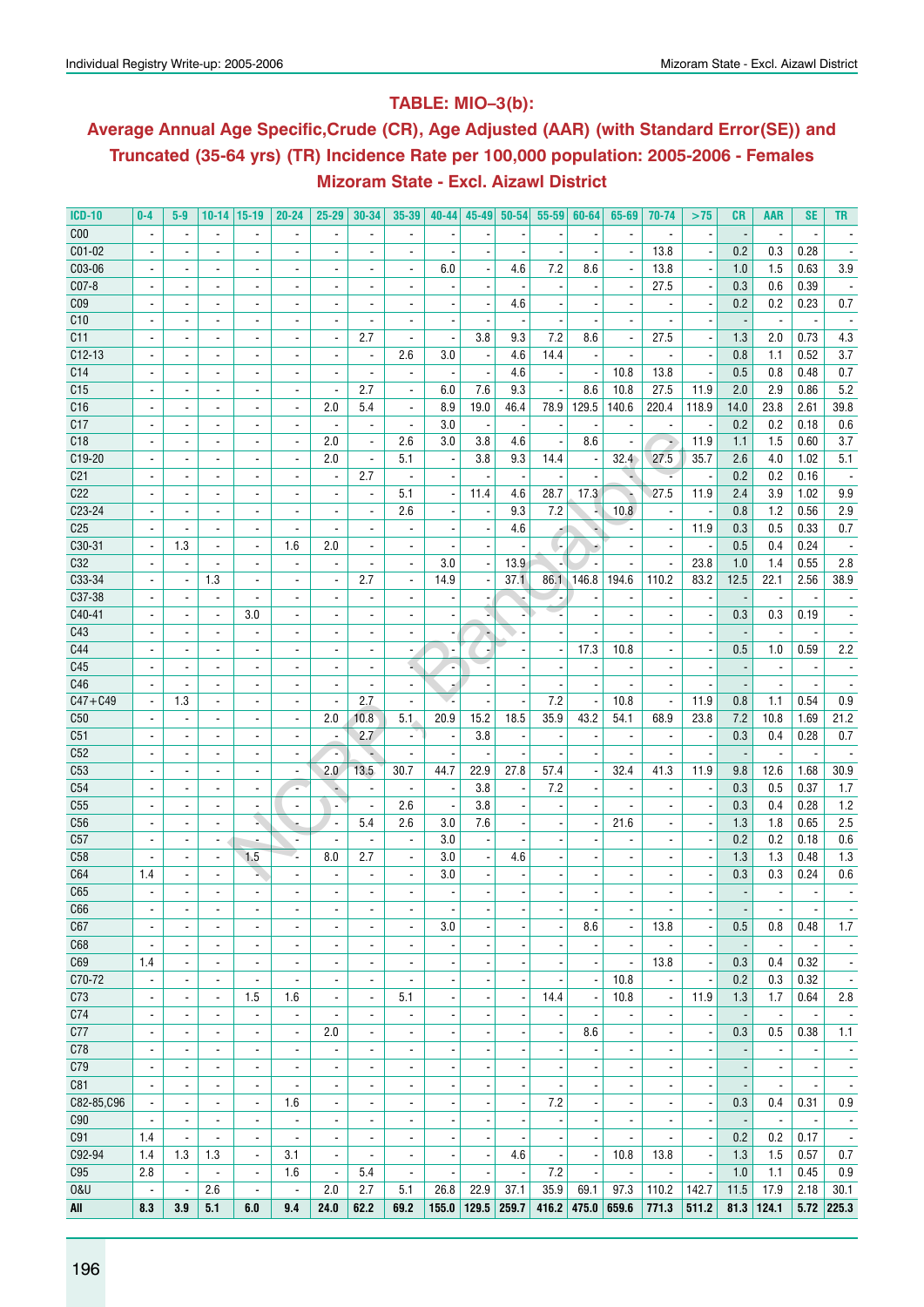#### **Table: MIO-4(a): Number (#) and Proportion (%) of Cancers by Site (ICD-10) and Method of Diagnosis: 2005-2006 - Males Mizoram State - Excl. Aizawl District**

| <b>ICD-10</b>   | <b>Site</b>                |                          | <b>Microscopic</b>       |                          | X-Ray / imaging              |                          | <b>Clinical</b>          |                              | <b>Others</b>            |                          | D.C.0                    | <b>Total</b>             |       |
|-----------------|----------------------------|--------------------------|--------------------------|--------------------------|------------------------------|--------------------------|--------------------------|------------------------------|--------------------------|--------------------------|--------------------------|--------------------------|-------|
|                 |                            | #                        | $\overline{\frac{9}{0}}$ | #                        | %                            | #                        | %                        | #                            | $\overline{\frac{9}{0}}$ | #                        | %                        | #                        | %     |
| C <sub>00</sub> | Lip                        | 1                        | 100.0                    | $\overline{a}$           | ÷,                           | ÷,                       | $\overline{\phantom{a}}$ | Ĭ.                           | ٠                        |                          | $\overline{\phantom{a}}$ | 1                        | 100.0 |
| C01-02          | Tongue                     | 6                        | 85.7                     | $\overline{\phantom{a}}$ | ۰                            | ٠                        | $\overline{\phantom{a}}$ | ٠                            | $\blacksquare$           | 1                        | 14.3                     | $\overline{7}$           | 100.0 |
| C03-06          | Mouth                      | 7                        | 100.0                    | ÷,                       | $\overline{\phantom{a}}$     | ÷,                       | $\blacksquare$           | Ĭ.                           | ٠                        | $\blacksquare$           |                          | $\overline{7}$           | 100.0 |
| C07-8           | <b>Salivary Gland</b>      |                          | ÷,                       | ٠                        | $\overline{\phantom{0}}$     | ٠                        | $\blacksquare$           | $\overline{\phantom{a}}$     |                          |                          |                          |                          |       |
| C <sub>09</sub> | <b>Tonsil</b>              | 7                        | 87.5                     | ٠                        | $\overline{\phantom{a}}$     | $\overline{\phantom{a}}$ | $\overline{\phantom{a}}$ | 1                            | 12.5                     |                          |                          | 8                        | 100.0 |
| C10             | Oth. Oropharynx            | 6                        | 100.0                    | Ĭ.                       | ٠                            | $\overline{\phantom{0}}$ | ÷,                       | $\overline{\phantom{a}}$     |                          |                          |                          | 6                        | 100.0 |
| C11             | Nasopharynx                | 23                       | 92.0                     | ÷,                       | $\overline{\phantom{0}}$     | $\overline{\phantom{a}}$ |                          | 2                            | 8.0                      |                          | $\blacksquare$           | 25                       | 100.0 |
| $C12-13$        | Hypopharynx                | 32                       | 97.0                     | $\overline{\phantom{a}}$ | $\blacksquare$               | 1                        | 3.0                      | $\blacksquare$               | ä,                       | $\overline{\phantom{a}}$ |                          | 33                       | 100.0 |
| C14             | <b>Pharynx Unspecified</b> | 5                        | 50.0                     | $\blacksquare$           |                              | 1                        | 10.0                     | $\blacksquare$               |                          | 4                        | 40.0                     | 10                       | 100.0 |
| C15             | Oesophagus                 | 57                       | 90.5                     | 1                        | 1.6                          | 1                        | 1.6                      | 3                            | 4.8                      | 1                        | 1.6                      | 63                       | 100.0 |
| C16             | Stomach                    | 124                      | 73.8                     | 1                        | 0.6                          | 9                        | 5.4                      | 13                           | 7.7                      | 21                       | 12.5                     | 168                      | 100.0 |
| C17             | <b>Small Intestine</b>     | 2                        | 66.7                     | ٠                        |                              | ä,                       |                          | 1                            | 33.3                     |                          |                          | 3                        | 100.0 |
| C18             | Colon                      | $\overline{c}$           | 40.0                     | ٠                        | $\overline{\phantom{a}}$     | 1                        | 20.0                     | 2                            | 40.0                     |                          |                          | 5                        | 100.0 |
| C19-20          | Rectum                     | 6                        | 66.7                     | ÷,                       | ٠                            | 1                        | 11.1                     | $\blacksquare$               |                          | $\overline{c}$           | 22.2                     | 9                        | 100.0 |
| C <sub>21</sub> | Anus & Anal Canal          | $\blacksquare$           |                          | ÷,                       | $\overline{\phantom{a}}$     | $\overline{\phantom{a}}$ |                          | $\blacksquare$               |                          | 1                        | 100.0                    | $\mathbf{1}$             | 100.0 |
| C <sub>22</sub> | Liver                      | 16                       | 66.7                     | ÷,                       | ÷,                           | 1                        | 4.2                      | $\mathbf{1}$                 | 4.2                      | 6                        | 25.0                     | 24                       | 100.0 |
| C23-24          | Gallbladder etc.           | 3                        | 75.0                     | ÷,                       | ٠                            | Ĭ.                       |                          | $\mathbf{1}$                 | 25.0                     |                          |                          | 4                        | 100.0 |
| C <sub>25</sub> | Pancreas                   |                          |                          | 2                        | 25.0                         | $\mathbf{1}$             | 12.5                     | 5                            | 62.5                     |                          |                          | 8                        | 100.0 |
| C30-31          | Nose, Sinuses etc.         | 1                        | 33.3                     | $\overline{a}$           |                              | $\overline{\mathbf{c}}$  | 66.7                     |                              |                          |                          | ÷,                       | 3                        | 100.0 |
| C32             | Larynx                     | 5                        | 71.4                     | $\overline{\phantom{a}}$ |                              | $\overline{c}$           | 28.6                     | $\blacksquare$               | ٠                        |                          | $\overline{\phantom{a}}$ | 7                        | 100.0 |
| C33-34          | Lung etc.                  | 40                       | 54.8                     | 9                        | 12.3                         | 3                        | 4.1                      | 3                            | 4.1                      | 18                       | 24.7                     | 73                       | 100.0 |
| C37-38          | Other Thoracic Organs      | $\mathbf{1}$             | 100.0                    | ÷,                       |                              |                          | ٠                        | $\blacksquare$               |                          |                          |                          | $\mathbf{1}$             | 100.0 |
| C40-41          | <b>Bone</b>                | 1                        | 100.0                    | ÷,                       |                              | ÷                        | $\blacksquare$           | ä,                           |                          |                          |                          | 1                        | 100.0 |
| C43             | Melanoma of Skin           | $\blacksquare$           |                          | ٠                        |                              |                          |                          | ä,                           |                          |                          |                          | $\blacksquare$           |       |
| C44             | <b>Other Skin</b>          | 4                        | 80.0                     | ٠                        |                              | ä,                       |                          | ۰                            | ä,                       | 1                        | 20.0                     | 5                        | 100.0 |
| C45             | Mesothelioma               |                          | Ĭ.                       | ÷,                       | $\overline{\phantom{a}}$     | ٠                        | $\blacksquare$           | ÷,                           |                          |                          |                          | $\blacksquare$           |       |
| C46             | Kaposi Sarcoma             | $\overline{\phantom{a}}$ |                          | $\blacksquare$           |                              | ä,                       | $\blacksquare$           | ÷,                           | ä,                       | $\blacksquare$           | $\blacksquare$           | $\overline{\phantom{a}}$ |       |
| $C47 + C49$     | Conn. & Soft Tissue        | 5                        | 62.5                     |                          | ٠                            | ٠                        | $\blacksquare$           | ÷,                           | ٠                        | 3                        | 37.5                     | 8                        | 100.0 |
| C50             | <b>Breast</b>              | $\mathbf{1}$             | 100.0                    | $\overline{a}$           |                              | ٠                        |                          | ÷,                           |                          |                          |                          | $\mathbf{1}$             | 100.0 |
| C60             | Penis                      | 4                        | 80.0                     |                          | -                            | 1                        | 20.0                     | $\qquad \qquad \blacksquare$ |                          |                          | ٠                        | 5                        | 100.0 |
| C61             | Prostate                   | $\overline{c}$           | 25.0                     | ÷,                       | $\overline{\phantom{a}}$     | $\overline{c}$           | 25.0                     | 4                            | 50.0                     |                          | $\overline{\phantom{a}}$ | 8                        | 100.0 |
| C62             | <b>Testis</b>              | 3                        | 100.0                    | $\blacksquare$           | $\blacksquare$               | $\blacksquare$           | ٠                        | $\blacksquare$               | ä,                       | $\blacksquare$           | $\blacksquare$           | 3                        | 100.0 |
| C63             | <b>Other Male Genital</b>  |                          |                          | $\blacksquare$           | $\blacksquare$               | ä,                       |                          | ä,                           |                          |                          |                          | $\overline{a}$           |       |
| C64             | Kidney etc.                | $\overline{2}$           | 40.0                     |                          |                              | $\mathbf{1}$             | 20.0                     | $\mathbf{1}$                 | 20.0                     | 1                        | 20.0                     | 5                        | 100.0 |
| C65             | <b>Renal Pelvis</b>        |                          | $\overline{\phantom{0}}$ | ٠                        | -                            | -                        | $\overline{\phantom{a}}$ | -                            | $\overline{a}$           | $\overline{\phantom{a}}$ | ۰                        | $\overline{\phantom{a}}$ |       |
| C66             | Ureter                     |                          | ÷,                       | $\overline{\phantom{a}}$ | $\frac{1}{2}$                | $\overline{\phantom{0}}$ | ÷,                       | $\overline{\phantom{a}}$     | ٠                        | $\overline{\phantom{a}}$ | ٠                        | $\overline{\phantom{a}}$ |       |
| C67             | <b>Bladder</b>             | 5                        | 100.0                    | $\overline{\phantom{a}}$ | $\overline{\phantom{a}}$     | $\overline{\phantom{a}}$ | $\overline{\phantom{a}}$ | $\overline{\phantom{0}}$     | ٠                        | $\overline{\phantom{a}}$ | $\overline{\phantom{a}}$ | 5                        | 100.0 |
| C68             | Uns.Urinary Organs         | $\overline{\phantom{a}}$ |                          | ٠                        | ۰                            | $\overline{\phantom{a}}$ | $\overline{\phantom{a}}$ | ٠                            | ٠                        | $\overline{\phantom{a}}$ | -                        | $\blacksquare$           |       |
| C69             | Eye                        | 1                        | 33.3                     | ÷,                       | $\overline{\phantom{0}}$     | 2                        | 66.7                     | $\blacksquare$               |                          |                          |                          | 3                        | 100.0 |
| C70-72          | Brain, Nervous System      | $\mathbf{1}$             | 16.7                     | ۰                        | ۰                            | 1                        | 16.7                     | 1                            | 16.7                     | 3                        | 50.0                     | 6                        | 100.0 |
| C73             | <b>Thyroid</b>             | $\overline{c}$           | 100.0                    | $\overline{\phantom{a}}$ | $\blacksquare$               | $\overline{\phantom{a}}$ | $\overline{\phantom{a}}$ | $\overline{\phantom{a}}$     | $\overline{\phantom{a}}$ | $\blacksquare$           |                          | $\overline{c}$           | 100.0 |
| C74             | <b>Adrenal Gland</b>       | $\blacksquare$           |                          | $\overline{\phantom{a}}$ | $\overline{\phantom{a}}$     | $\overline{\phantom{a}}$ | $\blacksquare$           | $\overline{\phantom{a}}$     | ä,                       | $\blacksquare$           |                          | $\overline{\phantom{a}}$ |       |
| C77             | Sec Lymph Nodes            | 1                        | 33.3                     | ÷,                       | $\blacksquare$               | $\overline{\phantom{0}}$ | $\blacksquare$           | ÷,                           | $\overline{\phantom{0}}$ | $\overline{c}$           | 66.7                     | 3                        | 100.0 |
| C78             | Sec Resp & Digestive       | $\overline{\phantom{a}}$ | ÷,                       | ÷,                       | ٠                            | ÷,                       | ÷,                       | ÷,                           |                          |                          |                          | $\blacksquare$           |       |
| C79             | Sec Others                 | $\overline{\phantom{a}}$ |                          | ٠                        | $\qquad \qquad \blacksquare$ | $\overline{\phantom{0}}$ | $\overline{\phantom{a}}$ | ٠                            | ٠                        |                          |                          | $\overline{\phantom{a}}$ |       |
| C81             | <b>Hodgkins Disease</b>    | $\overline{c}$           | 100.0                    | $\overline{\phantom{a}}$ | $\overline{\phantom{a}}$     | $\overline{\phantom{a}}$ | $\overline{\phantom{a}}$ | $\overline{\phantom{a}}$     | $\overline{\phantom{0}}$ | $\overline{\phantom{a}}$ | ٠                        | 2                        | 100.0 |
| C82-85,C96      | <b>NHL</b>                 | 9                        | 100.0                    | $\overline{\phantom{a}}$ | -                            | $\overline{\phantom{a}}$ | $\overline{\phantom{a}}$ | $\overline{\phantom{0}}$     | $\overline{\phantom{0}}$ | ٠                        | $\overline{\phantom{a}}$ | 9                        | 100.0 |
| C90             | Multiple Myeloma           | $\overline{c}$           | 100.0                    | $\overline{\phantom{a}}$ | -                            | -                        | $\overline{\phantom{a}}$ | ۰                            | -                        | ۰                        | -                        | $\overline{c}$           | 100.0 |
| C91             | Lymphoid Leuk.             | 6                        | 100.0                    | $\overline{\phantom{a}}$ | $\overline{\phantom{0}}$     | -                        | $\overline{\phantom{a}}$ | ٠                            | ٠                        | $\overline{\phantom{a}}$ | ٠                        | 6                        | 100.0 |
| C92-94          | Myeloid Leukaemia          | 5                        | 100.0                    | $\overline{\phantom{a}}$ | $\overline{\phantom{0}}$     | ÷,                       | $\overline{\phantom{a}}$ | ÷,                           | ٠                        |                          |                          | 5                        | 100.0 |
| C95             | Leukaemia Uns              | $\overline{\phantom{a}}$ |                          | $\overline{\phantom{a}}$ | ۰                            | $\overline{\phantom{a}}$ | $\overline{\phantom{a}}$ | -                            | $\overline{\phantom{0}}$ | 6                        | 100.0                    | 6                        | 100.0 |
| 0&U             | Other and Uns              | 21                       | 23.1                     | Ĭ.                       | ÷,                           | $\overline{c}$           | 2.2                      | $\frac{1}{2}$                | $\frac{1}{2}$            | 68                       | 74.7                     | 91                       | 100.0 |
|                 | <b>All Sites</b>           | 421                      | 65.6                     | 13                       | 2.0                          | 32                       | $5.0\,$                  | 38                           | 5.9                      | 138                      | 21.5                     | 642                      | 100.0 |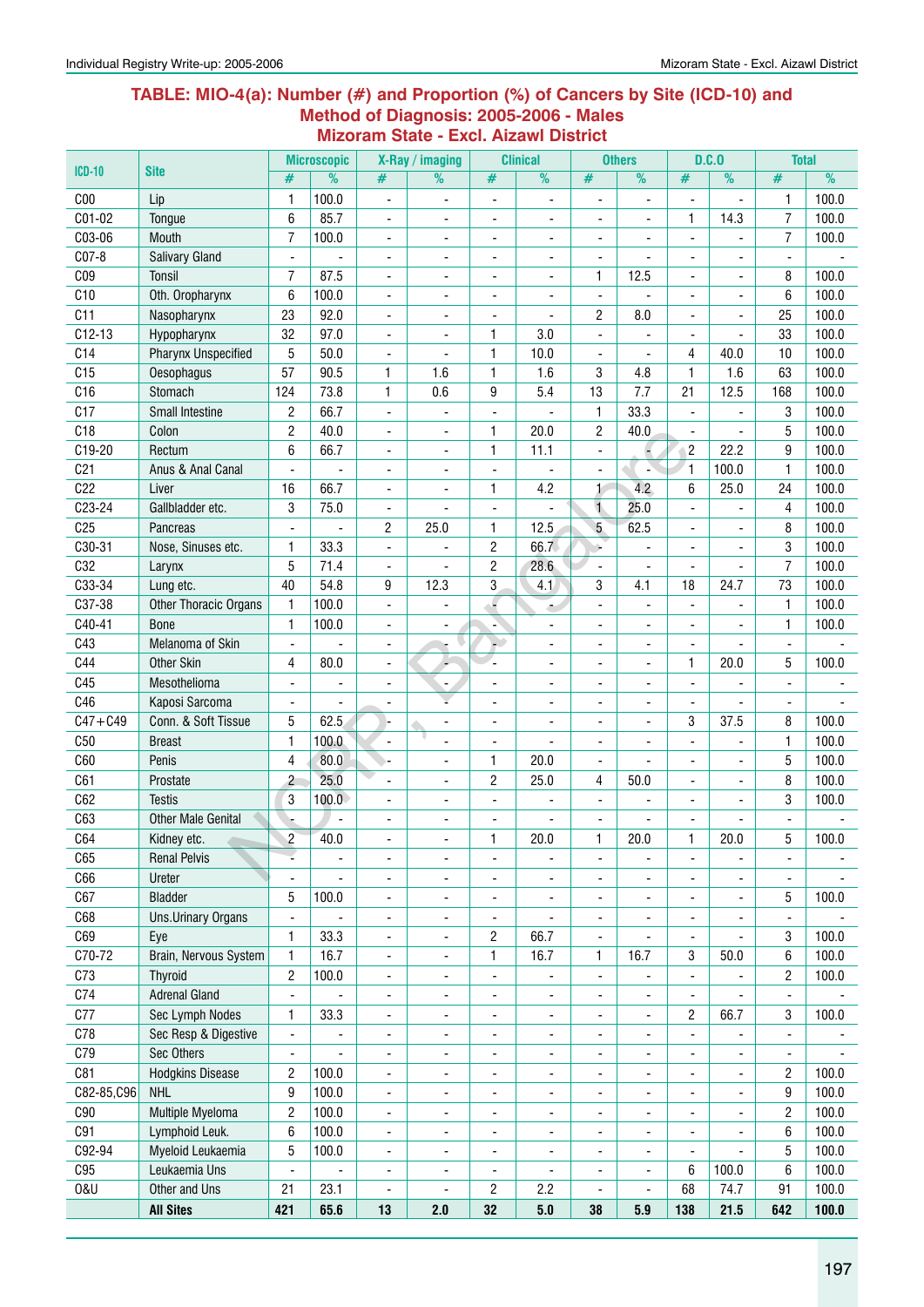#### **Table: MIO-4(b): Number (#) and Proportion (%) of Cancers by Site (ICD-10) and Method of Diagnosis : 2005-2006 - Females Mizoram State - Excl. Aizawl District**

|                  |                                           |                              | <b>Microscopic</b>       |                              | X-Ray / imaging          |                               | <b>Clinical</b>              |                                          | <b>Others</b>            |                          | D.C.0                    | <b>Total</b>             |                          |
|------------------|-------------------------------------------|------------------------------|--------------------------|------------------------------|--------------------------|-------------------------------|------------------------------|------------------------------------------|--------------------------|--------------------------|--------------------------|--------------------------|--------------------------|
| $ICD-10$         | <b>Site</b>                               | #                            | $\overline{\frac{9}{0}}$ | #                            | %                        | #                             | $\overline{\frac{9}{0}}$     | #                                        | $\overline{\frac{9}{0}}$ | #                        | $\frac{9}{6}$            | #                        | $\overline{\frac{9}{0}}$ |
| C <sub>00</sub>  | Lip                                       |                              |                          | $\qquad \qquad \blacksquare$ |                          | $\overline{a}$                |                              |                                          | ٠                        |                          |                          |                          |                          |
| $C01-02$         | Tongue                                    | $\mathbf{1}$                 | 100.0                    | ٠                            |                          | $\overline{a}$                |                              | $\overline{\phantom{a}}$                 |                          |                          |                          | $\mathbf{1}$             | 100.0                    |
| C03-06           | Mouth                                     | 5                            | 83.3                     | $\blacksquare$               |                          | ä,                            |                              | $\overline{\phantom{a}}$                 | ä,                       | 1                        | 16.7                     | 6                        | 100.0                    |
| $CO7-8$          | <b>Salivary Gland</b>                     | $\overline{c}$               | 100.0                    | $\overline{\phantom{a}}$     | $\blacksquare$           | $\overline{\phantom{a}}$      | ٠                            | $\overline{\phantom{a}}$                 | ٠                        | $\overline{a}$           | $\blacksquare$           | $\overline{2}$           | 100.0                    |
| C <sub>09</sub>  | <b>Tonsil</b>                             | 1                            | 100.0                    | $\overline{\phantom{a}}$     | $\overline{a}$           | $\blacksquare$                | ٠                            | ٠                                        | ÷.                       |                          |                          | $\mathbf{1}$             | 100.0                    |
| C10              | Oth. Oropharynx                           | $\blacksquare$               |                          | $\overline{\phantom{a}}$     | $\overline{\phantom{a}}$ | ä,                            |                              | ä,                                       |                          |                          | $\blacksquare$           | $\blacksquare$           |                          |
| $\overline{C11}$ | Nasopharynx                               | 8                            | 100.0                    | $\overline{\phantom{a}}$     | $\blacksquare$           | $\overline{\phantom{a}}$      |                              | $\blacksquare$                           |                          |                          |                          | 8                        | 100.0                    |
| $C12-13$         | Hypopharynx                               | $\overline{c}$               | 40.0                     | ۰                            |                          | $\overline{c}$                | 40.0                         | $\mathbf{1}$                             | 20.0                     |                          |                          | 5                        | 100.0                    |
| C <sub>14</sub>  | <b>Pharynx Unspecified</b>                | $\overline{a}$               | $\frac{1}{2}$            | $\overline{a}$               |                          | $\frac{1}{2}$                 |                              | $\overline{\phantom{a}}$                 | L                        | 3                        | 100.0                    | 3                        | 100.0                    |
| C15              | Oesophagus                                | 5                            | 41.7                     | $\mathbf{1}$                 | 8.3                      | $\overline{2}$                | 16.7                         | $\mathbf{1}$                             | 8.3                      | 3                        | 25.0                     | 12                       | 100.0                    |
| C16              | Stomach                                   | 56                           | 65.1                     | $\blacksquare$               | ٠                        | $\overline{13}$               | 15.1                         | 3                                        | 3.5                      | 14                       | 16.3                     | 86                       | 100.0                    |
| $\overline{C17}$ | Small Intestine                           | 1                            | 100.0                    | $\blacksquare$               | $\overline{\phantom{a}}$ | $\blacksquare$                |                              | $\overline{\phantom{a}}$                 | ÷,                       | $\blacksquare$           |                          | 1                        | 100.0                    |
| C18              | Colon                                     | 6                            | 85.7                     | ä,                           | $\blacksquare$           | ä,                            | ٠                            | $\blacksquare$                           | L.                       | 1                        | 14.3                     | 7                        | 100.0                    |
| $C19-20$         | Rectum                                    | 11                           | 68.8                     | $\overline{\phantom{a}}$     |                          | 1                             | 6.3                          | $\overline{c}$                           | 12.5                     | 2                        | 12.5                     | 16                       | 100.0                    |
| C <sub>21</sub>  | Anus & Anal Canal                         | $\mathbf{1}$                 | 100.0                    |                              |                          | -                             |                              | $\overline{\phantom{a}}$                 |                          | $\overline{\phantom{a}}$ |                          | $\mathbf{1}$             | 100.0                    |
| C <sub>22</sub>  | Liver                                     | 8                            | 53.3                     | 1                            | 6.7                      | 1                             | 6.7                          | 2                                        | 13.3                     | 3                        | 20.0                     | 15                       | 100.0                    |
| $C23-24$         | Gallbladder etc.                          | $\overline{c}$               | 40.0                     | $\mathbf{1}$                 | 20.0                     | 1                             | 20.0                         | $\mathbf{1}$                             | 20.0                     | $\overline{a}$           | $\overline{a}$           | 5                        | 100.0                    |
| C <sub>25</sub>  | Pancreas                                  | $\mathbf{1}$                 | 50.0                     | $\blacksquare$               | $\blacksquare$           | $\frac{1}{2}$                 |                              | $\overline{\mathbf{1}}$                  | 50.0                     | $\overline{\phantom{a}}$ | ٠                        | $\overline{c}$           | 100.0                    |
| $C30-31$         | Nose, Sinuses etc.                        | 3                            | 100.0                    | $\blacksquare$               | $\blacksquare$           | $\overline{\phantom{a}}$      |                              |                                          |                          | $\overline{a}$           | ٠                        | 3                        | 100.0                    |
| C32              | Larynx                                    | $\overline{4}$               | 66.7                     | $\overline{\phantom{a}}$     |                          | 1                             | 16.7                         | $\mathbf{1}$                             | 16.7                     |                          |                          | 6                        | 100.0                    |
| $C33-34$         | Lung etc.                                 | 45                           | 58.4                     | 9                            | 11.7                     | 3                             | 3.9                          | 3                                        | 3.9                      | 17                       | 22.1                     | $\overline{77}$          | 100.0                    |
| C37-38           | Other Thoracic Organs                     |                              |                          | ۰                            |                          |                               |                              |                                          |                          |                          |                          | $\blacksquare$           |                          |
| C40-41           | <b>Bone</b>                               | $\overline{2}$               | 100.0                    | ÷,                           | ٠                        |                               |                              | $\overline{\phantom{a}}$                 | ä,                       |                          |                          | $\overline{c}$           | 100.0                    |
| C43              | Melanoma of Skin                          |                              |                          | ÷,                           | $\overline{\phantom{0}}$ |                               | ۳                            | $\overline{\phantom{a}}$                 | ۰.                       |                          |                          |                          |                          |
| C44              | <b>Other Skin</b>                         | 3                            | 100.0                    | $\blacksquare$               | $\overline{\phantom{a}}$ | ä,                            | $\overline{a}$               | $\blacksquare$                           | ۰.                       | $\overline{a}$           | ٠                        | 3                        | 100.0                    |
| C45              | Mesothelioma                              | $\blacksquare$               | $\blacksquare$           | $\blacksquare$               | v                        | $\overline{a}$                | $\overline{\phantom{a}}$     | $\overline{\phantom{a}}$                 | $\overline{\phantom{0}}$ | $\blacksquare$           | $\blacksquare$           | $\overline{\phantom{a}}$ |                          |
| C46              | Kaposi Sarcoma                            | $\overline{\phantom{a}}$     | $\overline{\phantom{0}}$ | $\overline{\phantom{a}}$     |                          | $\frac{1}{2}$                 |                              | $\overline{\phantom{a}}$                 | ٠                        | $\blacksquare$           | $\blacksquare$           | $\overline{\phantom{a}}$ |                          |
| $C47 + C49$      | Conn. & Soft Tissue                       | 4                            | 80.0                     | -                            |                          | $\overline{\phantom{m}}$      | $\overline{\phantom{a}}$     | $\overline{\phantom{a}}$                 | ٠                        | 1                        | 20.0                     | 5                        | 100.0                    |
| C50              | <b>Breast</b>                             | 39                           | 88.6                     | ۰                            | ۰                        | 3                             | 6.8                          | $\overline{\phantom{a}}$                 | ä,                       | $\overline{c}$           | 4.5                      | 44                       | 100.0                    |
| C51              | Vulva                                     | $\overline{c}$               | 100.0                    |                              | $\overline{\phantom{0}}$ | $\blacksquare$                |                              |                                          |                          | $\mathbf{r}$             |                          | 2                        | 100.0                    |
| C52              | Vagina                                    | $\blacksquare$               |                          | $\blacksquare$               |                          | $\overline{\phantom{a}}$      |                              | $\overline{\phantom{a}}$                 | ۰                        | $\blacksquare$           | $\blacksquare$           | $\overline{\phantom{a}}$ |                          |
| C53              | <b>Cervix Uteri</b>                       | 47                           | 78.3                     | $\overline{a}$               | $\overline{a}$           | 5                             | 8.3                          | $\mathbf{1}$                             | 1.7                      | 7                        | 11.7                     | 60                       | 100.0                    |
| C54              | Corpus Uteri                              | $\overline{2}$               | 100.0                    | $\blacksquare$               |                          | $\overline{\phantom{a}}$      |                              | ÷,                                       | $\overline{a}$           | $\blacksquare$           | $\blacksquare$           | $\overline{c}$           | 100.0                    |
| C55              | <b>Uterus Unspecified</b>                 | $\overline{1}$               | 50.0                     | 1                            | 50.0                     |                               |                              |                                          |                          |                          |                          | $\mathbf{2}$             | 100.0                    |
| C56              |                                           | 6                            | 75.0                     |                              |                          | $\overline{\phantom{0}}$<br>1 | 12.5                         | $\overline{\phantom{a}}$<br>$\mathbf{1}$ | 12.5                     |                          | ٠                        | 8                        | 100.0                    |
| C57              | Ovary etc.<br><b>Other Female Genital</b> | $\overline{1}$               | 100.0                    | ۰<br>L,                      |                          | $\frac{1}{2}$                 |                              | ÷,                                       |                          |                          | $\overline{\phantom{a}}$ | $\mathbf{1}$             | 100.0                    |
| C58              |                                           | $\overline{4}$               | 50.0                     |                              | 12.5                     | $\overline{3}$                | 37.5                         |                                          |                          |                          |                          | $\overline{\bf 8}$       | 100.0                    |
|                  | Placenta                                  |                              |                          | 1                            |                          |                               |                              |                                          |                          |                          |                          |                          | 100.0                    |
| C64<br>C65       | Kidney etc.                               | 1                            | 50.0                     | ٠                            | $\overline{\phantom{a}}$ | $\qquad \qquad \blacksquare$  | $\overline{\phantom{a}}$     | $\overline{\phantom{a}}$                 | $\overline{\phantom{0}}$ | 1                        | 50.0                     | 2                        |                          |
| C66              | <b>Renal Pelvis</b>                       | $\qquad \qquad \blacksquare$ | ٠                        | ۰                            | $\overline{\phantom{a}}$ | ۰                             | $\blacksquare$               | $\overline{\phantom{a}}$                 | $\overline{\phantom{0}}$ | $\overline{\phantom{a}}$ |                          | $\overline{\phantom{a}}$ |                          |
| C67              | Ureter<br><b>Bladder</b>                  | $\overline{\phantom{a}}$     | ÷,                       | $\overline{\phantom{a}}$     | $\overline{\phantom{a}}$ | $\frac{1}{2}$                 | $\overline{\phantom{a}}$     | $\overline{\phantom{a}}$                 | $\overline{\phantom{0}}$ | $\blacksquare$           | $\overline{\phantom{a}}$ | $\overline{\phantom{a}}$ | 100.0                    |
| C68              |                                           | 3                            | 100.0                    | $\qquad \qquad \blacksquare$ | $\overline{\phantom{a}}$ | $\overline{\phantom{a}}$      | $\overline{\phantom{a}}$     | $\overline{\phantom{a}}$                 | ۰                        | $\overline{\phantom{a}}$ | $\overline{\phantom{a}}$ | 3                        |                          |
|                  | <b>Uns.Urinary Organs</b>                 | $\overline{\phantom{a}}$     |                          | -                            | ۰                        | ۰                             | ۰                            | ٠                                        | -                        | ٠                        | ٠                        | $\overline{\phantom{a}}$ |                          |
| C69              | Eye<br>Brain, Nervous System              | 2                            | 100.0                    | $\qquad \qquad \blacksquare$ |                          | -                             | $\qquad \qquad \blacksquare$ | -                                        | ٠                        |                          | $\overline{\phantom{a}}$ | 2                        | 100.0                    |
| C70-72           |                                           | $\blacksquare$               | $\overline{\phantom{a}}$ | 1                            | 100.0                    | $\frac{1}{2}$                 | $\blacksquare$               | $\overline{\phantom{a}}$                 | ÷,                       | ٠                        | $\overline{\phantom{a}}$ | $\mathbf{1}$             | 100.0                    |
| C <sub>73</sub>  | <b>Thyroid</b>                            | 8                            | 100.0                    | $\overline{\phantom{a}}$     | $\overline{\phantom{a}}$ | $\overline{\phantom{a}}$      | $\overline{\phantom{a}}$     | $\overline{\phantom{a}}$                 | ۰                        | $\blacksquare$           | $\overline{\phantom{a}}$ | 8                        | 100.0                    |
| $\overline{C74}$ | <b>Adrenal Gland</b>                      | $\blacksquare$               |                          | ٠                            | ٠                        | $\overline{\phantom{a}}$      | $\overline{\phantom{a}}$     | $\blacksquare$                           | ۰                        | $\blacksquare$           | $\overline{\phantom{a}}$ | $\blacksquare$           |                          |
| C <sub>77</sub>  | <b>Sec Lymph Nodes</b>                    | $\mathbf{2}$                 | 100.0                    | ÷,                           | $\overline{\phantom{a}}$ | ٠                             | $\overline{\phantom{a}}$     | $\blacksquare$                           |                          |                          | $\overline{\phantom{a}}$ | $\overline{c}$           | 100.0                    |
| C78              | Sec Resp & Digestive                      |                              |                          | ٠                            | -                        | $\overline{\phantom{a}}$      | $\overline{\phantom{a}}$     | $\overline{\phantom{a}}$                 | ۰                        |                          | -                        | $\overline{\phantom{a}}$ |                          |
| C79              | <b>Sec Others</b>                         | $\blacksquare$               |                          | ÷,                           | $\overline{\phantom{a}}$ | ÷,                            | $\overline{\phantom{a}}$     | $\overline{\phantom{a}}$                 | ÷,                       |                          | $\overline{\phantom{0}}$ | $\overline{\phantom{a}}$ |                          |
| C81              | <b>Hodgkins Disease</b>                   | $\overline{\phantom{a}}$     | ÷,                       | ÷,                           | ÷,                       | $\frac{1}{2}$                 | $\overline{\phantom{a}}$     | $\overline{\phantom{a}}$                 | ÷,                       |                          | $\overline{\phantom{0}}$ | $\overline{\phantom{a}}$ |                          |
| C82-85, C96      | <b>NHL</b>                                | 2                            | 100.0                    | $\qquad \qquad \blacksquare$ | $\overline{\phantom{0}}$ | $\overline{\phantom{a}}$      | $\overline{\phantom{a}}$     | $\qquad \qquad \blacksquare$             | $\overline{\phantom{0}}$ |                          | -                        | $\overline{c}$           | 100.0                    |
| C90              | Multiple Myeloma                          | $\blacksquare$               | ÷,                       | $\overline{\phantom{a}}$     | $\overline{\phantom{a}}$ | $\frac{1}{2}$                 | $\overline{\phantom{a}}$     | $\overline{\phantom{a}}$                 | $\overline{\phantom{0}}$ | $\overline{\phantom{a}}$ | ٠                        | $\overline{\phantom{a}}$ |                          |
| C91              | Lymphoid Leuk.                            | 1                            | 100.0                    | $\overline{\phantom{a}}$     | $\overline{\phantom{a}}$ | $\blacksquare$                | $\overline{\phantom{a}}$     | $\overline{\phantom{a}}$                 | ä,                       | $\blacksquare$           | $\overline{\phantom{a}}$ | 1                        | 100.0                    |
| C92-94           | Myeloid Leukaemia                         | 8                            | 100.0                    | $\overline{\phantom{a}}$     | $\overline{\phantom{a}}$ | $\overline{\phantom{a}}$      | $\overline{\phantom{a}}$     | $\overline{\phantom{a}}$                 | ÷,                       | $\blacksquare$           | ۰.                       | 8                        | 100.0                    |
| C95              | Leukaemia Uns                             | 3                            | 50.0                     | ۰                            | ۰                        | ۰                             | $\overline{a}$               | ۰                                        | ٠                        | 3                        | 50.0                     | 6                        | 100.0                    |
| <b>0&amp;U</b>   | Other and Uns                             | $\overline{24}$              | 33.8                     | ٠                            |                          | 1                             | 1.4                          | 3                                        | 4.2                      | 43                       | 60.6                     | 71                       | 100.0                    |
|                  | <b>All Sites</b>                          | 327                          | 65.4                     | 15                           | 3.0                      | 37                            | 7.4                          | 20                                       | 4.0                      | 101                      | 20.2                     | 500                      | 100.0                    |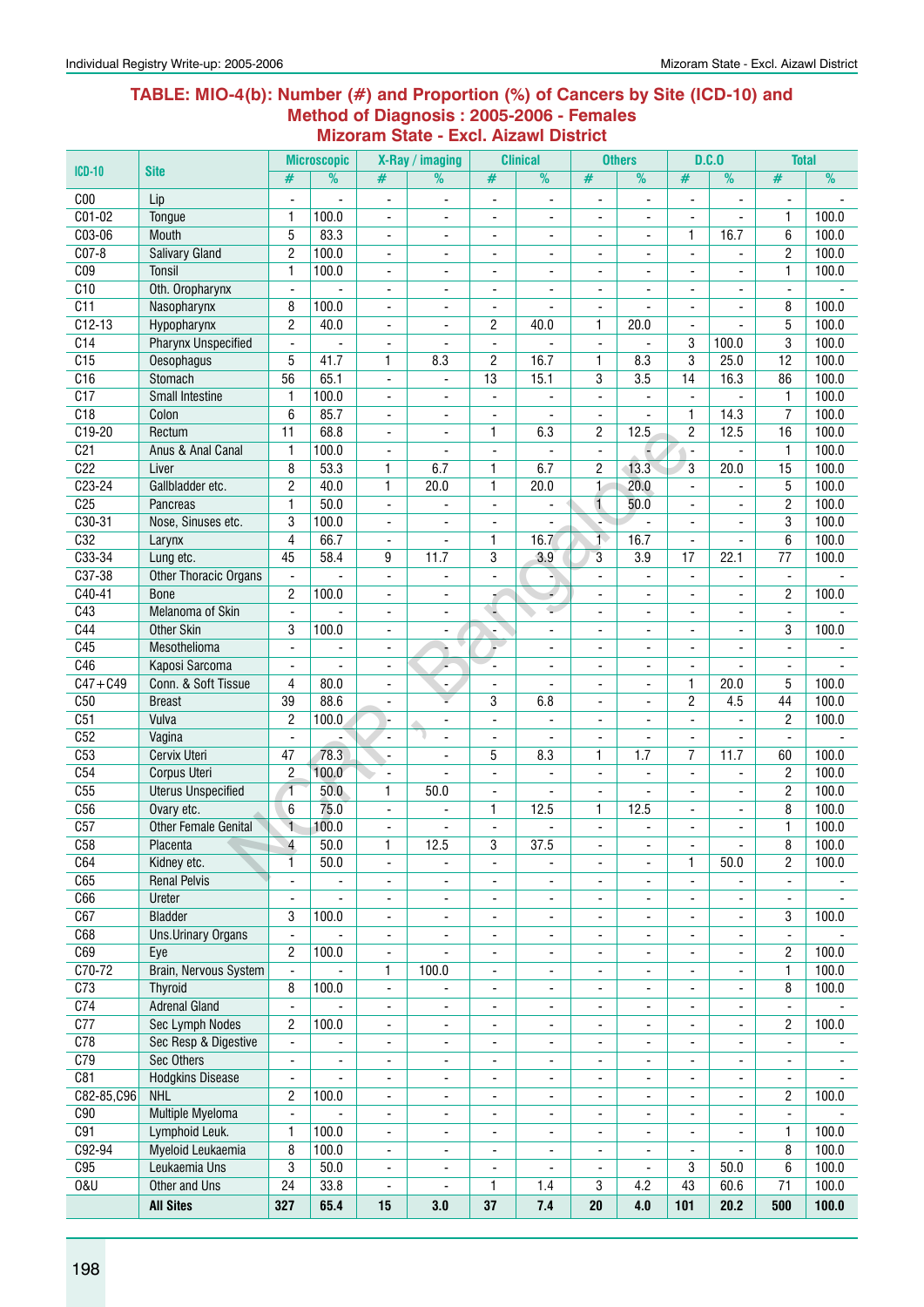#### **Table: MIO-5(a): Number (#) and Proportion (%) of Cancers by Site (ICD-10) and Detailed Microscopic Diagnosis, 2005-2006 - Males Mizoram State - Excl. Aizawl District**

|                 |                              |                                  | Pri. Hist                    | <b>Sec. Hist</b>         |                              | <b>Cytology</b>         |                              | <b>Blood Film</b> |                          | <b>Bone Marrow</b>           |                      | <b>Others</b>  |                      | <b>Total</b>   |                |
|-----------------|------------------------------|----------------------------------|------------------------------|--------------------------|------------------------------|-------------------------|------------------------------|-------------------|--------------------------|------------------------------|----------------------|----------------|----------------------|----------------|----------------|
| <b>ICD-10</b>   | <b>Site</b>                  | #                                | %                            | #                        | $\frac{9}{6}$                | #                       | $\frac{9}{6}$                | #                 | $\%$                     | #                            | %                    | #              | $\frac{9}{6}$        | #              | $\frac{9}{6}$  |
| C01-02          | Tongue                       | 6                                | 85.7                         | $\blacksquare$           | $\blacksquare$               | $\blacksquare$          |                              | $\blacksquare$    | $\blacksquare$           | $\overline{a}$               | $\blacksquare$       | $\mathbf{1}$   | 14.3                 | $\overline{7}$ | 100.0          |
| C03-06          | Mouth                        | 6                                | 85.7                         |                          |                              | 1                       | 14.3                         |                   |                          |                              |                      |                |                      | $\overline{7}$ | 100.0          |
| $CO7-8$         | <b>Salivary Gland</b>        |                                  |                              | $\blacksquare$           | $\blacksquare$               |                         |                              | $\blacksquare$    |                          |                              |                      |                |                      |                |                |
| C <sub>09</sub> | <b>Tonsil</b>                | 6                                | 75.0                         | $\sim$                   | $\blacksquare$               | 1                       | 12.5                         | ÷.                | $\sim$                   | ÷                            | L.                   | $\mathbf{1}$   | 12.5                 | 8              | 100.0          |
| C10             | Oth. Oropharynx              | 6                                | 100.0                        | $\overline{a}$           | ÷                            | ÷.                      |                              | ÷.                | $\blacksquare$           | ÷                            | $\overline{a}$       | $\sim$         | ä,                   | 6              | 100.0          |
| C11             | Nasopharynx                  | 20                               | 80.0                         | L,                       |                              | 3                       | 12.0                         |                   |                          |                              |                      | $\overline{c}$ | 8.0                  | 25             | 100.0          |
| $C12-13$        | Hypopharynx                  | 31                               | 93.9                         | $\sim$                   |                              | 1                       | 3.0                          | ä,                |                          |                              |                      | 1              | 3.0                  | 33             | 100.0          |
| C14             | <b>Pharynx Unspecified</b>   | 4                                | 40.0                         | ÷,                       |                              | 1                       | 10.0                         | ÷,                |                          |                              |                      | 5              | 50.0                 | 10             | 100.0          |
| C15             | Oesophagus                   | 56                               | 88.9                         | $\sim$                   | $\blacksquare$               | 1                       | 1.6                          | ÷.                | $\blacksquare$           |                              | L.                   | 6              | 9.5                  | 63             | 100.0          |
| C16             | Stomach                      | 122                              | 72.6                         | $\blacksquare$           |                              | 2                       | 1.2                          | ÷,                |                          |                              |                      | 44             | 26.2                 | 168            | 100.0          |
| C17             | <b>Small Intestine</b>       | $\overline{\mathbf{c}}$          | 66.7                         | $\overline{\phantom{a}}$ |                              |                         |                              |                   |                          |                              |                      | $\mathbf{1}$   | 33.3                 | 3              | 100.0          |
| C18             | Colon                        | $\overline{c}$                   | 40.0                         | $\blacksquare$           |                              |                         |                              | $\blacksquare$    |                          |                              | $\overline{a}$       | 3              | 60.0                 | 5              | 100.0          |
| C19-20          | Rectum                       | 6                                | 66.7                         | $\blacksquare$           | $\blacksquare$               | $\overline{a}$          | $\sim$                       | ä,                | $\sim$                   | ä,                           |                      | 3              | 33.3                 | 9              | 100.0          |
| C <sub>21</sub> | Anus & Anal Canal            |                                  |                              |                          |                              |                         |                              |                   |                          |                              |                      | $\mathbf{1}$   | 100.0                | $\mathbf{1}$   | 100.0          |
| C <sub>22</sub> | Liver                        |                                  |                              |                          |                              | 16                      | 66.7                         |                   |                          | O.                           |                      | 8              | 33.3                 | 24             | 100.0          |
| C23-24          | Gallbladder etc.             | 2                                | 50.0                         |                          |                              | 1                       | 25.0                         | $\blacksquare$    |                          |                              |                      | $\mathbf{1}$   | 25.0                 | 4              | 100.0          |
| C <sub>25</sub> | Pancreas                     | $\blacksquare$                   |                              | L,                       | $\blacksquare$               | ÷,                      |                              |                   |                          |                              |                      | 8              | 100.0                | 8              | 100.0          |
| C30-31          | Nose, Sinuses etc.           | 1                                | 33.3                         | $\sim$                   | $\blacksquare$               | $\overline{a}$          | $\overline{a}$               | $\blacksquare$    |                          |                              | $\overline{a}$       | $\overline{2}$ | 66.7                 | 3              | 100.0          |
| C32             | Larynx                       | 5                                | 71.4                         | $\tilde{\phantom{a}}$    |                              |                         |                              | ۰.                |                          |                              |                      | $\overline{2}$ | 28.6                 | $\overline{7}$ | 100.0          |
| C33-34          | Lung etc.                    | 16                               | 21.9                         | 1                        | 1.4                          | 23                      | 31.5                         |                   |                          |                              | $\blacksquare$       | 33             | 45.2                 | 73             | 100.0          |
| C37-38          | <b>Other Thoracic Organs</b> | $\blacksquare$                   |                              | ÷,                       | $\blacksquare$               | 1                       | 100.0                        |                   | $\sim$                   | ä,                           | L,                   |                |                      | $\mathbf{1}$   | 100.0          |
| C40-41          | <b>Bone</b>                  | 1                                | 100.0                        | ÷.                       | $\blacksquare$               |                         |                              |                   | $\blacksquare$           | $\blacksquare$               | $\overline{a}$       | $\blacksquare$ | $\overline{a}$       | $\mathbf{1}$   | 100.0          |
| C43             | Melanoma of Skin             |                                  |                              |                          |                              |                         |                              |                   |                          |                              |                      |                |                      |                |                |
| C44             | <b>Other Skin</b>            | 4                                | 80.0                         |                          |                              |                         |                              |                   |                          |                              |                      | $\mathbf{1}$   | 20.0                 | 5              | 100.0          |
| C45             | Mesothelioma                 |                                  |                              | $\ddot{\phantom{0}}$     |                              |                         |                              | $\blacksquare$    |                          |                              | $\blacksquare$       |                |                      |                |                |
| C46             | Kaposi Sarcoma               | $\blacksquare$                   |                              | L,                       |                              |                         |                              | ä,                | $\blacksquare$           | ÷                            | $\blacksquare$       | $\sim$         |                      | $\blacksquare$ |                |
| $C47 + C49$     | Conn. & Soft Tissue          | 2                                | 25.0                         |                          |                              | 3                       | 37.5                         | ä,                |                          |                              |                      | 3              | 37.5                 | 8              | 100.0          |
| C50             |                              |                                  |                              |                          |                              | 1                       | 100.0                        |                   |                          |                              |                      |                |                      | $\mathbf{1}$   | 100.0          |
| C60             | <b>Breast</b>                | 4                                | 80.0                         |                          |                              |                         |                              |                   |                          |                              |                      | $\mathbf{1}$   | 20.0                 | 5              | 100.0          |
|                 | Penis                        |                                  | 25.0                         |                          |                              |                         |                              | $\blacksquare$    |                          | ÷                            | $\ddot{\phantom{a}}$ | 6              |                      | 8              |                |
| C61<br>C62      | Prostate                     | $\overline{c}$<br>$\overline{1}$ | 33,3                         | $\hat{\phantom{a}}$      | $\blacksquare$               | $\sim$                  |                              | ÷.                | $\sim$                   | ä,                           | $\ddot{\phantom{a}}$ |                | 75.0                 | 3              | 100.0          |
|                 | <b>Testis</b>                |                                  |                              | L,                       |                              | 2                       | 66.7                         |                   |                          |                              |                      |                |                      |                | 100.0          |
| C63             | <b>Other Male Genital</b>    |                                  |                              |                          |                              |                         |                              |                   |                          |                              |                      |                |                      |                |                |
| C64             | Kidney etc.                  | Ŧ                                | 20.0                         |                          |                              | 1                       | 20.0                         |                   |                          |                              |                      | 3              | 60.0                 | 5              | 100.0          |
| C65             | <b>Renal Pelvis</b>          | - )                              | $\qquad \qquad \blacksquare$ | $\blacksquare$           | $\blacksquare$               | $\blacksquare$          | $\qquad \qquad \blacksquare$ | $\blacksquare$    | $\blacksquare$           | $\qquad \qquad \blacksquare$ | $\blacksquare$       | $\blacksquare$ | $\blacksquare$       | $\blacksquare$ | $\sim$         |
| C66             | Ureter                       | $\blacksquare$                   |                              | $\blacksquare$           | $\blacksquare$               | $\blacksquare$          | $\blacksquare$               | $\frac{1}{2}$     | $\overline{\phantom{0}}$ | $\overline{\phantom{0}}$     | $\overline{a}$       | $\mathbf{r}$   | $\blacksquare$       | $\blacksquare$ | $\blacksquare$ |
| C67             | Bladder                      | 5                                | 100.0                        | $\blacksquare$           |                              |                         |                              |                   |                          |                              |                      |                |                      | 5              | 100.0          |
| C68             | <b>Uns.Urinary Organs</b>    | $\blacksquare$                   |                              | $\blacksquare$           | $\blacksquare$               |                         | ä,                           | $\frac{1}{2}$     | $\blacksquare$           | ٠                            | $\blacksquare$       | $\blacksquare$ |                      |                |                |
| C69             | Eye                          | 1                                | 33.3                         | $\blacksquare$           | $\blacksquare$               | $\blacksquare$          |                              | ÷.                | ä,                       | ÷                            | ÷,                   | $\mathbf{2}$   | 66.7                 | 3              | 100.0          |
| C70-72          | Brain, Nervous System        | 1                                | 16.7                         | $\overline{\phantom{a}}$ | ÷                            | $\blacksquare$          |                              | ÷.                | $\sim$                   | ÷.                           | ÷                    | 5              | 83.3                 | 6              | 100.0          |
| C73             | Thyroid                      | ä,                               |                              | L,                       |                              | $\overline{\mathbf{c}}$ | 100.0                        | L.                |                          |                              |                      |                |                      | $\mathbf{2}$   | 100.0          |
| C74             | <b>Adrenal Gland</b>         | $\blacksquare$                   | $\blacksquare$               | $\overline{a}$           | $\blacksquare$               | $\blacksquare$          |                              | $\blacksquare$    | $\blacksquare$           | $\overline{\phantom{0}}$     | $\blacksquare$       | $\blacksquare$ |                      | $\blacksquare$ |                |
| C77             | Sec Lymph Nodes              | $\blacksquare$                   | $\blacksquare$               | $\blacksquare$           | $\qquad \qquad \blacksquare$ | 1                       | 33.3                         | $\blacksquare$    | $\blacksquare$           | ÷                            | $\blacksquare$       | $\mathbf{2}$   | 66.7                 | 3              | 100.0          |
| C78             | Sec Resp & Digestive         | $\blacksquare$                   | $\blacksquare$               | $\blacksquare$           | $\blacksquare$               | $\blacksquare$          |                              | $\frac{1}{2}$     | $\blacksquare$           | $\overline{a}$               | $\overline{a}$       | $\blacksquare$ | $\blacksquare$       | $\blacksquare$ |                |
| C79             | Sec Others                   | $\blacksquare$                   |                              |                          |                              | $\blacksquare$          |                              | ä,                |                          |                              |                      |                |                      | $\blacksquare$ |                |
| C81             | <b>Hodgkins Disease</b>      | 1                                | 50.0                         | $\blacksquare$           |                              | 1                       | 50.0                         |                   |                          |                              |                      |                |                      | $\overline{2}$ | 100.0          |
| C82-85, C96     | <b>NHL</b>                   | 4                                | 44.4                         | $\blacksquare$           | $\blacksquare$               | 5                       | 55.6                         | $\blacksquare$    | $\blacksquare$           |                              |                      |                |                      | 9              | 100.0          |
| C90             | Multiple Myeloma             | $\blacksquare$                   |                              | $\blacksquare$           | $\blacksquare$               | $\blacksquare$          | ۰                            | $\blacksquare$    | $\blacksquare$           | $\overline{c}$               | 100.0                | $\blacksquare$ | $\blacksquare$       | $\mathbf{2}$   | 100.0          |
| C91             | Lymphoid Leuk.               | $\blacksquare$                   |                              | $\overline{a}$           |                              | $\overline{a}$          | ä,                           | 4                 | 66.7                     | $\overline{c}$               | 33.3                 | $\blacksquare$ | $\ddot{\phantom{a}}$ | 6              | 100.0          |
| C92-94          | Myeloid Leukaemia            | $\overline{a}$                   | $\overline{a}$               | $\sim$                   | $\blacksquare$               | ÷,                      |                              | 4                 | 80.0                     | 1                            | 20.0                 |                |                      | 5              | 100.0          |
| C95             | Leukaemia Uns                | $\blacksquare$                   | $\blacksquare$               | $\blacksquare$           | $\blacksquare$               | $\ddot{\phantom{a}}$    | $\ddot{\phantom{a}}$         | $\blacksquare$    | $\blacksquare$           | $\blacksquare$               | $\blacksquare$       | 6              | 100.0                | 6              | 100.0          |
| 0&U             | Other and Uns                | 5                                | 5.5                          | 1                        | 1.1                          | 15                      | 16.5                         | ÷,                | ä,                       | $\blacksquare$               | $\blacksquare$       | 70             | 76.9                 | 91             | 100.0          |
|                 | <b>All Sites</b>             | 324                              | 50.5                         | $\mathbf 2$              | 0.3                          | 82                      | 12.8                         | 8                 | $1.2$                    | 5                            | 0.8                  | 221            | 34.4                 | 642            | 100.0          |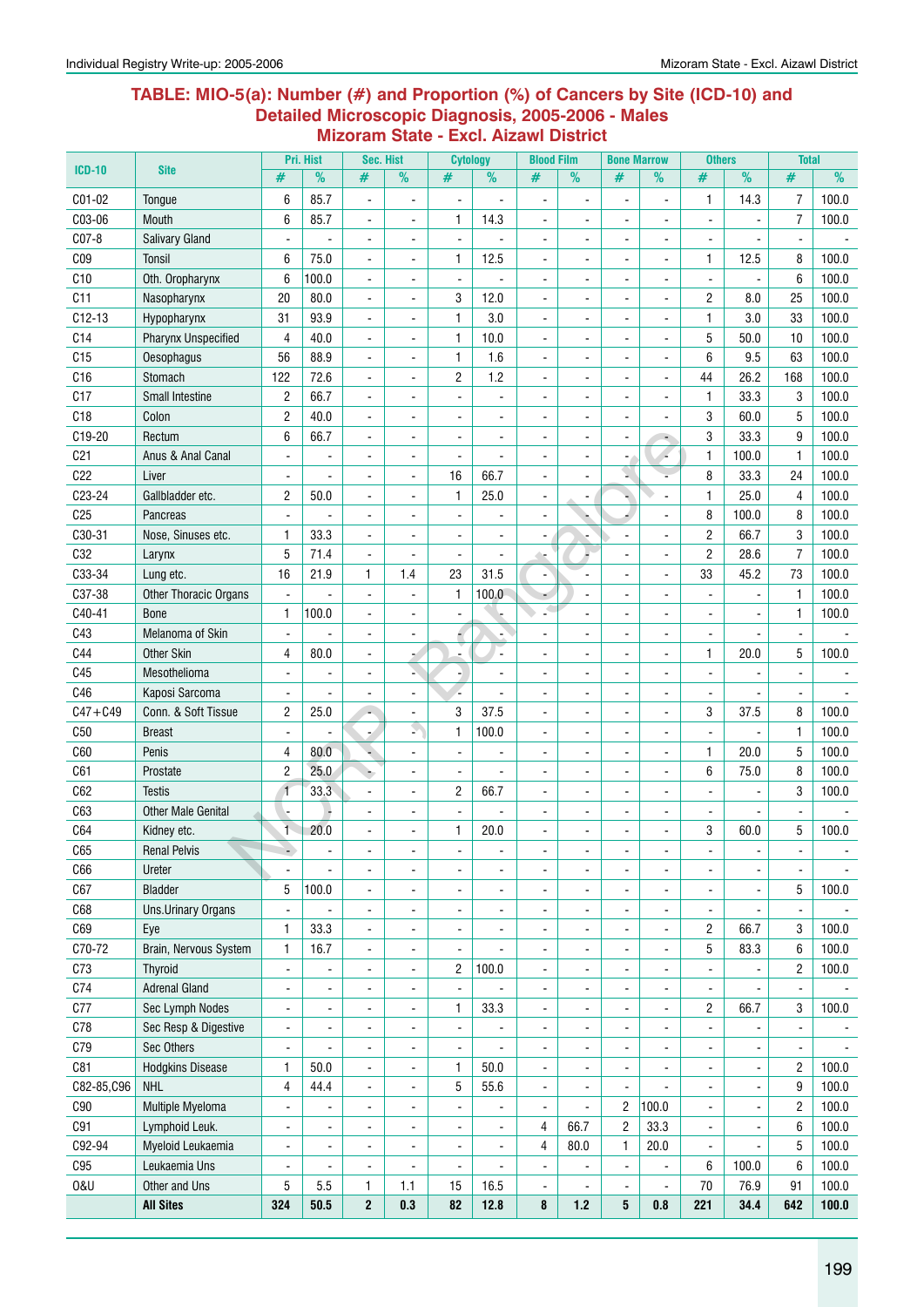#### **Table: MIO-5(b): Number (#) and Proportion (%) of Cancers by Site (ICD-10) and Detailed Microscopic Diagnosis, 2005-2006 - Females Mizoram State - Excl. Aizawl District**

|                 |                                  |                                  | Pri. Hist               | Sec. Hist                        |                                  | <b>Cytology</b>          |                          | <b>Blood Film</b>        |                                            | <b>Bone Marrow</b>       |                                                | <b>Others</b>                    |                                  | <b>Total</b>                     |                |
|-----------------|----------------------------------|----------------------------------|-------------------------|----------------------------------|----------------------------------|--------------------------|--------------------------|--------------------------|--------------------------------------------|--------------------------|------------------------------------------------|----------------------------------|----------------------------------|----------------------------------|----------------|
| <b>ICD-10</b>   | <b>Site</b>                      | #                                | $\%$                    | #                                | %                                | #                        | $\frac{9}{6}$            | #                        | $\%$                                       | #                        | $\frac{9}{6}$                                  | #                                | $\overline{\frac{9}{0}}$         | #                                | $\frac{9}{6}$  |
| C <sub>00</sub> | Lip                              |                                  |                         | $\overline{\phantom{a}}$         | $\blacksquare$                   | $\ddot{\phantom{a}}$     |                          | $\blacksquare$           | $\blacksquare$                             |                          | $\blacksquare$                                 |                                  |                                  |                                  |                |
| $C01-02$        | Tongue                           | 1                                | 100.0                   | $\blacksquare$                   | $\blacksquare$                   | $\ddot{\phantom{a}}$     |                          | $\blacksquare$           |                                            | ä,                       | L.                                             | $\blacksquare$                   | L.                               | $\mathbf{1}$                     | 100.0          |
| C03-06          | Mouth                            | 5                                | 83.3                    | $\blacksquare$                   |                                  | $\overline{\phantom{a}}$ |                          | $\frac{1}{2}$            |                                            |                          | $\blacksquare$                                 | $\mathbf{1}$                     | 16.7                             | 6                                | 100.0          |
| C07-8           | <b>Salivary Gland</b>            | $\mathbf{1}$                     | 50.0                    | $\blacksquare$                   | $\blacksquare$                   | 1                        | 50.0                     |                          |                                            |                          |                                                |                                  |                                  | $\overline{2}$                   | 100.0          |
| CO <sub>9</sub> | Tonsil                           | $\mathbf{1}$                     | 100.0                   |                                  |                                  |                          |                          |                          |                                            |                          |                                                |                                  |                                  | $\mathbf{1}$                     | 100.0          |
| C10             | Oth. Oropharynx                  | $\bar{\phantom{a}}$              |                         | $\blacksquare$                   |                                  |                          |                          |                          |                                            |                          |                                                |                                  |                                  |                                  |                |
| C11             | Nasopharynx                      | 8                                | 100.0                   |                                  |                                  |                          |                          |                          |                                            |                          |                                                |                                  |                                  | 8                                | 100.0          |
| $C12-13$        | Hypopharynx                      | $\overline{c}$                   | 40.0                    | $\sim$                           |                                  |                          |                          | $\blacksquare$           |                                            | $\blacksquare$           | $\overline{a}$                                 | 3                                | 60.0                             | 5                                | 100.0          |
| C14             | <b>Pharynx Unspecified</b>       | $\mathbf{r}$                     |                         | $\ddot{\phantom{a}}$             |                                  |                          |                          | ÷                        |                                            | ä,                       | ÷.                                             | 3                                | 100.0                            | 3                                | 100.0          |
| C15             | Oesophagus                       | 5                                | 41.7                    | L.                               |                                  |                          |                          | L.                       |                                            |                          |                                                | $\overline{7}$                   | 58.3                             | 12                               | 100.0          |
| C16             | Stomach                          | 52                               | 60.5                    |                                  |                                  | 4                        | 4.7                      | $\frac{1}{2}$            |                                            |                          |                                                | 30                               | 34.9                             | 86                               | 100.0          |
| C17             | <b>Small Intestine</b>           | $\mathbf{1}$                     | 100.0                   | $\overline{\phantom{a}}$         |                                  |                          |                          | $\overline{\phantom{0}}$ |                                            |                          |                                                |                                  |                                  | $\mathbf{1}$                     | 100.0          |
| C18             | Colon                            | 6                                | 85.7                    | $\tilde{\phantom{a}}$            |                                  |                          |                          |                          |                                            |                          |                                                | $\mathbf{1}$                     | 14.3                             | $\overline{7}$                   | 100.0          |
| C19-20          | Rectum                           | 10                               | 62.5                    | 1                                | 6.3                              | $\blacksquare$           | ÷.                       |                          |                                            |                          |                                                | $\sqrt{5}$                       | 31.3                             | 16                               | 100.0          |
| C <sub>21</sub> | Anus & Anal Canal                | $\mathbf{1}$                     | 100.0                   | $\blacksquare$                   |                                  | $\blacksquare$           | $\blacksquare$           | ٠                        |                                            |                          | é                                              |                                  | $\overline{a}$                   | $\mathbf{1}$                     | 100.0          |
| C22             | Liver                            | $\blacksquare$                   |                         | $\blacksquare$                   | $\blacksquare$                   | 8                        | 53.3                     | ä,                       |                                            | é.                       |                                                | $\overline{7}$                   | 46.7                             | 15                               | 100.0          |
| C23-24          | Gallbladder etc.                 | 1                                | 20.0                    | 1                                | 20.0                             | ä,                       |                          | ÷.                       | L.                                         | r,                       | L.                                             | 3                                | 60.0                             | 5                                | 100.0          |
| C <sub>25</sub> | Pancreas                         | $\blacksquare$                   |                         | $\blacksquare$                   | $\blacksquare$                   | 1                        | 50.0                     | ÷.                       | $\blacksquare$                             | $\overline{\phantom{a}}$ |                                                | 1                                | 50.0                             | $\overline{2}$                   | 100.0          |
| C30-31          | Nose, Sinuses etc.               | 3                                | 100.0                   | $\overline{\phantom{a}}$         | $\blacksquare$                   | $\blacksquare$           |                          | $\overline{\phantom{0}}$ |                                            |                          |                                                | $\blacksquare$                   |                                  | 3                                | 100.0          |
| C32             | Larynx                           | $\mathbf{2}$                     | 33.3                    | $\blacksquare$                   | $\overline{a}$                   | $\sqrt{2}$               | 33.3                     |                          |                                            |                          |                                                | $\overline{c}$                   | 33.3                             | 6                                | 100.0          |
| C33-34          | Lung etc.                        | 26                               | 33.8                    | $\blacksquare$                   | $\blacksquare$                   | 19                       | 24.7                     | à.                       |                                            |                          | $\blacksquare$                                 | 32                               | 41.6                             | 77                               | 100.0          |
| C37-38          | Other Thoracic Organs            | $\blacksquare$                   |                         | $\ddot{\phantom{a}}$             |                                  | $\overline{a}$           |                          |                          |                                            |                          |                                                |                                  |                                  |                                  |                |
| C40-41          | <b>Bone</b>                      | $\mathbf{1}$                     | 50.0                    | $\sim$                           | $\blacksquare$                   | $\mathbf{1}$             | 50.0                     |                          | $\mathbf{r}$                               | $\blacksquare$           | $\blacksquare$                                 | $\blacksquare$                   | $\blacksquare$                   | $\overline{2}$                   | 100.0          |
| C43             | Melanoma of Skin                 | $\mathbf{r}$                     |                         | $\blacksquare$                   | $\overline{a}$                   |                          |                          |                          |                                            |                          | ÷.                                             | $\overline{a}$                   |                                  |                                  |                |
| C44             | Other Skin                       | $\overline{c}$                   | 66.7                    | L.                               |                                  | $\mathbf{1}$             | 33.3                     | ÷.                       |                                            |                          |                                                | $\blacksquare$                   | L.                               | 3                                | 100.0          |
| C45             | Mesothelioma                     |                                  |                         |                                  |                                  |                          | Ţ,                       | $\frac{1}{2}$            |                                            |                          |                                                |                                  |                                  |                                  |                |
| C46             | Kaposi Sarcoma                   | $\blacksquare$                   |                         |                                  |                                  |                          |                          | ۰                        |                                            |                          |                                                |                                  |                                  |                                  |                |
| $C47 + C49$     | Conn. & Soft Tissue              | $\overline{c}$                   | 40.0                    |                                  |                                  | $\overline{c}$           | 40.0                     |                          |                                            |                          |                                                | $\mathbf{1}$                     | 20.0                             | 5                                | 100.0          |
| C50             | <b>Breast</b>                    | 22                               | 50.0                    |                                  | $\blacksquare$                   | 17                       | 38.6                     | ÷.                       |                                            |                          | $\blacksquare$                                 | 5                                | 11.4                             | 44                               | 100.0          |
| C51             | Vulva                            | $\overline{c}$                   | 100.0                   | $\blacksquare$                   |                                  |                          |                          | ä,                       |                                            |                          |                                                |                                  |                                  | $\overline{2}$                   | 100.0          |
| C52             | Vagina                           | $\blacksquare$                   |                         | 4                                | $\blacksquare$                   | $\blacksquare$           | $\blacksquare$           | ۰                        | $\blacksquare$                             | $\frac{1}{2}$            | $\overline{\phantom{a}}$                       | $\blacksquare$                   | $\blacksquare$                   | $\blacksquare$                   |                |
| C53             | Cervix Uteri                     | 47                               | 78.3                    | п.                               | $\blacksquare$                   | $\blacksquare$           | $\blacksquare$           | $\blacksquare$           | L.                                         | ä,                       | $\blacksquare$                                 | 13                               | 21.7                             | 60                               | 100.0          |
| C54             | <b>Corpus Uteri</b>              | $\overline{c}$                   | 100.0                   | ٠                                |                                  | ä,                       |                          | L.                       |                                            |                          |                                                | $\blacksquare$                   | $\blacksquare$                   | $\overline{2}$                   | 100.0          |
| C55             | <b>Uterus Unspecified</b>        | $\overline{1}$                   | 50.0                    | $\blacksquare$                   | $\blacksquare$                   |                          | $\overline{\phantom{a}}$ | $\frac{1}{2}$            |                                            | $\blacksquare$           | $\blacksquare$                                 | $\mathbf{1}$                     | 50.0                             | $\overline{c}$                   | 100.0          |
| C <sub>56</sub> | Ovary etc.                       | 5                                | 62.5                    |                                  | $\overline{\phantom{a}}$         | 1                        | 12.5                     |                          |                                            |                          |                                                | $\overline{2}$                   | 25.0                             | 8                                | 100.0          |
| C57             | <b>Other Female Genital</b>      | $\overline{1}$                   | 100.0                   |                                  |                                  |                          |                          |                          |                                            |                          |                                                |                                  |                                  | $\mathbf{1}$                     | 100.0          |
| C58             | Placenta                         | $\overline{\mathcal{A}}$         | 50.0                    | $\blacksquare$                   | $\blacksquare$                   | $\overline{\phantom{a}}$ | ä,                       | ۰                        | $\blacksquare$                             | $\blacksquare$           | $\blacksquare$                                 | 4                                | 50.0                             | 8                                | 100.0          |
| C64             | Kidney etc.                      | $\mathbf{1}$                     | 50.0                    | $\blacksquare$                   | $\blacksquare$                   | $\blacksquare$           | $\blacksquare$           | $\blacksquare$           | $\blacksquare$                             | $\blacksquare$           | $\blacksquare$                                 | $\mathbf{1}$                     | 50.0                             | $\overline{2}$                   | 100.0          |
| C65             | <b>Renal Pelvis</b>              | $\blacksquare$                   |                         | $\blacksquare$                   | $\blacksquare$                   | $\blacksquare$           | $\blacksquare$           | ÷.                       | ä,                                         | ÷.                       | $\blacksquare$                                 | $\blacksquare$                   |                                  |                                  |                |
| C66             | Ureter                           | $\overline{a}$                   |                         | ÷,                               | $\blacksquare$                   | ä,                       | ä,                       | ÷.                       |                                            | ÷.                       |                                                | $\blacksquare$                   |                                  |                                  |                |
| C67             | Bladder                          | 3                                | 100.0                   | $\blacksquare$                   |                                  | $\blacksquare$           |                          | ٠                        |                                            | $\frac{1}{2}$            |                                                |                                  |                                  | 3                                | 100.0          |
| C68<br>C69      | <b>Uns.Urinary Organs</b>        |                                  |                         | $\overline{\phantom{a}}$         | $\blacksquare$                   | $\blacksquare$           |                          | ۰                        | $\blacksquare$                             |                          |                                                |                                  |                                  |                                  |                |
| C70-72          | Eye                              | 2<br>$\omega$                    | 100.0<br>$\overline{a}$ | $\blacksquare$                   | $\blacksquare$                   |                          | ä,                       | ٠                        |                                            | $\overline{\phantom{a}}$ |                                                | $\mathbf{1}$                     |                                  | $\overline{2}$                   | 100.0          |
| C73             | Brain, Nervous System<br>Thyroid | 3                                | 37.5                    | $\blacksquare$                   | $\blacksquare$                   | $\blacksquare$<br>5      | 62.5                     | ÷.                       | ÷.                                         | ÷.                       | $\blacksquare$                                 |                                  | 100.0                            | $\mathbf{1}$<br>8                | 100.0<br>100.0 |
| C74             | <b>Adrenal Gland</b>             | $\blacksquare$                   |                         | $\blacksquare$                   | $\blacksquare$                   | $\blacksquare$           | ÷,                       | ä,                       | $\overline{\phantom{a}}$                   | $\frac{1}{2}$            | $\blacksquare$                                 | $\blacksquare$                   |                                  |                                  |                |
| C77             | Sec Lymph Nodes                  | $\mathbf{1}$                     | 50.0                    | $\blacksquare$<br>$\blacksquare$ | $\blacksquare$<br>$\blacksquare$ | 1                        | 50.0                     | $\frac{1}{2}$<br>÷,      | $\blacksquare$<br>$\overline{\phantom{0}}$ | ۰<br>$\frac{1}{2}$       | $\blacksquare$<br>$\overline{\phantom{a}}$     | $\blacksquare$<br>$\blacksquare$ | $\blacksquare$<br>$\blacksquare$ | $\blacksquare$<br>$\overline{2}$ | 100.0          |
| C78             | Sec Resp & Digestive             | $\blacksquare$                   | $\blacksquare$          | $\ddot{\phantom{a}}$             | $\blacksquare$                   | $\blacksquare$           | ä,                       | $\blacksquare$           |                                            | ä,                       | ä,                                             | $\mathbf{r}$                     | $\blacksquare$                   | $\blacksquare$                   |                |
| C79             | Sec Others                       |                                  |                         |                                  | $\blacksquare$                   | $\blacksquare$           |                          |                          |                                            |                          |                                                |                                  |                                  |                                  |                |
| C81             | <b>Hodgkins Disease</b>          | $\blacksquare$<br>$\blacksquare$ | $\blacksquare$          | $\blacksquare$<br>$\blacksquare$ | $\blacksquare$                   | $\blacksquare$           | $\blacksquare$           | ۰<br>۰                   |                                            | ٠                        | $\blacksquare$<br>$\qquad \qquad \blacksquare$ | $\blacksquare$<br>$\blacksquare$ | $\blacksquare$<br>$\blacksquare$ | $\blacksquare$                   | $\blacksquare$ |
| C82-85,C96      | <b>NHL</b>                       | $\mathbf{1}$                     | 50.0                    | $\blacksquare$                   | $\blacksquare$                   |                          |                          | 1                        | 50.0                                       | ÷,                       |                                                |                                  |                                  | $\overline{2}$                   | 100.0          |
| C90             | Multiple Myeloma                 | $\blacksquare$                   | $\blacksquare$          | $\ddot{\phantom{a}}$             | $\blacksquare$                   |                          |                          | $\mathbf{r}$             | $\overline{a}$                             | ä,                       |                                                | $\blacksquare$                   |                                  | $\blacksquare$                   |                |
| C91             | Lymphoid Leuk.                   | $\blacksquare$                   | $\blacksquare$          | $\overline{\phantom{a}}$         |                                  | $\ddot{\phantom{a}}$     | $\blacksquare$           | 1                        | 100.0                                      | $\blacksquare$           | $\overline{\phantom{a}}$                       | $\blacksquare$                   |                                  | $\mathbf{1}$                     | 100.0          |
| C92-94          | Myeloid Leukaemia                | $\blacksquare$                   | $\blacksquare$          | $\blacksquare$                   | $\blacksquare$                   | $\blacksquare$           | $\blacksquare$           | 8                        | 100.0                                      | $\blacksquare$           |                                                | $\blacksquare$                   |                                  | 8                                | 100.0          |
| C95             | Leukaemia Uns                    | $\blacksquare$                   |                         | $\sim$                           |                                  | $\blacksquare$           |                          | $\overline{c}$           | 33.3                                       | $\mathbf{1}$             | 16.7                                           | 3                                | 50.0                             | 6                                | 100.0          |
| <b>0&amp;U</b>  | Other and Uns                    | $\overline{c}$                   | 2.8                     | $\mathbf{1}$                     | 1.4                              | 21                       | 29.6                     | $\blacksquare$           |                                            |                          |                                                | 47                               | 66.2                             | 71                               | 100.0          |
|                 | <b>All Sites</b>                 | 227                              | 45.4                    | 3                                | 0.6                              | 84                       | 16.8                     | 12                       | 2.4                                        | $\mathbf{1}$             | 0.2                                            | 173                              | 34.6                             | 500                              | 100.0          |
|                 |                                  |                                  |                         |                                  |                                  |                          |                          |                          |                                            |                          |                                                |                                  |                                  |                                  |                |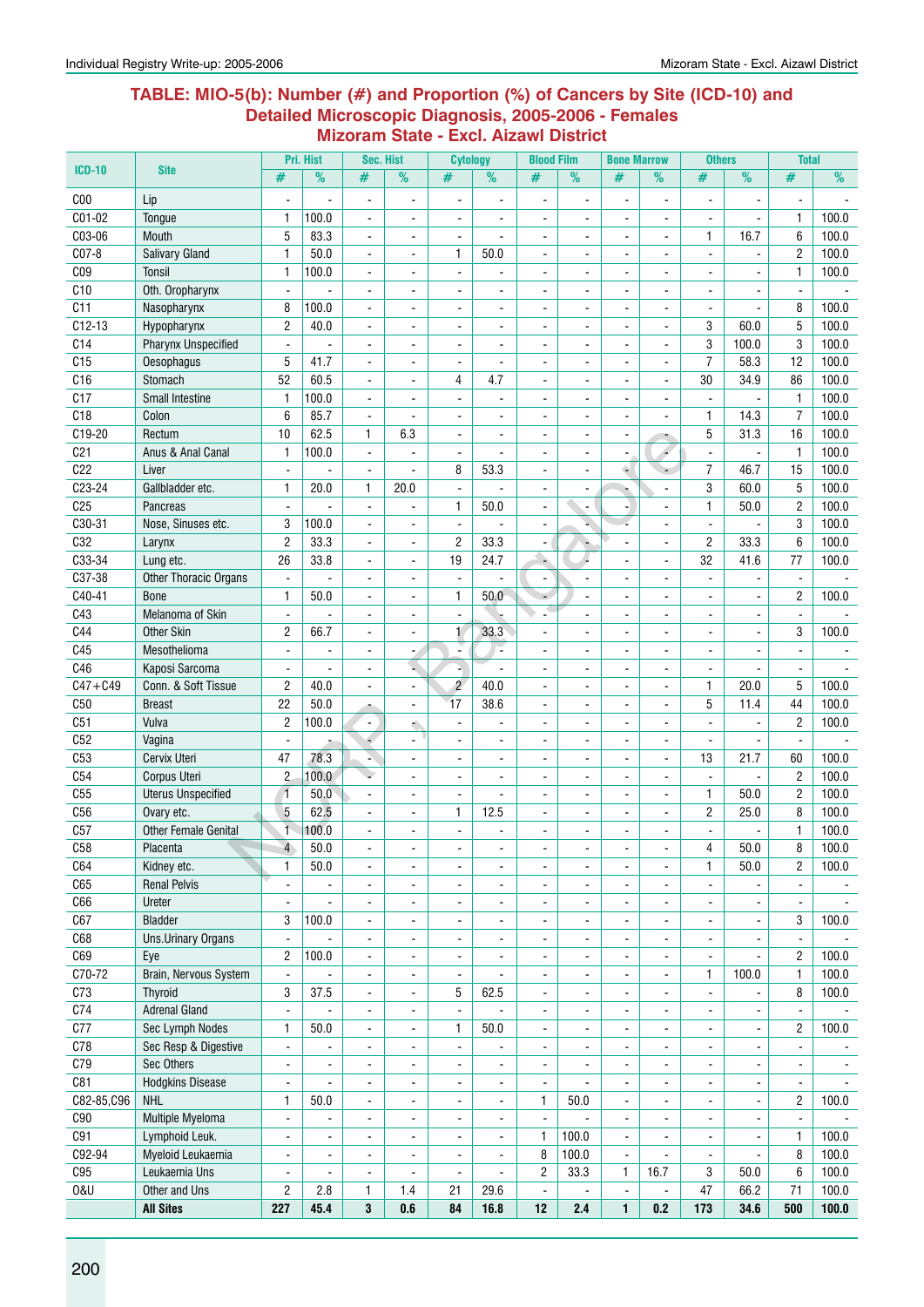## **TABLE MIO-6(a): Number of Cancer Deaths by Five Year Age Group and Site (ICD-10): 2005-2006 – Males**

*%= Relative Proportion of Cancers of All Sites.*

| <b>ICD-10</b>   | <b>Site</b>                | $0-4$                    |                |                          | 5-9 10-14 15-19 20-24 25-29 30-34 35-39 40-44 45-49 |                  |                          |                |                          |                              | $50 - 54$                | 55-59                    | 60-64                    | 65-69        | 70-74                    | $75+$ | <b>Unkn</b>              | <b>Total</b>   | %                        |
|-----------------|----------------------------|--------------------------|----------------|--------------------------|-----------------------------------------------------|------------------|--------------------------|----------------|--------------------------|------------------------------|--------------------------|--------------------------|--------------------------|--------------|--------------------------|-------|--------------------------|----------------|--------------------------|
| C <sub>00</sub> | Lip                        | $\blacksquare$           |                |                          |                                                     |                  |                          |                |                          |                              |                          | $\sim$                   |                          |              | $\overline{\phantom{a}}$ |       |                          |                |                          |
| C01-02          | Tongue                     |                          |                |                          |                                                     |                  |                          |                | $\mathbf{1}$             | 1                            |                          |                          |                          |              |                          |       |                          | $\overline{2}$ | 0.63                     |
| C03-06          | Mouth                      | $\overline{\phantom{a}}$ |                |                          |                                                     |                  |                          |                | $\overline{a}$           | $\blacksquare$               | 1                        | ÷,                       | $\mathbf{1}$             |              | $\blacksquare$           |       |                          | $\overline{c}$ | 0.63                     |
| C07-8           | <b>Salivary Gland</b>      | $\overline{\phantom{a}}$ |                |                          |                                                     |                  |                          |                | ÷,                       |                              |                          | ÷,                       |                          |              |                          |       |                          |                |                          |
| CO <sub>9</sub> | Tonsil                     | $\overline{\phantom{a}}$ |                |                          |                                                     |                  |                          |                | $\overline{a}$           |                              | 1                        |                          |                          |              | $\overline{a}$           |       |                          | $\mathbf{1}$   | 0.32                     |
| C10             | Oth. Oropharynx            | $\overline{\phantom{a}}$ |                |                          |                                                     |                  |                          |                | $\overline{a}$           |                              |                          | $\mathbf{1}$             | $\overline{a}$           | $\mathbf{1}$ | $\overline{a}$           |       |                          | $\overline{c}$ | 0.63                     |
| C11             | Nasopharynx                | $\overline{\phantom{a}}$ |                |                          |                                                     |                  |                          |                | ÷,                       |                              | 1                        | $\mathbf{1}$             | $\mathbf{1}$             |              | $\overline{a}$           |       |                          | 3              | 0.95                     |
| $C12-13$        | Hypopharynx                | $\overline{\phantom{a}}$ |                |                          |                                                     |                  |                          | L.             | 3                        |                              |                          | ÷,                       |                          |              | $\mathbf{1}$             | 1     | $\overline{a}$           | 5              | 1.58                     |
| C14             | <b>Pharynx Unspecified</b> | $\overline{\phantom{a}}$ |                |                          |                                                     |                  |                          |                | $\mathbf{1}$             | $\mathbf{2}$                 | $\overline{c}$           | $\mathbf{1}$             |                          |              | $\mathbf{1}$             | 2     |                          | 9              | 2.84                     |
| C15             | Oesophagus                 |                          |                |                          |                                                     |                  |                          | $\mathbf{1}$   | 4                        | 3                            | 3                        | 6                        | 5                        |              | $\mathbf{1}$             | 2     | ÷,                       | 25             | 7.89                     |
| C <sub>16</sub> | Stomach                    | $\overline{\phantom{a}}$ | $\overline{c}$ |                          |                                                     |                  |                          | $\overline{2}$ | 5                        | 9                            | 5                        | 12                       | 13                       | 9            | $\mathbf 5$              | 12    | ÷,                       | 74             | 23.34                    |
| C17             | Small Intestine            | $\overline{\phantom{a}}$ |                |                          |                                                     |                  |                          |                | ÷,                       |                              |                          | $\blacksquare$           |                          |              | $\frac{1}{2}$            |       |                          | $\mathbf{1}$   | 0.32                     |
| C18             | Colon                      |                          |                |                          |                                                     |                  |                          |                |                          |                              |                          | ÷,                       | e                        |              |                          |       |                          |                |                          |
| C19-20          | Rectum                     | $\overline{\phantom{a}}$ |                |                          |                                                     |                  | $\overline{c}$           |                | ÷,                       |                              |                          | $\mathbf{1}$             |                          |              |                          |       |                          | 3              | 0.95                     |
| C <sub>21</sub> | Anus & Anal Canal          | $\overline{\phantom{a}}$ |                |                          |                                                     |                  |                          |                | $\overline{a}$           |                              |                          | l,                       |                          |              | $\mathbf{1}$             |       |                          | $\mathbf{1}$   | 0.32                     |
| C22             | Liver                      | $\overline{\phantom{a}}$ |                |                          |                                                     | $\mathbf{1}$     | $\mathbf{1}$             | $\overline{2}$ | $\overline{\phantom{a}}$ | 3                            | 1                        |                          |                          | 3            | 3                        | 1     | ÷,                       | 15             | 4.73                     |
| C23-24          | Gallbladder etc.           | $\overline{\phantom{a}}$ |                |                          |                                                     |                  |                          |                | $\overline{\phantom{a}}$ |                              |                          | u)                       | $\mathbf{1}$             |              | $\overline{a}$           |       |                          | $\mathbf{1}$   | 0.32                     |
| C <sub>25</sub> | Pancreas                   | $\overline{\phantom{a}}$ |                |                          |                                                     |                  |                          |                | $\overline{\phantom{a}}$ | $\mathbf{1}$                 |                          |                          |                          |              |                          |       |                          | $\mathbf{1}$   | 0.32                     |
| C30-31          | Nose, Sinuses etc.         | $\overline{\phantom{a}}$ |                |                          |                                                     |                  |                          |                | $\overline{a}$           | ٠                            |                          | $\mathbf{1}$             |                          |              | $\overline{a}$           |       |                          | $\mathbf{1}$   | 0.32                     |
| C32             | Larynx                     | $\overline{\phantom{a}}$ |                |                          |                                                     |                  |                          |                | $\mathbf{1}$             |                              |                          | L.                       |                          |              | $\overline{a}$           |       |                          | $\mathbf{1}$   | 0.32                     |
| C33-34          | Lung etc.                  | $\overline{\phantom{a}}$ |                |                          |                                                     |                  | $\overline{c}$           | $\overline{c}$ | $\overline{A}$           | $\overline{2}$               | $\overline{5}$           | 11                       | 8                        | 6            | 6                        | 8     | ÷,                       | 51             | 16.09                    |
| C37-38          | Other Thoracic Organs      | $\overline{\phantom{a}}$ |                |                          |                                                     |                  |                          |                | J,                       | 1                            |                          | ÷,                       |                          |              | ÷,                       |       |                          | $\mathbf{1}$   | 0.32                     |
| C40-41          | <b>Bone</b>                |                          |                |                          |                                                     |                  |                          |                |                          |                              |                          | L.                       | $\mathbf{1}$             |              |                          |       |                          | $\mathbf{1}$   | 0.32                     |
| C43             | Melanoma of Skin           | $\overline{a}$           |                |                          |                                                     |                  |                          |                |                          |                              |                          | L.                       |                          |              | $\mathbf{1}$             |       |                          | $\mathbf{1}$   | 0.32                     |
| C44             | Other Skin                 | $\overline{\phantom{a}}$ |                |                          |                                                     |                  |                          |                | $\overline{a}$           |                              |                          | ÷,                       |                          | $\mathbf{1}$ | $\overline{a}$           |       |                          | $\mathbf{1}$   | 0.32                     |
| C45             | Mesothelioma               | $\overline{\phantom{a}}$ |                |                          |                                                     |                  |                          |                | $\overline{a}$           |                              |                          |                          |                          |              |                          |       |                          |                |                          |
| C46             | Kaposi Sarcoma             | $\overline{\phantom{a}}$ |                |                          | $\overline{\phantom{0}}$                            |                  |                          |                | ÷,                       |                              |                          | ÷,                       |                          |              |                          |       |                          |                |                          |
| $C47 + C49$     | Conn. & Soft Tissue        | $\overline{\phantom{a}}$ |                |                          |                                                     |                  |                          |                | $\mathbf{1}$             |                              | 1                        | $\mathbf{1}$             |                          |              | $\mathbf{1}$             |       |                          | 4              | 1.26                     |
| C50             | <b>Breast</b>              |                          |                |                          |                                                     |                  |                          |                | $\overline{a}$           |                              |                          | L.                       |                          |              | $\overline{a}$           |       |                          | $\blacksquare$ |                          |
| C60             | Penis                      |                          |                |                          |                                                     |                  |                          |                |                          |                              |                          |                          | $\mathbf{1}$             |              | $\mathbf{1}$             | 1     |                          | 3              | 0.95                     |
| C61             | Prostate                   |                          |                |                          |                                                     |                  |                          |                |                          |                              |                          |                          |                          |              | ä,                       | 1     |                          | $\mathbf{1}$   | 0.32                     |
| C62             | <b>Testis</b>              | $\blacksquare$           |                |                          |                                                     |                  |                          |                |                          |                              |                          |                          |                          |              |                          |       |                          |                |                          |
| C63             | <b>Other Male Genital</b>  |                          |                |                          |                                                     |                  |                          |                |                          |                              |                          |                          |                          |              |                          |       |                          |                |                          |
| C64             | Kidney etc.                | $\overline{c}$           |                |                          |                                                     |                  |                          |                |                          |                              |                          |                          |                          |              |                          |       |                          | $\overline{c}$ | 0.63                     |
| C65             | <b>Renal Pelvis</b>        |                          |                |                          |                                                     |                  |                          |                |                          |                              |                          |                          |                          |              |                          |       |                          |                |                          |
| C66             | Ureter                     |                          |                |                          |                                                     |                  |                          |                |                          |                              |                          |                          |                          |              |                          |       |                          |                |                          |
| C67             | Bladder                    | $\overline{\phantom{a}}$ | ×,             | $\overline{\phantom{a}}$ |                                                     |                  | $\overline{\phantom{a}}$ |                | $\overline{\phantom{a}}$ | $\overline{\phantom{a}}$     |                          | $\overline{\phantom{a}}$ | $\overline{\phantom{a}}$ |              | $\overline{\phantom{a}}$ | -     | $\overline{\phantom{a}}$ | $\frac{1}{2}$  |                          |
| C68             | Uns.Urinary Organs         |                          |                |                          | $\overline{\phantom{0}}$                            |                  |                          | $\overline{a}$ | $\blacksquare$           | ä,                           |                          | ä,                       | $\blacksquare$           |              | $\overline{\phantom{a}}$ |       | ÷,                       |                |                          |
| C69             | Eye                        | $\blacksquare$           |                |                          | $\overline{a}$                                      |                  | $\overline{\phantom{a}}$ |                | $\overline{\phantom{a}}$ |                              |                          | ÷,                       | $\overline{\phantom{a}}$ | ÷,           | $\blacksquare$           |       | $\overline{\phantom{a}}$ |                |                          |
| C70-72          | Brain, Nervous System      |                          |                |                          |                                                     |                  |                          |                | 2                        | $\mathbf{1}$                 | 1                        | ä,                       | $\mathbf{1}$             |              | $\overline{\phantom{a}}$ |       | ÷,                       | 5              | 1.58                     |
| C73             | Thyroid                    |                          |                |                          |                                                     |                  |                          |                | $\overline{a}$           | ä,                           |                          | 1                        | $\blacksquare$           | 1            | $\blacksquare$           |       | ÷,                       | $\overline{2}$ | 0.63                     |
| C74             | <b>Adrenal Gland</b>       |                          |                |                          |                                                     |                  |                          |                | $\blacksquare$           | ä,                           |                          |                          | $\overline{\phantom{a}}$ |              | $\blacksquare$           |       | ÷,                       |                |                          |
| C77             | Sec Lymph Nodes            |                          |                |                          | $\overline{\phantom{0}}$                            |                  |                          |                | $\blacksquare$           | ä,                           |                          | 1                        | $\overline{\phantom{a}}$ |              | $\blacksquare$           | 1     | $\blacksquare$           | $\overline{c}$ | 0.63                     |
| C78             | Sec Resp & Digestive       |                          |                |                          | $\overline{\phantom{0}}$                            |                  |                          |                | $\overline{a}$           | ä,                           |                          | Ĭ.                       | $\overline{\phantom{a}}$ |              | $\overline{\phantom{a}}$ |       | ÷,                       |                |                          |
| C79             | Sec Others                 |                          |                |                          | $\overline{\phantom{0}}$                            |                  | $\overline{\phantom{a}}$ |                | $\overline{a}$           | ä,                           |                          | ä,                       | $\overline{\phantom{a}}$ |              | $\overline{\phantom{a}}$ |       | ÷,                       |                | $\overline{\phantom{a}}$ |
| C81             | <b>Hodgkins Disease</b>    |                          |                |                          | $\overline{\phantom{0}}$                            |                  | $\overline{\phantom{a}}$ |                | 1                        | $\qquad \qquad \blacksquare$ |                          | ä,                       | $\overline{\phantom{a}}$ |              | $\overline{\phantom{a}}$ |       | ä,                       | $\mathbf{1}$   | 0.32                     |
| C82-85, C96 NHL |                            | $\blacksquare$           |                |                          | $\overline{\phantom{0}}$                            |                  |                          |                | $\blacksquare$           | ä,                           |                          | ä,                       | $\overline{\phantom{a}}$ |              | $\overline{\phantom{a}}$ |       | $\blacksquare$           |                | $\overline{\phantom{a}}$ |
| C90             | Multiple Myeloma           | $\overline{\phantom{a}}$ |                |                          | $\overline{\phantom{0}}$                            |                  |                          |                | $\blacksquare$           | ä,                           |                          | ä,                       | $\overline{\phantom{a}}$ | ÷,           | $\blacksquare$           | 1     | $\blacksquare$           | $\mathbf{1}$   | 0.32                     |
| C91             | Lymphoid Leuk.             | $\overline{\phantom{a}}$ |                | 2                        | $\overline{\phantom{0}}$                            |                  | $\overline{\phantom{a}}$ |                | $\overline{a}$           | ä,                           |                          | $\blacksquare$           | 1                        | ÷,           | $\overline{\phantom{a}}$ |       | $\blacksquare$           | 3              | 0.95                     |
| C92-94          | Myeloid Leukaemia          |                          |                |                          |                                                     |                  | $\overline{\phantom{a}}$ |                | 1                        | $\overline{\phantom{a}}$     |                          | $\blacksquare$           | $\overline{\phantom{a}}$ | ÷,           | $\overline{\phantom{a}}$ |       | $\blacksquare$           | $\mathbf{1}$   | 0.32                     |
| C95             | Leukaemia Uns              | $\mathbf{1}$             | 1              | $\blacksquare$           | $\overline{2}$                                      |                  |                          |                |                          | $\overline{\phantom{a}}$     | $\overline{\phantom{a}}$ | $\blacksquare$           | $\mathbf{1}$             |              | $\blacksquare$           | 1     | $\blacksquare$           | 6              | 1.89                     |
| <b>0&amp;U</b>  | Other and Uns              | 4                        |                | 1                        |                                                     | 1                | $\mathbf{1}$             | 6              | $\overline{7}$           | 5                            | 8                        | 12                       | 6                        | 15           | $\overline{4}$           | 13    | $\mathbf{1}$             | 84             | 26.50                    |
|                 | <b>All Sites</b>           | $\bf 7$                  | 3              | 3                        | $\mathbf{2}$                                        | $\boldsymbol{2}$ | 6                        | 13             | 28                       | 28                           | 29                       | 49                       | 40                       | 37           | 25                       | 44    | $\mathbf{1}$             | 317            | 100.00                   |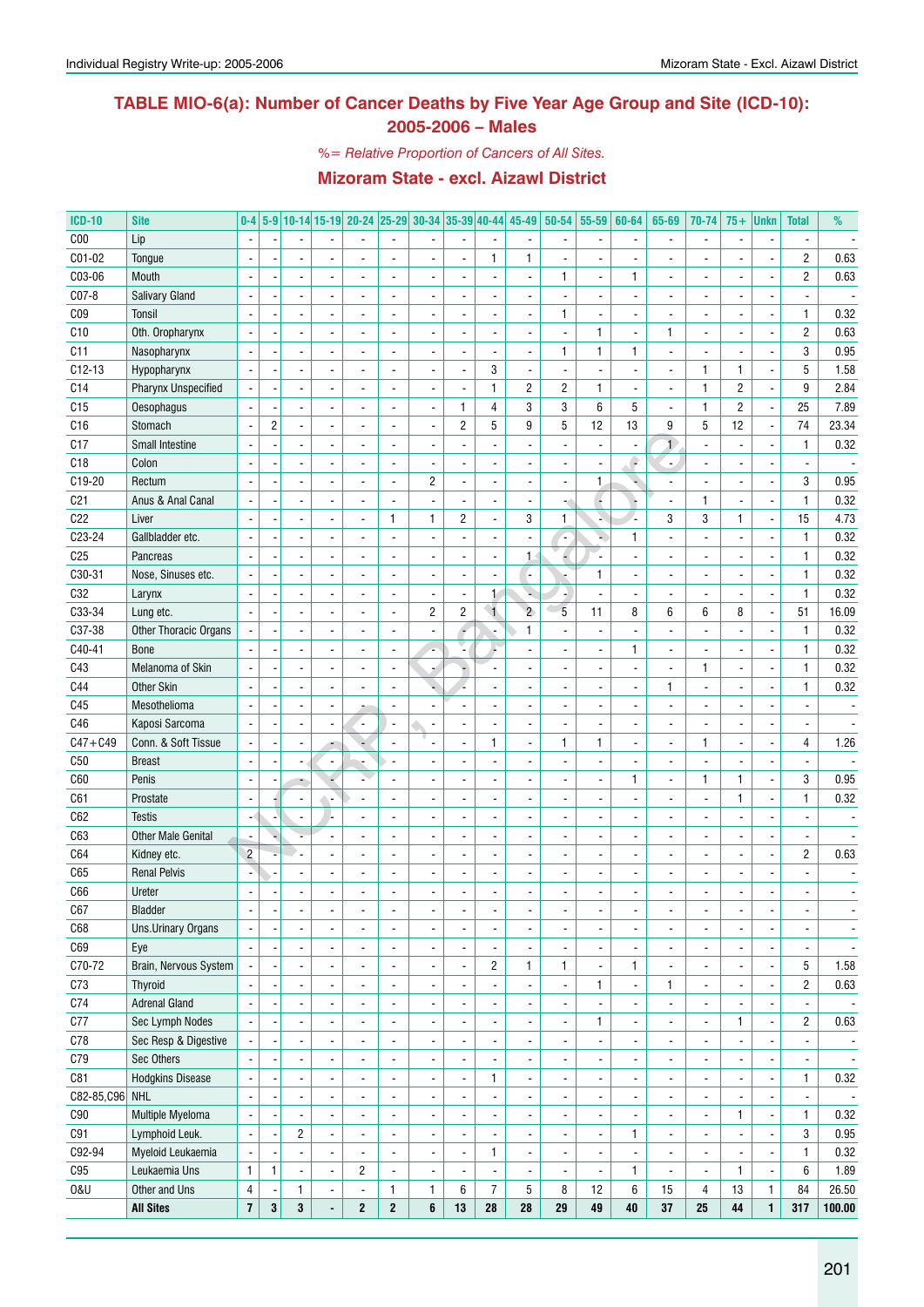## **TABLE MIO-6(b): Number of Cancer Deaths by Five Year Age Group and Site (ICD-10): 2005-2006 – Females**

*%= Relative Proportion of Cancers of All Sites.*

| <b>ICD-10</b>   | <b>Site</b>                               | $0 - 4$                            |              |                          |                          | 5-9 10-14 15-19 20-24 25-29    |                          | $30-34$ 35-39 40-44      |                          |                                  | 45-49                    | 50-54                         | 55-59                            | 60-64                                    | 65-69                    | 70-74                                      | $75+$                    | <b>Unkn</b>              | <b>Total</b>                     | %                        |
|-----------------|-------------------------------------------|------------------------------------|--------------|--------------------------|--------------------------|--------------------------------|--------------------------|--------------------------|--------------------------|----------------------------------|--------------------------|-------------------------------|----------------------------------|------------------------------------------|--------------------------|--------------------------------------------|--------------------------|--------------------------|----------------------------------|--------------------------|
| C <sub>00</sub> | Lip                                       |                                    |              |                          |                          |                                |                          |                          |                          |                                  |                          |                               | $\tilde{\phantom{a}}$            |                                          |                          | $\blacksquare$                             |                          | ÷,                       |                                  |                          |
| C01-02          | Tongue                                    |                                    |              |                          |                          |                                |                          |                          |                          | $\overline{\phantom{a}}$         |                          |                               |                                  |                                          |                          |                                            |                          |                          |                                  |                          |
| C03-06          | Mouth                                     |                                    |              | $\blacksquare$           |                          | ٠                              |                          | $\blacksquare$           |                          | $\blacksquare$                   | $\blacksquare$           |                               | 2                                | $\blacksquare$                           |                          | $\blacksquare$                             |                          | $\blacksquare$           | $\overline{2}$                   | 0.92                     |
| C07-8           | <b>Salivary Gland</b>                     |                                    |              | $\blacksquare$           |                          |                                |                          |                          |                          | $\overline{\phantom{a}}$         | $\blacksquare$           |                               | $\overline{\phantom{a}}$         | $\overline{\phantom{a}}$                 |                          | $\overline{\phantom{a}}$                   |                          | $\overline{\phantom{a}}$ | $\overline{a}$                   |                          |
| C <sub>09</sub> | Tonsil                                    | $\overline{\phantom{a}}$           |              | $\overline{a}$           |                          | ÷.                             |                          |                          |                          | $\overline{\phantom{a}}$         |                          |                               | $\blacksquare$                   |                                          |                          | ä,                                         |                          |                          |                                  |                          |
| C10             | Oth. Oropharynx                           | $\blacksquare$                     |              | $\blacksquare$           | $\blacksquare$           | $\overline{\phantom{a}}$       | $\overline{a}$           | $\overline{\phantom{a}}$ | ÷,                       | $\overline{\phantom{a}}$         | $\overline{\phantom{a}}$ | $\blacksquare$                | $\blacksquare$                   | $\blacksquare$                           | $\blacksquare$           | $\overline{\phantom{a}}$                   | $\overline{a}$           | $\tilde{\phantom{a}}$    | $\blacksquare$                   | ÷,                       |
| C11             | Nasopharynx                               | $\overline{\phantom{a}}$           |              | $\sim$                   |                          | $\overline{a}$                 | $\overline{a}$           | $\overline{\phantom{a}}$ | ÷,                       | $\overline{\phantom{a}}$         | $\overline{a}$           |                               | $\mathbf{1}$                     | $\blacksquare$                           | 1                        | $\overline{\phantom{a}}$                   |                          | $\tilde{\phantom{a}}$    | $\overline{c}$                   | 0.92                     |
| $C12-13$        | Hypopharynx                               |                                    |              |                          |                          |                                |                          | $\overline{\phantom{a}}$ |                          | $\overline{\phantom{a}}$         | $\overline{\phantom{a}}$ |                               | $\overline{\phantom{a}}$         |                                          |                          |                                            |                          | $\overline{\phantom{a}}$ |                                  |                          |
| C14             | <b>Pharynx Unspecified</b>                | $\blacksquare$                     |              | $\sim$                   |                          | $\overline{a}$                 |                          | $\overline{\phantom{a}}$ | $\blacksquare$           | $\overline{\phantom{a}}$         | $\overline{a}$           | 1                             | $\mathbf{r}$                     | $\blacksquare$                           | $\mathbf{1}$             | $\mathbf{1}$                               |                          | $\tilde{\phantom{a}}$    | 3                                | 1.38                     |
| C15             | Oesophagus                                |                                    |              | $\sim$                   |                          | $\overline{a}$                 | $\overline{a}$           | $\overline{\phantom{a}}$ | ÷,                       | $\mathbf{1}$                     | $\overline{a}$           | $\mathbf{1}$                  | $\mathbf{1}$                     | $\overline{\phantom{a}}$                 | ÷,                       | $\overline{2}$                             | 1                        | ÷,                       | 6                                | 2.75                     |
| C16             | Stomach                                   |                                    |              |                          |                          |                                |                          |                          |                          | 1                                | $\mathbf{1}$             | 6                             | 4                                | 5                                        | 11                       | 9                                          | 5                        | $\blacksquare$           | 42                               | 19.27                    |
| C17             | <b>Small Intestine</b>                    | ÷,                                 |              | ÷,                       |                          | $\overline{a}$                 | ÷,                       | $\overline{\phantom{a}}$ | $\overline{a}$           | $\overline{a}$                   |                          |                               | ÷,                               |                                          |                          | ÷,                                         |                          | ÷,                       | $\overline{a}$                   |                          |
| C18             | Colon                                     | $\overline{\phantom{a}}$           |              | $\blacksquare$           |                          | ٠                              | $\blacksquare$           | $\blacksquare$           | $\overline{c}$           | $\overline{\phantom{a}}$         | $\overline{a}$           | $\blacksquare$                | $\overline{\phantom{a}}$         | $\overline{\phantom{a}}$                 | è,                       | $\blacksquare$                             | $\blacksquare$           | ÷,                       | $\overline{c}$                   | 0.92                     |
| C19-20          | Rectum                                    | $\overline{\phantom{a}}$           |              | $\overline{\phantom{a}}$ |                          | $\overline{a}$                 | $\overline{\phantom{a}}$ | $\mathbf{1}$             | $\overline{a}$           | $\overline{\phantom{a}}$         | $\overline{a}$           | $\mathbf{1}$                  | $\overline{\phantom{a}}$         | G                                        | $\blacksquare$           | $\mathbf{1}$                               | 3                        | ÷,                       | 6                                | 2.75                     |
| C <sub>21</sub> | Anus & Anal Canal                         |                                    |              | $\blacksquare$           |                          |                                |                          | $\overline{\phantom{a}}$ | ۰                        | $\overline{\phantom{a}}$         | $\blacksquare$           |                               | $\blacksquare$                   | ۰                                        |                          | $\overline{\phantom{a}}$                   |                          | $\overline{\phantom{a}}$ | $\overline{\phantom{a}}$         |                          |
| C22             | Liver                                     | $\sim$                             |              |                          |                          |                                |                          | $\overline{\phantom{a}}$ |                          | $\blacksquare$                   | 3                        | $\mathbf{1}$                  | $\overline{2}$                   |                                          |                          | $\mathbf{1}$                               | 1                        | $\blacksquare$           | 8                                | 3.67                     |
| C23-24          | Gallbladder etc.                          | $\sim$                             |              | $\sim$                   |                          | $\overline{a}$                 |                          | $\overline{\phantom{a}}$ | ÷,                       | $\mathbf{1}$                     | $\sim$                   | $\mathbf{1}$                  | $\overline{1}$                   | L.                                       | $\mathbf{1}$             | $\blacksquare$                             | $\blacksquare$           | $\overline{a}$           | $\overline{4}$                   | 1.83                     |
| C <sub>25</sub> | Pancreas                                  |                                    |              |                          |                          |                                |                          |                          |                          | $\overline{a}$                   |                          |                               | ٠                                |                                          |                          |                                            |                          |                          |                                  |                          |
| C30-31          | Nose, Sinuses etc.                        |                                    |              |                          |                          |                                |                          |                          |                          | $\blacksquare$                   |                          |                               | Ò.                               |                                          |                          | $\overline{a}$                             |                          | $\overline{a}$           |                                  |                          |
| C <sub>32</sub> | Larynx                                    | $\overline{\phantom{a}}$           |              | $\blacksquare$           | $\blacksquare$           | $\overline{\phantom{a}}$       | $\blacksquare$           | $\blacksquare$           | ÷,                       | $\blacksquare$                   | ç                        | L.                            | $\overline{a}$                   | $\overline{\phantom{a}}$                 | $\blacksquare$           | $\blacksquare$                             | $\blacksquare$           | ÷,                       | $\overline{\phantom{a}}$         |                          |
| C33-34          | Lung etc.                                 | $\mathbf{r}$                       |              | $\blacksquare$           |                          | $\overline{\phantom{a}}$       | $\mathbf{1}$             | 1                        | ä,                       | 3                                | ÷.                       | $\overline{4}$                | 3                                | 10                                       | 8                        | 6                                          | $\overline{7}$           | ä,                       | 43                               | 19.72                    |
| $C37 - 38$      | Other Thoracic Organs                     |                                    |              | $\overline{\phantom{a}}$ |                          | ۰                              |                          | $\overline{\phantom{a}}$ | ۰                        | F                                |                          |                               | $\overline{\phantom{a}}$         |                                          |                          | $\overline{\phantom{a}}$                   |                          | $\overline{\phantom{a}}$ |                                  |                          |
| C40-41          | <b>Bone</b>                               | $\overline{a}$                     |              | $\blacksquare$           | 1                        | $\overline{a}$                 | $\overline{a}$           | $\blacksquare$           |                          | ¥.                               |                          |                               | $\blacksquare$                   |                                          |                          | $\overline{a}$                             |                          | $\overline{a}$           | $\mathbf{1}$                     | 0.46                     |
| C43             | Melanoma of Skin                          | $\mathbf{r}$                       |              | $\sim$                   | $\overline{\phantom{a}}$ | $\overline{a}$                 | $\overline{\phantom{a}}$ | $\overline{\phantom{a}}$ | L,                       | ٠                                |                          |                               | $\mathbf{r}$                     | $\blacksquare$                           |                          | $\overline{a}$                             |                          | $\overline{a}$           | $\blacksquare$                   |                          |
| C44             | Other Skin                                |                                    |              |                          |                          |                                |                          | 1                        |                          | r.                               |                          |                               | ÷,                               |                                          |                          | $\overline{\phantom{a}}$                   |                          | $\overline{a}$           | $\mathbf{1}$                     | 0.46                     |
| C45             | Mesothelioma                              |                                    |              |                          |                          |                                | $\overline{a}$           | 4                        |                          | $\blacksquare$                   |                          |                               | $\blacksquare$                   |                                          |                          | $\overline{a}$                             |                          | ÷,                       |                                  |                          |
| C46             |                                           | $\overline{\phantom{a}}$           |              | $\overline{a}$           |                          | $\overline{\phantom{0}}$       | $\overline{\phantom{a}}$ | v.                       |                          | $\overline{\phantom{a}}$         | $\overline{a}$           |                               | $\blacksquare$                   |                                          |                          |                                            |                          | $\blacksquare$           | $\blacksquare$                   |                          |
| $C47 + C49$     | Kaposi Sarcoma<br>Conn. & Soft Tissue     | $\overline{\phantom{a}}$           |              | $\blacksquare$           | $\overline{\phantom{a}}$ |                                | $\mathbf{1}$             | $\mathbf{1}$             | ä,                       | $\overline{\phantom{a}}$         | $\blacksquare$           | $\blacksquare$                | $\blacksquare$                   | $\overline{\phantom{a}}$<br>$\mathbf{1}$ | 1                        | $\overline{\phantom{a}}$<br>$\blacksquare$ | $\overline{a}$           | ä,                       | 4                                | $\blacksquare$<br>1.83   |
| C50             | <b>Breast</b>                             |                                    |              | $\blacksquare$           |                          |                                | 1                        | $\overline{\phantom{a}}$ | $\overline{a}$           | 3                                | $\blacksquare$           | $\mathbf{1}$                  | 2                                | $\blacksquare$                           |                          | $\overline{2}$                             |                          | $\overline{\phantom{a}}$ | 9                                | 4.13                     |
| C51             | Vulva                                     | $\overline{\phantom{a}}$           |              |                          |                          |                                | $\overline{a}$           | $\blacksquare$           |                          | $\overline{a}$                   |                          |                               | $\blacksquare$                   |                                          |                          | $\overline{a}$                             |                          |                          | $\overline{a}$                   |                          |
| C52             |                                           | $\sim$                             |              | $\blacksquare$           |                          |                                | $\overline{\phantom{a}}$ | $\overline{\phantom{a}}$ | $\blacksquare$           | $\overline{\phantom{a}}$         |                          |                               | $\sim$                           | $\blacksquare$                           |                          | $\overline{a}$                             |                          | $\overline{\phantom{a}}$ | $\overline{\phantom{a}}$         |                          |
| C <sub>53</sub> | Vagina<br>Cervix Uteri                    |                                    |              |                          |                          |                                |                          | $\mathbf{1}$             | $\overline{c}$           | 2                                | 4                        | 1                             | $\blacksquare$                   |                                          | $\overline{2}$           | $\overline{2}$                             |                          |                          | 14                               | 6.42                     |
| C54             |                                           |                                    |              |                          |                          |                                |                          |                          |                          |                                  |                          |                               |                                  | $\overline{\phantom{a}}$                 |                          |                                            |                          | ÷,<br>$\overline{a}$     |                                  |                          |
| C55             | Corpus Uteri<br><b>Uterus Unspecified</b> |                                    |              |                          |                          |                                | $\overline{a}$           |                          | ÷,                       | $\overline{\phantom{a}}$         |                          |                               | $\overline{\phantom{a}}$         |                                          |                          | $\overline{\phantom{a}}$                   |                          |                          |                                  |                          |
| C56             | Ovary etc.                                | $\overline{\phantom{a}}$<br>$\Box$ |              | $\blacksquare$           | $\blacksquare$           | $\overline{\phantom{a}}$<br>ä, | $\blacksquare$           | $\blacksquare$           | ÷,                       | $\blacksquare$<br>$\blacksquare$ | $\overline{\phantom{0}}$ | $\overline{\phantom{a}}$<br>1 | $\blacksquare$<br>$\blacksquare$ | $\overline{a}$                           |                          | $\overline{\phantom{a}}$                   |                          | $\blacksquare$<br>÷,     | $\blacksquare$<br>$\overline{2}$ | 0.92                     |
|                 |                                           |                                    |              | ÷                        |                          |                                |                          | $\mathbf{1}$             |                          |                                  | $\blacksquare$           |                               |                                  | $\blacksquare$                           |                          | $\frac{1}{2}$                              | $\blacksquare$           |                          |                                  |                          |
| C57             | <b>Other Female Genital</b>               | $\blacksquare$                     |              | $\overline{\phantom{a}}$ |                          | ۰                              |                          | $\overline{\phantom{a}}$ | $\overline{a}$           | $\overline{\phantom{a}}$         | $\blacksquare$           |                               | $\overline{\phantom{a}}$         | $\overline{\phantom{a}}$                 |                          | $\overline{\phantom{a}}$                   |                          | $\overline{a}$           |                                  |                          |
| C58             | Placenta                                  |                                    |              |                          |                          | ÷,                             |                          | $\blacksquare$           |                          | $\overline{a}$                   |                          |                               | $\blacksquare$                   |                                          |                          | $\overline{a}$                             |                          |                          |                                  |                          |
| C64             | Kidney etc.                               | $\mathbf{1}$                       |              | $\sim$                   |                          | $\overline{a}$                 |                          | $\blacksquare$           | $\blacksquare$           | $\mathbf{1}$                     | $\overline{a}$           |                               | $\overline{a}$                   |                                          |                          | $\blacksquare$                             | $\overline{a}$           | $\overline{\phantom{a}}$ | $\overline{\mathbf{c}}$          | 0.92                     |
| C65             | <b>Renal Pelvis</b>                       |                                    |              |                          |                          |                                |                          |                          |                          |                                  |                          |                               |                                  |                                          |                          |                                            |                          |                          |                                  |                          |
| C66             | Ureter                                    | $\overline{\phantom{a}}$           |              | $\overline{\phantom{a}}$ |                          | $\frac{1}{2}$                  | $\overline{\phantom{a}}$ | $\overline{\phantom{a}}$ | $\overline{\phantom{m}}$ | $\overline{\phantom{a}}$         | $\overline{\phantom{a}}$ | $\overline{\phantom{a}}$      | $\overline{\phantom{a}}$         | $\overline{\phantom{a}}$                 | $\overline{\phantom{a}}$ | $\overline{\phantom{a}}$                   | $\overline{a}$           | $\overline{\phantom{a}}$ | $\overline{\phantom{a}}$         | $\overline{\phantom{a}}$ |
| C67             | Bladder                                   | $\omega$                           |              | $\blacksquare$           | $\overline{\phantom{a}}$ | $\overline{\phantom{a}}$       | $\blacksquare$           | $\overline{\phantom{a}}$ | $\overline{a}$           | $\overline{\phantom{a}}$         | $\overline{\phantom{0}}$ | $\blacksquare$                | $\overline{\phantom{a}}$         | $\mathbf{1}$                             | $\overline{\phantom{a}}$ | $\overline{\phantom{a}}$                   |                          | $\blacksquare$           | $\mathbf{1}$                     | 0.46                     |
| C68             | Uns.Urinary Organs                        | $\overline{\phantom{a}}$           |              | $\overline{\phantom{a}}$ | $\blacksquare$           | $\overline{\phantom{a}}$       | $\blacksquare$           | $\overline{\phantom{a}}$ | $\overline{a}$           | $\overline{\phantom{a}}$         | $\blacksquare$           | $\overline{\phantom{a}}$      | $\overline{\phantom{a}}$         | $\overline{\phantom{a}}$                 | $\blacksquare$           | $\overline{\phantom{a}}$                   | $\blacksquare$           | $\overline{\phantom{a}}$ | $\blacksquare$                   | $\overline{\phantom{a}}$ |
| C69             | Eye                                       | $\overline{\phantom{a}}$           |              | $\overline{\phantom{a}}$ | $\overline{\phantom{a}}$ | $\overline{\phantom{a}}$       | $\overline{\phantom{a}}$ | $\overline{\phantom{a}}$ | $\frac{1}{2}$            | $\overline{\phantom{a}}$         | $\overline{\phantom{a}}$ | $\overline{\phantom{a}}$      | $\overline{\phantom{a}}$         | $\overline{\phantom{a}}$                 | $\overline{\phantom{a}}$ | $\overline{\phantom{a}}$                   | $\blacksquare$           | $\overline{\phantom{a}}$ | $\overline{\phantom{a}}$         | $\overline{\phantom{a}}$ |
| C70-72          | Brain, Nervous System                     | $\overline{\phantom{a}}$           |              | $\overline{a}$           |                          | $\overline{a}$                 | ÷,                       | $\overline{\phantom{a}}$ | $\overline{a}$           | $\blacksquare$                   | $\overline{a}$           | $\overline{\phantom{a}}$      | $\overline{\phantom{a}}$         | $\overline{\phantom{a}}$                 | $\blacksquare$           | $\frac{1}{2}$                              |                          | $\blacksquare$           | $\blacksquare$                   | $\blacksquare$           |
| C73             | Thyroid                                   | $\blacksquare$                     |              | $\blacksquare$           | $\blacksquare$           |                                | $\blacksquare$           | $\overline{\phantom{a}}$ | $\overline{a}$           | $\overline{\phantom{a}}$         | $\overline{\phantom{a}}$ | $\overline{\phantom{a}}$      | $\overline{\phantom{a}}$         | $\overline{\phantom{a}}$                 | $\overline{\phantom{a}}$ | $\overline{\phantom{a}}$                   | 1                        | ÷,                       | $\mathbf{1}$                     | 0.46                     |
| C74             | <b>Adrenal Gland</b>                      | $\overline{\phantom{a}}$           |              | $\blacksquare$           |                          | $\overline{a}$                 | ÷,                       |                          |                          | $\overline{\phantom{a}}$         | $\overline{a}$           |                               | $\blacksquare$                   | $\overline{\phantom{a}}$                 | $\overline{a}$           | $\frac{1}{2}$                              |                          | ÷,                       | $\overline{\phantom{a}}$         | $\overline{\phantom{a}}$ |
| C77             | Sec Lymph Nodes                           |                                    |              | $\overline{\phantom{a}}$ |                          |                                | $\overline{\phantom{a}}$ | $\overline{\phantom{a}}$ |                          | $\overline{\phantom{a}}$         |                          |                               | $\overline{\phantom{a}}$         | $\overline{\phantom{a}}$                 | $\overline{\phantom{a}}$ | $\overline{\phantom{a}}$                   |                          | $\blacksquare$           | $\overline{\phantom{a}}$         | $\overline{\phantom{a}}$ |
| C78             | Sec Resp & Digestive                      | $\blacksquare$                     |              | $\overline{\phantom{a}}$ | $\blacksquare$           | ÷,                             | $\blacksquare$           | $\overline{\phantom{a}}$ | $\overline{a}$           | $\blacksquare$                   | $\overline{\phantom{a}}$ | $\blacksquare$                | $\overline{\phantom{a}}$         | $\overline{\phantom{a}}$                 | $\overline{\phantom{a}}$ | $\overline{\phantom{a}}$                   | $\overline{\phantom{a}}$ | ä,                       | $\overline{\phantom{a}}$         | $\overline{\phantom{a}}$ |
| C79             | Sec Others                                | $\overline{\phantom{a}}$           |              | $\overline{\phantom{a}}$ | $\blacksquare$           | $\overline{\phantom{0}}$       | $\blacksquare$           | $\overline{\phantom{a}}$ | $\overline{a}$           | $\blacksquare$                   | $\overline{\phantom{a}}$ | $\blacksquare$                | $\overline{\phantom{a}}$         | $\overline{\phantom{a}}$                 | $\blacksquare$           | $\overline{\phantom{a}}$                   | $\blacksquare$           | $\blacksquare$           | $\overline{\phantom{a}}$         | $\overline{\phantom{a}}$ |
| C81             | <b>Hodgkins Disease</b>                   | $\blacksquare$                     |              | $\overline{\phantom{a}}$ | $\overline{\phantom{a}}$ | $\overline{\phantom{a}}$       | $\overline{\phantom{a}}$ | $\overline{\phantom{a}}$ | $\frac{1}{2}$            | $\overline{\phantom{a}}$         | $\overline{\phantom{a}}$ | $\overline{\phantom{a}}$      | $\overline{\phantom{a}}$         | $\overline{\phantom{a}}$                 | $\overline{\phantom{a}}$ | $\overline{\phantom{a}}$                   |                          | $\overline{\phantom{a}}$ | $\overline{\phantom{a}}$         | $\overline{\phantom{a}}$ |
| C82-85, C96 NHL |                                           | $\overline{\phantom{a}}$           |              | $\overline{a}$           |                          | ÷.                             | ä,                       | $\overline{\phantom{a}}$ | $\overline{a}$           | $\overline{\phantom{a}}$         | $\overline{a}$           | $\overline{\phantom{a}}$      | $\blacksquare$                   | ä,                                       | $\blacksquare$           | $\overline{\phantom{a}}$                   | 1                        | $\blacksquare$           | $\mathbf{1}$                     | 0.46                     |
| C90             | Multiple Myeloma                          | $\overline{\phantom{a}}$           |              | $\blacksquare$           | $\blacksquare$           | ٠                              | $\blacksquare$           | $\blacksquare$           | $\overline{a}$           | $\overline{\phantom{a}}$         | $\overline{\phantom{a}}$ | $\overline{\phantom{a}}$      | $\overline{\phantom{a}}$         | $\overline{\phantom{a}}$                 | $\blacksquare$           | $\blacksquare$                             | $\blacksquare$           | ÷,                       | $\blacksquare$                   | $\overline{\phantom{a}}$ |
| C91             | Lymphoid Leuk.                            | $\overline{\phantom{a}}$           |              | $\overline{\phantom{a}}$ |                          | $\overline{a}$                 | $\overline{\phantom{a}}$ | $\blacksquare$           |                          | $\blacksquare$                   | $\blacksquare$           |                               | $\blacksquare$                   | $\overline{\phantom{a}}$                 | $\overline{a}$           | $\overline{\phantom{a}}$                   |                          | ÷,                       | $\blacksquare$                   | $\overline{\phantom{a}}$ |
| C92-94          | Myeloid Leukaemia                         | $\mathbf{1}$                       | $\mathbf{1}$ | 1                        | $\overline{\phantom{a}}$ |                                | $\blacksquare$           | $\overline{\phantom{a}}$ |                          | $\overline{\phantom{a}}$         | $\blacksquare$           | $\mathbf{1}$                  | $\overline{\phantom{a}}$         | $\overline{\phantom{a}}$                 | $\overline{\phantom{a}}$ | $\mathbf{1}$                               |                          | $\blacksquare$           | 5                                | 2.29                     |
| C <sub>95</sub> | Leukaemia Uns                             | $\overline{2}$                     | $\mathbf{1}$ | $\overline{\phantom{a}}$ | $\overline{\phantom{a}}$ | $\mathbf{1}$                   | $\overline{\phantom{a}}$ | $\mathbf{1}$             | $\blacksquare$           | $\overline{\phantom{a}}$         | $\overline{\phantom{a}}$ | $\overline{\phantom{a}}$      | $\overline{\phantom{a}}$         | $\overline{\phantom{a}}$                 | $\overline{\phantom{a}}$ | $\overline{\phantom{a}}$                   | $\overline{\phantom{a}}$ | $\Box$                   | 5                                | 2.29                     |
| <b>0&amp;U</b>  | Other and Uns                             | $\blacksquare$                     |              | $\overline{c}$           | $\overline{\phantom{a}}$ | ÷,                             | $\overline{c}$           | $\overline{2}$           | $\overline{\phantom{a}}$ | 5                                | 5                        | $\overline{2}$                | 3                                | $\overline{7}$                           | $\overline{7}$           | $\overline{7}$                             | 11                       | $\mathbf{1}$             | 54                               | 24.77                    |
|                 | <b>All Sites</b>                          | 4                                  | $\mathbf 2$  | 3                        | $\mathbf{1}$             | 1                              | 5                        | 9                        | 4                        | 17                               | 13                       | 21                            | 19                               | 24                                       | 32                       | 32                                         | 30                       | $\mathbf{1}$             | 218                              | 100.00                   |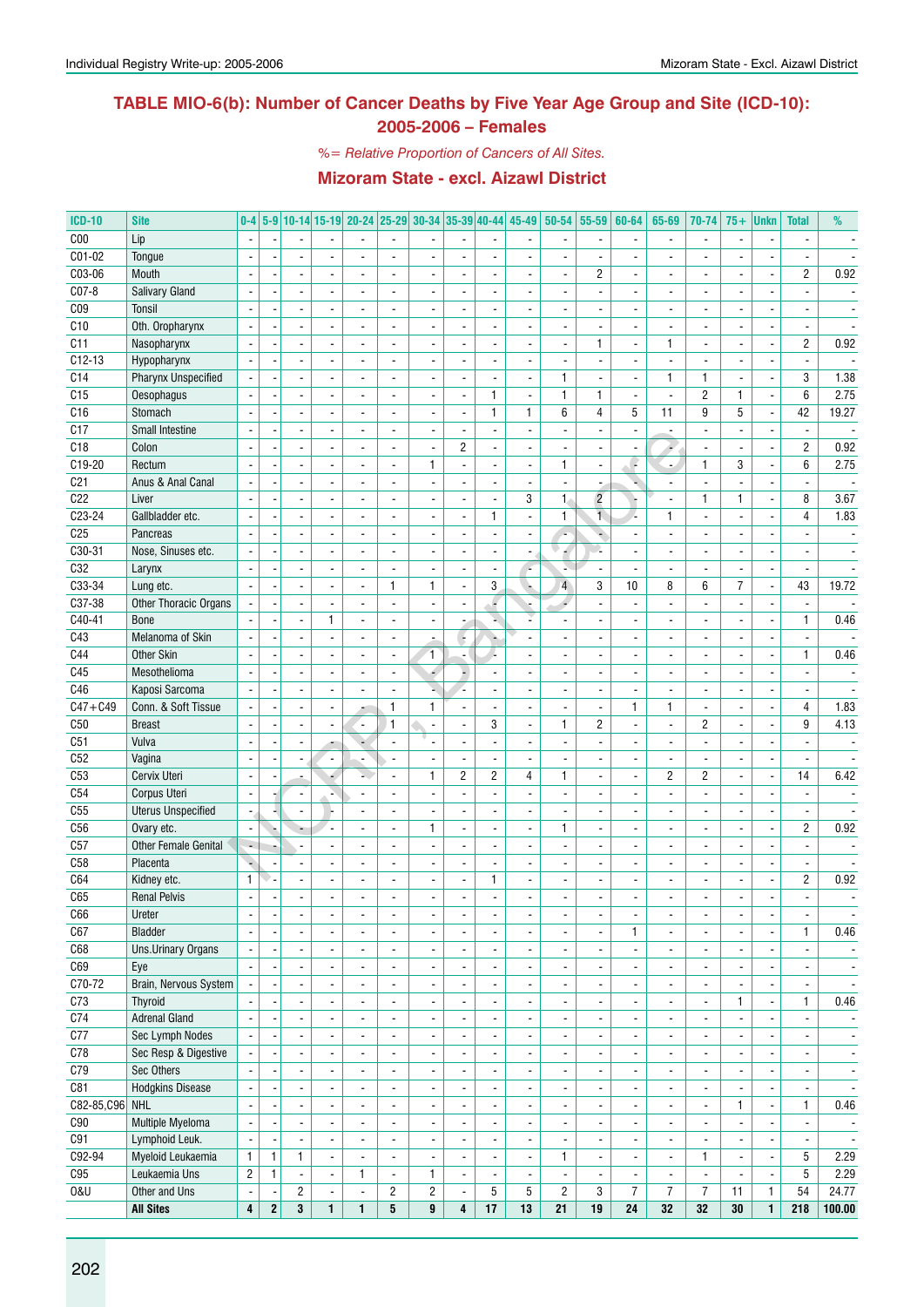## **Table: MIO-7(a):**

# **Average Annual Age Specific, Crude (CR), Age Adjusted (AAR) (with Standard Error(SE)) and Truncated (35-64 Yrs) (TR) Mortality Rate per 100,000 population: 2005-2006 - Males Mizoram State - excl. Aizawl District**

| <b>ICD-10</b>   | $0-4$                    | $5-9$                    | $10 - 14$                | $15-19$                  | $20 - 24$                | $25 - 29$                | $30 - 34$                       |                          |                          |                          |                          | 35-39 40-44 45-49 50-54 55-59 |       | $60 - 64$ 65-69          | 70-74                    | >75                      | <b>CR</b>  | <b>AAR</b> | <b>SE</b>                | TR                       |
|-----------------|--------------------------|--------------------------|--------------------------|--------------------------|--------------------------|--------------------------|---------------------------------|--------------------------|--------------------------|--------------------------|--------------------------|-------------------------------|-------|--------------------------|--------------------------|--------------------------|------------|------------|--------------------------|--------------------------|
| C <sub>00</sub> | $\overline{a}$           | $\overline{\phantom{a}}$ |                          |                          |                          |                          |                                 |                          |                          |                          |                          |                               |       |                          |                          |                          |            |            |                          |                          |
| C01-02          | $\blacksquare$           | $\blacksquare$           |                          | $\overline{\phantom{a}}$ |                          |                          |                                 | $\overline{\phantom{a}}$ | 2.8                      | 3.5                      |                          |                               |       |                          |                          | $\overline{\phantom{a}}$ | 0.3        | 0.4        | 0.27                     | 1.2                      |
| C03-06          | $\overline{\phantom{a}}$ | $\overline{a}$           | $\overline{\phantom{a}}$ | $\overline{\phantom{a}}$ |                          |                          |                                 | $\overline{\phantom{a}}$ |                          |                          | 4.0                      |                               | 8.1   | $\overline{a}$           |                          | $\overline{\phantom{a}}$ | 0.3        | 0.5        | 0.38                     | 1.7                      |
| C07-8           | ä,                       | $\overline{a}$           | $\overline{\phantom{a}}$ | $\overline{\phantom{a}}$ |                          |                          |                                 | $\overline{a}$           |                          |                          |                          |                               |       |                          |                          | $\overline{\phantom{a}}$ |            |            |                          |                          |
| C <sub>09</sub> | $\blacksquare$           | $\overline{a}$           |                          | $\overline{\phantom{a}}$ |                          |                          |                                 | $\overline{\phantom{a}}$ |                          |                          | 4.0                      |                               |       |                          |                          | $\overline{\phantom{a}}$ | 0.2        | 0.2        | 0.20                     | 0.6                      |
| C10             | $\blacksquare$           | $\overline{a}$           |                          | $\overline{\phantom{a}}$ |                          |                          |                                 | $\overline{\phantom{a}}$ |                          |                          |                          | 6.1                           |       | 10.1                     |                          | $\blacksquare$           | 0.3        | 0.5        | 0.39                     | 0.8                      |
| C <sub>11</sub> | $\blacksquare$           | $\overline{a}$           |                          | $\overline{\phantom{a}}$ |                          |                          |                                 | $\overline{\phantom{a}}$ |                          |                          | 4.0                      | 6.1                           | 8.1   | $\blacksquare$           |                          |                          | 0.5        | 0.8        | 0.45                     | 2.5                      |
| $C12-13$        | ä,                       | $\overline{a}$           |                          | $\overline{\phantom{a}}$ |                          |                          |                                 | $\overline{\phantom{a}}$ | 8.4                      |                          | $\overline{\phantom{a}}$ | $\overline{\phantom{a}}$      |       | $\overline{\phantom{a}}$ | 13.0                     | 12.1                     | 0.8        | 1.0        | 0.46                     | 1.6                      |
| C <sub>14</sub> | $\blacksquare$           | $\overline{a}$           |                          | $\overline{\phantom{a}}$ | ä,                       |                          |                                 | $\overline{\phantom{a}}$ | 2.8                      | 7.0                      | 7.9                      | 6.1                           |       | $\overline{\phantom{a}}$ | 13.0                     | 24.1                     | 1.4        | 2.0        | 0.66                     | 4.0                      |
| C <sub>15</sub> | ÷,                       | $\overline{\phantom{a}}$ | $\overline{\phantom{a}}$ | $\overline{\phantom{a}}$ | $\overline{\phantom{a}}$ | $\overline{\phantom{a}}$ |                                 | 2.3                      | 11.2                     | 10.4                     | 11.9                     | 36.5                          | 40.4  | $\overline{\phantom{a}}$ | 13.0                     | 24.1                     | 3.8        | 5.8        | 1.20                     | 16.5                     |
| C16             | $\blacksquare$           | 2.5                      | $\overline{\phantom{a}}$ | $\overline{\phantom{a}}$ | $\overline{\phantom{a}}$ | ٠                        |                                 | 4.5                      | 13.9                     | 31.3                     | 19.8                     | 73.0                          | 105.1 | 91.2                     | 65.0                     | 144.7                    | 11.2       | 18.3       | 2.18                     | 35.8                     |
| C17             | $\blacksquare$           | $\overline{\phantom{a}}$ | $\overline{\phantom{a}}$ | $\overline{\phantom{a}}$ | $\overline{\phantom{a}}$ | ×                        |                                 | $\overline{a}$           |                          |                          |                          |                               |       | 10.1                     |                          | $\overline{\phantom{a}}$ | 0.2        | 0.3        | 0.30                     |                          |
| C18             | $\overline{a}$           | $\blacksquare$           | ٠                        | $\overline{\phantom{a}}$ | $\overline{\phantom{a}}$ | $\overline{\phantom{a}}$ |                                 | $\overline{\phantom{a}}$ |                          |                          |                          |                               |       |                          |                          | $\overline{\phantom{a}}$ |            |            |                          |                          |
| C19-20          | $\blacksquare$           | $\blacksquare$           | ٠                        | $\overline{\phantom{a}}$ | $\overline{\phantom{a}}$ | $\overline{\phantom{a}}$ | 4.8                             | Ĭ.                       |                          |                          |                          | 6.1                           |       |                          |                          | $\overline{\phantom{a}}$ | 0.5        | 0.5        | 0.32                     | 0.8                      |
| C <sub>21</sub> | $\blacksquare$           | $\blacksquare$           | $\overline{\phantom{a}}$ | $\overline{\phantom{a}}$ | $\overline{\phantom{a}}$ | ÷,                       | $\overline{\phantom{a}}$        | $\overline{\phantom{a}}$ |                          |                          |                          |                               |       | ÷                        | 13.0                     | $\blacksquare$           | 0.2        | 0.3        | 0.26                     |                          |
| C22             |                          |                          |                          |                          |                          | 1.8                      |                                 | 4.5                      |                          | 10.4                     | 4.0                      |                               |       | 30.4                     |                          |                          |            |            |                          |                          |
| C23-24          | $\overline{\phantom{a}}$ | $\overline{\phantom{a}}$ |                          | $\blacksquare$           | $\blacksquare$           |                          | 2.4                             |                          | $\overline{\phantom{a}}$ |                          |                          |                               | ۰,    |                          | 39.0                     | 12.1                     | 2.3<br>0.2 | 3.3        | 0.89                     | 3.5                      |
|                 | $\overline{\phantom{a}}$ | $\overline{\phantom{a}}$ | $\overline{\phantom{a}}$ | $\blacksquare$           | $\blacksquare$           |                          |                                 | $\overline{\phantom{a}}$ |                          |                          |                          | R<br>v                        | 8.1   | $\overline{\phantom{a}}$ |                          | $\overline{\phantom{a}}$ |            | 0.3        | 0.32                     | 1.0                      |
| C <sub>25</sub> | $\overline{\phantom{a}}$ | $\overline{\phantom{a}}$ | $\overline{\phantom{a}}$ | $\overline{\phantom{a}}$ | $\blacksquare$           |                          |                                 | $\overline{a}$           |                          | 3.5                      | ÷,                       | r,                            |       | $\blacksquare$           |                          | ÷,                       | 0.2        | 0.2        | 0.21                     | 0.7                      |
| C30-31          | $\overline{\phantom{a}}$ | $\overline{\phantom{a}}$ | $\overline{\phantom{a}}$ | $\overline{\phantom{a}}$ | $\blacksquare$           |                          |                                 | $\overline{a}$           |                          |                          | ٠.                       | 6.1                           |       | $\blacksquare$           |                          | ÷,                       | 0.2        | 0.2        | 0.24                     | 0.8                      |
| C32             | $\blacksquare$           | $\overline{a}$           | $\overline{\phantom{a}}$ | $\overline{\phantom{a}}$ | $\overline{\phantom{a}}$ | $\overline{\phantom{a}}$ |                                 | Ĭ.                       | 2.8                      |                          |                          | ŀ.                            |       | $\blacksquare$           |                          | ÷,                       | 0.2        | 0.2        | 0.17                     | 0.5                      |
| C33-34          | $\overline{\phantom{a}}$ | $\blacksquare$           |                          | $\overline{\phantom{a}}$ | $\overline{\phantom{a}}$ | ÷,                       | 4.8                             | 4.5                      | 2.8                      | 7.0                      | 19.8                     | 67.0                          | 64.7  | 60.8                     | 78.1                     | 96.5                     | 7.7        | 12.7       | 1.82                     | 22.9                     |
| C37-38          | $\blacksquare$           | $\blacksquare$           |                          | $\overline{\phantom{a}}$ | $\overline{\phantom{a}}$ |                          | $\overline{\phantom{a}}$        | $\overline{\phantom{a}}$ | ÷                        | 3.5                      |                          |                               |       | $\overline{\phantom{a}}$ |                          | $\overline{\phantom{a}}$ | 0.2        | 0.2        | 0.21                     | 0.7                      |
| C40-41          | $\blacksquare$           | $\overline{\phantom{a}}$ |                          | $\overline{\phantom{a}}$ | $\overline{\phantom{a}}$ |                          |                                 | $\overline{\phantom{a}}$ | V.                       |                          |                          |                               | 8.1   | $\overline{\phantom{a}}$ |                          | $\blacksquare$           | 0.2        | 0.3        | 0.32                     | 1.0                      |
| C43             | $\blacksquare$           | $\overline{\phantom{a}}$ |                          | $\overline{\phantom{a}}$ | $\blacksquare$           |                          |                                 | $\overline{\phantom{a}}$ |                          |                          |                          |                               |       |                          | 13.0                     | $\overline{\phantom{a}}$ | 0.2        | 0.3        | 0.26                     |                          |
| C44             | $\blacksquare$           | $\overline{\phantom{a}}$ |                          | $\overline{\phantom{a}}$ | $\overline{\phantom{a}}$ |                          |                                 | ٠                        |                          |                          |                          |                               |       | 10.1                     |                          | $\overline{\phantom{a}}$ | 0.2        | 0.3        | 0.30                     |                          |
| C45             | $\blacksquare$           |                          |                          | $\overline{\phantom{a}}$ | $\overline{\phantom{a}}$ |                          |                                 | $\overline{\phantom{a}}$ |                          |                          |                          |                               |       | $\overline{\phantom{a}}$ |                          | $\overline{\phantom{a}}$ |            |            |                          |                          |
| C46             | $\overline{\phantom{a}}$ |                          |                          | $\overline{\phantom{a}}$ | $\overline{\phantom{a}}$ | ÷                        |                                 | $\overline{\phantom{a}}$ |                          |                          |                          |                               |       |                          |                          | $\overline{\phantom{a}}$ |            |            |                          |                          |
| $C47 + C49$     | $\overline{\phantom{a}}$ | $\overline{\phantom{a}}$ | $\overline{\phantom{a}}$ | $\overline{\phantom{a}}$ | $\overline{\phantom{a}}$ | ٠                        |                                 | υ.                       | 2.8                      |                          | 4.0                      | 6.1                           |       | $\overline{\phantom{a}}$ | 13.0                     | $\overline{\phantom{a}}$ | 0.6        | 0.9        | 0.44                     | 2.0                      |
| C50             | $\overline{\phantom{a}}$ | $\overline{\phantom{a}}$ |                          | $\overline{\phantom{a}}$ | ÷                        | ÷,                       |                                 | $\overline{a}$           |                          |                          |                          |                               |       | $\blacksquare$           |                          | $\overline{\phantom{a}}$ |            |            |                          |                          |
| C60             | $\blacksquare$           | $\overline{a}$           | $\overline{\phantom{a}}$ | $\blacksquare$           | ×.                       |                          |                                 | $\overline{\phantom{a}}$ |                          |                          |                          |                               | 8.1   | $\blacksquare$           | 13.0                     | 12.1                     | 0.5        | 0.8        | 0.48                     | 1.0                      |
| C61             | $\blacksquare$           | $\overline{a}$           | $\overline{\phantom{a}}$ | ۰,                       | $\blacksquare$           |                          |                                 | $\overline{\phantom{a}}$ |                          |                          |                          |                               |       | $\blacksquare$           |                          | 12.1                     | 0.2        | 0.2        | 0.24                     |                          |
| C62             | $\blacksquare$           | $\overline{a}$           | $\overline{\phantom{a}}$ | ۸                        | $\blacksquare$           |                          |                                 | $\overline{\phantom{a}}$ |                          |                          |                          |                               |       | $\overline{\phantom{a}}$ |                          | $\blacksquare$           |            |            |                          |                          |
| C63             |                          | $\blacksquare$           | $\blacksquare$           | ÷                        |                          |                          |                                 | $\overline{\phantom{a}}$ |                          |                          |                          |                               |       | $\overline{\phantom{a}}$ |                          | $\overline{\phantom{a}}$ |            |            |                          |                          |
| C64             | 2.7                      | $\blacksquare$           | ÷                        | ÷                        | $\blacksquare$           |                          |                                 | $\overline{\phantom{a}}$ |                          |                          |                          |                               |       | $\overline{\phantom{a}}$ |                          | $\overline{\phantom{a}}$ | 0.3        | 0.3        | 0.23                     |                          |
| C65             |                          | $\blacksquare$           | $\overline{\phantom{a}}$ | $\overline{\phantom{a}}$ | $\overline{\phantom{a}}$ |                          |                                 | $\overline{\phantom{a}}$ |                          |                          |                          |                               |       | $\overline{\phantom{a}}$ |                          | $\blacksquare$           |            |            |                          |                          |
| C66             |                          |                          |                          | $\overline{\phantom{a}}$ |                          |                          |                                 |                          |                          |                          |                          |                               |       |                          |                          |                          |            |            |                          |                          |
| C67             | ٠                        | $\overline{\phantom{a}}$ |                          | $\overline{\phantom{a}}$ | $\overline{\phantom{a}}$ | $\overline{\phantom{a}}$ | $\overline{\phantom{a}}$        | $\overline{\phantom{a}}$ | $\overline{\phantom{a}}$ | $\overline{\phantom{a}}$ | $\overline{\phantom{a}}$ | $\overline{\phantom{a}}$      |       | $\overline{\phantom{a}}$ | $\overline{\phantom{a}}$ | $\overline{\phantom{a}}$ |            |            | $\overline{\phantom{a}}$ |                          |
| C68             | $\overline{\phantom{a}}$ | $\blacksquare$           | $\blacksquare$           | $\overline{\phantom{a}}$ | $\blacksquare$           | $\overline{\phantom{a}}$ | $\blacksquare$                  | $\overline{\phantom{a}}$ | $\blacksquare$           |                          | $\blacksquare$           | $\overline{\phantom{a}}$      |       | $\overline{\phantom{a}}$ | $\blacksquare$           | $\overline{\phantom{a}}$ |            |            | $\overline{\phantom{a}}$ | $\overline{\phantom{a}}$ |
| C69             | $\blacksquare$           | $\blacksquare$           | $\blacksquare$           | $\overline{\phantom{a}}$ | $\overline{\phantom{a}}$ | $\overline{\phantom{a}}$ | $\blacksquare$                  | $\overline{\phantom{a}}$ |                          |                          |                          |                               |       | $\overline{\phantom{a}}$ | $\blacksquare$           | $\overline{\phantom{a}}$ |            |            |                          | $\overline{\phantom{a}}$ |
| C70-72          | $\blacksquare$           | $\blacksquare$           | $\blacksquare$           | $\blacksquare$           | $\overline{\phantom{a}}$ | $\overline{\phantom{a}}$ | $\overline{\phantom{a}}$        | $\overline{\phantom{a}}$ | 5.6                      | 3.5                      | 4.0                      | $\overline{\phantom{a}}$      | 8.1   | $\overline{a}$           | $\blacksquare$           | $\blacksquare$           | 0.8        | 1.1        | 0.49                     | 3.4                      |
| C73             | $\blacksquare$           | $\blacksquare$           | $\overline{\phantom{a}}$ | $\blacksquare$           | $\overline{\phantom{a}}$ | $\blacksquare$           | $\overline{\phantom{a}}$        | $\overline{\phantom{a}}$ |                          |                          | $\overline{\phantom{a}}$ | 6.1                           |       | 10.1                     | $\blacksquare$           | $\blacksquare$           | 0.3        | 0.5        | 0.39                     | 0.8                      |
| C74             | $\blacksquare$           | $\overline{\phantom{a}}$ | $\blacksquare$           | $\blacksquare$           | $\overline{\phantom{a}}$ | $\blacksquare$           | $\overline{\phantom{a}}$        | $\blacksquare$           |                          |                          | $\overline{\phantom{a}}$ |                               |       | $\blacksquare$           | $\blacksquare$           | $\overline{\phantom{a}}$ |            |            |                          | $\overline{\phantom{a}}$ |
| C77             | $\blacksquare$           | $\overline{\phantom{a}}$ | $\blacksquare$           | $\blacksquare$           | $\blacksquare$           | $\blacksquare$           | $\blacksquare$                  | ÷,                       |                          |                          | ä,                       | 6.1                           |       | $\overline{a}$           | $\blacksquare$           | 12.1                     | 0.3        | 0.5        | 0.34                     | 0.8                      |
| C78             | $\overline{\phantom{a}}$ | $\overline{\phantom{a}}$ | $\blacksquare$           | $\blacksquare$           | $\blacksquare$           | $\blacksquare$           | $\overline{\phantom{a}}$        | $\overline{\phantom{a}}$ |                          |                          | $\overline{a}$           |                               |       | $\overline{a}$           |                          | $\overline{\phantom{a}}$ |            |            | $\blacksquare$           | $\overline{\phantom{a}}$ |
| C79             | $\blacksquare$           | $\overline{\phantom{a}}$ | $\blacksquare$           | $\blacksquare$           | $\blacksquare$           | $\blacksquare$           | $\overline{\phantom{a}}$        | $\overline{\phantom{a}}$ |                          |                          | $\overline{a}$           |                               |       | $\overline{a}$           | $\blacksquare$           | $\blacksquare$           |            |            | $\overline{\phantom{a}}$ | $\overline{\phantom{a}}$ |
| C81             | $\blacksquare$           | $\overline{\phantom{a}}$ | $\blacksquare$           | $\blacksquare$           | $\blacksquare$           | $\blacksquare$           | $\overline{\phantom{a}}$        | $\blacksquare$           | 2.8                      |                          | $\overline{a}$           |                               |       | $\overline{a}$           | $\blacksquare$           | $\blacksquare$           | 0.2        | 0.2        | 0.17                     | 0.5                      |
| C82-85, C96     | $\blacksquare$           | $\overline{\phantom{a}}$ | $\blacksquare$           | $\overline{\phantom{a}}$ | $\overline{\phantom{a}}$ | $\blacksquare$           | $\overline{\phantom{a}}$        | $\overline{a}$           |                          |                          |                          |                               |       | $\overline{a}$           |                          | $\overline{\phantom{a}}$ |            |            | $\blacksquare$           | $\overline{\phantom{a}}$ |
| C90             | $\blacksquare$           | $\overline{\phantom{a}}$ |                          | $\blacksquare$           | ä,                       | $\blacksquare$           | $\overline{\phantom{a}}$        | ÷,                       |                          |                          |                          |                               |       | $\overline{a}$           | $\blacksquare$           | 12.1                     | 0.2        | 0.2        | 0.24                     | $\overline{\phantom{a}}$ |
| C91             | $\overline{\phantom{a}}$ | $\overline{\phantom{a}}$ | 2.4                      | $\Box$                   | ä,                       | $\blacksquare$           | $\overline{\phantom{a}}$        | ÷,                       |                          |                          |                          | $\overline{\phantom{a}}$      | 8.1   | $\overline{a}$           | $\blacksquare$           | $\blacksquare$           | 0.5        | 0.5        | 0.36                     | 1.0                      |
| C92-94          |                          | $\overline{a}$           | ä,                       | $\Box$                   | ä,                       |                          |                                 | ÷,                       | 2.8                      |                          |                          |                               |       |                          |                          | $\overline{\phantom{a}}$ | 0.2        | 0.2        | 0.17                     | 0.5                      |
|                 |                          |                          |                          | L,                       |                          | $\overline{\phantom{a}}$ |                                 | $\overline{a}$           |                          |                          |                          |                               |       | $\blacksquare$           |                          |                          |            |            |                          |                          |
| C95             | 1.3                      | 1.2                      | $\overline{\phantom{a}}$ | ÷.                       | 3.1                      | ÷,<br>1.8                | $\overline{\phantom{a}}$<br>2.4 | 13.5                     |                          |                          |                          |                               | 8.1   |                          | ÷,                       | 12.1                     | 0.9        | 1.1        | 0.48<br>2.18             | 1.0                      |
| <b>0&amp;U</b>  | 5.3                      | $\overline{\phantom{a}}$ | $1.2$                    |                          | $\blacksquare$           |                          |                                 |                          | 19.5                     | 17.4                     | 31.7                     | 73.0                          | 48.5  | 152.1                    | 52.0                     | 156.7                    | 12.7       | 19.3       |                          | 30.6                     |
| All             | 9.3                      | 3.7                      | 3.6                      | ÷,                       | 3.1                      | 3.6                      | 14.4                            | 29.3                     | 78.1                     |                          | $97.5$ 115.0             | 298.3                         | 323.3 | 375.1                    | 325.2                    | 530.5                    | 48.1       | 74.5       |                          | $4.31$   138.4           |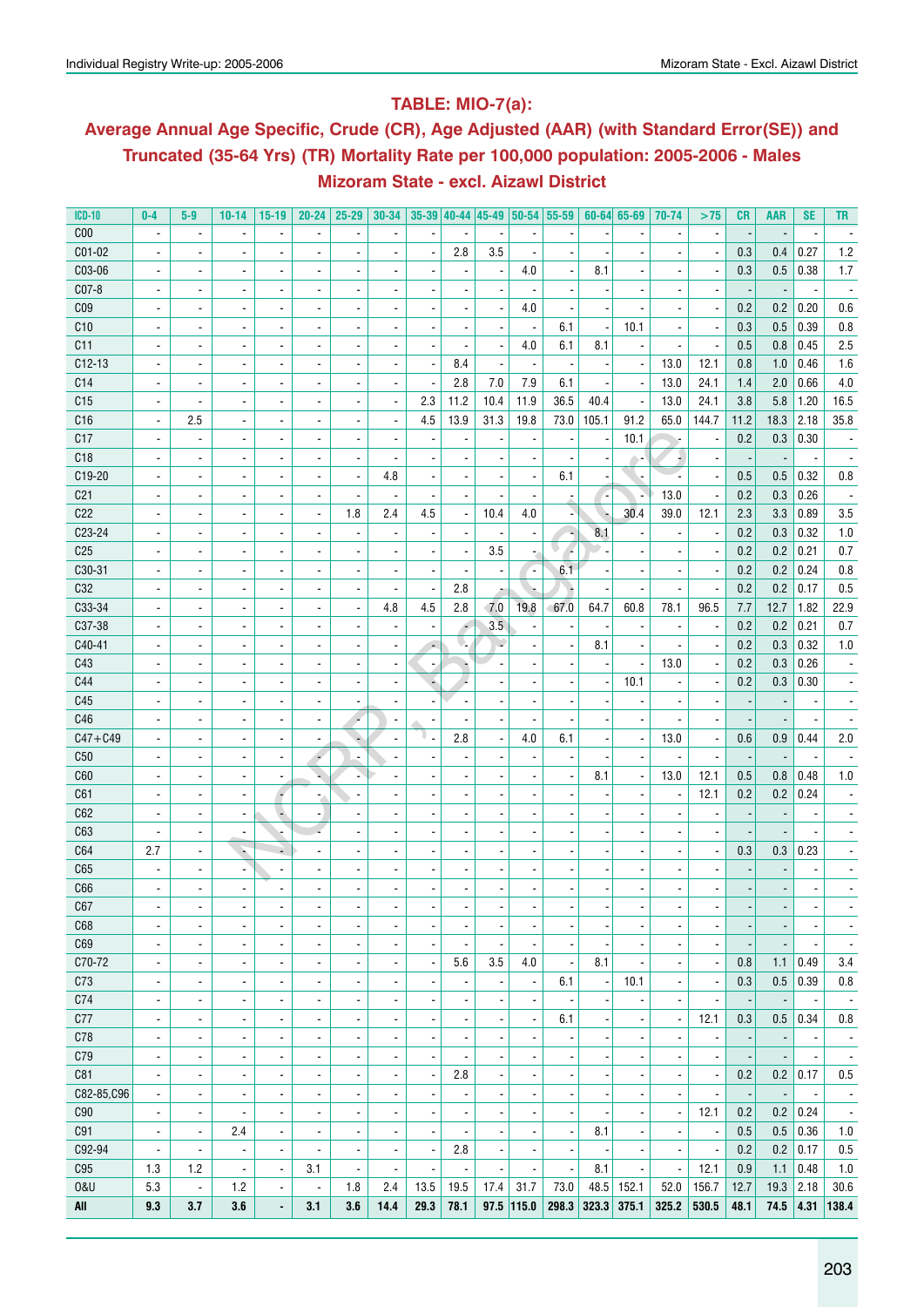## **Table: MIO-7(b):**

# **Average Annual Age Specific, Crude (CR), Age Adjusted (AAR) (with Standard Error(SE)) and Truncated (35-64 Yrs) (TR) Mortality Rate per 100,000 population: 2005-2006 - Females Mizoram State - excl. Aizawl District**

| <b>ICD-10</b>   | $0-4$                    | $5-9$                    | $10 - 14$                | $15-19$                  | $20 - 24$                | $25 - 29$                    | $30 - 34$                    |                          |                          |                          |                          | 35-39 40-44 45-49 50-54 55-59 |                          | $60 - 64$ 65-69          | 70-74                    | >75                      | <b>CR</b>                | <b>AAR</b>               | <b>SE</b>                | TR                       |
|-----------------|--------------------------|--------------------------|--------------------------|--------------------------|--------------------------|------------------------------|------------------------------|--------------------------|--------------------------|--------------------------|--------------------------|-------------------------------|--------------------------|--------------------------|--------------------------|--------------------------|--------------------------|--------------------------|--------------------------|--------------------------|
| C <sub>00</sub> | $\overline{a}$           | $\overline{\phantom{a}}$ |                          | $\overline{\phantom{a}}$ |                          |                              |                              |                          |                          |                          |                          |                               |                          | $\overline{\phantom{a}}$ |                          | $\overline{\phantom{a}}$ |                          |                          |                          |                          |
| C01-02          | ä,                       | $\overline{\phantom{a}}$ |                          | $\overline{a}$           | $\overline{\phantom{a}}$ | $\overline{a}$               |                              | $\overline{a}$           |                          |                          | ÷,                       | $\blacksquare$                |                          | $\overline{a}$           |                          | ä,                       |                          |                          |                          |                          |
| C03-06          | $\overline{\phantom{a}}$ | $\blacksquare$           | $\frac{1}{2}$            | $\overline{\phantom{a}}$ | $\overline{\phantom{a}}$ | $\blacksquare$               |                              | $\overline{\phantom{a}}$ |                          | $\overline{\phantom{a}}$ | $\blacksquare$           | 14.4                          |                          | $\overline{\phantom{a}}$ | $\blacksquare$           | $\overline{\phantom{a}}$ | 0.3                      | 0.6                      | 0.41                     | 1.9                      |
| C07-8           | $\blacksquare$           | $\overline{\phantom{a}}$ | $\overline{\phantom{a}}$ | $\overline{\phantom{a}}$ | $\overline{\phantom{a}}$ | $\blacksquare$               | $\blacksquare$               | $\overline{\phantom{a}}$ | $\overline{\phantom{a}}$ | $\blacksquare$           | $\overline{\phantom{a}}$ | $\overline{\phantom{a}}$      |                          | $\blacksquare$           | $\overline{\phantom{a}}$ | $\overline{\phantom{a}}$ |                          |                          | $\overline{\phantom{a}}$ |                          |
| C <sub>09</sub> | $\overline{\phantom{a}}$ | $\overline{\phantom{a}}$ | $\overline{\phantom{a}}$ | $\overline{\phantom{a}}$ | $\overline{\phantom{a}}$ | $\overline{\phantom{a}}$     |                              | $\overline{\phantom{a}}$ | $\overline{\phantom{a}}$ | $\overline{\phantom{a}}$ |                          |                               |                          |                          | $\overline{\phantom{a}}$ |                          |                          |                          |                          |                          |
| C10             | $\blacksquare$           | $\blacksquare$           | $\overline{a}$           |                          |                          |                              |                              |                          |                          |                          |                          |                               |                          |                          |                          |                          |                          |                          |                          |                          |
| C11             | $\blacksquare$           | $\blacksquare$           | $\blacksquare$           | $\blacksquare$           | $\blacksquare$           | $\overline{\phantom{a}}$     | $\blacksquare$               | $\blacksquare$           | $\overline{\phantom{a}}$ | $\blacksquare$           | $\overline{\phantom{a}}$ | 7.2                           |                          | 10.8                     | $\blacksquare$           | $\frac{1}{2}$            | 0.3                      | 0.6                      | 0.43                     | 0.9                      |
| $C12-13$        | $\overline{\phantom{a}}$ | $\blacksquare$           | $\overline{a}$           | $\overline{\phantom{a}}$ | $\blacksquare$           | $\overline{\phantom{a}}$     |                              | $\overline{\phantom{a}}$ |                          |                          |                          | $\overline{\phantom{a}}$      |                          |                          |                          |                          |                          |                          |                          |                          |
| C14             | $\overline{\phantom{a}}$ | $\overline{\phantom{a}}$ | ٠                        | $\overline{\phantom{a}}$ | $\overline{\phantom{a}}$ | ٠                            |                              | $\overline{\phantom{a}}$ |                          | $\blacksquare$           | 4.6                      | $\overline{\phantom{a}}$      |                          | 10.8                     | 13.8                     | $\overline{\phantom{a}}$ | 0.5                      | 0.8                      | 0.48                     | 0.7                      |
| C15             | $\blacksquare$           | $\blacksquare$           | $\overline{a}$           | $\blacksquare$           | $\blacksquare$           | ÷,                           |                              | $\blacksquare$           | 3.0                      | $\overline{\phantom{a}}$ | 4.6                      | 7.2                           |                          |                          | 27.5                     | 11.9                     | 1.0                      | 1.5                      | 0.61                     | 2.3                      |
| C16             | $\blacksquare$           | $\overline{\phantom{a}}$ | $\overline{\phantom{a}}$ | $\overline{\phantom{a}}$ | $\overline{\phantom{a}}$ | $\overline{\phantom{a}}$     | $\overline{\phantom{a}}$     | $\blacksquare$           | 3.0                      | 3.8                      | 27.8                     | 28.7                          | 43.2                     | 118.9                    | 124.0                    | 59.4                     | 6.8                      | 11.9                     | 1.86                     | 15.1                     |
| C17             | $\overline{\phantom{a}}$ | $\overline{\phantom{a}}$ | $\overline{\phantom{a}}$ | $\overline{\phantom{a}}$ | $\overline{\phantom{a}}$ | $\overline{\phantom{a}}$     | $\overline{\phantom{a}}$     | $\frac{1}{2}$            | $\overline{\phantom{a}}$ | $\overline{\phantom{a}}$ |                          |                               |                          |                          |                          | $\overline{\phantom{a}}$ |                          |                          | $\overline{\phantom{a}}$ |                          |
| C18             |                          |                          | $\overline{a}$           | $\overline{a}$           | $\overline{\phantom{a}}$ | $\overline{a}$               | ä,                           | 5.1                      |                          | ä,                       |                          |                               |                          |                          |                          | $\blacksquare$           | 0.3                      | 0.3                      | 0.22                     | 1.0                      |
| C19-20          |                          |                          |                          |                          |                          |                              | 2.7                          |                          |                          |                          | 4.6                      |                               |                          |                          | 13.8                     |                          |                          |                          | 0.57                     |                          |
|                 | $\overline{\phantom{a}}$ | $\overline{\phantom{a}}$ | $\overline{\phantom{a}}$ | $\blacksquare$           | $\blacksquare$           | $\blacksquare$               |                              | $\overline{\phantom{a}}$ | $\overline{\phantom{a}}$ | $\blacksquare$           |                          | $\overline{\phantom{a}}$      |                          | ۰.                       |                          | 35.7                     | 1.0                      | 1.4                      |                          | 0.7                      |
| C <sub>21</sub> | $\overline{\phantom{a}}$ | $\blacksquare$           | $\overline{\phantom{a}}$ | $\overline{\phantom{a}}$ | $\blacksquare$           | ÷,                           | $\overline{\phantom{a}}$     | $\overline{\phantom{a}}$ |                          |                          |                          |                               |                          |                          |                          | $\blacksquare$           |                          |                          |                          |                          |
| C22             | $\overline{\phantom{a}}$ | $\overline{\phantom{a}}$ | ۰                        | $\overline{\phantom{a}}$ | $\overline{\phantom{a}}$ | ٠                            |                              | $\overline{a}$           | $\overline{\phantom{a}}$ | 11.4                     | 4.6                      | 14.4                          | 74                       | à,                       | 13.8                     | 11.9                     | 1.3                      | 2.0                      | 0.71                     | 4.8                      |
| C23-24          | $\overline{\phantom{a}}$ | $\blacksquare$           | $\overline{a}$           | $\overline{\phantom{a}}$ | $\overline{a}$           | ÷,                           |                              | $\blacksquare$           | 3.0                      | ä,                       | 4.6                      | 7.2                           | . H                      | 10.8                     |                          | $\overline{\phantom{a}}$ | 0.7                      | 1.0                      | 0.52                     | 2.3                      |
| C <sub>25</sub> | $\overline{\phantom{a}}$ | $\overline{\phantom{a}}$ | $\overline{\phantom{a}}$ | $\overline{\phantom{a}}$ | $\overline{\phantom{a}}$ | $\overline{\phantom{a}}$     | $\blacksquare$               | $\overline{\phantom{a}}$ | $\overline{\phantom{a}}$ | $\overline{\phantom{a}}$ | $\overline{\phantom{a}}$ | ٠                             |                          |                          | $\blacksquare$           | $\overline{\phantom{a}}$ |                          |                          | $\overline{\phantom{a}}$ |                          |
| C30-31          | $\overline{\phantom{a}}$ | $\overline{\phantom{a}}$ | $\overline{\phantom{a}}$ | $\overline{\phantom{a}}$ | $\blacksquare$           | $\blacksquare$               | $\overline{\phantom{a}}$     | $\overline{\phantom{a}}$ |                          | $\blacksquare$           | $\overline{\phantom{a}}$ | ×.                            |                          | $\blacksquare$           |                          | $\overline{\phantom{a}}$ |                          |                          | $\overline{a}$           |                          |
| C32             | ٠                        | $\overline{\phantom{a}}$ | ٠                        | $\overline{\phantom{a}}$ | $\overline{\phantom{a}}$ | ٠                            | -                            |                          |                          | $\overline{\phantom{a}}$ | $\overline{\phantom{a}}$ | ٠                             |                          | $\overline{\phantom{a}}$ |                          | $\overline{\phantom{a}}$ |                          |                          |                          |                          |
| C33-34          | $\blacksquare$           | $\blacksquare$           | $\overline{a}$           | $\blacksquare$           | $\overline{\phantom{a}}$ | 2.0                          | 2.7                          | $\overline{a}$           | 8.9                      | $\overline{\phantom{a}}$ | 18.5                     | 21.5                          | 86.4                     | 86.5                     | 82.6                     | 83.2                     | 7.0                      | 12.0                     | 1.87                     | 18.6                     |
| C37-38          | $\overline{\phantom{a}}$ | $\blacksquare$           | $\blacksquare$           | $\blacksquare$           | $\blacksquare$           | $\overline{\phantom{a}}$     | $\overline{\phantom{a}}$     | $\overline{\phantom{a}}$ | $\overline{\phantom{a}}$ | ۰.                       |                          |                               |                          | $\blacksquare$           | $\blacksquare$           | $\blacksquare$           | $\overline{\phantom{a}}$ |                          |                          |                          |
| C40-41          | $\overline{\phantom{a}}$ | $\overline{\phantom{a}}$ | $\overline{\phantom{a}}$ | 1.5                      | $\overline{\phantom{a}}$ | ٠                            |                              |                          |                          |                          |                          |                               |                          | $\overline{\phantom{a}}$ | $\overline{\phantom{a}}$ | $\overline{\phantom{a}}$ | 0.2                      | 0.1                      | 0.13                     |                          |
| C43             | $\overline{a}$           | $\blacksquare$           | $\overline{a}$           | $\overline{\phantom{a}}$ | $\blacksquare$           | ÷,                           |                              | $\overline{a}$           | r,                       |                          |                          |                               |                          | $\overline{\phantom{a}}$ | $\overline{\phantom{a}}$ |                          |                          |                          |                          |                          |
| C44             | $\overline{\phantom{a}}$ | $\blacksquare$           | $\overline{\phantom{a}}$ | $\overline{\phantom{a}}$ | $\blacksquare$           | $\blacksquare$               | 2.7                          | L,                       | ٠.                       |                          | $\overline{\phantom{a}}$ | $\blacksquare$                |                          | $\blacksquare$           | $\blacksquare$           | $\overline{\phantom{a}}$ | 0.2                      | 0.2                      | 0.16                     | $\blacksquare$           |
| C45             | $\blacksquare$           | $\blacksquare$           | $\overline{\phantom{a}}$ | $\overline{\phantom{a}}$ | $\overline{\phantom{a}}$ | $\blacksquare$               | $\overline{\phantom{a}}$     | $\overline{z}$           | ٠                        | $\blacksquare$           | $\overline{\phantom{a}}$ | $\blacksquare$                |                          | $\blacksquare$           | $\blacksquare$           | $\blacksquare$           | $\overline{\phantom{a}}$ | $\overline{\phantom{a}}$ | $\overline{\phantom{a}}$ |                          |
| C46             | ٠                        | $\overline{\phantom{a}}$ | ٠                        | $\overline{\phantom{a}}$ | $\overline{\phantom{a}}$ | $\qquad \qquad \blacksquare$ | $\blacksquare$               | ÷                        |                          | $\overline{\phantom{a}}$ | $\overline{a}$           | $\overline{\phantom{a}}$      |                          | $\overline{\phantom{a}}$ | $\overline{\phantom{a}}$ | $\overline{\phantom{a}}$ |                          |                          |                          |                          |
| $C47 + C49$     | $\overline{a}$           | $\overline{\phantom{a}}$ | ÷,                       | $\overline{a}$           | $\overline{\phantom{a}}$ | 2.0                          | 2.7                          | ä,                       |                          |                          |                          | $\blacksquare$                | 8.6                      | 10.8                     | ä,                       | $\overline{\phantom{a}}$ | 0.7                      | 1.0                      | 0.53                     | 1.1                      |
| C50             | $\blacksquare$           | $\blacksquare$           | $\overline{a}$           | $\blacksquare$           | $\blacksquare$           | 2.0                          | $\blacksquare$               | $\overline{\phantom{a}}$ | 8.9                      | $\blacksquare$           | 4.6                      | 14.4                          |                          | $\blacksquare$           | 27.5                     | $\overline{\phantom{a}}$ | 1.5                      | 2.1                      | 0.70                     | 4.3                      |
| C51             | $\blacksquare$           | $\blacksquare$           | $\overline{\phantom{a}}$ | $\overline{\phantom{a}}$ | $\blacksquare$           | ۵                            |                              | υ.                       | $\overline{\phantom{a}}$ | $\blacksquare$           |                          |                               |                          | $\overline{\phantom{a}}$ |                          | $\overline{\phantom{a}}$ |                          |                          |                          |                          |
| C52             | $\overline{\phantom{a}}$ | $\overline{\phantom{a}}$ | ٠                        | $\overline{\phantom{a}}$ | ۶                        | $\overline{\phantom{a}}$     |                              | $\overline{a}$           |                          |                          |                          |                               |                          | $\overline{\phantom{a}}$ |                          | $\overline{\phantom{a}}$ |                          |                          |                          |                          |
| C53             | $\overline{\phantom{a}}$ | $\blacksquare$           |                          | $\overline{\phantom{a}}$ | ٠                        | ¥,                           | 2.7                          | 5.1                      | 6.0                      | 15.2                     | 4.6                      |                               |                          | 21.6                     | 27.5                     | $\blacksquare$           | 2.3                      | 3.2                      | 0.87                     | 5.8                      |
| C54             | $\blacksquare$           | $\blacksquare$           | $\overline{\phantom{a}}$ | 4,                       | $\blacksquare$           | $\overline{\phantom{a}}$     | $\blacksquare$               | $\overline{\phantom{a}}$ | $\overline{\phantom{a}}$ | $\blacksquare$           | $\blacksquare$           | $\blacksquare$                |                          | $\overline{\phantom{a}}$ | $\blacksquare$           | $\overline{\phantom{a}}$ | $\overline{\phantom{a}}$ |                          | $\overline{\phantom{a}}$ | $\blacksquare$           |
| C55             | $\overline{\phantom{a}}$ | $\blacksquare$           | $\overline{\phantom{a}}$ | ÷,                       | ÷                        | $\blacksquare$               | $\blacksquare$               | $\overline{\phantom{a}}$ |                          | $\blacksquare$           |                          |                               |                          | $\overline{\phantom{a}}$ |                          | $\overline{\phantom{a}}$ |                          |                          |                          |                          |
| C <sub>56</sub> | $\overline{\phantom{a}}$ | $\blacksquare$           | $\overline{a}$           | à,                       | ۰.                       | ٠                            | 2.7                          | $\overline{\phantom{m}}$ |                          | $\overline{\phantom{a}}$ | 4.6                      |                               |                          |                          | $\overline{\phantom{a}}$ | $\overline{\phantom{a}}$ | 0.3                      | 0.4                      | 0.28                     | 0.7                      |
| C57             | $\overline{\phantom{a}}$ | $\blacksquare$           | ٠                        |                          | $\blacksquare$           | ٠                            |                              | $\overline{a}$           |                          | $\blacksquare$           |                          |                               |                          |                          | $\overline{\phantom{a}}$ | $\overline{\phantom{a}}$ |                          |                          |                          |                          |
| C <sub>58</sub> | $\overline{\phantom{a}}$ | $\blacksquare$           | u                        | $\overline{\phantom{a}}$ | $\overline{\phantom{a}}$ | $\blacksquare$               | $\blacksquare$               | $\overline{a}$           | $\overline{\phantom{a}}$ | $\blacksquare$           | $\overline{\phantom{a}}$ | $\blacksquare$                |                          | $\overline{\phantom{a}}$ | $\blacksquare$           | $\overline{\phantom{a}}$ | $\overline{\phantom{a}}$ |                          | $\overline{\phantom{a}}$ |                          |
| C64             | 1.4                      |                          | ٠                        | $\overline{\phantom{a}}$ | $\overline{\phantom{a}}$ | ٠                            |                              | $\overline{\phantom{a}}$ | 3.0                      |                          | $\overline{\phantom{a}}$ | $\overline{a}$                |                          | $\overline{\phantom{a}}$ | $\overline{\phantom{a}}$ | $\overline{\phantom{a}}$ | 0.3                      | 0.3                      | 0.24                     | 0.6                      |
| C65             | $\overline{a}$           |                          |                          |                          |                          |                              |                              | ÷,                       |                          |                          | ÷,                       |                               |                          |                          | $\overline{\phantom{a}}$ |                          |                          | $\overline{a}$           |                          |                          |
| C66             | $\overline{\phantom{a}}$ | $\overline{\phantom{a}}$ | $\overline{\phantom{a}}$ | $\overline{\phantom{a}}$ | $\overline{\phantom{a}}$ | $\qquad \qquad \blacksquare$ | $\overline{\phantom{a}}$     | $\overline{\phantom{a}}$ | $\overline{\phantom{a}}$ | $\overline{\phantom{a}}$ | $\overline{\phantom{a}}$ | $\overline{\phantom{a}}$      | $\overline{\phantom{a}}$ | $\overline{\phantom{a}}$ | $\overline{\phantom{a}}$ | $\overline{\phantom{a}}$ | $\overline{\phantom{a}}$ | $\overline{\phantom{a}}$ | $\overline{\phantom{a}}$ | $\overline{\phantom{a}}$ |
| C67             | $\overline{\phantom{a}}$ | $\blacksquare$           | $\overline{\phantom{a}}$ | $\overline{\phantom{a}}$ | $\overline{\phantom{a}}$ | $\overline{\phantom{a}}$     | $\overline{\phantom{a}}$     | $\overline{\phantom{a}}$ | $\overline{\phantom{a}}$ | $\overline{\phantom{a}}$ | $\overline{\phantom{a}}$ | $\overline{\phantom{a}}$      | 8.6                      | $\overline{\phantom{a}}$ | $\overline{\phantom{a}}$ | $\overline{\phantom{a}}$ | 0.2                      | 0.3                      | 0.35                     | 1.1                      |
| C68             | $\overline{\phantom{a}}$ | $\overline{\phantom{a}}$ | $\overline{\phantom{a}}$ | $\overline{\phantom{a}}$ | $\overline{\phantom{a}}$ | $\overline{\phantom{a}}$     | $\overline{\phantom{a}}$     | $\overline{\phantom{a}}$ | $\overline{\phantom{a}}$ | $\overline{\phantom{a}}$ | $\overline{\phantom{a}}$ | $\overline{\phantom{a}}$      |                          | $\overline{\phantom{a}}$ | $\overline{\phantom{a}}$ | $\overline{\phantom{a}}$ | г.                       |                          | $\overline{\phantom{a}}$ | $\overline{\phantom{a}}$ |
| C69             | $\overline{\phantom{a}}$ | $\blacksquare$           | $\overline{\phantom{a}}$ | $\overline{\phantom{a}}$ | $\overline{\phantom{a}}$ | $\overline{\phantom{a}}$     | $\overline{\phantom{a}}$     | $\frac{1}{2}$            | $\overline{\phantom{a}}$ | $\overline{\phantom{a}}$ | $\overline{a}$           | $\overline{\phantom{a}}$      |                          | $\overline{\phantom{a}}$ | $\overline{\phantom{a}}$ | $\overline{\phantom{a}}$ |                          | $\overline{\phantom{a}}$ | $\overline{\phantom{a}}$ | $\overline{\phantom{a}}$ |
| C70-72          | $\overline{\phantom{a}}$ | $\overline{\phantom{a}}$ | $\overline{\phantom{a}}$ | $\blacksquare$           | $\blacksquare$           | $\blacksquare$               | $\blacksquare$               | $\overline{\phantom{a}}$ | $\overline{\phantom{a}}$ | $\blacksquare$           | $\overline{\phantom{a}}$ | $\overline{a}$                |                          | $\overline{\phantom{a}}$ | $\blacksquare$           | $\overline{\phantom{a}}$ |                          |                          |                          | $\overline{\phantom{a}}$ |
| C73             | $\overline{\phantom{a}}$ | $\blacksquare$           | $\overline{\phantom{a}}$ | $\blacksquare$           | $\overline{\phantom{a}}$ | $\blacksquare$               | $\blacksquare$               | $\overline{a}$           | $\overline{\phantom{a}}$ | $\overline{\phantom{a}}$ | $\blacksquare$           | $\blacksquare$                |                          | $\overline{\phantom{a}}$ | $\blacksquare$           | 11.9                     | 0.2                      | 0.2                      | 0.24                     | $\overline{\phantom{a}}$ |
| C74             | $\overline{\phantom{a}}$ | $\overline{\phantom{a}}$ | $\overline{\phantom{a}}$ | $\overline{\phantom{a}}$ | $\overline{\phantom{a}}$ | $\blacksquare$               | $\overline{\phantom{a}}$     | $\overline{\phantom{a}}$ | $\overline{\phantom{a}}$ | $\overline{\phantom{a}}$ | $\overline{\phantom{a}}$ | $\overline{\phantom{a}}$      |                          | $\overline{\phantom{a}}$ | $\blacksquare$           | $\overline{\phantom{a}}$ | $\overline{\phantom{a}}$ |                          | $\overline{\phantom{a}}$ | $\overline{\phantom{a}}$ |
| C77             | $\overline{\phantom{a}}$ | $\overline{\phantom{a}}$ | $\overline{\phantom{a}}$ | $\overline{\phantom{a}}$ | $\overline{\phantom{a}}$ | $\overline{\phantom{a}}$     | $\overline{\phantom{a}}$     | $\frac{1}{2}$            | $\overline{\phantom{a}}$ | $\overline{\phantom{a}}$ | $\overline{\phantom{a}}$ | $\overline{\phantom{a}}$      |                          | $\overline{\phantom{a}}$ | $\overline{\phantom{a}}$ | $\overline{\phantom{a}}$ | $\overline{\phantom{a}}$ | $\overline{a}$           | $\overline{\phantom{a}}$ | $\overline{\phantom{a}}$ |
| C78             | $\blacksquare$           | $\overline{\phantom{a}}$ | $\overline{\phantom{a}}$ | $\overline{\phantom{a}}$ | $\overline{\phantom{a}}$ | $\blacksquare$               | $\blacksquare$               | $\overline{\phantom{a}}$ | $\overline{\phantom{a}}$ | $\overline{\phantom{a}}$ | $\overline{\phantom{a}}$ | $\overline{\phantom{a}}$      |                          | $\blacksquare$           | $\overline{\phantom{a}}$ | $\overline{\phantom{a}}$ |                          |                          | $\overline{\phantom{a}}$ | $\overline{\phantom{a}}$ |
| C79             | $\overline{\phantom{a}}$ | $\overline{\phantom{a}}$ | $\blacksquare$           | $\overline{\phantom{a}}$ | $\overline{\phantom{a}}$ | $\overline{\phantom{a}}$     | $\overline{\phantom{a}}$     | $\overline{\phantom{a}}$ | $\blacksquare$           | $\overline{\phantom{a}}$ | $\overline{\phantom{a}}$ | $\blacksquare$                | $\overline{\phantom{a}}$ | $\overline{\phantom{a}}$ | $\overline{\phantom{a}}$ | $\overline{\phantom{a}}$ | $\overline{\phantom{a}}$ | $\overline{\phantom{a}}$ | $\overline{\phantom{a}}$ | $\overline{\phantom{a}}$ |
| C81             | $\overline{\phantom{a}}$ | $\overline{\phantom{a}}$ | $\overline{\phantom{a}}$ | $\overline{\phantom{a}}$ | $\overline{\phantom{a}}$ | $\overline{\phantom{a}}$     | $\overline{\phantom{a}}$     | $\overline{\phantom{a}}$ | $\overline{\phantom{a}}$ | $\overline{\phantom{a}}$ | $\overline{\phantom{a}}$ | $\overline{\phantom{a}}$      | $\overline{\phantom{a}}$ | $\overline{\phantom{a}}$ | $\overline{\phantom{a}}$ | $\overline{\phantom{a}}$ | $\overline{\phantom{a}}$ | $\overline{\phantom{a}}$ | $\overline{\phantom{a}}$ | $\overline{\phantom{a}}$ |
| C82-85,C96      | $\overline{\phantom{a}}$ | $\overline{\phantom{a}}$ | $\overline{\phantom{a}}$ | $\overline{\phantom{a}}$ | $\overline{\phantom{a}}$ | $\qquad \qquad \blacksquare$ | $\qquad \qquad \blacksquare$ |                          | $\overline{\phantom{a}}$ | $\overline{\phantom{a}}$ | $\overline{\phantom{a}}$ | $\overline{\phantom{a}}$      |                          | $\overline{\phantom{a}}$ | ٠                        | 11.9                     | 0.2                      | 0.2                      | 0.24                     | $\overline{\phantom{a}}$ |
| C90             | $\blacksquare$           | $\overline{\phantom{a}}$ | $\overline{\phantom{a}}$ | $\blacksquare$           | $\blacksquare$           | $\blacksquare$               | $\blacksquare$               | $\overline{\phantom{a}}$ |                          | $\blacksquare$           | $\overline{\phantom{a}}$ |                               |                          |                          |                          | $\blacksquare$           |                          |                          | $\overline{\phantom{a}}$ | $\overline{\phantom{a}}$ |
| C91             | $\overline{\phantom{a}}$ | $\overline{\phantom{a}}$ | $\overline{\phantom{a}}$ | $\blacksquare$           | $\overline{\phantom{a}}$ | $\overline{\phantom{a}}$     | $\overline{\phantom{a}}$     | $\overline{\phantom{a}}$ | $\overline{\phantom{a}}$ | $\overline{\phantom{a}}$ | $\overline{\phantom{a}}$ | $\overline{\phantom{a}}$      |                          | $\blacksquare$           |                          | $\overline{\phantom{a}}$ | $\overline{\phantom{a}}$ |                          | $\overline{\phantom{a}}$ | $\sim$                   |
| C92-94          | 1.4                      | 1.3                      | 1.3                      | $\overline{\phantom{a}}$ | $\blacksquare$           | $\overline{\phantom{a}}$     | $\blacksquare$               | $\overline{\phantom{a}}$ |                          | $\blacksquare$           | 4.6                      | $\overline{\phantom{a}}$      |                          | $\overline{\phantom{a}}$ | 13.8                     | $\overline{\phantom{a}}$ | 0.8                      | 0.9                      | 0.43                     | 0.7                      |
| C95             | 2.8                      | 1.3                      | $\overline{\phantom{a}}$ | $\blacksquare$           | 1.6                      | $\overline{\phantom{a}}$     | 2.7                          | $\blacksquare$           |                          | $\blacksquare$           | $\overline{\phantom{a}}$ | $\overline{\phantom{a}}$      |                          | $\blacksquare$           | $\overline{\phantom{a}}$ | ÷,                       | 0.8                      | 0.8                      | 0.34                     | $\overline{\phantom{a}}$ |
| <b>0&amp;U</b>  | $\blacksquare$           | $\overline{\phantom{a}}$ | 2.6                      | $\blacksquare$           | $\overline{\phantom{a}}$ | 4.0                          | 5.4                          | $\overline{\phantom{a}}$ | 14.9                     | 19.0                     | 9.3                      | 21.5                          | 60.5                     | 75.7                     | 96.4                     | 130.8                    | 8.8                      | 13.5                     | 1.90                     | 18.6                     |
| All             | 5.5                      | 2.6                      | 3.8                      | 1.5                      | 1.6                      | 10.0                         | 24.3                         | 10.2                     | 50.7                     | 49.5                     | 97.4                     | 136.3                         | 207.3                    | 346.0                    | 440.8                    | 356.7                    | 35.5                     | 55.4                     | 3.86                     | 81.4                     |
|                 |                          |                          |                          |                          |                          |                              |                              |                          |                          |                          |                          |                               |                          |                          |                          |                          |                          |                          |                          |                          |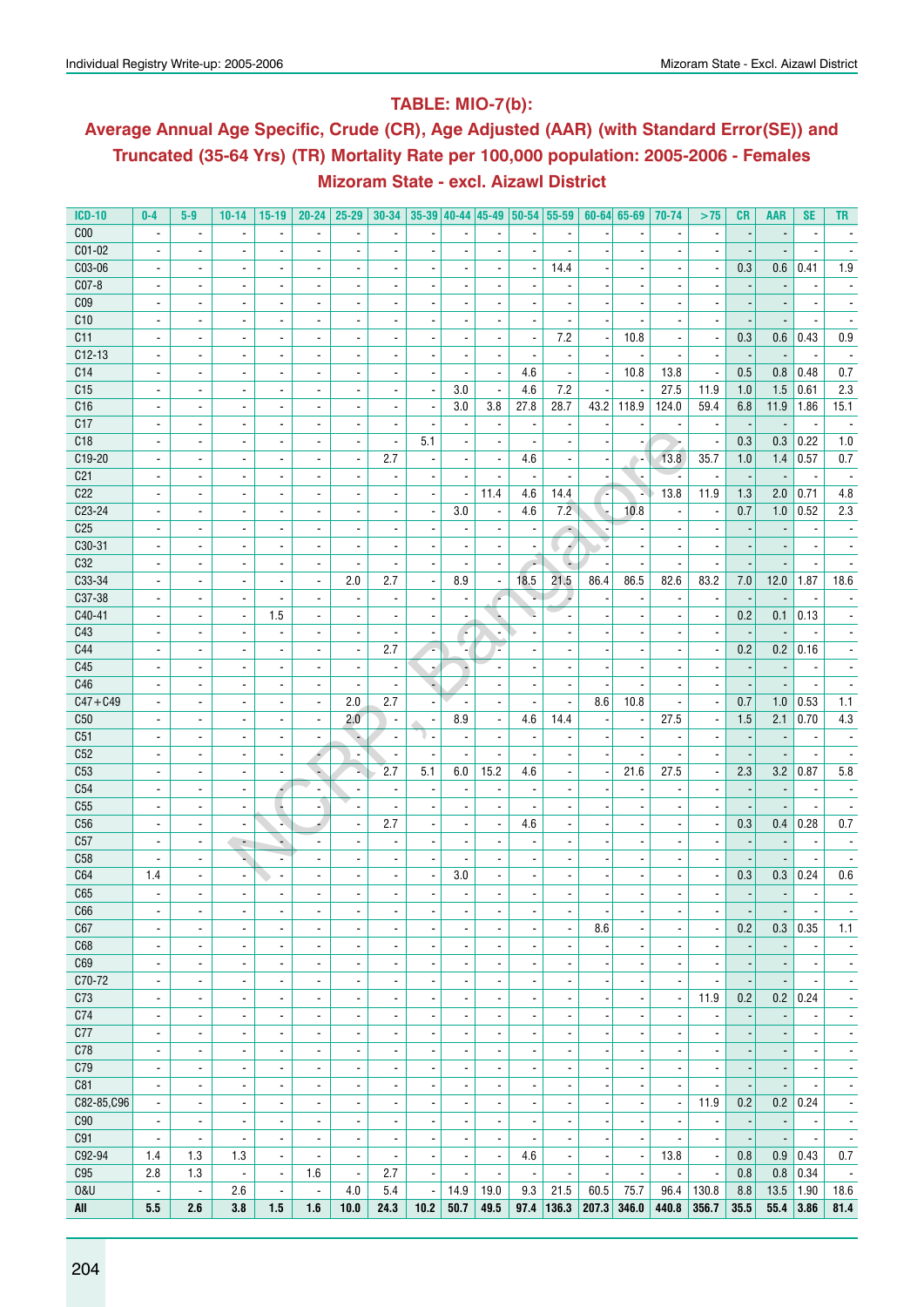**Table: MIO-8(a): Cumulative Rate (Cu.Rate%) & Cumulative Risk (Cu.Risk) of Individual Sites (ICD-10) Based Age Specific Rates (from 0-64 Years and from 0-74 Years) : 2005-2006 - Males**

|                     |                            | 0 - 64 Years   |                 | 0 - 74 Years             |                 |  |  |
|---------------------|----------------------------|----------------|-----------------|--------------------------|-----------------|--|--|
| <b>ICD-10</b>       | <b>Site</b>                | Cu. Rate %     | <b>Cu. Risk</b> | Cu. Rate%                | <b>Cu. Risk</b> |  |  |
| C <sub>00</sub>     | Lip                        | 0.01           | 0.01            | 0.01                     | 0.01            |  |  |
| C01-02              | Tongue                     | 0.13           | 0.13            | 0.13                     | 0.13            |  |  |
| C03-06              | Mouth                      | 0.09           | 0.09            | 0.14                     | 0.14            |  |  |
| $C07-8$             | SalivaryGland              |                |                 |                          |                 |  |  |
| CO9                 | Tonsil                     | 0.17           | 0.17            | 0.17                     | 0.17            |  |  |
| C10                 | Oth. Oropharynx            | 0.13           | 0.13            | 0.13                     | 0.13            |  |  |
| C11                 | Nasopharynx                | 0.45           | 0.45            | 0.71                     | 0.70            |  |  |
| $C12-13$            | Hypopharynx                | 0.66           | 0.66            | 0.71                     | 0.71            |  |  |
| C14                 | <b>Pharynx Unspecified</b> | 0.13           | 0.13            | 0.20                     | 0.20            |  |  |
| C15                 | Oesophagus                 | 1.35           | 1.34            | 1.56                     | 1.54            |  |  |
| C16                 | Stomach                    | 2.87           | 2.83            | 5.02                     | 4.89            |  |  |
| C17                 | Small Intestine            | 0.01           | 0.01            | 0.12                     | 0.12            |  |  |
| C <sub>18</sub>     | Colon                      | 0.04           | 0.04            | 0.17                     | 0.17            |  |  |
| C19-20              | Rectum                     | 0.11           | 0.11            | 0.27                     | 0.27            |  |  |
| C <sub>21</sub>     | Anus & Anal Canal          |                |                 | 0.07                     | 0.07            |  |  |
| C22                 | Liver                      | 0.20           | 0.20            | 0.67                     | 0.66            |  |  |
| C <sub>23</sub> -24 | Gallbladder etc.           | 0.10           | 0.10            | 0.17                     | 0.17            |  |  |
| C <sub>25</sub>     | Pancreas                   | 0.18           | 0.18            | 0.23                     | 0.23            |  |  |
| C30-31              | Nose, Sinuses etc.         | 0.06           | 0.06            | 0.06                     | 0.06            |  |  |
| C32                 | Larynx                     | 0.16           | 0.16            | 0.22                     | 0.22            |  |  |
| C33-34              | Lung etc.                  | 1.25           | 1.24            | 2.32                     | 2.29            |  |  |
| C37-38              | Other Thoracic Organs      | 0.02           | 0.02            | 0.02                     | 0.02            |  |  |
| C40-41              | <b>Bone</b>                | 0.01           | 0.01            | 0.01                     | 0.01            |  |  |
| C43                 | Melanoma of Skin           |                |                 |                          |                 |  |  |
| C44                 | Other Skin                 | 0.03           | 0.03            | 0.15                     | 0.15            |  |  |
| C45                 | Mesothelioma               |                |                 | $\overline{a}$           |                 |  |  |
| C46                 | Kaposi Sarcoma             |                |                 |                          |                 |  |  |
| $C47 + C49$         | Conn. & Soft Tissue        | 0.11           | 0.11            | 0.24                     | 0.24            |  |  |
| C50                 | <b>Breast</b>              |                |                 | 0.07                     | 0.07            |  |  |
| C60                 | Penis                      | 0.10           | 0.10            | 0.17                     | 0.17            |  |  |
| C61                 | Prostate                   |                |                 | 0.13                     | 0.13            |  |  |
| C62                 | <b>Testis</b>              | 0.02           | 0.02            | 0.02                     | 0.02            |  |  |
| C63                 | <b>Other Male Genital</b>  |                |                 |                          |                 |  |  |
| C64                 | Kidneyetc.                 | 0.04           | 0.04            | 0.09                     | 0.09            |  |  |
| C65                 | <b>Renal Pelvis</b>        | $\overline{a}$ | ä,              | $\overline{\phantom{a}}$ |                 |  |  |
| C66                 | Ureter                     |                |                 |                          |                 |  |  |
| C67                 | <b>Bladder</b>             | 0.07           | 0.07            | 0.07                     | 0.07            |  |  |
| C68                 | Uns.UrinaryOrgans          |                |                 |                          |                 |  |  |
| C69                 | Eye                        | 0.02           | 0.02            | 0.02                     | 0.02            |  |  |
| C70-72              | Brain, Nervous System      | 0.11           | 0.11            | 0.11                     | 0.11            |  |  |
| C73                 | <b>Thyroid</b>             |                |                 | 0.05                     | 0.05            |  |  |
| C74                 | <b>Adrenal Gland</b>       |                |                 |                          |                 |  |  |
| C77                 | Sec Lymph Nodes            | 0.04           | 0.04            | 0.04                     | 0.04            |  |  |
| C78                 | Sec Resp& Digestive        |                |                 |                          |                 |  |  |
|                     | Sec Others                 |                |                 |                          |                 |  |  |
| C79<br>C81          |                            | 0.03           |                 |                          |                 |  |  |
|                     | <b>Hodgkins Disease</b>    |                | 0.03            | 0.03                     | 0.03            |  |  |
| C82-85, C96         | <b>NHL</b>                 | 0.12           | 0.12            | 0.22                     | 0.22            |  |  |
| C90                 | Multiple Myeloma           | 0.02           | 0.02            | 0.02                     | 0.02            |  |  |
| C91                 | Lymphoid Leuk.             | 0.10           | 0.10            | 0.10                     | 0.10            |  |  |
| C92-94              | Myeloid Leukaemia          | 0.10           | 0.10            | 0.10                     | 0.10            |  |  |
| C95                 | Leukaemia Uns              | 0.07           | 0.07            | 0.07                     | 0.07            |  |  |
| <b>0&amp;U</b>      | Other and Uns              | 1.21           | 1.20            | 2.35                     | 2.32            |  |  |
|                     | <b>All Sites</b>           | 10.33          | 9.81            | 17.12                    | 15.73           |  |  |